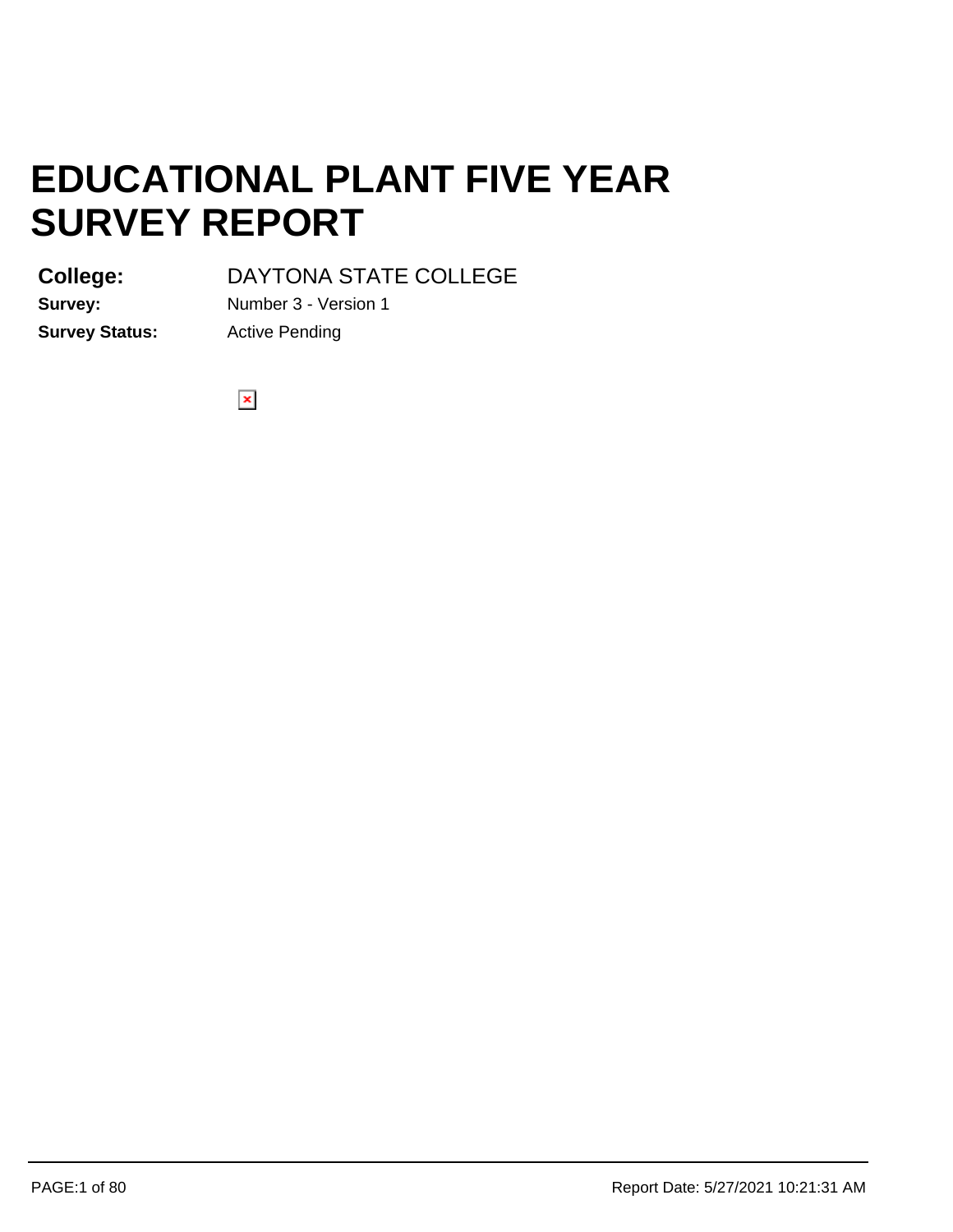**College:**

**Survey:**

**Status:**

5-DAYTONA STATE COLLEGE

Survey : 3 Version : 1

Active Pending

# **Section 1: Survey Details**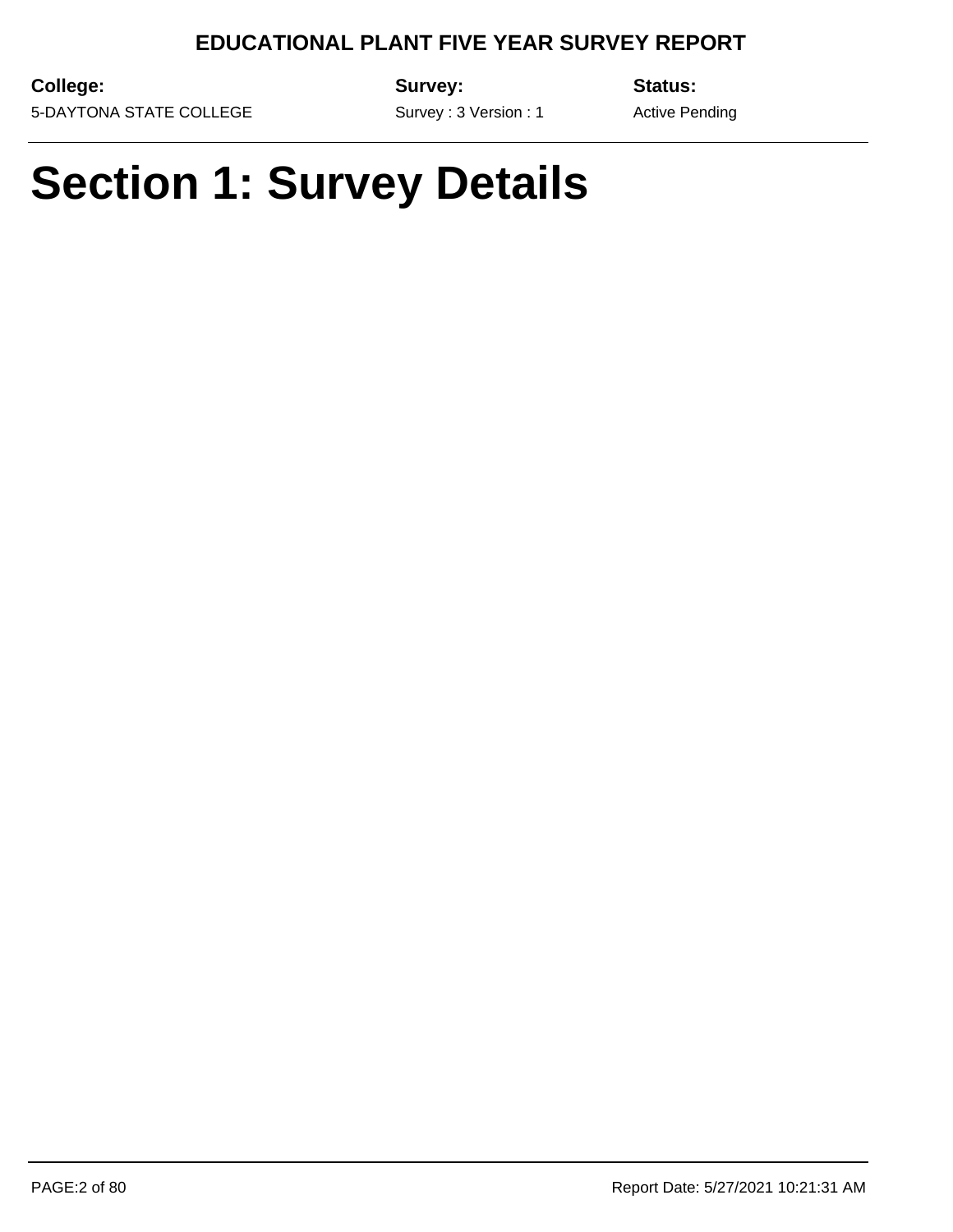| College:<br>5-DAYTONA STATE COLLEGE | Survey:<br>Survey: 3 Version: 1 | <b>Status:</b><br><b>Active Pending</b> |
|-------------------------------------|---------------------------------|-----------------------------------------|
| College:                            | DAYTONA STATE COLLEGE           |                                         |
| Survey:                             | Number 3 - Version 1            |                                         |
| <b>Description:</b>                 | 5-year Survey                   |                                         |
| <b>Survey Open Date:</b>            | 5/3/2021 9:23:53 AM             |                                         |
| <b>Board Approval Date:</b>         | 6/17/2021 4:00:00 AM            |                                         |
| <b>Survey Expiration Date:</b>      | 6/30/2026                       |                                         |
| <b>DVE768 Approval Date:</b>        | 4/29/2021 12:00:00 PM           |                                         |
| <b>Contact Name:</b>                | Joseph Heilman                  |                                         |
| <b>Contact Phone Number:</b>        | 3865063180                      |                                         |
| <b>Contact Email:</b>               | Joseph_Heilman@daytonastate.edu |                                         |

| <b>Survey Status</b>  | <b>Status Time</b>  | <b>User</b>    |  |
|-----------------------|---------------------|----------------|--|
| <b>Active Pending</b> | 5/3/2021 9:23:53 AM | Joseph Heilman |  |

**Master Plan update on file:**  Yes

**The following local governments have received a copy of the college's educational plant survey pursuant to Chapter 1013 Florida Statutes:**

City of Daytona Beach

City of Edgewater

City of Palm Coast

City of Deltona

County of Volusia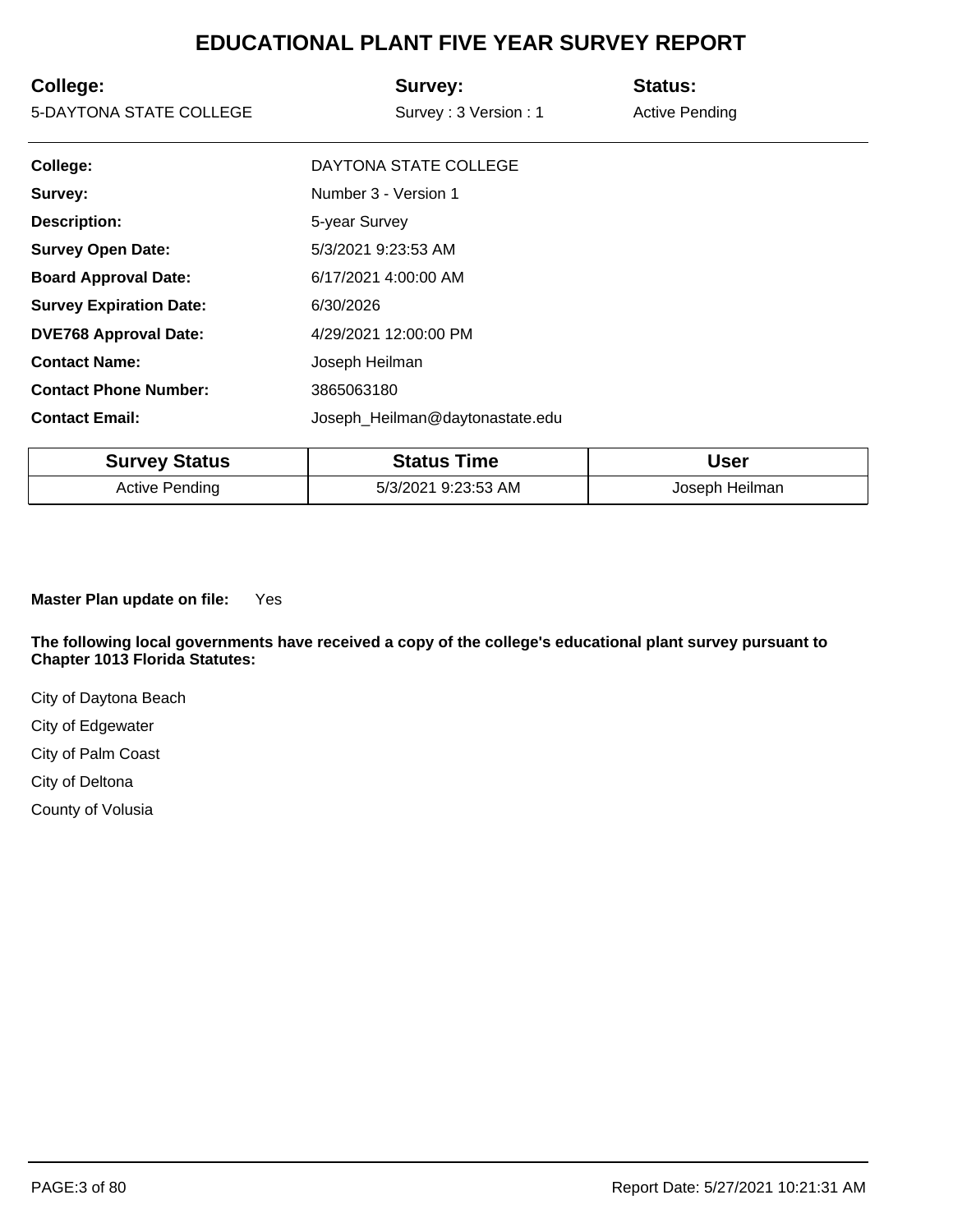### **College:**

**Survey:**

5-DAYTONA STATE COLLEGE

Survey : 3 Version : 1

**Status:**

Active Pending

#### **Survey Notes:**

Daytona State College (DSC) is pleased to present the 2021-2026 5-year Educational Plant Survey, for your consideration based on the data the Department of Education (DOE) has on file. Like most Colleges, DSC's growth has been significantly impacted by the global pandemic and the College believes the data currently on record with the DOE does not accurately reflect the true needs of DSC. Once the College receives approval of the 2021-2026 survey, at the next available opportunity the College will adjust COFTE to our regional sites to more accurately reflect the College's future growth needs and population trends within our service area. The College anticipates making significant revisions to the Educational Plant Survey after those adjustments take effect.

One area where DSC is Currently experiencing a great need is in our growing Public Safety program. Our Deland Campus is centrally located to meet the needs of this program. We are requesting \$3,428,487 to construct an Indoor Shooting Range with 18 Vocational student stations with all support spaces and 25 parking spaces.

The Facilities Planning Department supports approval of the 2021-2026 Educational Plant Survey.

#### **Site Notes for:** DELTONA CENTER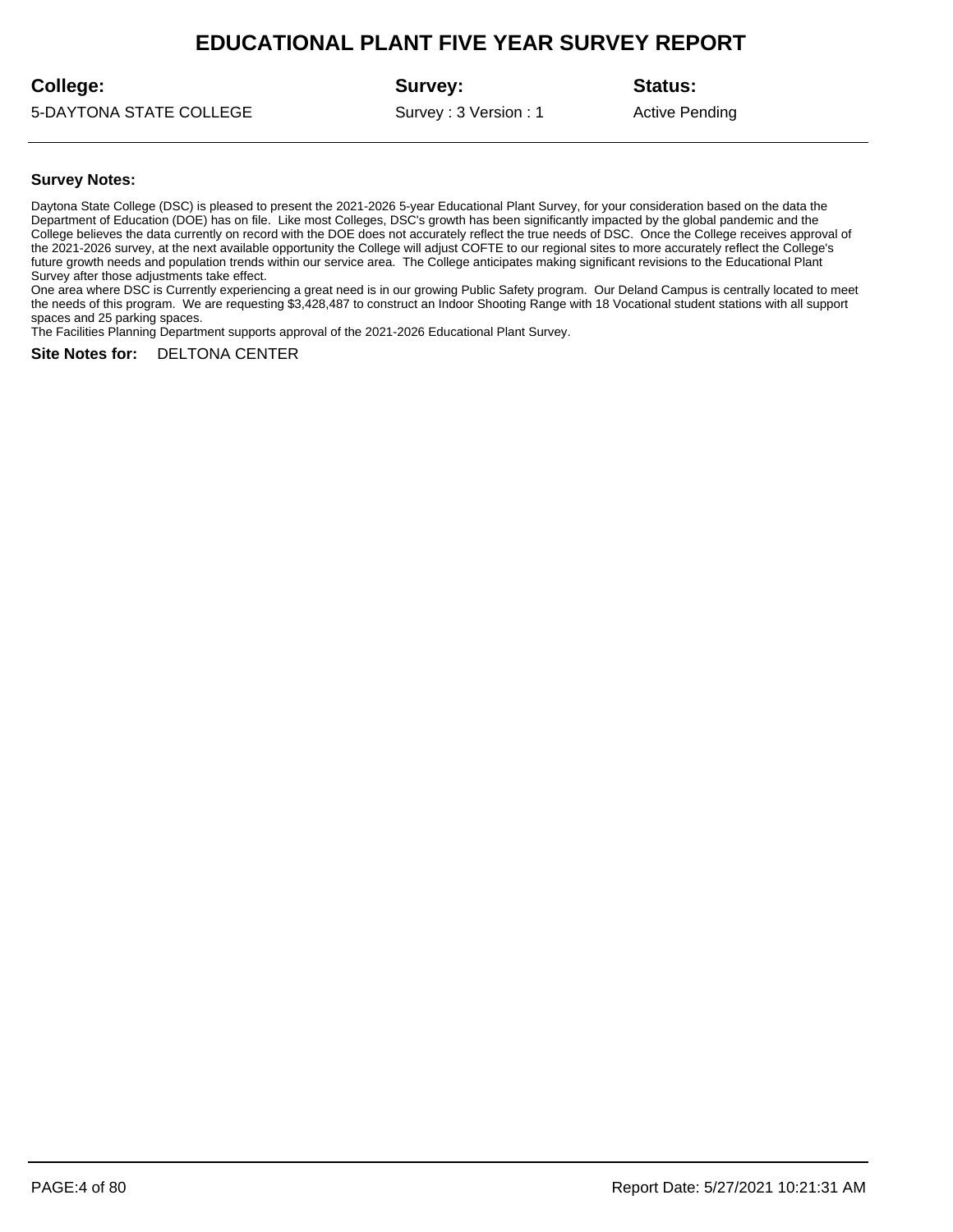**College:** 5-DAYTONA STATE COLLEGE **Survey:**

Survey : 3 Version : 1

**Status:** Active Pending

# **Section 2: Survey Cost Summary**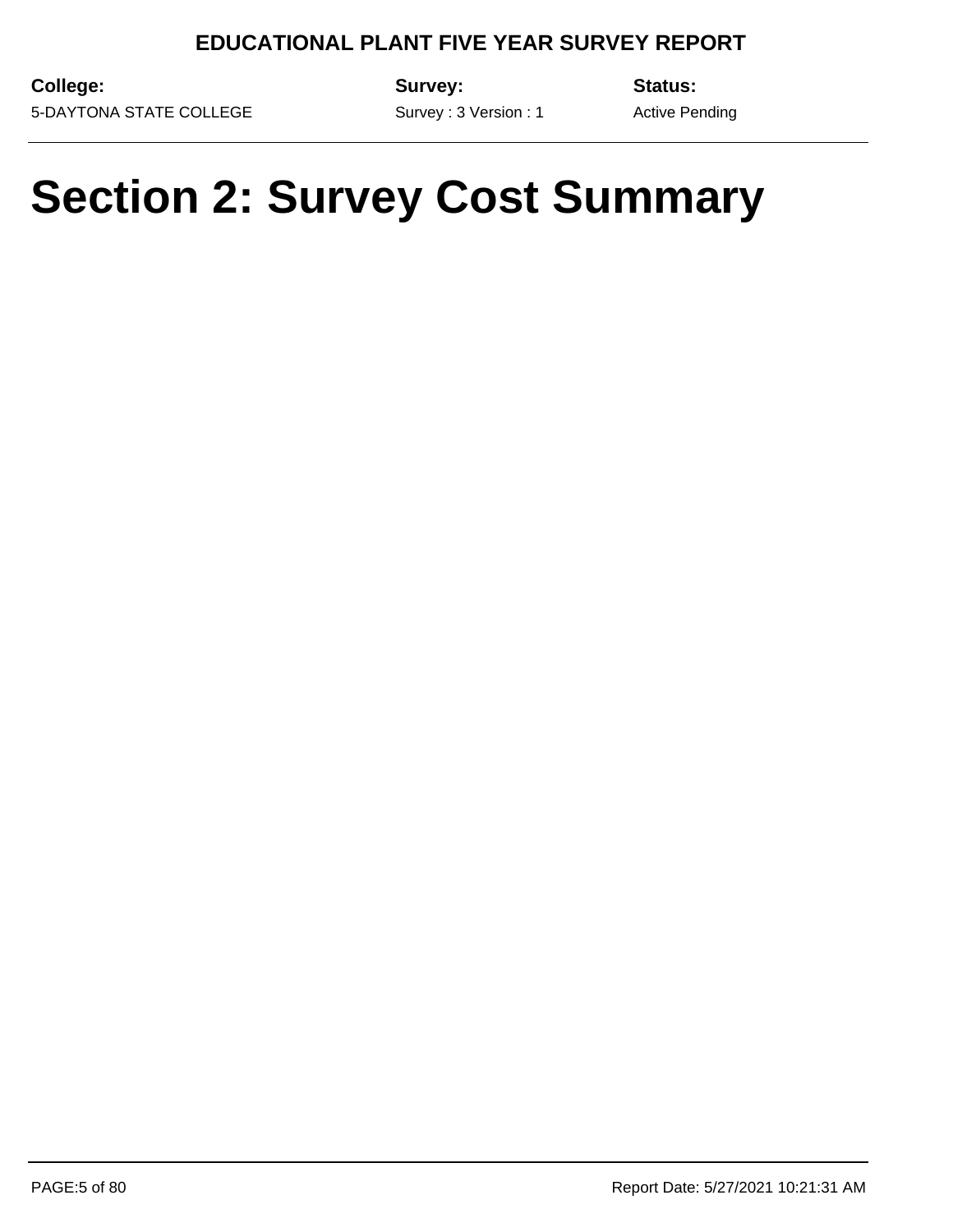### **College:**

**Survey:**

**Status:**

5-DAYTONA STATE COLLEGE

Survey : 3 Version : 1

Active Pending

#### **RECOMMENDATIONS FOR EDUCATIONAL PLANTS**

#### **DAYTONA STATE COLLEGE**

#### **Survey : 3 Version : 1**

#### **Date : 5/27/2021 10:23:23 AM**

The educational plant survey is a systematic study of present educational and ancillary plants and the determination of future needs. The survey is not directly concerned with the instructional program but the relationship of educational plants to the instructional program is such that judgments regarding the instructional program are necessarily a part of an educational plant survey.

The construction, remodeling, and renovation of educational facilities is a major undertaking. The educational plant survey aids in formulating plans for housing the educational activities of students and staff of the community college for the next several years and the survey considers the local comprehensive plan in its forecast strategies. This plan represents a careful study of all available data regarding the status of educational and ancillary facilities in relation to capital outlay full-time equivalency (COFTE) student membership and the projected changes in COFTE student membership. The intent of this educational plant survey is to ensure the thoughtful, orderly development of a program for providing educational and ancillary plants to house the educational and academic support activities of the college.

The recommendations in this educational plant survey furnish the foundation for a five-year plan for educational plants adopted by the Board of Trustees in accordance with §1013.31, Florida Statutes. Similarly, the recommendations serve as the basis for the proposed building program with projects listed in the order of priority submitted pursuant to State Requirements for Educational Facilities §2.1(5).

Educational plant survey cost estimates are determined based on cost factors that are 31 months (January, the midway point of the five-year survey period) from the official beginning of the survey period, which is July 1 of the first full year of the survey. The cost per square foot for new construction, remodeling, and renovation is based on actual statewide average construction cost data with a cost index increase applied to use the mid-point of the survey costs for planning purposes. The cost estimate process applies uniformly to all surveys in all colleges so that consistent planning can be made on a statewide basis.

Cost estimates for educational plant survey recommendations provide a general idea of anticipated costs and should not be interpreted as accurate estimates for particular projects. When educational plant survey recommendations become specific projects, professionals who can estimate the actual project costs based on current construction information must prepare the estimates.

The following table is a summary of square foot rates and cost estimates for the community college educational plant survey recommendations:

| <b>Recommendation Category</b>             | <b>Cost per Square Foot</b> | <b>Estimated Cost</b> |
|--------------------------------------------|-----------------------------|-----------------------|
|                                            |                             |                       |
| New Construction                           | 395.00                      | 124,543,500.00        |
| Remodeling                                 | 0.00                        | 0.00                  |
| Renovation                                 | 0.00                        | 0.00                  |
| Site Recommendations                       |                             | 15,000,010.00         |
| Estimated Total Survey Recommendation Cost |                             | 139,543,510.00        |

In addition, the educational plant survey provides six standard recommendations for college-wide application, as needed. The standard survey recommendations address general categories of physical plant needs that are likely to occur over time. No cost estimates are included for the standard survey recommendations.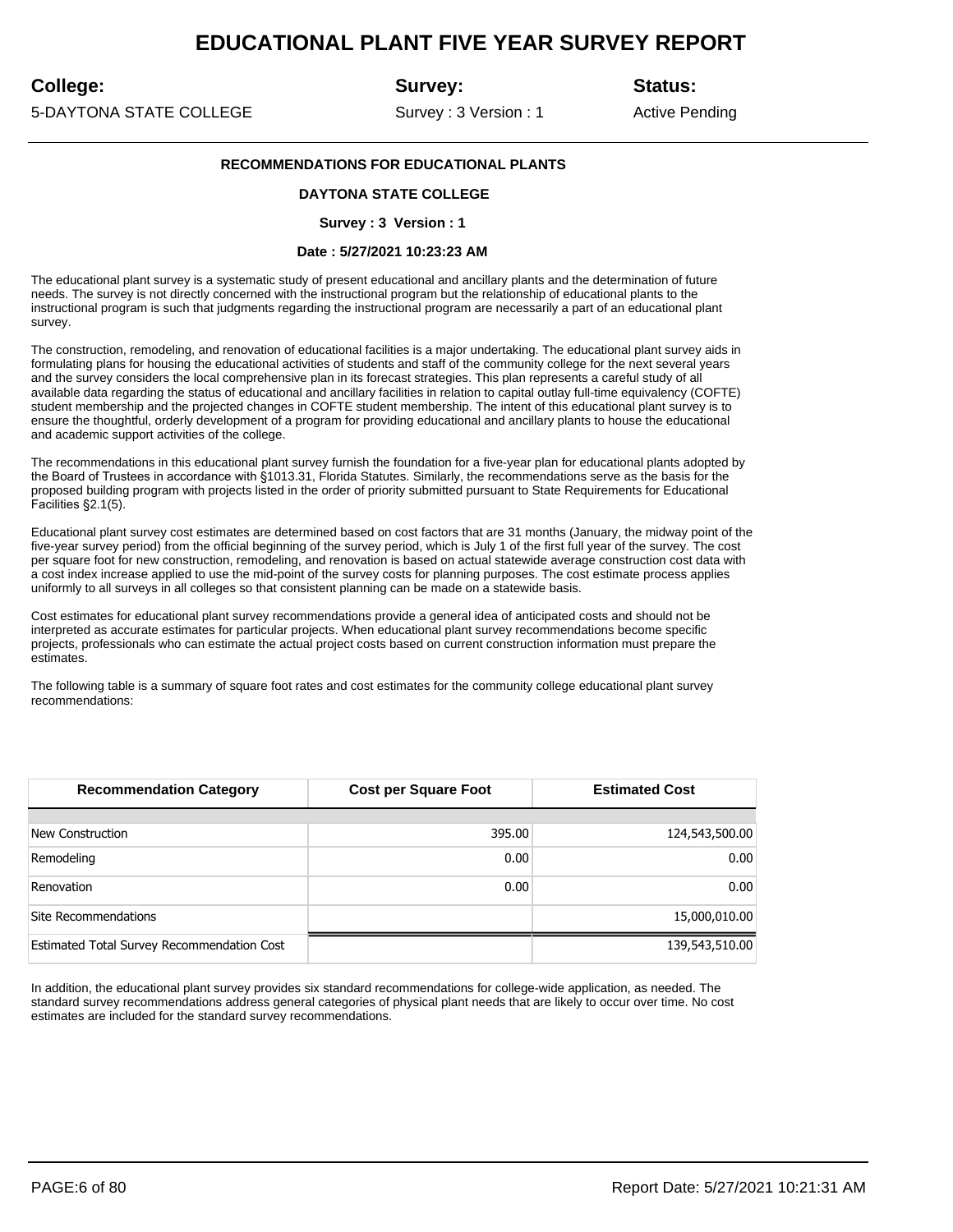**College:** 5-DAYTONA STATE COLLEGE **Survey:**

**Status:**

Survey : 3 Version : 1

Active Pending

# **Section 3: Expenditures By Project Type**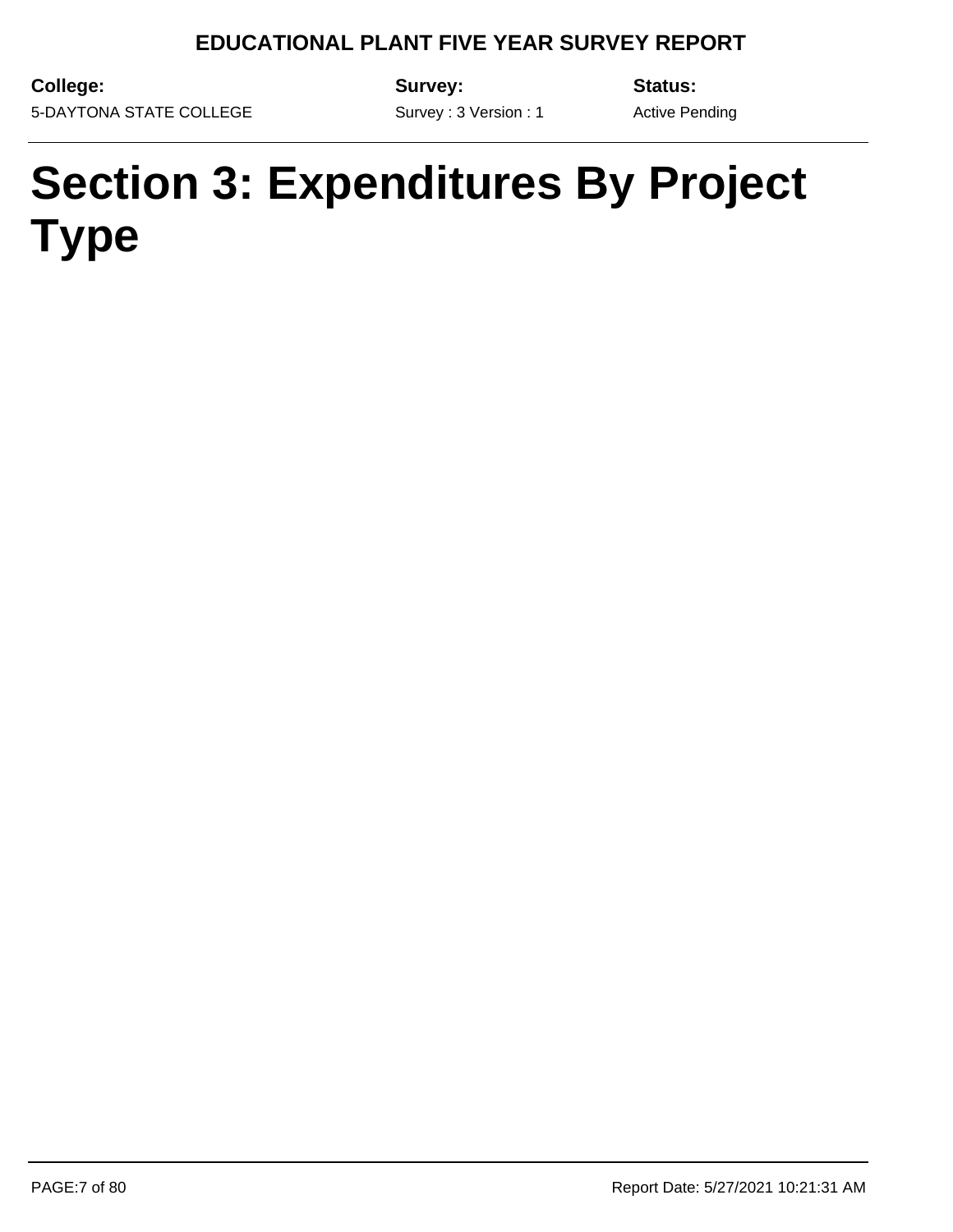## **College:**

**Survey:**

**Status:**

5-DAYTONA STATE COLLEGE

Survey : 3 Version : 1

Active Pending

#### **FUND EXPENDITURES BY PROJECT TYPE**

### **Site : DAYTONA BEACH CAMPUS**

### **Site Number : 1**

| <b>Fund Name</b>                                               | 2021 - 2022 | 2022 - 2023 | 2023 - 2024 | 2024 - 2025 | 2025 - 2026 | 5 Year Total |
|----------------------------------------------------------------|-------------|-------------|-------------|-------------|-------------|--------------|
| <b>Planning</b>                                                | 2,900,000   | 2,900,000   | 3,000,000   | 3,000,000   | 3,000,000   | 14,800,000   |
| <b>Land Acquisition</b>                                        |             |             |             |             |             | 10           |
| <b>Building Construction</b>                                   | 24,128,500  | 24,128,500  | 24,128,500  | 24,128,500  | 24,128,500  | 120,642,500  |
| <b>Furniture And</b><br>Equipment                              | 2,412,850   | 2,412,850   | 2,412,850   | 2,412,850   | 2,412,850   | 12,064,250   |
| Remodeling,<br>Renovation,<br><b>Maintenance And</b><br>Repair | 5,000,000   | 5,000,000   | 5,000,000   | 5,000,000   | 5,000,000   | 25,000,000   |
| <b>Other Structures &amp;</b><br><b>Improvements</b>           | 2,412,850   | 2,412,850   | 2,412,850   | 2,412,850   | 2,412,850   | 12,064,250   |
| <b>Library Books And</b><br><b>Films</b>                       | 241,285     | 241,285     | 241,285     | 241,285     | 241,285     | 1,206,425    |
| <b>Grand Total:</b>                                            | 37,095,487  | 37,095,487  | 37,195,487  | 37,195,487  | 37,195,487  | 185,777,435  |

#### **Site : SOUTH CAMPUS**

#### **Site Number : 2**

| <b>Fund Name</b>                                               | 2021 - 2022 | 2022 - 2023 | 2023 - 2024 | 2024 - 2025 | 2025 - 2026 | 5 Year Total   |
|----------------------------------------------------------------|-------------|-------------|-------------|-------------|-------------|----------------|
| Planning                                                       |             |             |             | n           |             | $\overline{0}$ |
| <b>Land Acquisition</b>                                        |             |             |             |             |             | $\overline{0}$ |
| <b>Building Construction</b>                                   |             | n           | ი           | 0           | 0           | $\overline{0}$ |
| <b>Furniture And</b><br>Equipment                              |             |             | ŋ           | ŋ           | U           | $\overline{0}$ |
| Remodeling,<br>Renovation,<br><b>Maintenance And</b><br>Repair |             |             |             | n           | U           | $\overline{0}$ |
| <b>Other Structures &amp;</b><br><b>Improvements</b>           |             |             |             | n           | U           | $\overline{0}$ |
| <b>Library Books And</b><br><b>Films</b>                       |             |             |             | 0           | 0           | $\overline{0}$ |
| <b>Grand Total:</b>                                            | 0           | 0           | 0           | 0           | 0           | 0              |

### **Site : FLAGLER/PC CAMPUS**

| <b>Fund Name</b>             | 2021 - 2022   2022 - 2023   2023 - 2024   2024 - 2025   2025 - 2026   5 Year Total |  |   |
|------------------------------|------------------------------------------------------------------------------------|--|---|
| Planning                     |                                                                                    |  |   |
| Land Acquisition             |                                                                                    |  |   |
| <b>Building Construction</b> |                                                                                    |  | 0 |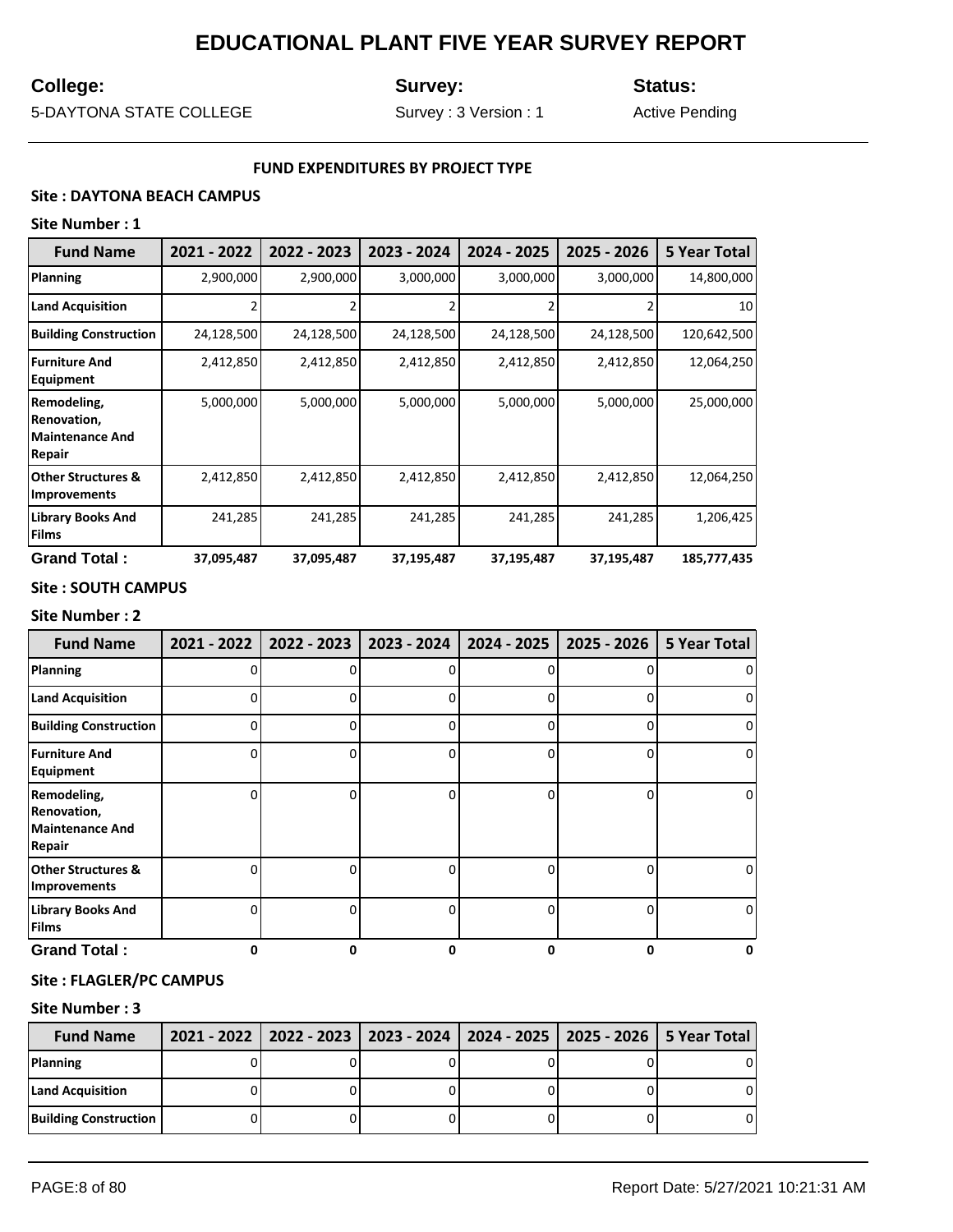## **College:**

**Survey:**

**Status:**

5-DAYTONA STATE COLLEGE

Survey : 3 Version : 1

Active Pending

#### **Site : FLAGLER/PC CAMPUS**

#### **Site Number : 3**

| <b>Fund Name</b>                                               |   | 2021 - 2022   2022 - 2023 | 2023 - 2024   2024 - 2025 |   | 2025 - 2026   5 Year Total |
|----------------------------------------------------------------|---|---------------------------|---------------------------|---|----------------------------|
| <b>Furniture And</b><br>Equipment                              |   |                           |                           |   | 0                          |
| Remodeling,<br>Renovation,<br><b>Maintenance And</b><br>Repair |   |                           |                           | 0 | 0                          |
| <b>Other Structures &amp;</b><br><b>Improvements</b>           |   |                           |                           |   | 0                          |
| <b>Library Books And</b><br><b>Films</b>                       |   |                           |                           |   | 0                          |
| <b>Grand Total:</b>                                            | ŋ |                           |                           |   | o                          |

#### **Site : WEST CAMPUS**

#### **Site Number : 4**

| <b>Fund Name</b>                                               | 2021 - 2022 | 2022 - 2023 | 2023 - 2024 | 2024 - 2025 | 2025 - 2026 | <b>5 Year Total</b> |
|----------------------------------------------------------------|-------------|-------------|-------------|-------------|-------------|---------------------|
| Planning                                                       | 0           | 564,810     | ŋ           | O           | ŋ           | 564,810             |
| <b>Land Acquisition</b>                                        | 0           |             | $\Omega$    | 0           | 0           | 0                   |
| <b>Building Construction</b>                                   | 0           | 2,863,677   | 0           | 0           | 0           | 2,863,677           |
| <b>Furniture And</b><br>Equipment                              | 0           |             |             | ŋ           | 0           | 0                   |
| Remodeling,<br>Renovation,<br><b>Maintenance And</b><br>Repair | ი           | ŋ           | 0           | 0           | 0           | 0                   |
| <b>Other Structures &amp;</b><br><b>Improvements</b>           | U           | ŋ           | n           | ŋ           | 0           | 0                   |
| <b>Library Books And</b><br><b>Films</b>                       | 0           | n           | ი           | O           | 0           | 0                   |
| <b>Grand Total:</b>                                            | 0           | 3,428,487   | 0           | 0           | 0           | 3,428,487           |

#### **Site : ANDERSON BIOLOGICAL**

| <b>Fund Name</b>                                               | 2021 - 2022 | 2022 - 2023 | 2023 - 2024 | 2024 - 2025 | 2025 - 2026 | 5 Year Total |
|----------------------------------------------------------------|-------------|-------------|-------------|-------------|-------------|--------------|
| <b>Planning</b>                                                |             |             |             |             |             | U            |
| <b>Land Acquisition</b>                                        |             |             |             |             |             | O            |
| <b>Building Construction</b>                                   |             |             |             |             |             | O            |
| <b>Furniture And</b><br>Equipment                              |             |             |             |             |             | 0            |
| Remodeling,<br>Renovation,<br><b>Maintenance And</b><br>Repair |             |             |             |             |             | 0            |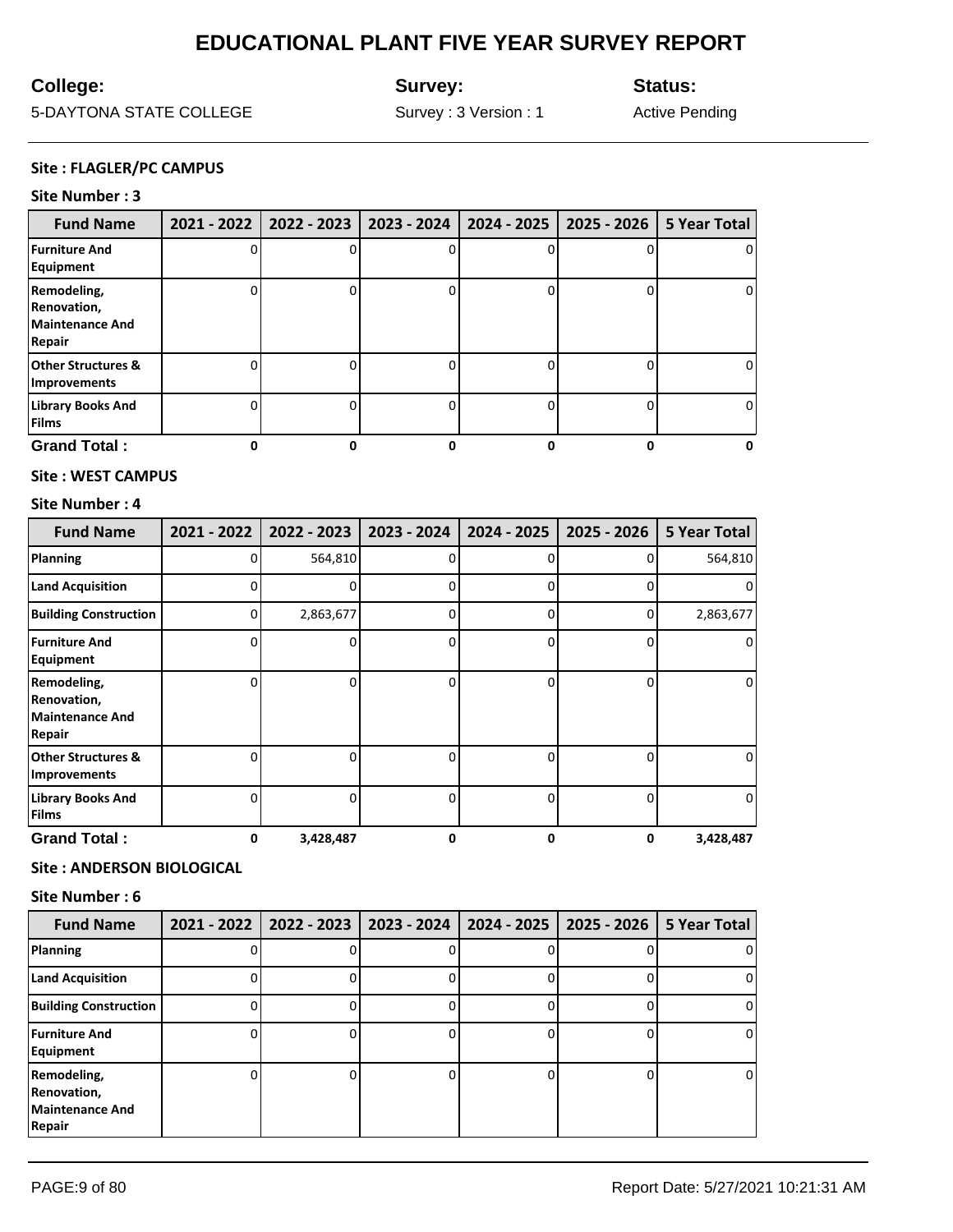## **College:**

**Survey:**

**Status:**

5-DAYTONA STATE COLLEGE

Survey : 3 Version : 1

Active Pending

#### **Site : ANDERSON BIOLOGICAL**

#### **Site Number : 6**

| <b>Fund Name</b>                         | 2021 - 2022   2022 - 2023   2023 - 2024   2024 - 2025   2025 - 2026   5 Year Total |  |   |
|------------------------------------------|------------------------------------------------------------------------------------|--|---|
| Other Structures &<br>Improvements       |                                                                                    |  | 0 |
| <b>Library Books And</b><br><b>Films</b> |                                                                                    |  | 0 |
| <b>Grand Total:</b>                      |                                                                                    |  |   |

#### **Site : DELTONA CENTER**

#### **Site Number : 7**

| <b>Fund Name</b>                                                      | $2021 - 2022$ | 2022 - 2023 | 2023 - 2024 | 2024 - 2025 | 2025 - 2026  | <b>5 Year Total</b> |
|-----------------------------------------------------------------------|---------------|-------------|-------------|-------------|--------------|---------------------|
| Planning                                                              | U             | n           |             |             | ŋ            | 0                   |
| <b>Land Acquisition</b>                                               |               |             |             |             |              | 0                   |
| <b>Building Construction</b>                                          | 0             | ŋ           |             | ი           | 0            | 0                   |
| <b>Furniture And</b><br>Equipment                                     | 0             | n           |             | ი           | 0            | 0                   |
| Remodeling,<br>Renovation,<br><b>Maintenance And</b><br><b>Repair</b> | O             | ŋ           |             | n           | <sup>0</sup> | 0                   |
| <b>Other Structures &amp;</b><br><b>Improvements</b>                  | O             | ŋ           |             | ი           | 0            | 0                   |
| <b>Library Books And</b><br><b>Films</b>                              | n             | n           |             |             | <sup>0</sup> | 0                   |
| <b>Grand Total:</b>                                                   | n             | 0           | ŋ           | 0           | 0            | $\Omega$            |

#### **Site : ADV TECH CENTER**

#### **Site Number : 8**

| <b>Fund Name</b>                                               | $2021 - 2022$ | 2022 - 2023 | 2023 - 2024 | 2024 - 2025  | 2025 - 2026  | 5 Year Total   |
|----------------------------------------------------------------|---------------|-------------|-------------|--------------|--------------|----------------|
| Planning                                                       |               |             |             | 0            |              | 0              |
| <b>Land Acquisition</b>                                        | n             |             | ი           | 0            | 0            | $\overline{0}$ |
| <b>Building Construction</b>                                   |               |             | ი           | $\Omega$     | 0            | $\overline{0}$ |
| <b>Furniture And</b><br>Equipment                              |               |             | n           | $\Omega$     | 0            | $\overline{0}$ |
| Remodeling,<br>Renovation,<br><b>Maintenance And</b><br>Repair |               |             |             | $\Omega$     | 0            | $\overline{0}$ |
| <b>Other Structures &amp;</b><br><b>Improvements</b>           | n             |             | ი           | O            | U            | $\overline{0}$ |
| <b>Library Books And</b><br><b>Films</b>                       | ∩             |             | n           | <sup>0</sup> | <sup>0</sup> | $\overline{0}$ |
| <b>Grand Total:</b>                                            | 0             | 0           | 0           | 0            | 0            | 0              |

Report Run : 5/27/2021 10:21:31 AM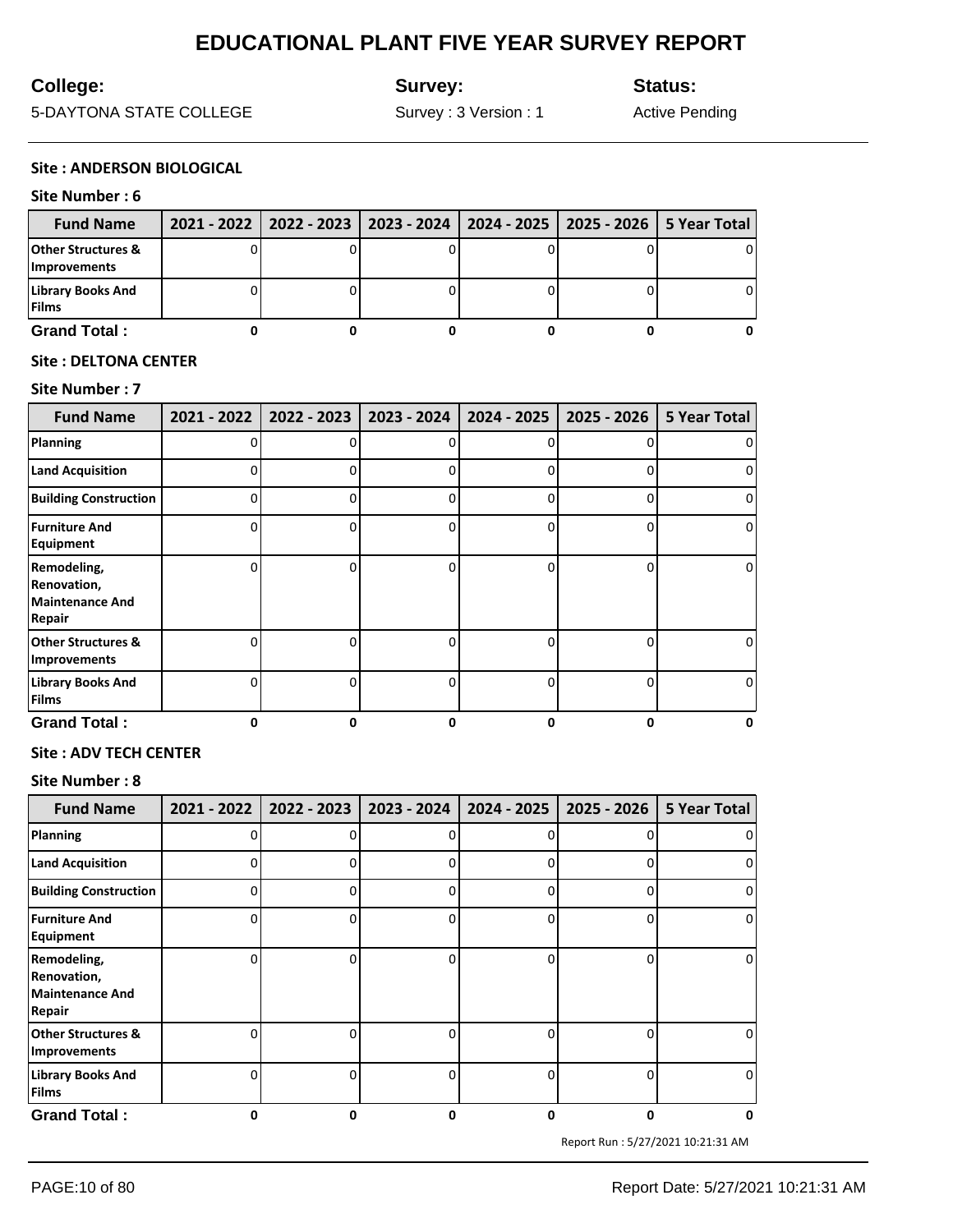**College:**

**Survey:**

**Status:**

5-DAYTONA STATE COLLEGE

Survey : 3 Version : 1

Active Pending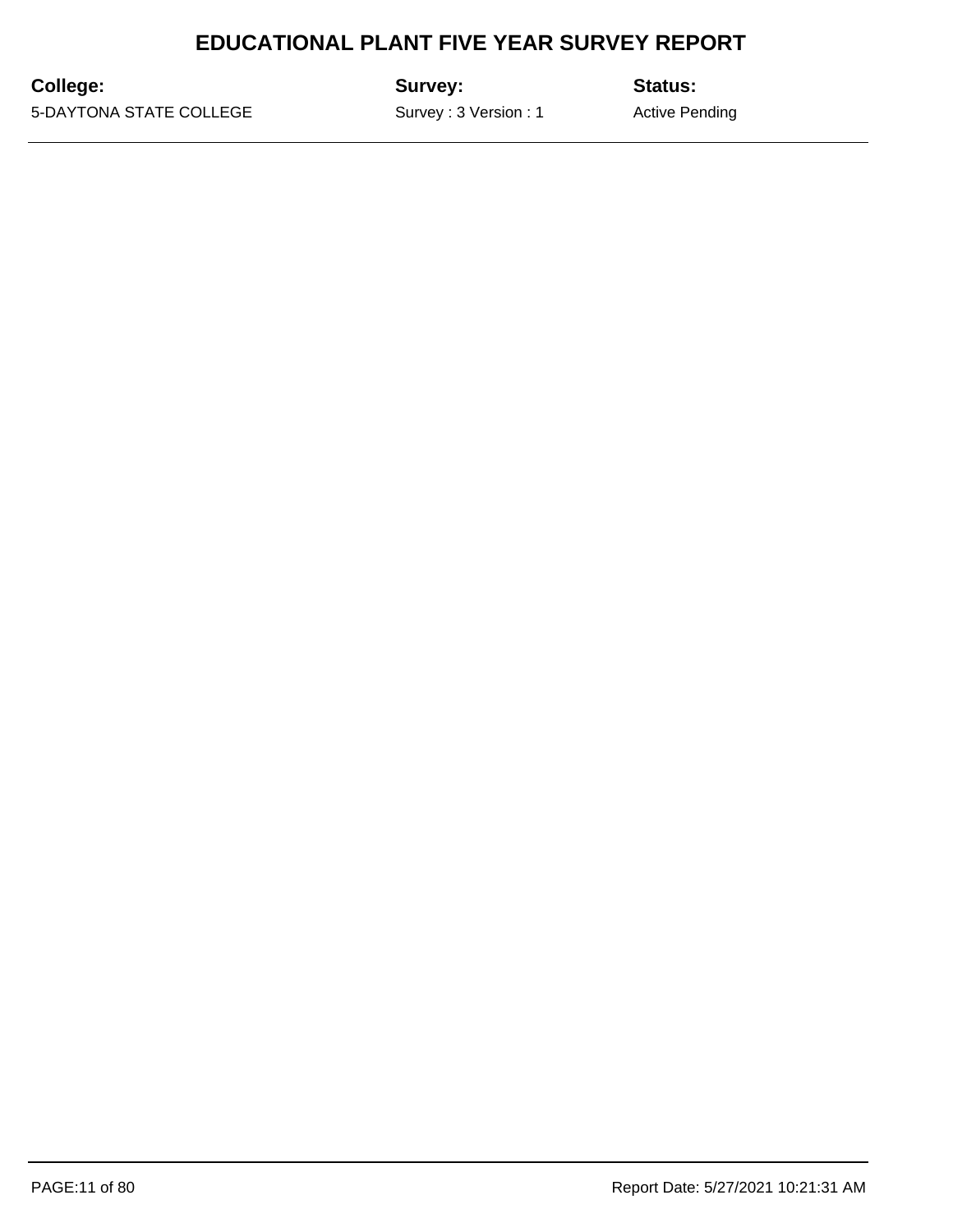**College:** 5-DAYTONA STATE COLLEGE **Survey:**

**Status:**

Survey : 3 Version : 1

Active Pending

# **Section 4: Expenditures By Fund Source**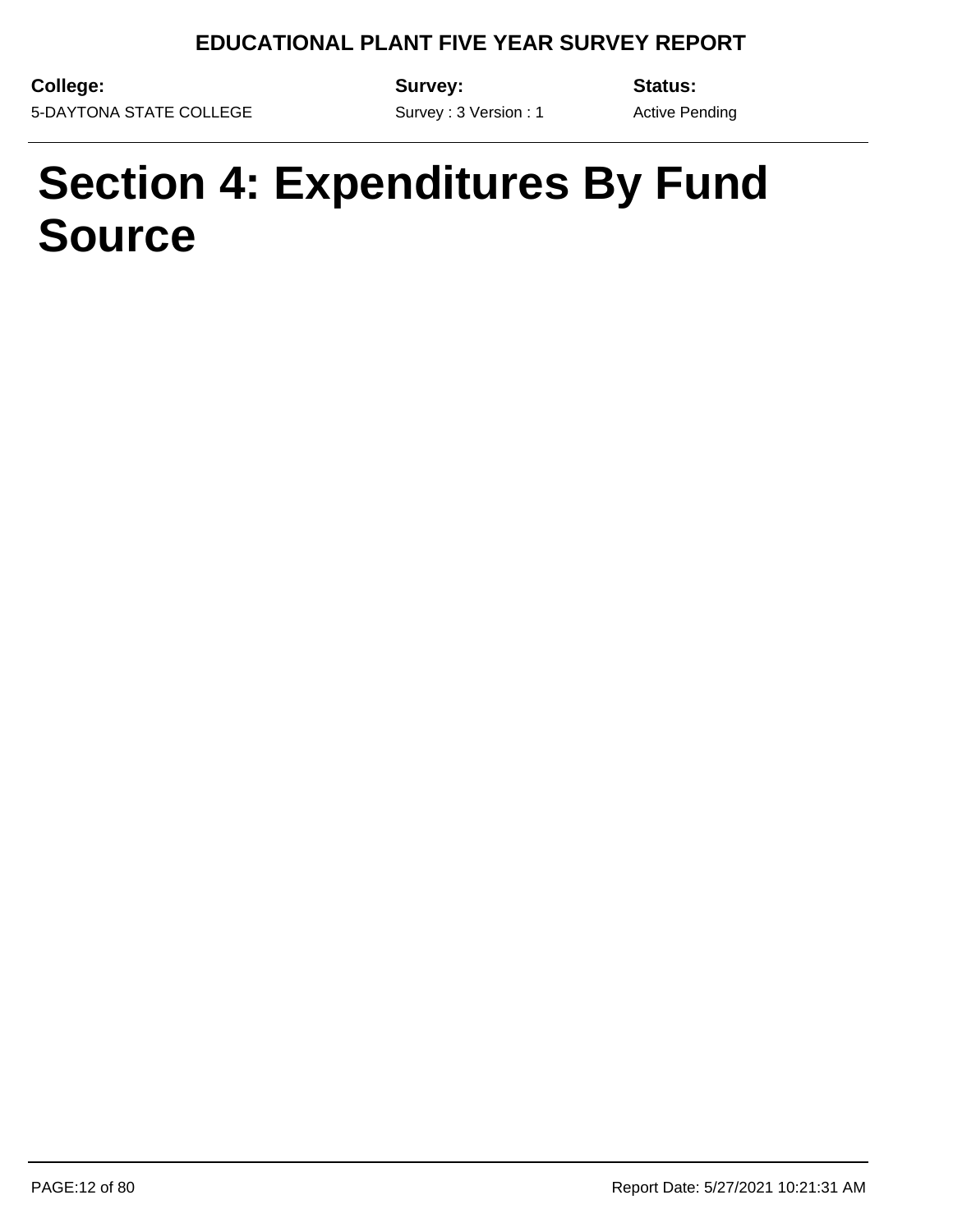## **College:**

**Survey:**

**Status:**

5-DAYTONA STATE COLLEGE

Survey : 3 Version : 1

Active Pending

#### **FUND EXPENDITURES BY FUND SOURCE**

### **Site : DAYTONA BEACH CAMPUS**

### **Site Number : 1**

| <b>Fund Name</b>                                                     | 2021 - 2022 | 2022 - 2023 | 2023 - 2024 | 2024 - 2025 | 2025 - 2026 | 5 Year Total |
|----------------------------------------------------------------------|-------------|-------------|-------------|-------------|-------------|--------------|
| Revenue<br><b>Flowthrough And</b><br><b>Interest</b>                 | o           | O           | ŋ           | U           |             |              |
| <b>Bond Proceeds, SBE</b><br><b>Capital Outlay Bonds</b>             | 0           | 0           | 0           | $\Omega$    | 0           | <sup>0</sup> |
| <b>State General</b><br>Revenue                                      | 0           | 0           | 0           | 0           | 0           | 0            |
| Remodeling/Renovati<br>on, Maint./Repair,<br>and Site<br>Improvement | 5,000,000   | 5,000,000   | 5,000,000   | 5,000,000   | 5,000,000   | 25,000,000   |
| <b>Removal Of Asbestos</b>                                           | 0           | $\Omega$    | O           | $\Omega$    | 0           | 0            |
| <b>New Construction</b>                                              | 30,954,202  | 30,954,202  | 31,054,202  | 31,054,202  | 31,054,202  | 155,071,010  |
| Library, Books and<br><b>Films</b>                                   | 241,285     | 241,285     | 241,285     | 241,285     | 241,285     | 1,206,425    |
| <b>Correction Of Fire</b><br><b>Safety Deficiencies</b>              | 300,000     | 300,000     | 300,000     | 300,000     | 300,000     | 1,500,000    |
| <b>Modification For</b><br><b>Physically</b><br>Handicapped          | 300,000     | 300,000     | 300,000     | 300,000     | 300,000     | 1,500,000    |
| <b>Correction of Safety-</b><br><b>To-Life Deficiencies</b>          | 300,000     | 300,000     | 300,000     | 300,000     | 300,000     | 1,500,000    |
| <b>Local Funds</b>                                                   | 0           | 0           | 0           | 0           | 0           | <sup>0</sup> |
| <b>Student Capital Fee</b>                                           | 0           | 0           | 0           | 0           | 0           | 0            |
| <b>Grand Total:</b>                                                  | 37,095,487  | 37,095,487  | 37,195,487  | 37,195,487  | 37,195,487  | 185,777,435  |

### **Site : SOUTH CAMPUS**

| <b>Fund Name</b>                                                            | 2021 - 2022   2022 - 2023 | 2023 - 2024 | 2024 - 2025 | 2025 - 2026 | <b>5 Year Total</b> |
|-----------------------------------------------------------------------------|---------------------------|-------------|-------------|-------------|---------------------|
| Revenue<br>Flowthrough And<br><b>Interest</b>                               |                           |             | 0           |             | 0                   |
| <b>Bond Proceeds, SBE</b><br><b>Capital Outlay Bonds</b>                    |                           |             | n           | 0           | 0                   |
| <b>State General</b><br>Revenue                                             |                           |             | n           | ŋ           | 0                   |
| <b>Remodeling/Renovati</b><br>on, Maint./Repair,<br>and Site<br>Improvement |                           |             | n           | ŋ           | 0                   |
| <b>Removal Of Asbestos</b>                                                  |                           | ი           | 0           | 0           | 0                   |
| <b>New Construction</b>                                                     |                           |             | n           | 0           | 0                   |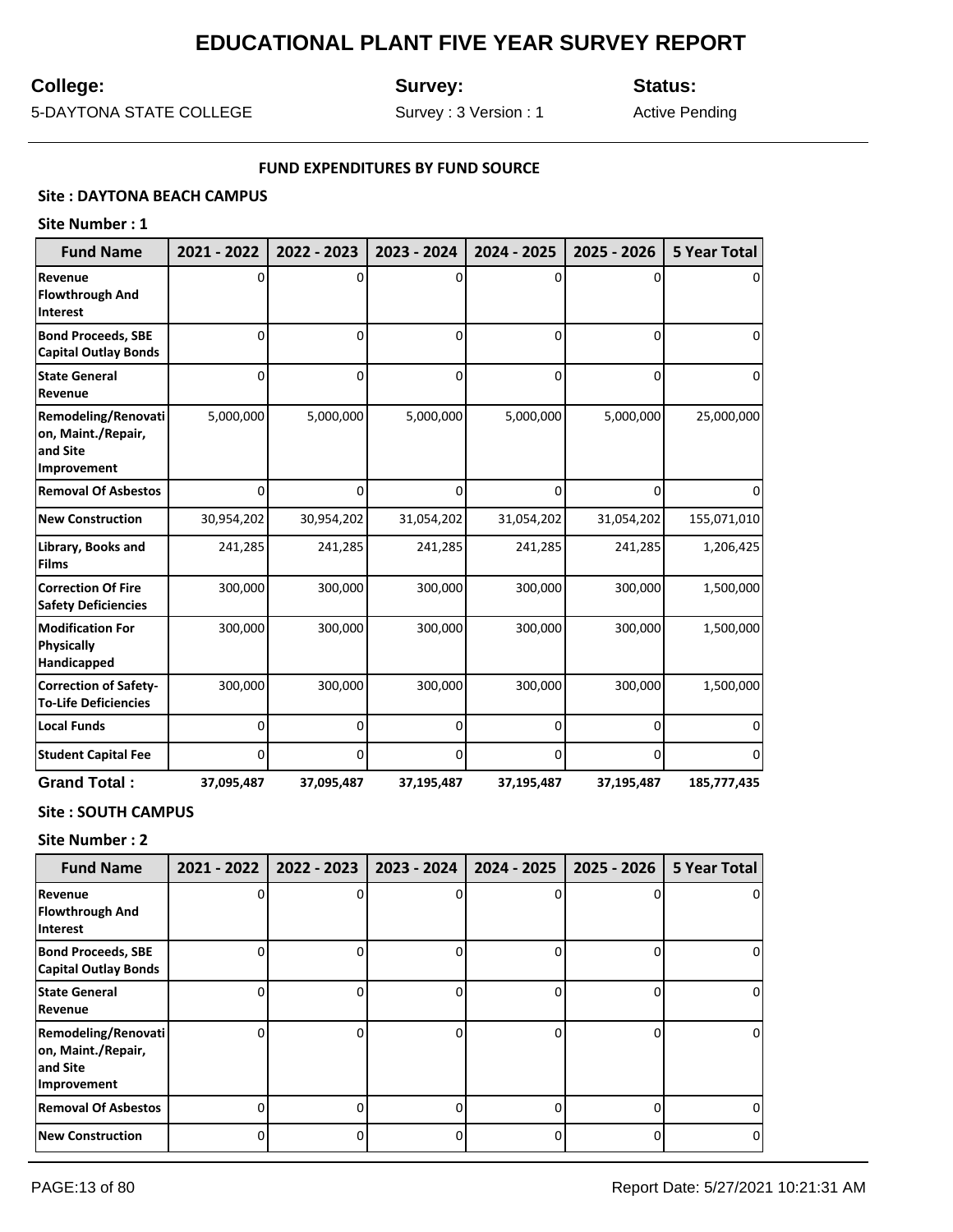## **College:**

**Survey:**

**Status:**

5-DAYTONA STATE COLLEGE

Survey : 3 Version : 1

Active Pending

| <b>Grand Total:</b>                                         |  |   |   |
|-------------------------------------------------------------|--|---|---|
| <b>Student Capital Fee</b>                                  |  |   |   |
| <b>Local Funds</b>                                          |  |   |   |
| <b>Correction of Safety-</b><br><b>To-Life Deficiencies</b> |  |   |   |
| <b>Modification For</b><br><b>Physically</b><br>Handicapped |  | 0 | O |
| <b>Correction Of Fire</b><br><b>Safety Deficiencies</b>     |  |   | O |
| Library, Books and<br><b>Films</b>                          |  |   |   |

### **Site : FLAGLER/PC CAMPUS**

| <b>Fund Name</b>                                                     | 2021 - 2022 | 2022 - 2023 | 2023 - 2024 | 2024 - 2025 | 2025 - 2026 | <b>5 Year Total</b> |
|----------------------------------------------------------------------|-------------|-------------|-------------|-------------|-------------|---------------------|
| Revenue<br><b>Flowthrough And</b><br><b>Interest</b>                 | O           | O           | O           | n           | n           |                     |
| <b>Bond Proceeds, SBE</b><br><b>Capital Outlay Bonds</b>             | $\Omega$    | 0           | $\Omega$    | $\Omega$    | $\Omega$    | $\Omega$            |
| <b>State General</b><br>Revenue                                      | $\Omega$    | 0           | $\Omega$    | $\Omega$    | $\Omega$    | $\Omega$            |
| Remodeling/Renovati<br>on, Maint./Repair,<br>and Site<br>Improvement | 0           | 0           | $\Omega$    | 0           | $\Omega$    | 0                   |
| <b>Removal Of Asbestos</b>                                           | 0           | 0           | 0           | 0           | 0           | o                   |
| <b>New Construction</b>                                              | 0           | 0           | 0           | 0           | 0           | 0                   |
| Library, Books and<br><b>Films</b>                                   | 0           | 0           | 0           | 0           | 0           | 0                   |
| <b>Correction Of Fire</b><br><b>Safety Deficiencies</b>              | $\Omega$    | 0           | $\Omega$    | $\Omega$    | $\Omega$    | O                   |
| <b>Modification For</b><br><b>Physically</b><br>Handicapped          | 0           | 0           | 0           | $\Omega$    | $\Omega$    | $\Omega$            |
| <b>Correction of Safety-</b><br><b>To-Life Deficiencies</b>          | $\Omega$    | 0           | $\Omega$    | $\Omega$    | $\Omega$    | 0                   |
| <b>Local Funds</b>                                                   | $\Omega$    | 0           | $\Omega$    | 0           | 0           | 0                   |
| <b>Student Capital Fee</b>                                           | 0           | 0           | 0           | 0           | 0           | 0                   |
| <b>Grand Total:</b>                                                  | 0           | 0           | 0           | 0           | 0           | 0                   |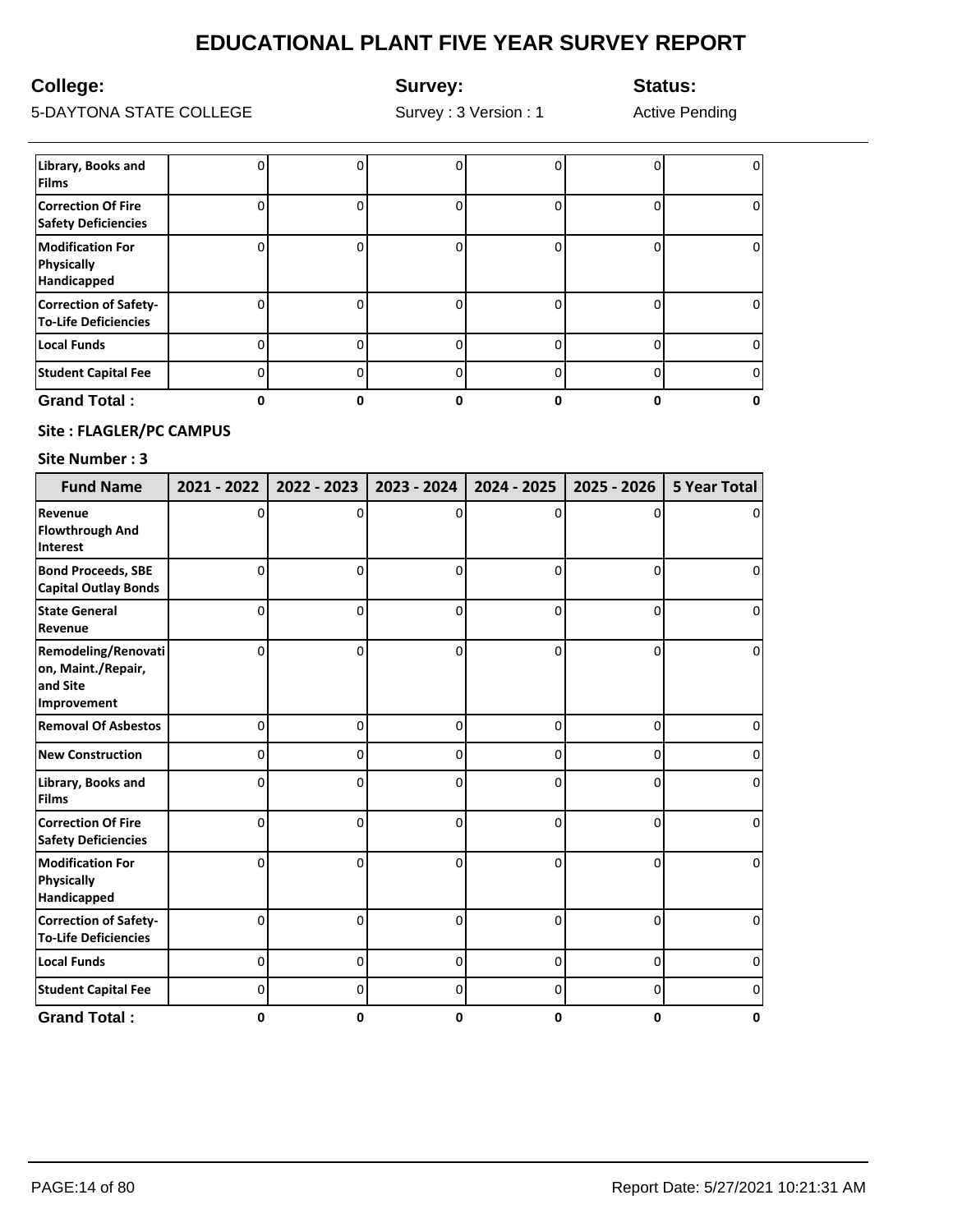## **College:**

**Survey:**

**Status:**

5-DAYTONA STATE COLLEGE

Survey : 3 Version : 1

Active Pending

#### **Site : WEST CAMPUS**

#### **Site Number : 4**

| <b>Fund Name</b>                                                     | 2021 - 2022 | 2022 - 2023 | 2023 - 2024 | 2024 - 2025 | 2025 - 2026    | <b>5 Year Total</b> |
|----------------------------------------------------------------------|-------------|-------------|-------------|-------------|----------------|---------------------|
| Revenue<br><b>Flowthrough And</b><br><b>Interest</b>                 | 0           | 0           | 0           | 0           | O              | 0                   |
| <b>Bond Proceeds, SBE</b><br><b>Capital Outlay Bonds</b>             | $\mathbf 0$ | 0           | $\Omega$    | $\Omega$    | 0              | 0                   |
| <b>State General</b><br>Revenue                                      | $\Omega$    | 0           | $\Omega$    | 0           | 0              | 0                   |
| Remodeling/Renovati<br>on, Maint./Repair,<br>and Site<br>Improvement | $\Omega$    | 0           | 0           | 0           | 0              | 0                   |
| <b>Removal Of Asbestos</b>                                           | $\Omega$    | 0           | 0           | 0           | 0              | 0                   |
| <b>New Construction</b>                                              | 0           | 3,428,487   | 0           | 0           | 0              | 3,428,487           |
| Library, Books and<br><b>Films</b>                                   | $\Omega$    | 0           | 0           | 0           | 0              | 0                   |
| <b>Correction Of Fire</b><br><b>Safety Deficiencies</b>              | $\Omega$    | 0           | 0           | 0           | 0              | 0                   |
| <b>Modification For</b><br><b>Physically</b><br>Handicapped          | $\Omega$    | 0           | $\Omega$    | 0           | 0              | $\Omega$            |
| <b>Correction of Safety-</b><br><b>To-Life Deficiencies</b>          | $\Omega$    | 0           | 0           | 0           | 0              | 0                   |
| <b>Local Funds</b>                                                   | $\Omega$    | 0           | $\Omega$    | 0           | $\Omega$       | 0                   |
| <b>Student Capital Fee</b>                                           | 0           | 0           | 0           | 0           | $\overline{0}$ | 0                   |
| <b>Grand Total:</b>                                                  | 0           | 3,428,487   | 0           | 0           | 0              | 3,428,487           |

#### **Site : ANDERSON BIOLOGICAL**

| <b>Fund Name</b>                                                     | 2021 - 2022 | 2022 - 2023 | 2023 - 2024 | 2024 - 2025 | 2025 - 2026 | <b>5 Year Total</b> |
|----------------------------------------------------------------------|-------------|-------------|-------------|-------------|-------------|---------------------|
| Revenue<br>Flowthrough And<br><b>Interest</b>                        |             |             | ი           |             |             | 0                   |
| <b>Bond Proceeds, SBE</b><br><b>Capital Outlay Bonds</b>             |             |             | ი           |             |             | 0                   |
| <b>State General</b><br>Revenue                                      |             |             | ŋ           |             |             | 0                   |
| Remodeling/Renovati<br>on, Maint./Repair,<br>and Site<br>Improvement | n           |             | n           | U           | U           | 0                   |
| <b>Removal Of Asbestos</b>                                           |             |             | ი           | 0           | 0           | 0                   |
| <b>New Construction</b>                                              |             |             | o           | 0           | 0           | 0                   |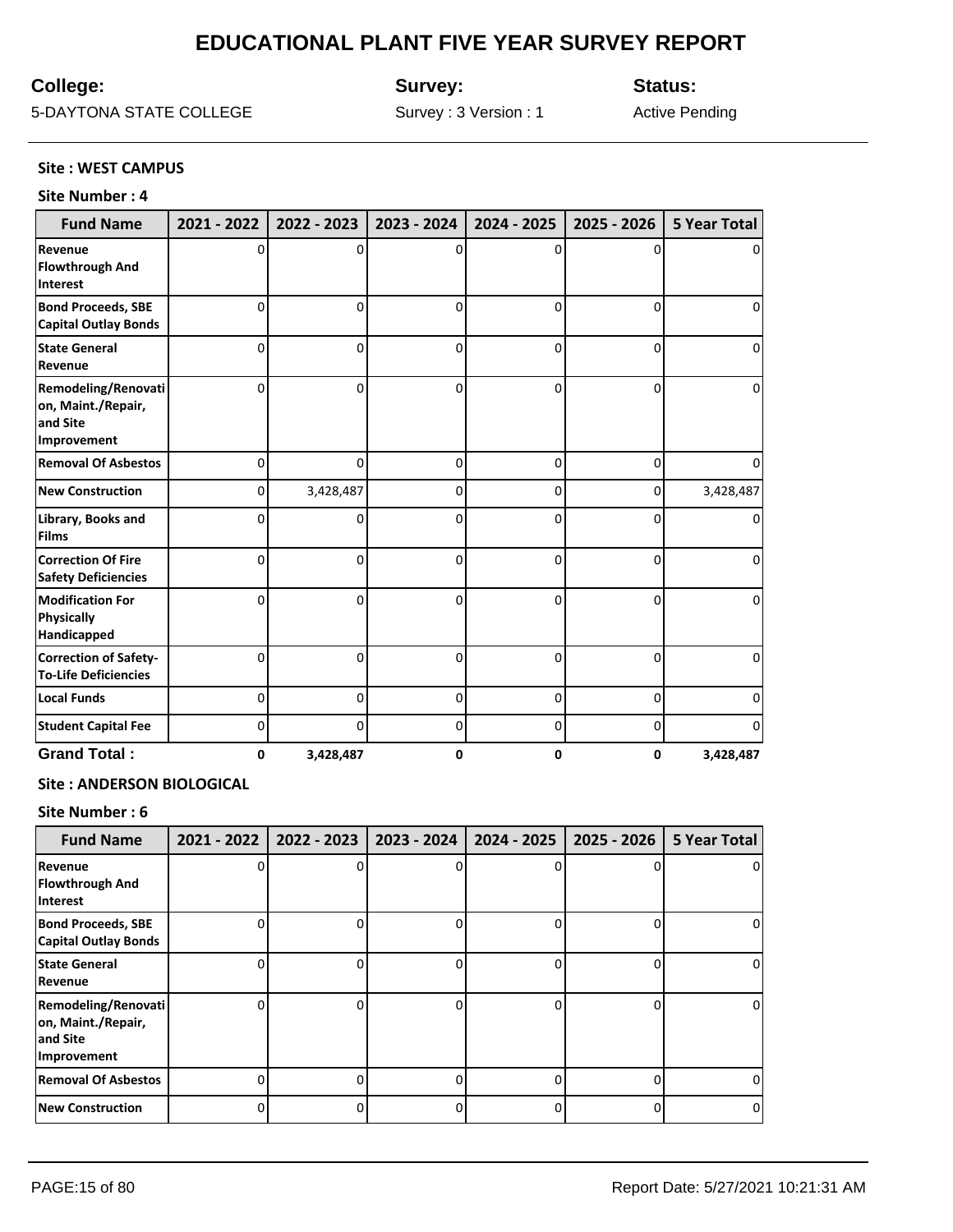## **College:**

**Survey:**

**Status:**

5-DAYTONA STATE COLLEGE

Survey : 3 Version : 1

Active Pending

| <b>Student Capital Fee</b>                                  |  |   |   |   |
|-------------------------------------------------------------|--|---|---|---|
| <b>Local Funds</b>                                          |  |   |   |   |
| <b>Correction of Safety-</b><br><b>To-Life Deficiencies</b> |  |   |   | U |
| <b>Modification For</b><br><b>Physically</b><br>Handicapped |  | 0 | n | O |
| <b>Correction Of Fire</b><br><b>Safety Deficiencies</b>     |  |   |   | 0 |
| Library, Books and<br><b>Films</b>                          |  | Ω |   |   |

### **Site : DELTONA CENTER**

| <b>Fund Name</b>                                                     | 2021 - 2022 | 2022 - 2023 | 2023 - 2024 | 2024 - 2025 | 2025 - 2026    | <b>5 Year Total</b> |
|----------------------------------------------------------------------|-------------|-------------|-------------|-------------|----------------|---------------------|
| Revenue<br><b>Flowthrough And</b><br><b>Interest</b>                 | 0           | 0           | 0           | 0           | 0              | 0                   |
| <b>Bond Proceeds, SBE</b><br><b>Capital Outlay Bonds</b>             | 0           | 0           | 0           | 0           | 0              | 0                   |
| <b>State General</b><br>Revenue                                      | 0           | $\Omega$    | 0           | 0           | 0              | 0                   |
| Remodeling/Renovati<br>on, Maint./Repair,<br>and Site<br>Improvement | $\Omega$    | 0           | $\Omega$    | $\Omega$    | $\Omega$       | 0                   |
| <b>Removal Of Asbestos</b>                                           | 0           | 0           | 0           | 0           | 0              | 0                   |
| <b>New Construction</b>                                              | 0           | 0           | 0           | 0           | $\overline{0}$ | 0                   |
| Library, Books and<br><b>Films</b>                                   | 0           | 0           | 0           | 0           | 0              | 0                   |
| <b>Correction Of Fire</b><br><b>Safety Deficiencies</b>              | 0           | 0           | 0           | 0           | 0              | 0                   |
| <b>Modification For</b><br><b>Physically</b><br>Handicapped          | 0           | $\Omega$    | $\Omega$    | $\Omega$    | $\Omega$       | 0                   |
| <b>Correction of Safety-</b><br><b>To-Life Deficiencies</b>          | $\Omega$    | $\Omega$    | 0           | 0           | 0              | 0                   |
| <b>Local Funds</b>                                                   | $\Omega$    | 0           | 0           | 0           | $\overline{0}$ | 0                   |
| <b>Student Capital Fee</b>                                           | 0           | 0           | 0           | 0           | $\overline{0}$ | 0                   |
| <b>Grand Total:</b>                                                  | 0           | 0           | 0           | 0           | 0              | 0                   |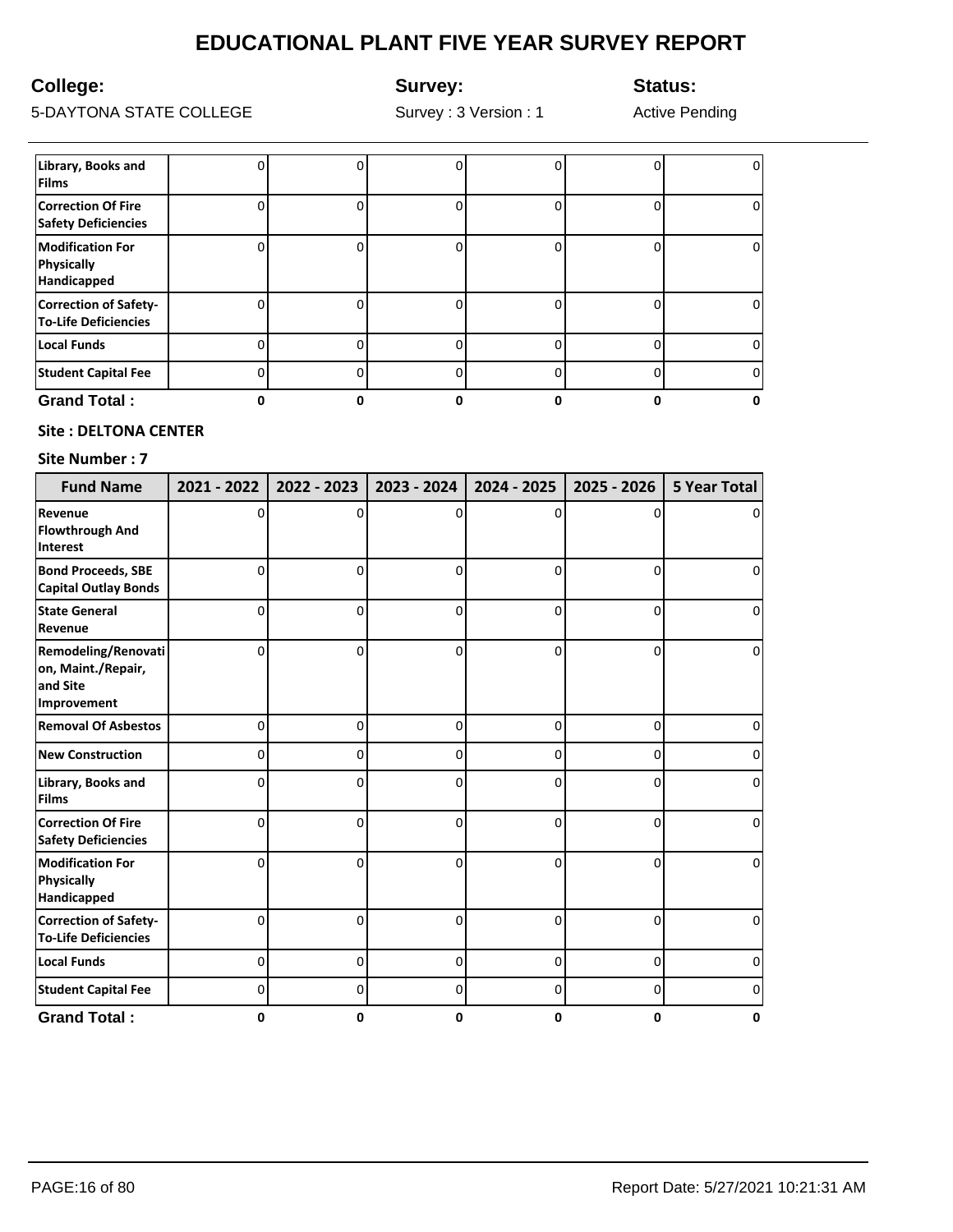## **College:**

**Survey:**

**Status:**

5-DAYTONA STATE COLLEGE

Survey : 3 Version : 1

Active Pending

#### **Site : ADV TECH CENTER**

#### **Site Number : 8**

| <b>Fund Name</b>                                                     | 2021 - 2022 | 2022 - 2023 | 2023 - 2024 | 2024 - 2025 | 2025 - 2026 | <b>5 Year Total</b> |
|----------------------------------------------------------------------|-------------|-------------|-------------|-------------|-------------|---------------------|
| Revenue<br><b>Flowthrough And</b><br><b>Interest</b>                 | O           | O           | 0           | 0           | 0           | 0                   |
| <b>Bond Proceeds, SBE</b><br><b>Capital Outlay Bonds</b>             | 0           | 0           | $\Omega$    | 0           | 0           | 0                   |
| <b>State General</b><br>Revenue                                      | 0           | $\Omega$    | $\Omega$    | 0           | $\Omega$    | $\Omega$            |
| Remodeling/Renovati<br>on, Maint./Repair,<br>and Site<br>Improvement | 0           | 0           | 0           | 0           | 0           | 0                   |
| <b>Removal Of Asbestos</b>                                           | 0           | 0           | 0           | 0           | 0           | 0                   |
| <b>New Construction</b>                                              | 0           | 0           | 0           | 0           | 0           | 0                   |
| Library, Books and<br><b>Films</b>                                   | 0           | 0           | 0           | 0           | 0           | 0                   |
| <b>Correction Of Fire</b><br><b>Safety Deficiencies</b>              | O           | 0           | $\Omega$    | 0           | 0           | 0                   |
| <b>Modification For</b><br><b>Physically</b><br>Handicapped          | U           | $\Omega$    | $\Omega$    | 0           | 0           | 0                   |
| <b>Correction of Safety-</b><br><b>To-Life Deficiencies</b>          | 0           | 0           | 0           | 0           | 0           | 0                   |
| <b>Local Funds</b>                                                   | 0           | 0           | 0           | 0           | $\mathbf 0$ | 0                   |
| <b>Student Capital Fee</b>                                           | 0           | 0           | 0           | 0           | 0           | 0                   |
| <b>Grand Total:</b>                                                  | 0           | 0           | 0           | 0           | 0           | 0                   |

Report Run : 5/27/2021 10:21:31 AM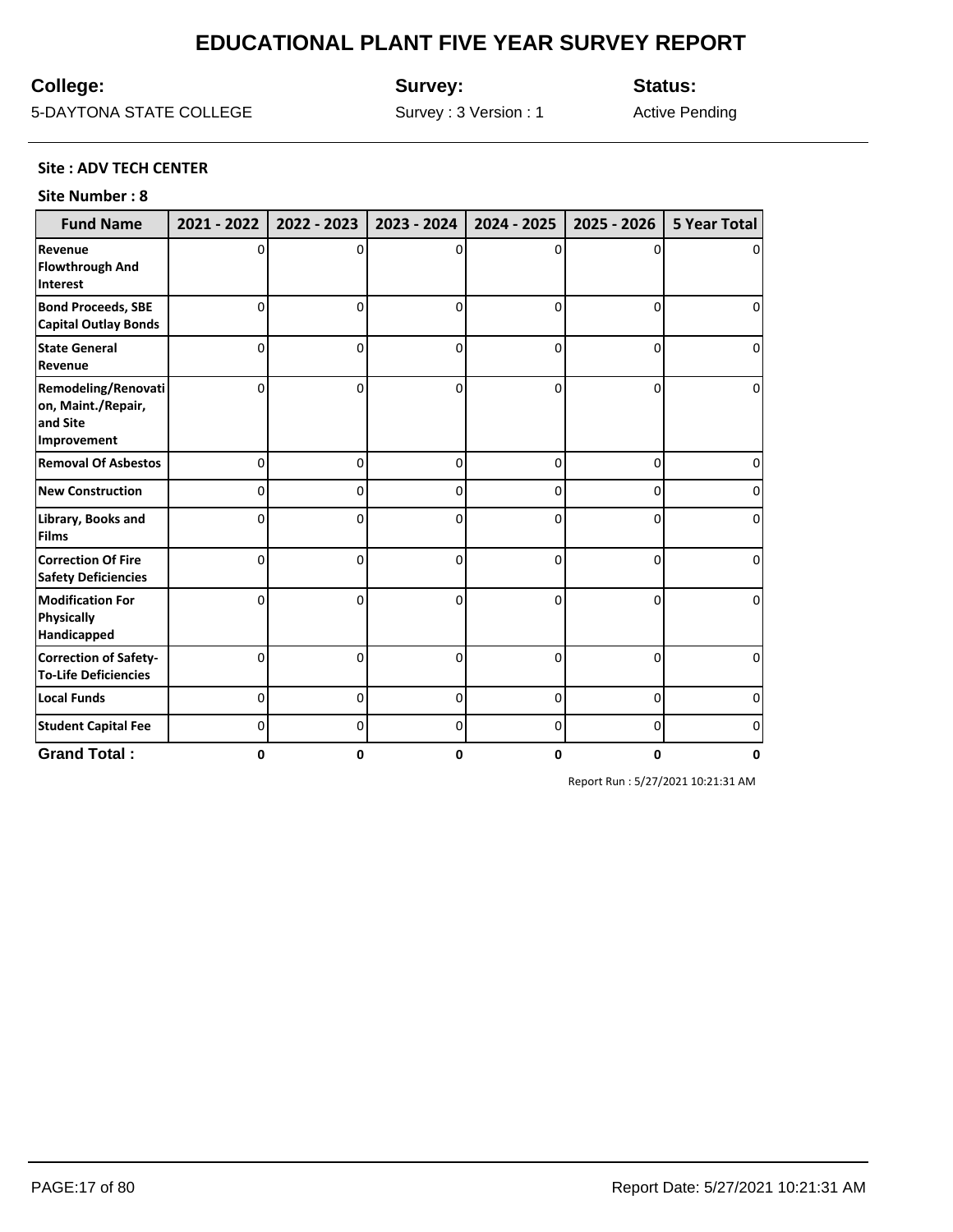Survey : 3 Version : 1

**College:** 5-DAYTONA STATE COLLEGE **Survey:**

**Status:**

Active Pending

# **Section 5: Capital Outlay Bonds**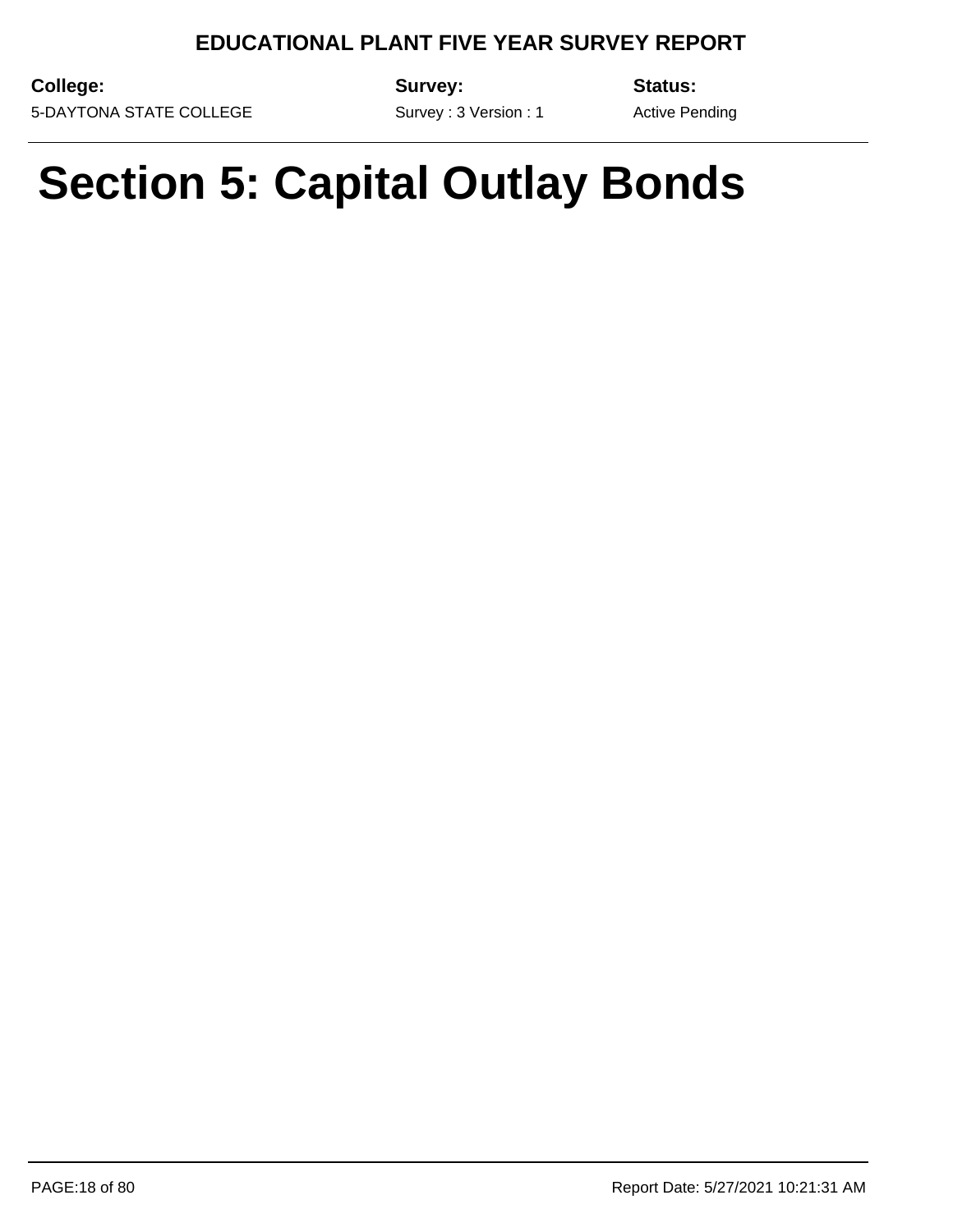## **College:**

**Survey:**

**Status:**

5-DAYTONA STATE COLLEGE

Survey : 3 Version : 1

Active Pending

## **Schedule of State Board of Education Bond Issues and Debt Requirements**

| Year | Name Of Issue | <b>Series Of</b><br><b>Issue</b> | <b>Amount Of</b><br><b>Issue</b> | <b>Unretired</b><br><b>Principle</b><br>7/1/2021 | <b>Debt Service</b><br>Obligation<br>7/1/2021<br><b>Thru</b><br>6/30/2026 | <b>Unretired</b><br><b>Principle</b><br>7/1/2026 |
|------|---------------|----------------------------------|----------------------------------|--------------------------------------------------|---------------------------------------------------------------------------|--------------------------------------------------|
| 2021 | 2020          | A                                | 19,000                           | 19,000                                           | 11,916                                                                    | 8,400                                            |
|      |               | Totals:                          | 19,000                           | 19,000                                           | 11,916                                                                    | 8,400                                            |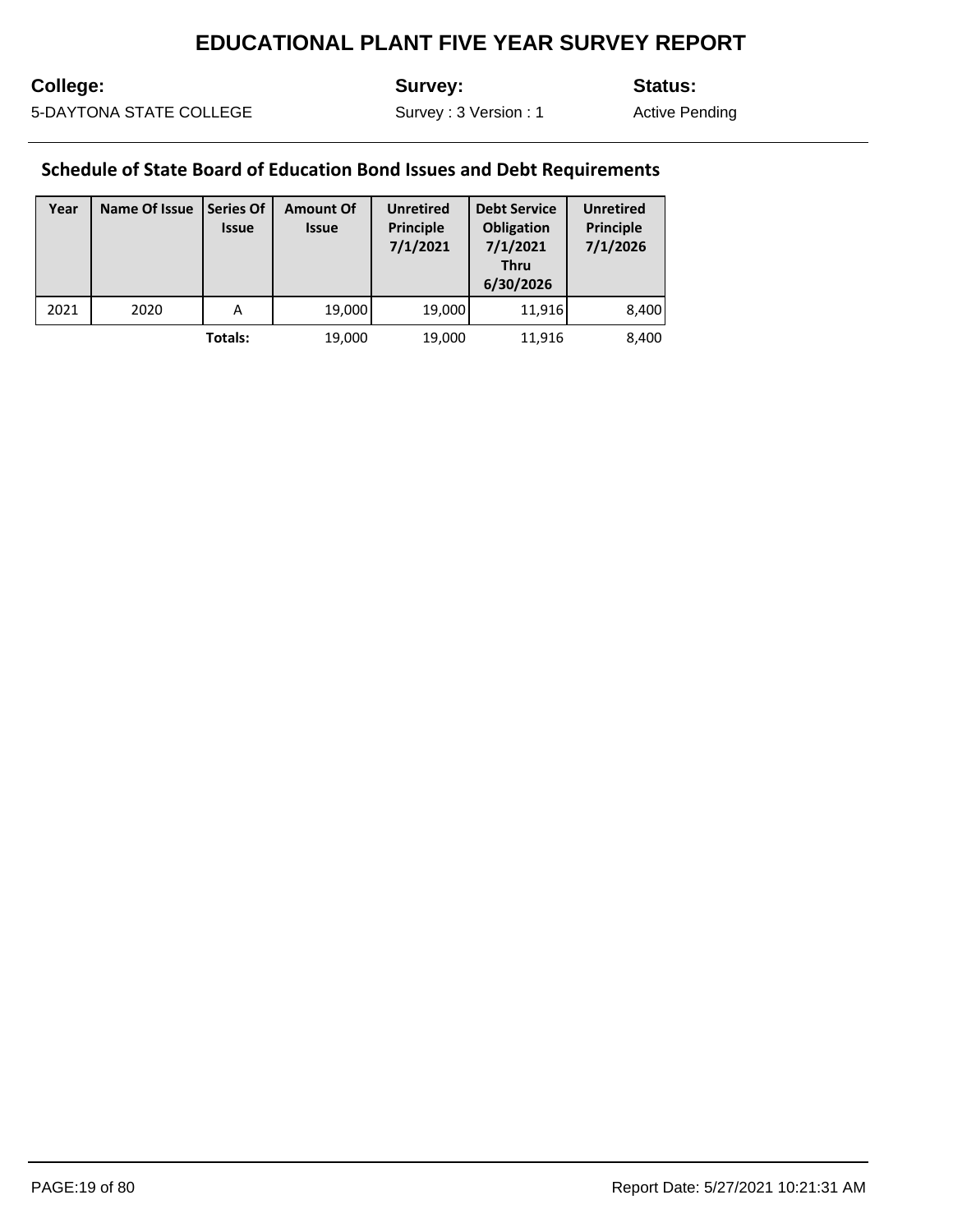**College:** 5-DAYTONA STATE COLLEGE **Survey:**

**Status:**

Survey : 3 Version : 1

Active Pending

# **Section 6: COFTE Projections**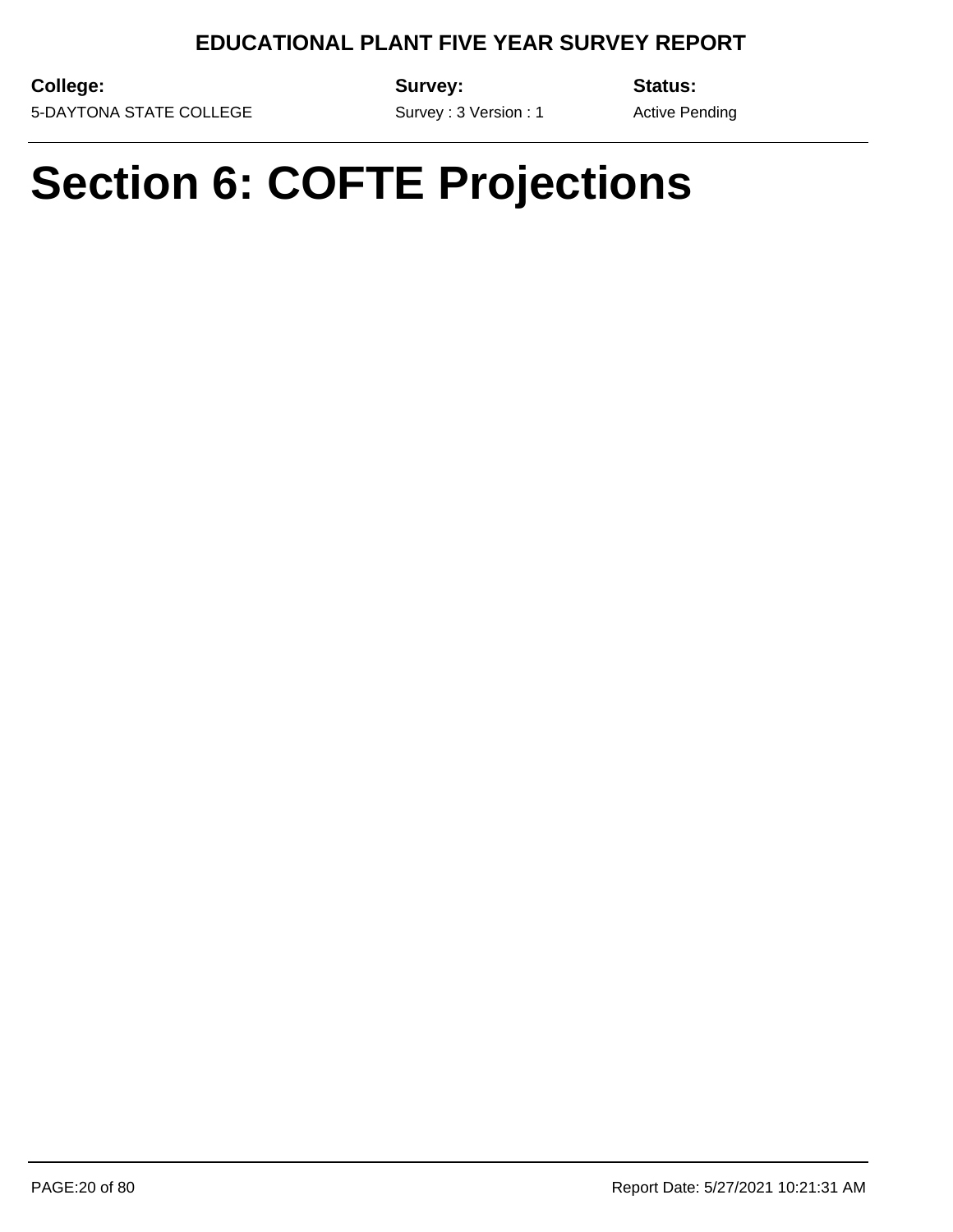## **College:**

**Survey:**

**Status:**

5-DAYTONA STATE COLLEGE

Survey : 3 Version : 1

Active Pending

## **COFTE REPORT**

## **COLLEGE :** DAYTONA STATE COLLEGE

**CAMPUS :** DAYTONA BEACH CAMPUS

| <b>ITEM</b>                                            | 2020 - 2021 | 2021 - 2022 | 2022 - 2023 | 2023 - 2024 | 2024 - 2025 | 2025 - 2026    |
|--------------------------------------------------------|-------------|-------------|-------------|-------------|-------------|----------------|
| <b>NON-VOCATIONAL FTE</b>                              |             |             |             |             |             |                |
| Annual FTE:                                            | 6,045       | 6,183       | 6,233       | 6,340       | 6,373       | 6,406          |
| $+/-$ FTE :                                            | 0           | 0           | 0           | 0           | 0           | $\overline{0}$ |
| <b>Adjusted Annual FTE:</b>                            | 6,045       | 6,183       | 6,233       | 6,340       | 6,373       | 6,406          |
| <b>VOCATIONAL FTE</b>                                  |             |             |             |             |             |                |
| Annual FTE:                                            | 2,611       | 2,841       | 2,900       | 2,914       | 2,930       | 2,946          |
| $+/-$ FTE:                                             | $\mathbf 0$ | 0           | 0           | 0           | 0           | 0              |
| <b>Adjusted Annual FTE:</b>                            | 2,611       | 2,841       | 2,900       | 2,914       | 2,930       | 2,946          |
| <b>TOTAL CAPITAL OUTLAY</b><br><b>FTE PROJECTIONS:</b> | 8,656       | 9,024       | 9,133       | 9,254       | 9,303       | 9,352          |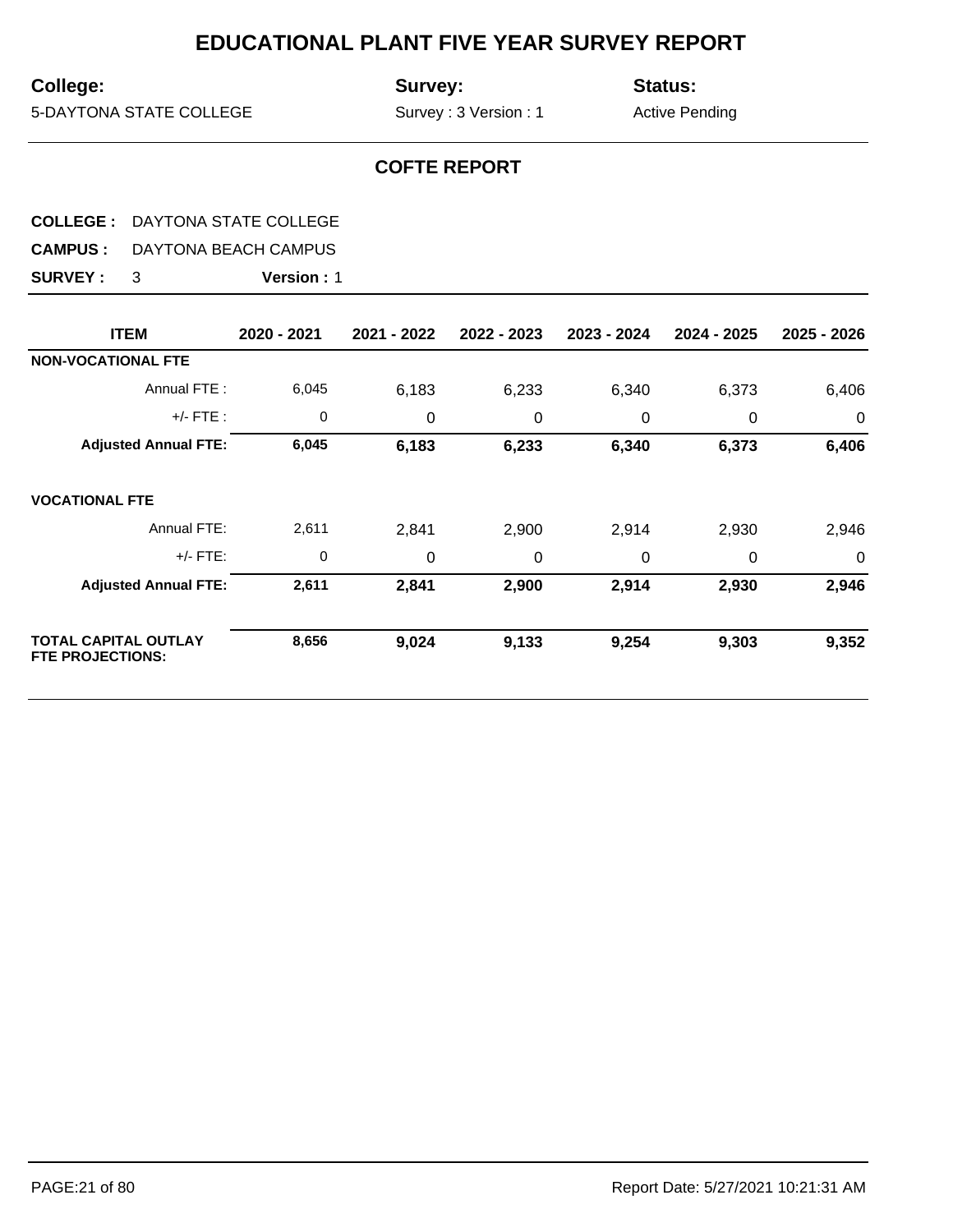## **College:**

**Survey:**

**Status:**

5-DAYTONA STATE COLLEGE

Survey : 3 Version : 1

Active Pending

## **COFTE REPORT**

|  |  | <b>COLLEGE: DAYTONA STATE COLLEGE</b> |
|--|--|---------------------------------------|
|--|--|---------------------------------------|

**CAMPUS :** SOUTH CAMPUS

| <b>ITEM</b>                                            | 2020 - 2021 | 2021 - 2022 | 2022 - 2023 | 2023 - 2024 | 2024 - 2025 | 2025 - 2026 |
|--------------------------------------------------------|-------------|-------------|-------------|-------------|-------------|-------------|
| <b>NON-VOCATIONAL FTE</b>                              |             |             |             |             |             |             |
| Annual FTE:                                            | 174         | 178         | 179         | 182         | 183         | 183         |
| $+/-$ FTE :                                            | 0           | 0           | 0           | 0           | 0           | $\mathbf 0$ |
| <b>Adjusted Annual FTE:</b>                            | 174         | 178         | 179         | 182         | 183         | 183         |
| <b>VOCATIONAL FTE</b>                                  |             |             |             |             |             |             |
| Annual FTE:                                            | 22          | 23          | 23          | 24          | 24          | 24          |
| $+/-$ FTE:                                             | 0           | 0           | 0           | 0           | 0           | $\mathbf 0$ |
| <b>Adjusted Annual FTE:</b>                            | 22          | 23          | 23          | 24          | 24          | 24          |
| <b>TOTAL CAPITAL OUTLAY</b><br><b>FTE PROJECTIONS:</b> | 196         | 201         | 202         | 206         | 207         | 207         |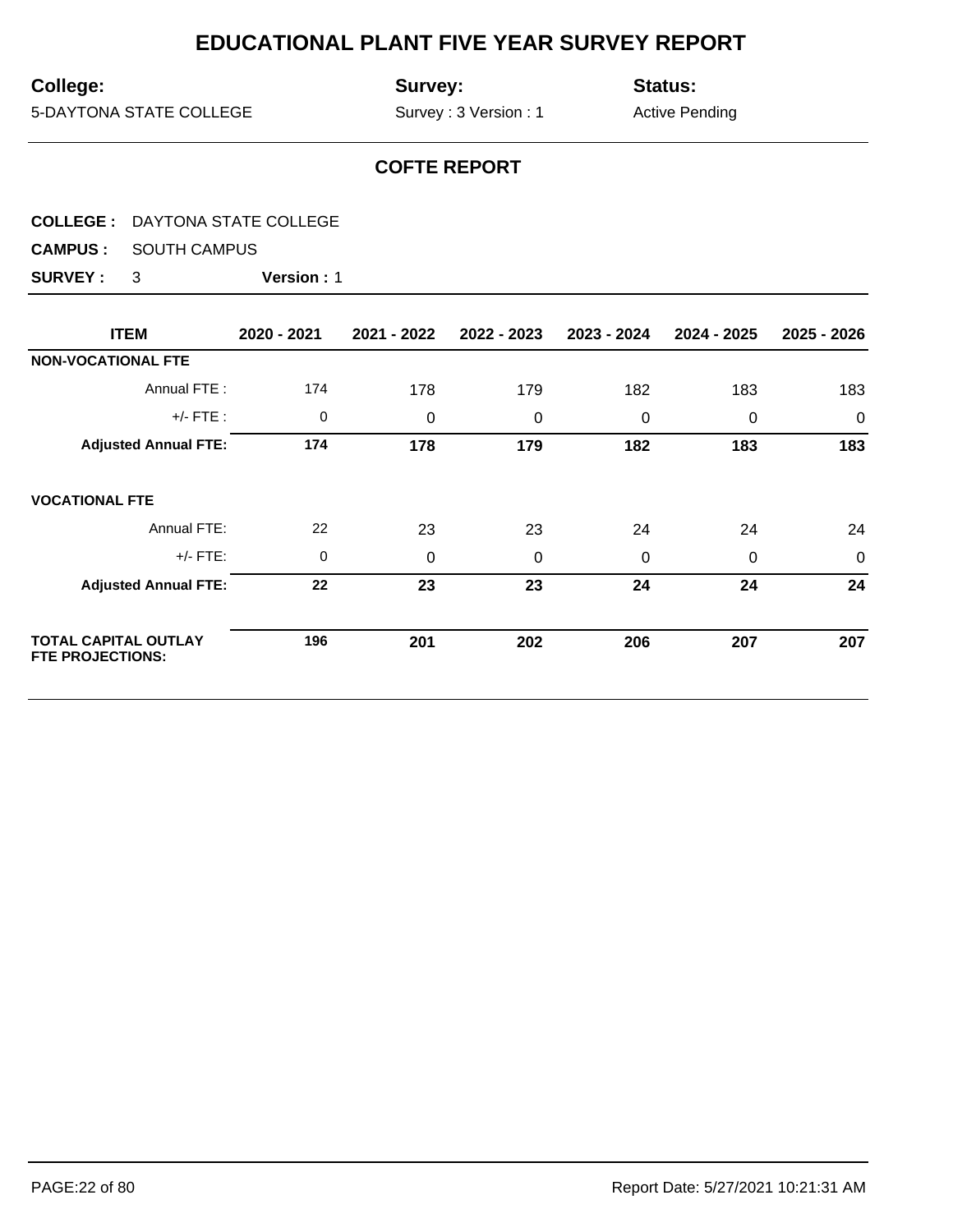## **College:**

**Survey:**

**Status:**

5-DAYTONA STATE COLLEGE

Survey : 3 Version : 1

Active Pending

## **COFTE REPORT**

#### **COLLEGE :** DAYTONA STATE COLLEGE

**CAMPUS :** FLAGLER/PC CAMPUS

| <b>ITEM</b>                                            | 2020 - 2021 | 2021 - 2022 | 2022 - 2023 | 2023 - 2024 | 2024 - 2025 | 2025 - 2026 |
|--------------------------------------------------------|-------------|-------------|-------------|-------------|-------------|-------------|
| <b>NON-VOCATIONAL FTE</b>                              |             |             |             |             |             |             |
| Annual FTE:                                            | 547         | 558         | 560         | 571         | 575         | 577         |
| $+/-$ FTE :                                            | 0           | 0           | $\mathbf 0$ | 0           | $\mathbf 0$ | $\mathbf 0$ |
| <b>Adjusted Annual FTE:</b>                            | 547         | 558         | 560         | 571         | 575         | 577         |
| <b>VOCATIONAL FTE</b>                                  |             |             |             |             |             |             |
| Annual FTE:                                            | 37          | 42          | 42          | 43          | 42          | 42          |
| $+/-$ FTE:                                             | 0           | 0           | $\mathbf 0$ | 0           | 0           | $\mathbf 0$ |
| <b>Adjusted Annual FTE:</b>                            | 37          | 42          | 42          | 43          | 42          | 42          |
| <b>TOTAL CAPITAL OUTLAY</b><br><b>FTE PROJECTIONS:</b> | 584         | 600         | 602         | 614         | 617         | 619         |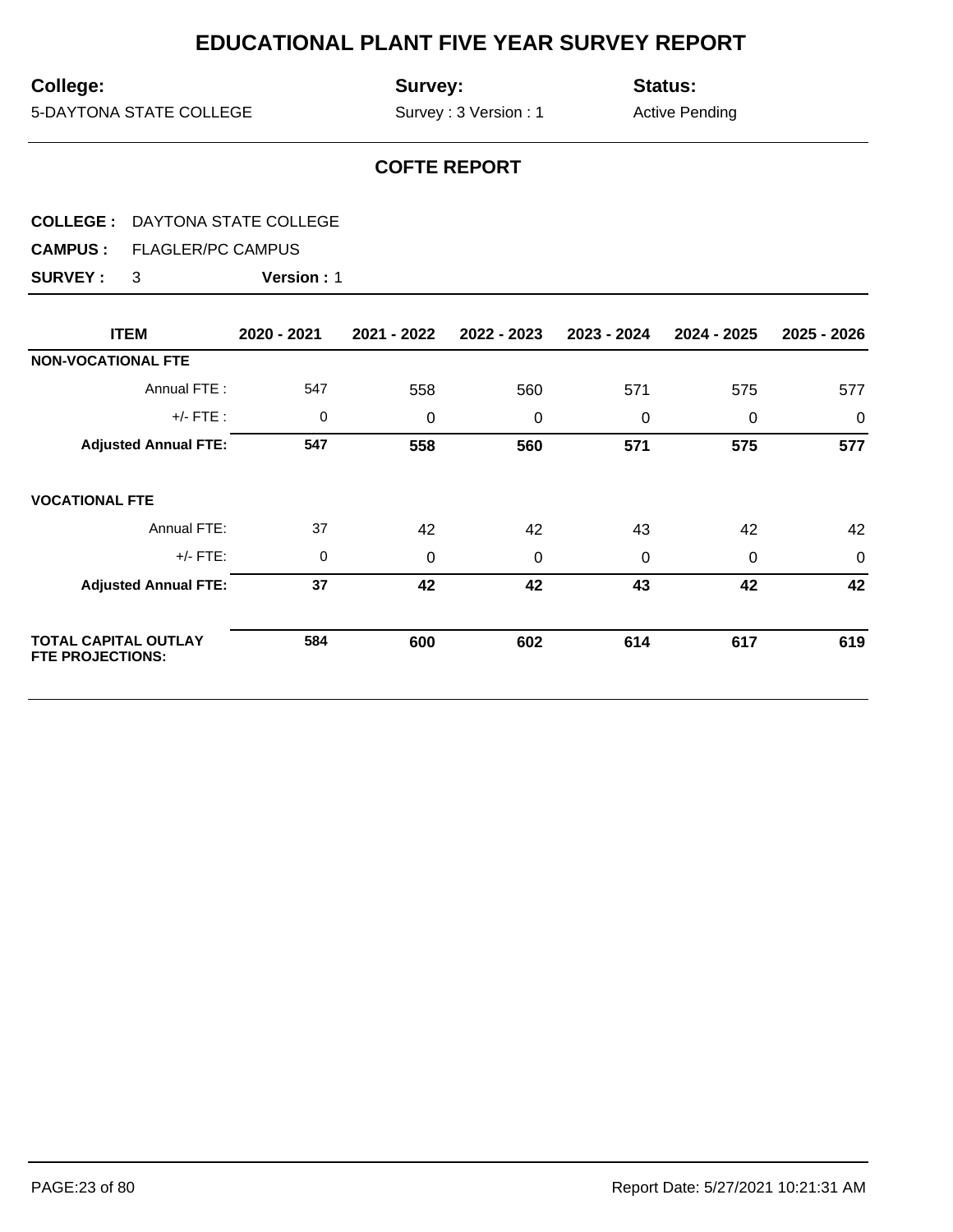## **College:**

**Survey:**

**Status:**

5-DAYTONA STATE COLLEGE

Survey : 3 Version : 1

Active Pending

## **COFTE REPORT**

**CAMPUS :** WEST CAMPUS

| <b>ITEM</b>                                     | 2020 - 2021 | 2021 - 2022 | 2022 - 2023 | 2023 - 2024 | 2024 - 2025 | 2025 - 2026 |
|-------------------------------------------------|-------------|-------------|-------------|-------------|-------------|-------------|
| <b>NON-VOCATIONAL FTE</b>                       |             |             |             |             |             |             |
| Annual FTE:                                     | 652         | 667         | 670         | 683         | 686         | 688         |
| $+/-$ FTE:                                      | 0           | 0           | $\mathbf 0$ | 0           | 0           | $\mathbf 0$ |
| <b>Adjusted Annual FTE:</b>                     | 652         | 667         | 670         | 683         | 686         | 688         |
| <b>VOCATIONAL FTE</b>                           |             |             |             |             |             |             |
| Annual FTE:                                     | 91          | 102         | 104         | 104         | 105         | 106         |
| $+/-$ FTE:                                      | 0           | 0           | 0           | $\Omega$    | 0           | $\mathbf 0$ |
| <b>Adjusted Annual FTE:</b>                     | 91          | 102         | 104         | 104         | 105         | 106         |
| TOTAL CAPITAL OUTLAY<br><b>FTE PROJECTIONS:</b> | 743         | 769         | 774         | 787         | 791         | 794         |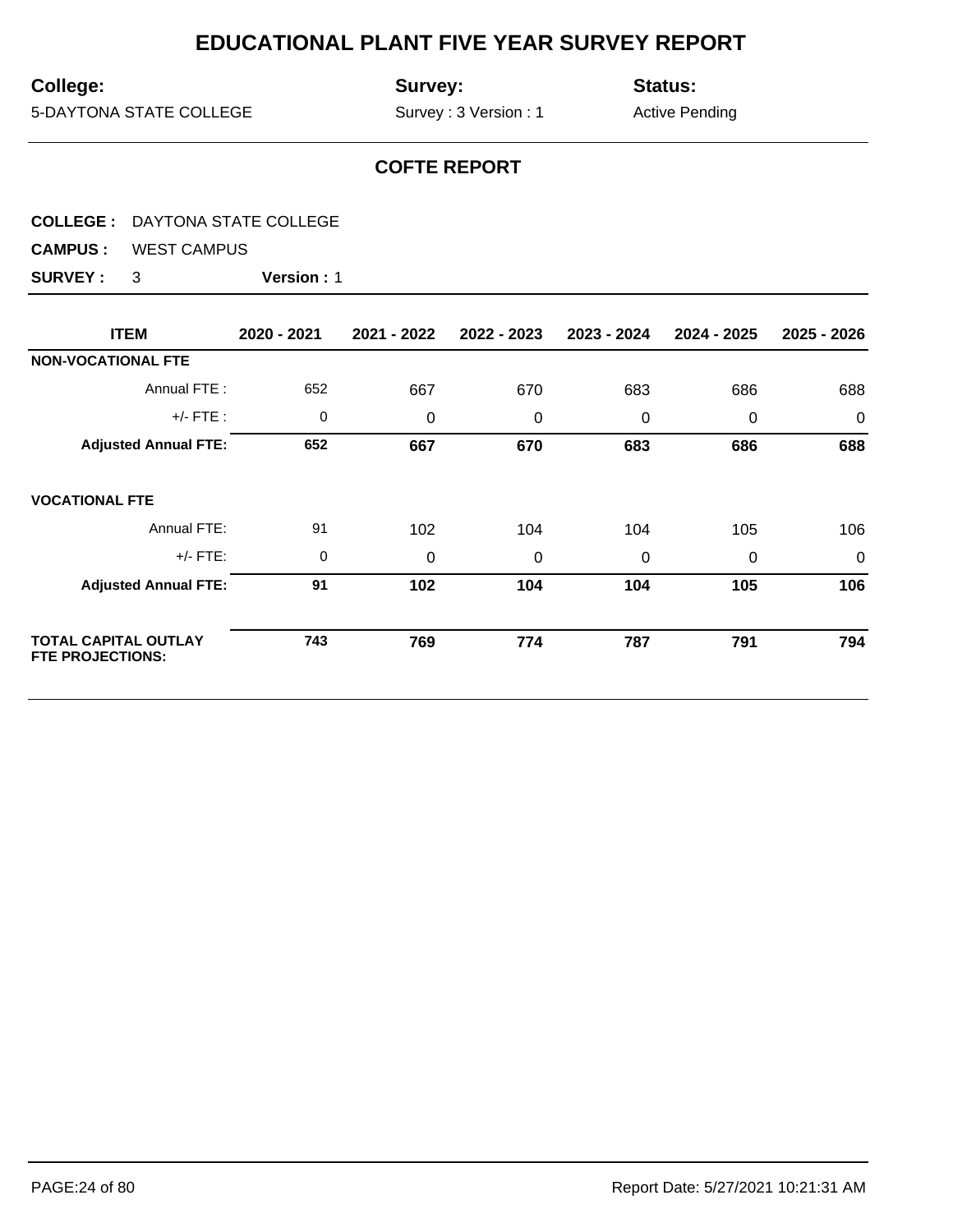## **College:**

**Survey:**

**Status:**

5-DAYTONA STATE COLLEGE

Survey : 3 Version : 1

Active Pending

## **COFTE REPORT**

**CAMPUS :** ANDERSON BIOLOGICAL

| <b>ITEM</b>                                            | 2020 - 2021 | 2021 - 2022 | 2022 - 2023 | 2023 - 2024 | 2024 - 2025 | 2025 - 2026  |
|--------------------------------------------------------|-------------|-------------|-------------|-------------|-------------|--------------|
| <b>NON-VOCATIONAL FTE</b>                              |             |             |             |             |             |              |
| Annual FTE:                                            | 0           | 0           | 0           | 0           | 0           | 0            |
| $+/-$ FTE :                                            | 0           | 0           | 0           | 0           | 0           | 0            |
| <b>Adjusted Annual FTE:</b>                            | $\mathbf 0$ | $\Omega$    | 0           | 0           | 0           | 0            |
| <b>VOCATIONAL FTE</b>                                  |             |             |             |             |             |              |
| Annual FTE:                                            | 0           | 0           | $\Omega$    | $\Omega$    | 0           | $\mathbf 0$  |
| $+/-$ FTE:                                             | 0           | $\Omega$    | 0           | 0           | 0           | $\mathbf{0}$ |
| <b>Adjusted Annual FTE:</b>                            | 0           | $\Omega$    | 0           | 0           | 0           | $\bf{0}$     |
| <b>TOTAL CAPITAL OUTLAY</b><br><b>FTE PROJECTIONS:</b> | $\bf{0}$    | 0           | 0           | 0           | 0           | 0            |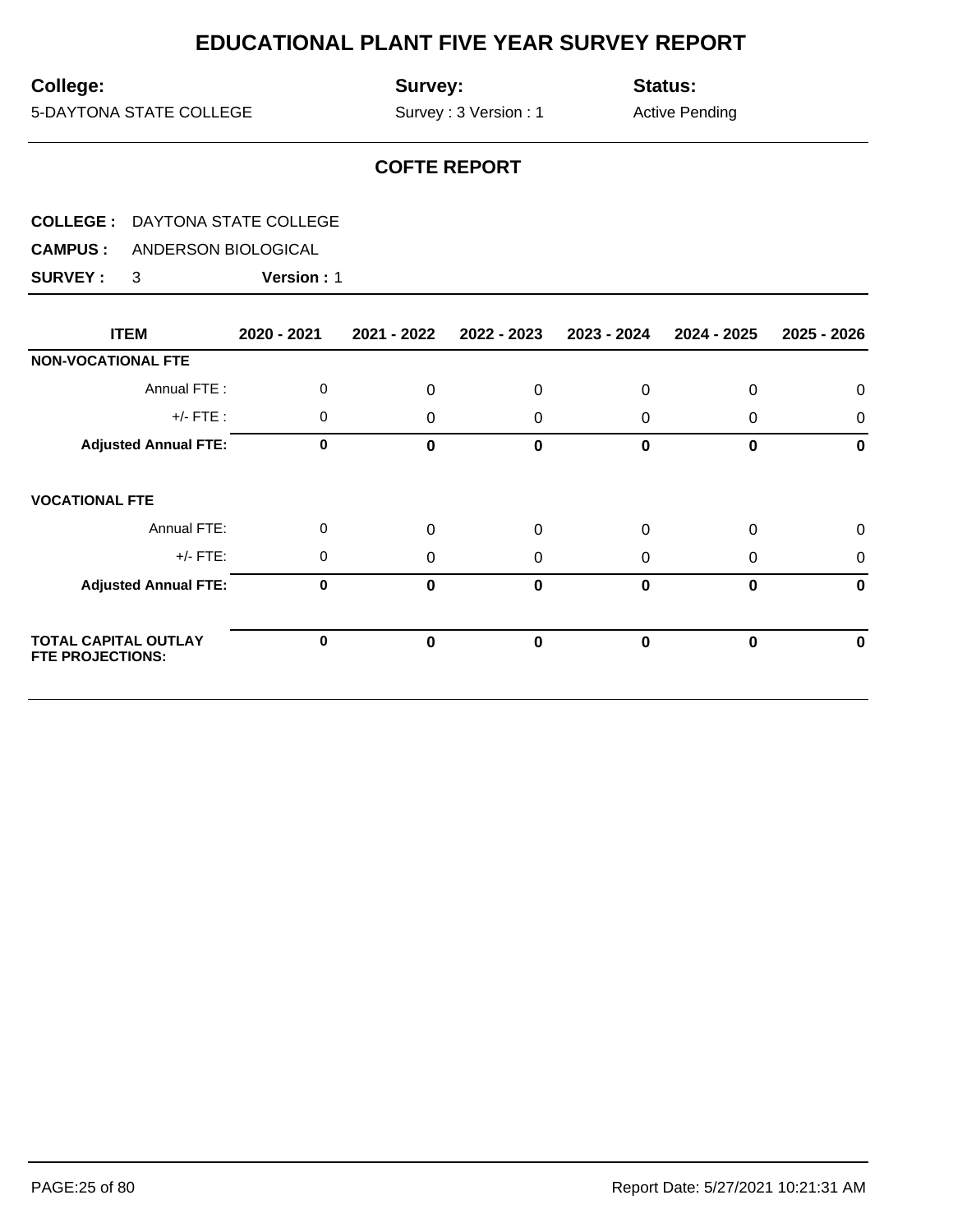## **College:**

**Survey:**

**Status:**

5-DAYTONA STATE COLLEGE

Survey : 3 Version : 1

Active Pending

## **COFTE REPORT**

|  | <b>COLLEGE: DAYTONA STATE COLLEGE</b> |
|--|---------------------------------------|
|--|---------------------------------------|

**CAMPUS :** DELTONA CENTER

| <b>ITEM</b>                                            | 2020 - 2021 | 2021 - 2022 | 2022 - 2023 | 2023 - 2024 | 2024 - 2025 | 2025 - 2026 |
|--------------------------------------------------------|-------------|-------------|-------------|-------------|-------------|-------------|
| <b>NON-VOCATIONAL FTE</b>                              |             |             |             |             |             |             |
| Annual FTE:                                            | 276         | 283         | 285         | 290         | 292         | 292         |
| $+/-$ FTE :                                            | 0           | 0           | 0           | 0           | 0           | $\mathbf 0$ |
| <b>Adjusted Annual FTE:</b>                            | 276         | 283         | 285         | 290         | 292         | 292         |
| <b>VOCATIONAL FTE</b>                                  |             |             |             |             |             |             |
| Annual FTE:                                            | 90          | 95          | 97          | 98          | 99          | 99          |
| $+/-$ FTE:                                             | 0           | 0           | 0           | 0           | 0           | $\mathbf 0$ |
| <b>Adjusted Annual FTE:</b>                            | 90          | 95          | 97          | 98          | 99          | 99          |
| <b>TOTAL CAPITAL OUTLAY</b><br><b>FTE PROJECTIONS:</b> | 366         | 378         | 382         | 388         | 391         | 391         |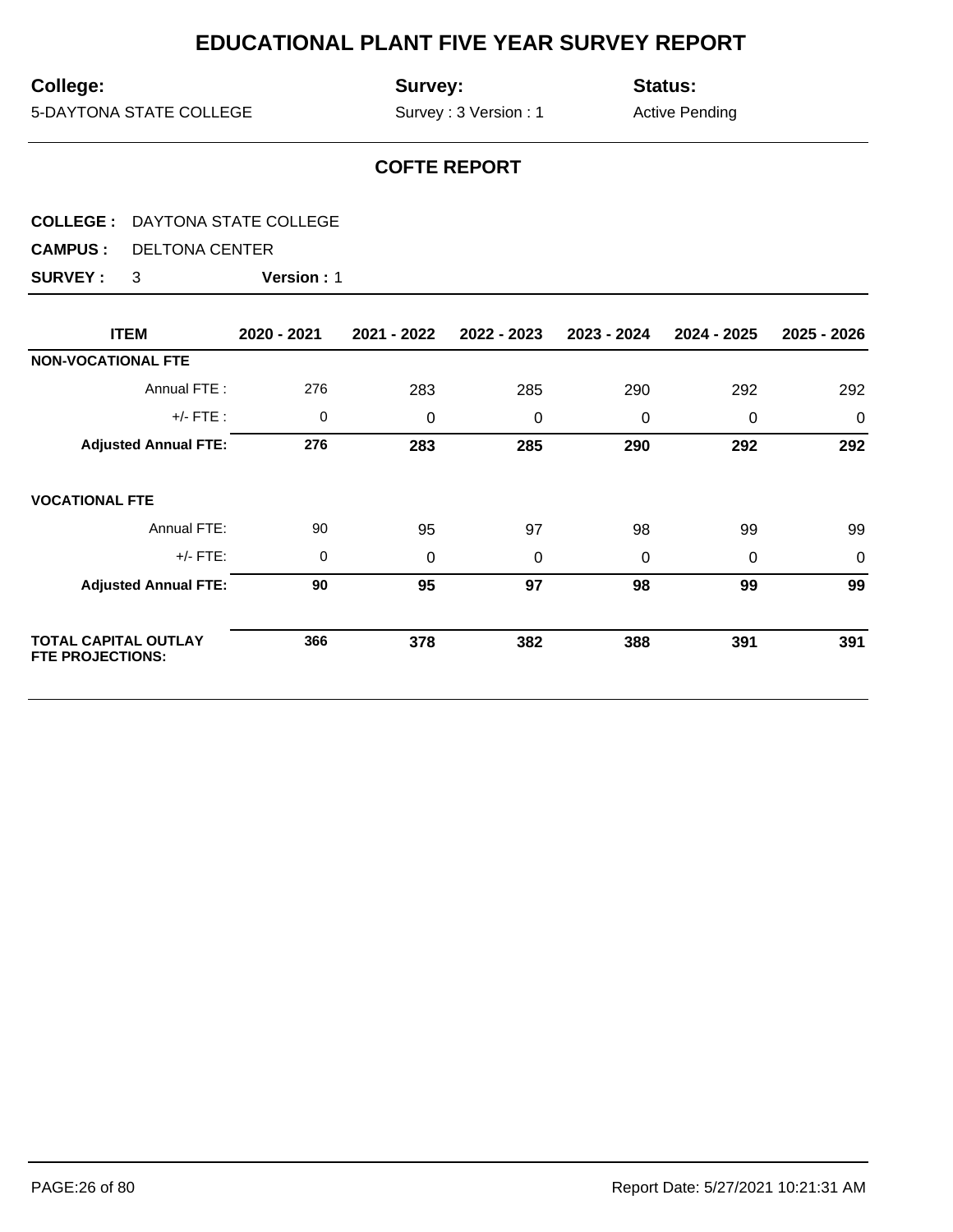## **College:**

**Survey:**

**Status:**

5-DAYTONA STATE COLLEGE

Survey : 3 Version : 1

Active Pending

## **COFTE REPORT**

|--|

**CAMPUS :** ADV TECH CENTER

| <b>ITEM</b>                                            | 2020 - 2021    | 2021 - 2022  | 2022 - 2023  | 2023 - 2024    | 2024 - 2025  | 2025 - 2026  |
|--------------------------------------------------------|----------------|--------------|--------------|----------------|--------------|--------------|
| <b>NON-VOCATIONAL FTE</b>                              |                |              |              |                |              |              |
| Annual FTE:                                            | $\overline{2}$ | 2            | 2            | 2              | 2            | 2            |
| $+/-$ FTE :                                            | 0              | 0            | 0            | 0              | 0            | $\mathbf 0$  |
| <b>Adjusted Annual FTE:</b>                            | $\overline{2}$ | $\mathbf{2}$ | $\mathbf{2}$ | $\overline{2}$ | $\mathbf{2}$ | $\mathbf{2}$ |
| <b>VOCATIONAL FTE</b>                                  |                |              |              |                |              |              |
| Annual FTE:                                            | 578            | 618          | 630          | 635            | 638          | 641          |
| $+/-$ FTE:                                             | 0              | 0            | 0            | 0              | 0            | 0            |
| <b>Adjusted Annual FTE:</b>                            | 578            | 618          | 630          | 635            | 638          | 641          |
| <b>TOTAL CAPITAL OUTLAY</b><br><b>FTE PROJECTIONS:</b> | 580            | 620          | 632          | 637            | 640          | 643          |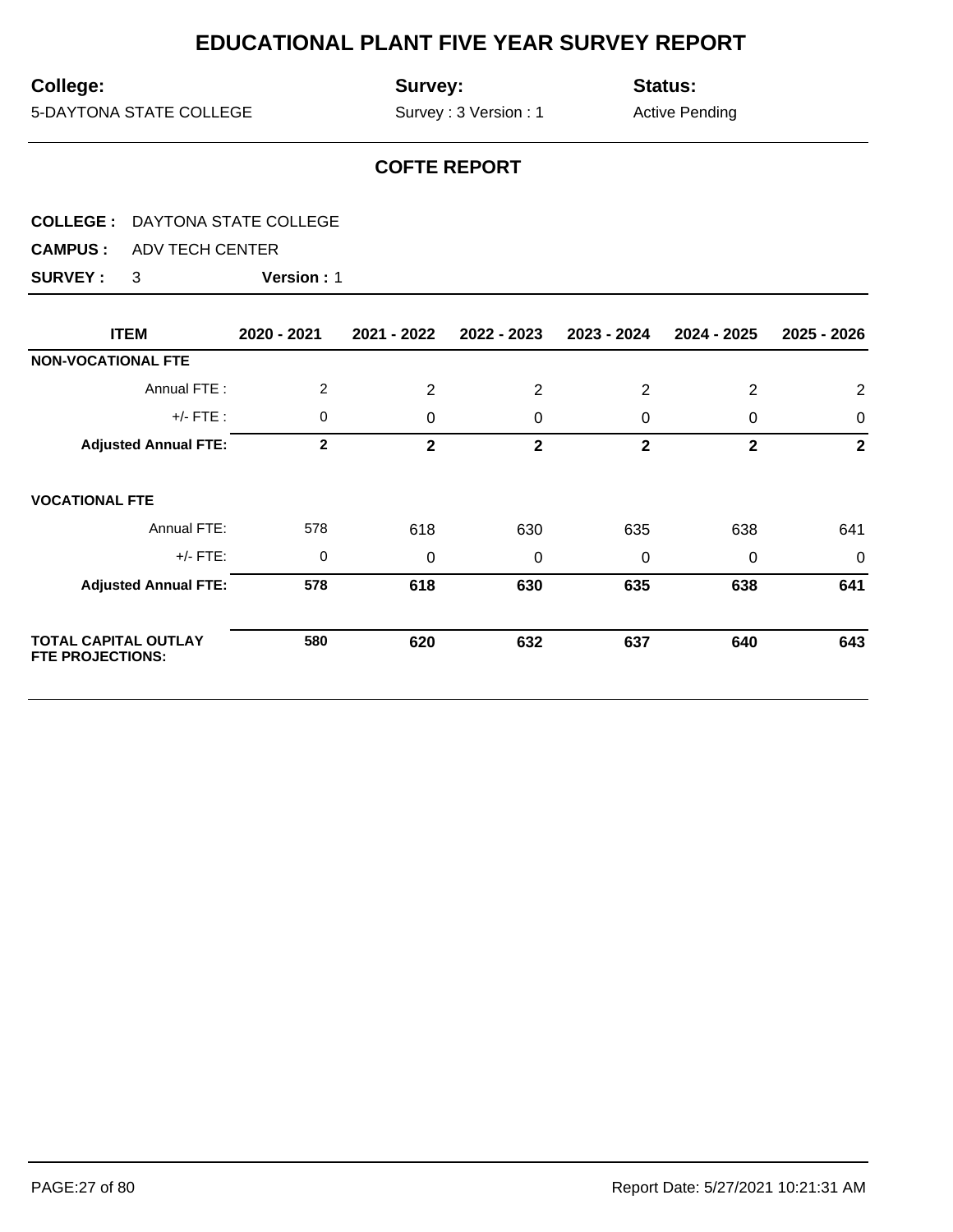## **College:**

**Survey:**

**Status:**

5-DAYTONA STATE COLLEGE

Survey : 3 Version : 1

Active Pending

## **COFTE REPORT**

#### **COLLEGE :** DAYTONA STATE COLLEGE

**CAMPUS :** College Wide

| <b>ITEM</b>                                            | 2020 - 2021 | 2021 - 2022 | 2022 - 2023 | 2023 - 2024 | 2024 - 2025 | 2025 - 2026    |
|--------------------------------------------------------|-------------|-------------|-------------|-------------|-------------|----------------|
| <b>NON-VOCATIONAL FTE</b>                              |             |             |             |             |             |                |
| Annual FTE:                                            | 7,696       | 7,871       | 7,929       | 8,068       | 8,111       | 8,148          |
| $+/-$ FTE :                                            | 0           | 0           | 0           | 0           | 0           | $\overline{0}$ |
| <b>Adjusted Annual FTE:</b>                            | 7,696       | 7,871       | 7,929       | 8,068       | 8,111       | 8,148          |
| <b>VOCATIONAL FTE</b>                                  |             |             |             |             |             |                |
| Annual FTE:                                            | 3,429       | 3,721       | 3,796       | 3,818       | 3,838       | 3,858          |
| $+/-$ FTE:                                             | 0           | 0           | 0           | $\Omega$    | 0           | 0              |
| <b>Adjusted Annual FTE:</b>                            | 3,429       | 3,721       | 3,796       | 3,818       | 3,838       | 3,858          |
| <b>TOTAL CAPITAL OUTLAY</b><br><b>FTE PROJECTIONS:</b> | 11,125      | 11,592      | 11,725      | 11,886      | 11,949      | 12,006         |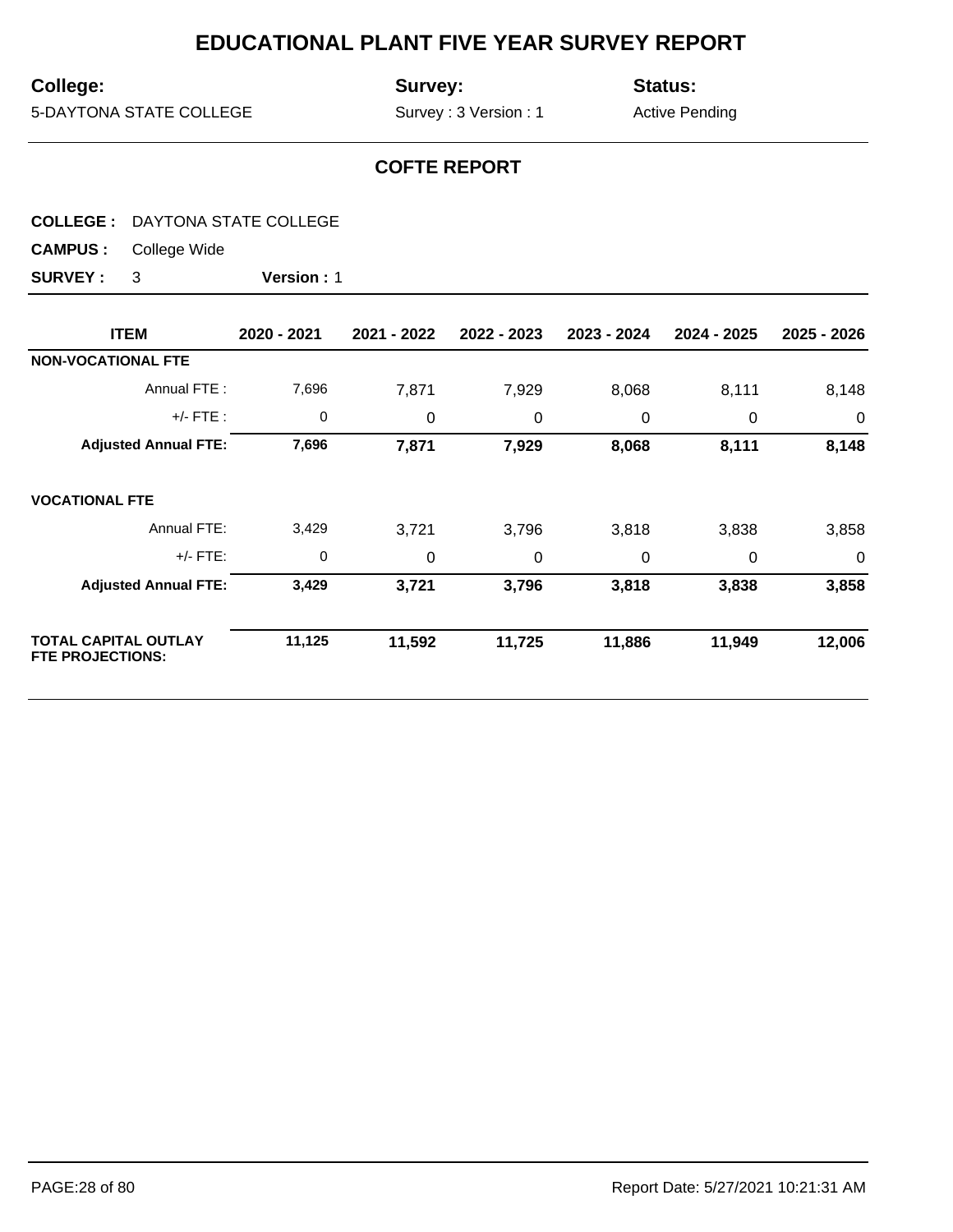Survey : 3 Version : 1

**College:** 5-DAYTONA STATE COLLEGE **Survey:**

**Status:**

Active Pending

# **Section 7: Summary of Satisfactory Student Stations**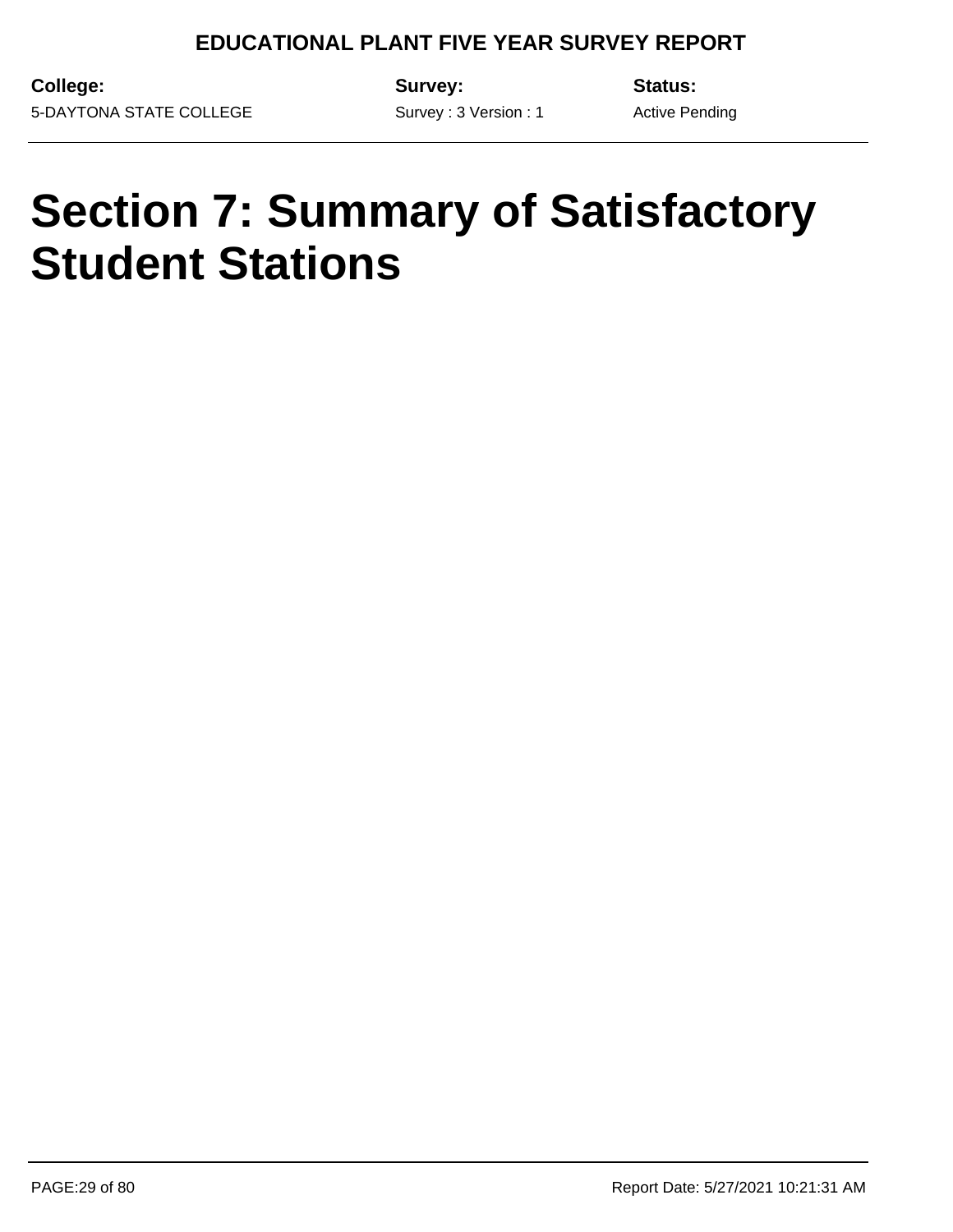## **College:**

**Survey:**

**Status:**

5-DAYTONA STATE COLLEGE

Survey : 3 Version : 1

Active Pending

## **SUMMARY OF SATISFACTORY STUDENT STATIONS**

**Survey : 3 Version : 1**

**College Name : DAYTONA STATE COLLEGE Date : 5/27/2021 10:23:23 AM**

**Site Number : 1**

**Site Name : DAYTONA BEACH CAMPUS**

| <b>SPACE CATEGORY</b>                                                               | <b>GENERAL</b><br><b>CLASSROOMS</b> | <b>NON-VOCATIONAL</b><br><b>LABS</b> | <b>VOCATIONAL LABS</b> |  |
|-------------------------------------------------------------------------------------|-------------------------------------|--------------------------------------|------------------------|--|
| 2025 - 2026 Out Year CO-<br><b>FTE</b>                                              | 9,352                               | 6,406                                | 2,946                  |  |
| <b>Utilization Index Reciprocal</b>                                                 | 0.50                                | 0.25                                 | 0.50                   |  |
| <b>Student Stations Generated</b>                                                   | 4,676                               | 1,602                                | 1,473                  |  |
| <b>Recommended Student</b><br><b>Stations 2025 - 2026 Out</b><br><b>Year CO-FTE</b> | 4,700                               | 1,724                                | 1,647                  |  |
| <b>Program Facilities List</b><br>(Under)/Over                                      | 24                                  | 123                                  | 174                    |  |
| <b>INVENTORY:</b>                                                                   |                                     |                                      |                        |  |
| <b>Student Stations:</b>                                                            |                                     |                                      |                        |  |
| <b>Existing</b>                                                                     | 3,242                               | 809                                  | 586                    |  |
| Remodeling                                                                          | 0                                   | 0                                    | 0                      |  |
| <b>Renovation</b>                                                                   | 0                                   | 0                                    | 0                      |  |
| <b>Construction</b>                                                                 | 1,425                               | 784                                  | 865                    |  |
| <b>SURVEY PLAN:</b>                                                                 |                                     |                                      |                        |  |
| <b>Total Student Stations</b><br><b>Planned</b>                                     | 4,667                               | 1,593                                | 1,451                  |  |
| <b>Utilization Index</b>                                                            | 2                                   | 4                                    | 2                      |  |
| <b>COFTE Provided For In</b><br><b>Survey Plan</b>                                  | 9,334                               | 6,372                                | 2,902                  |  |
| 2025 - 2026 Out Year CO-FTE                                                         | 9,352                               | 6,406                                | 2,946                  |  |
| <b>COFTE Survey Plan</b><br>(Under)/Over                                            | $-18$                               | $-34$                                | $-44$                  |  |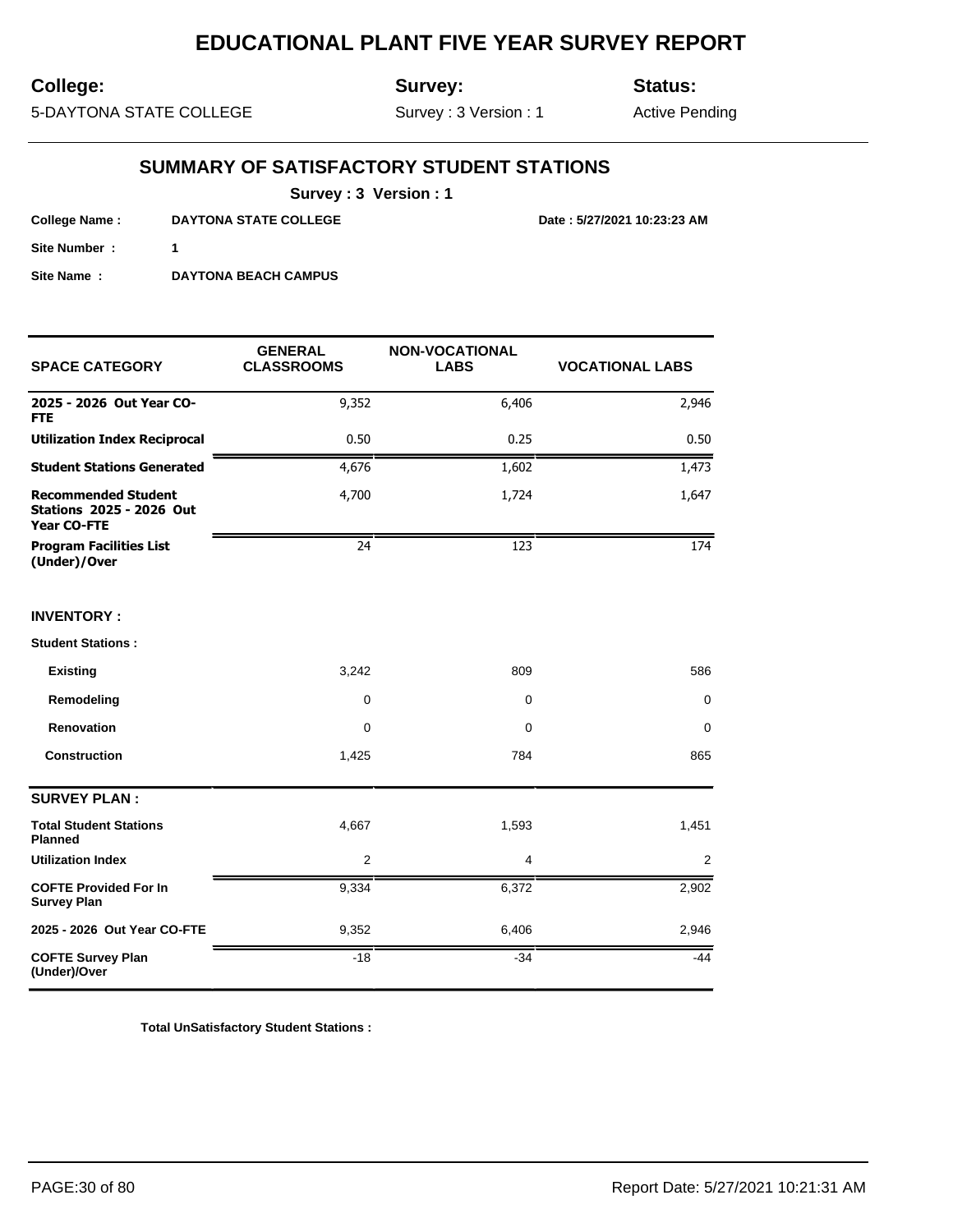## **College:**

**Survey:**

**Status:**

5-DAYTONA STATE COLLEGE

Survey : 3 Version : 1

Active Pending

## **SUMMARY OF SATISFACTORY STUDENT STATIONS**

**Survey : 3 Version : 1**

**College Name : DAYTONA STATE COLLEGE Date : 5/27/2021 10:23:23 AM**

**Site Number : 2 Site Name : SOUTH CAMPUS** 

| <b>SPACE CATEGORY</b>                                                        | <b>GENERAL</b><br><b>CLASSROOMS</b> | <b>NON-VOCATIONAL</b><br><b>LABS</b> | <b>VOCATIONAL LABS</b> |
|------------------------------------------------------------------------------|-------------------------------------|--------------------------------------|------------------------|
| 2025 - 2026 Out Year CO-<br><b>FTE</b>                                       | 207                                 | 183                                  | 24                     |
| <b>Utilization Index Reciprocal</b>                                          | 0.50                                | 0.25                                 | 0.50                   |
| <b>Student Stations Generated</b>                                            | 104                                 | 46                                   | 12                     |
| <b>Recommended Student</b><br><b>Stations 2025 - 2026 Out</b><br>Year CO-FTE | 300                                 | 155                                  | 55                     |
| <b>Program Facilities List</b><br>(Under)/Over                               | 197                                 | 109                                  | 43                     |
| <b>INVENTORY:</b>                                                            |                                     |                                      |                        |
| <b>Student Stations:</b>                                                     |                                     |                                      |                        |
| <b>Existing</b>                                                              | 299                                 | 85                                   | 40                     |
| Remodeling                                                                   | $\mathbf 0$                         | $\mathbf 0$                          | 0                      |
| Renovation                                                                   | $\mathbf 0$                         | 0                                    | $\mathbf 0$            |
| <b>Construction</b>                                                          | $\mathbf 0$                         | $\mathbf 0$                          | $\Omega$               |
| <b>SURVEY PLAN:</b>                                                          |                                     |                                      |                        |
| <b>Total Student Stations</b><br><b>Planned</b>                              | 299                                 | 85                                   | 40                     |
| <b>Utilization Index</b>                                                     | 2                                   | 4                                    | $\overline{2}$         |
| <b>COFTE Provided For In</b><br><b>Survey Plan</b>                           | 598                                 | 340                                  | 80                     |
| 2025 - 2026 Out Year CO-FTE                                                  | 207                                 | 183                                  | 24                     |
| <b>COFTE Survey Plan</b><br>(Under)/Over                                     | 391                                 | 157                                  | 56                     |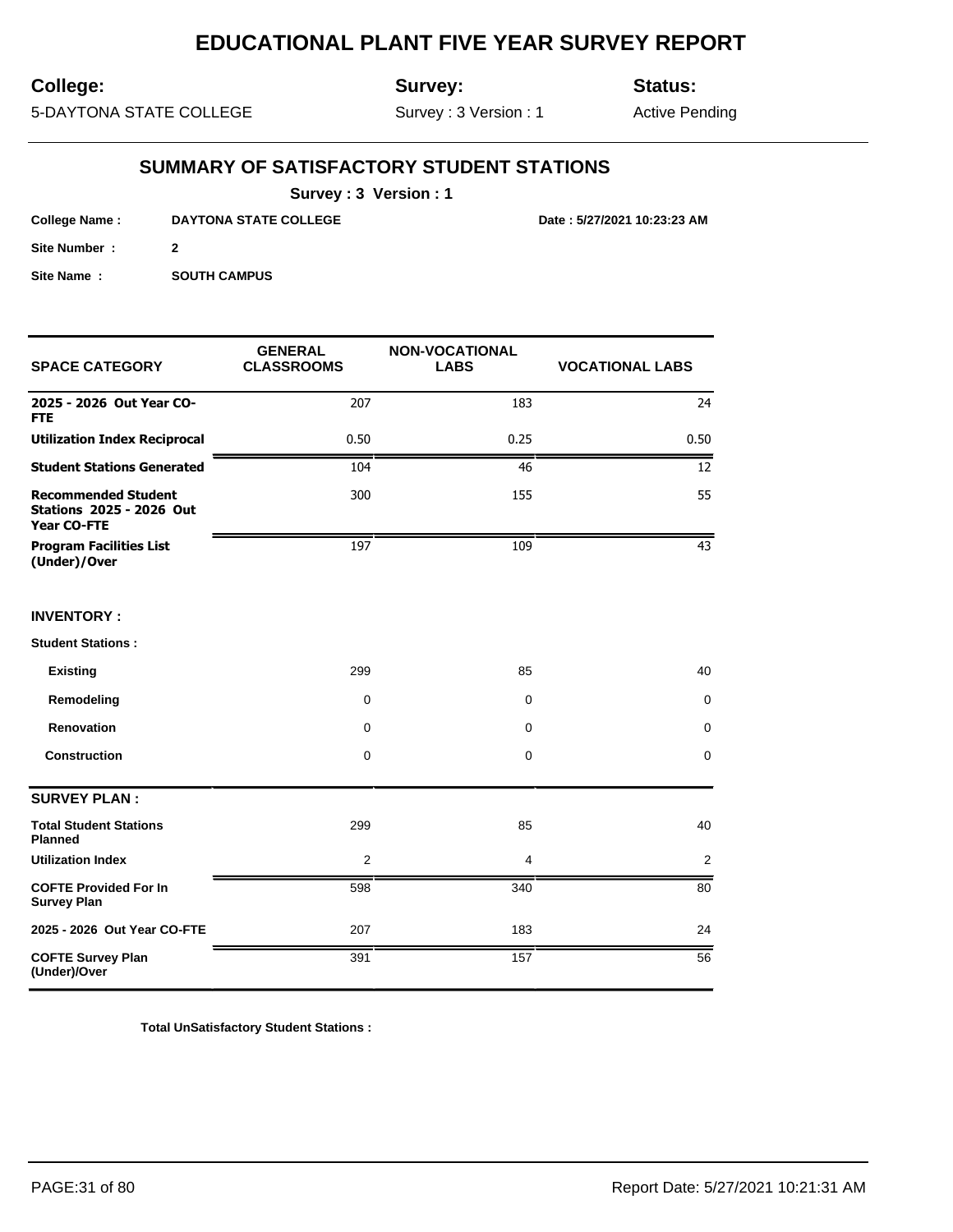## **College:**

**Survey:**

**Status:**

5-DAYTONA STATE COLLEGE

Survey : 3 Version : 1

Active Pending

## **SUMMARY OF SATISFACTORY STUDENT STATIONS**

**Survey : 3 Version : 1**

**College Name : DAYTONA STATE COLLEGE Date : 5/27/2021 10:23:23 AM**

**Site Number : 3**

**Site Name : FLAGLER/PC CAMPUS** 

| <b>SPACE CATEGORY</b>                                                               | <b>GENERAL</b><br><b>CLASSROOMS</b> | <b>NON-VOCATIONAL</b><br><b>LABS</b> | <b>VOCATIONAL LABS</b> |
|-------------------------------------------------------------------------------------|-------------------------------------|--------------------------------------|------------------------|
| 2025 - 2026 Out Year CO-<br><b>FTE</b>                                              | 619                                 | 577                                  | 42                     |
| <b>Utilization Index Reciprocal</b>                                                 | 0.50                                | 0.25                                 | 0.50                   |
| <b>Student Stations Generated</b>                                                   | 310                                 | 144                                  | 21                     |
| <b>Recommended Student</b><br><b>Stations 2025 - 2026 Out</b><br><b>Year CO-FTE</b> | 725                                 | 215                                  | 35                     |
| <b>Program Facilities List</b><br>(Under)/Over                                      | 416                                 | 71                                   | 14                     |
| <b>INVENTORY:</b>                                                                   |                                     |                                      |                        |
| <b>Student Stations:</b>                                                            |                                     |                                      |                        |
| <b>Existing</b>                                                                     | 710                                 | 142                                  | 22                     |
| Remodeling                                                                          | $\mathbf 0$                         | $\mathbf 0$                          | 0                      |
| <b>Renovation</b>                                                                   | $\mathbf 0$                         | 0                                    | 0                      |
| <b>Construction</b>                                                                 | $\mathbf 0$                         | $\mathbf 0$                          | $\mathbf 0$            |
| <b>SURVEY PLAN:</b>                                                                 |                                     |                                      |                        |
| <b>Total Student Stations</b><br><b>Planned</b>                                     | 710                                 | 142                                  | 22                     |
| <b>Utilization Index</b>                                                            | 2                                   | $\overline{4}$                       | 2                      |
| <b>COFTE Provided For In</b><br><b>Survey Plan</b>                                  | 1,420                               | 568                                  | 44                     |
| 2025 - 2026 Out Year CO-FTE                                                         | 619                                 | 577                                  | 42                     |
| <b>COFTE Survey Plan</b><br>(Under)/Over                                            | 801                                 | $-9$                                 | 2                      |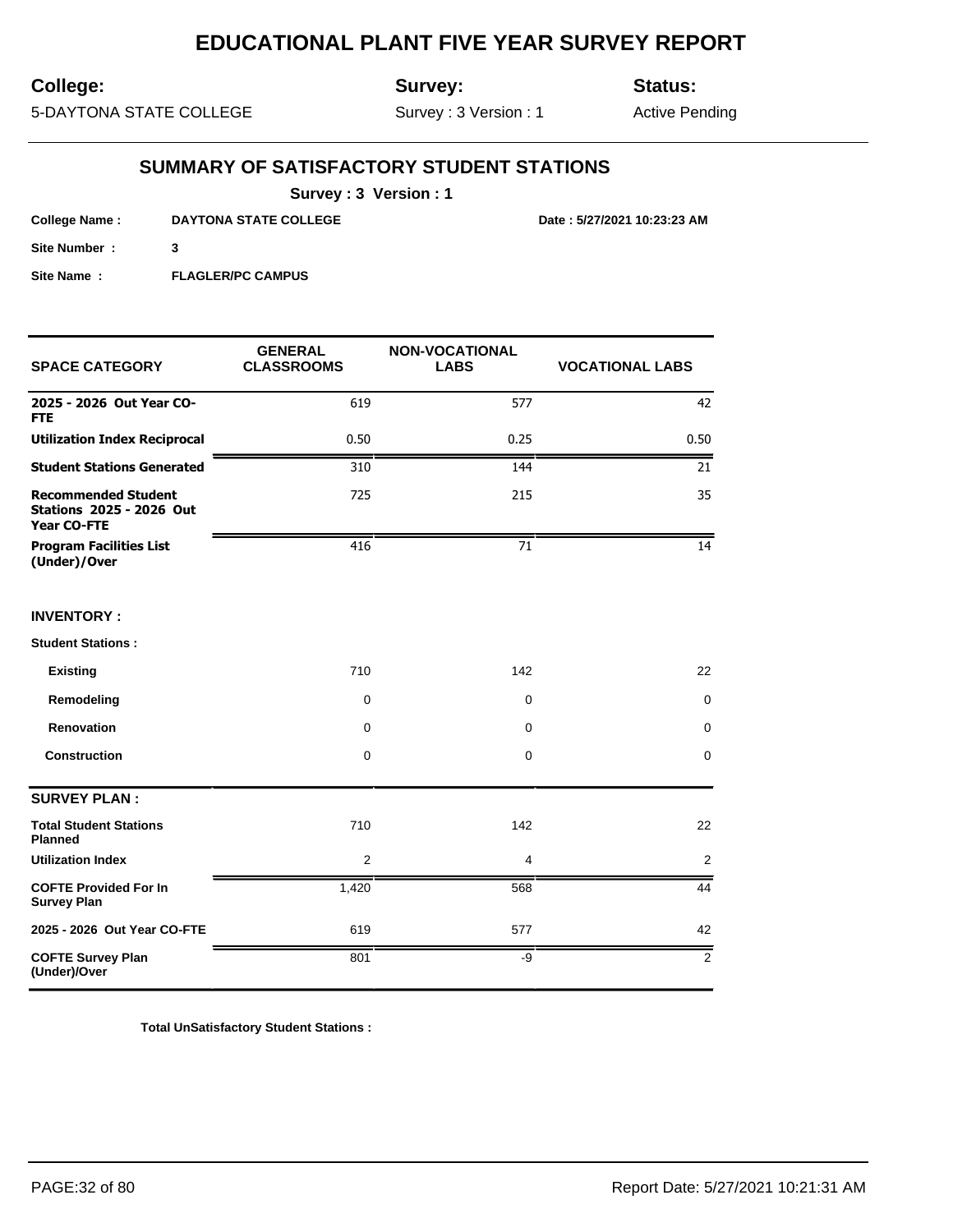## **College:**

**Survey:**

**Status:**

5-DAYTONA STATE COLLEGE

Survey : 3 Version : 1

Active Pending

## **SUMMARY OF SATISFACTORY STUDENT STATIONS**

**Survey : 3 Version : 1**

**College Name : DAYTONA STATE COLLEGE Date : 5/27/2021 10:23:23 AM**

**Site Number : 4**

**Site Name : WEST CAMPUS** 

| <b>SPACE CATEGORY</b>                                                        | <b>GENERAL</b><br><b>CLASSROOMS</b> | NON-VOCATIONAL<br><b>LABS</b> | <b>VOCATIONAL LABS</b> |
|------------------------------------------------------------------------------|-------------------------------------|-------------------------------|------------------------|
| 2025 - 2026 Out Year CO-<br><b>FTE</b>                                       | 794                                 | 688                           | 106                    |
| <b>Utilization Index Reciprocal</b>                                          | 0.50                                | 0.25                          | 0.50                   |
| <b>Student Stations Generated</b>                                            | 397                                 | 172                           | 53                     |
| <b>Recommended Student</b><br><b>Stations 2025 - 2026 Out</b><br>Year CO-FTE | 1,025                               | 395                           | 138                    |
| <b>Program Facilities List</b><br>(Under)/Over                               | 628                                 | 223                           | 85                     |
| <b>INVENTORY:</b>                                                            |                                     |                               |                        |
| <b>Student Stations:</b>                                                     |                                     |                               |                        |
| <b>Existing</b>                                                              | 1,025                               | 242                           | 90                     |
| Remodeling                                                                   | 0                                   | 0                             | 0                      |
| Renovation                                                                   | 0                                   | 0                             | 0                      |
| <b>Construction</b>                                                          | 0                                   | 0                             | 18                     |
| <b>SURVEY PLAN:</b>                                                          |                                     |                               |                        |
| <b>Total Student Stations</b><br><b>Planned</b>                              | 1,025                               | 242                           | 108                    |
| <b>Utilization Index</b>                                                     | $\overline{2}$                      | 4                             | $\overline{2}$         |
| <b>COFTE Provided For In</b><br><b>Survey Plan</b>                           | 2,050                               | 968                           | 216                    |
| 2025 - 2026 Out Year CO-FTE                                                  | 794                                 | 688                           | 106                    |
| <b>COFTE Survey Plan</b><br>(Under)/Over                                     | 1,256                               | 280                           | 110                    |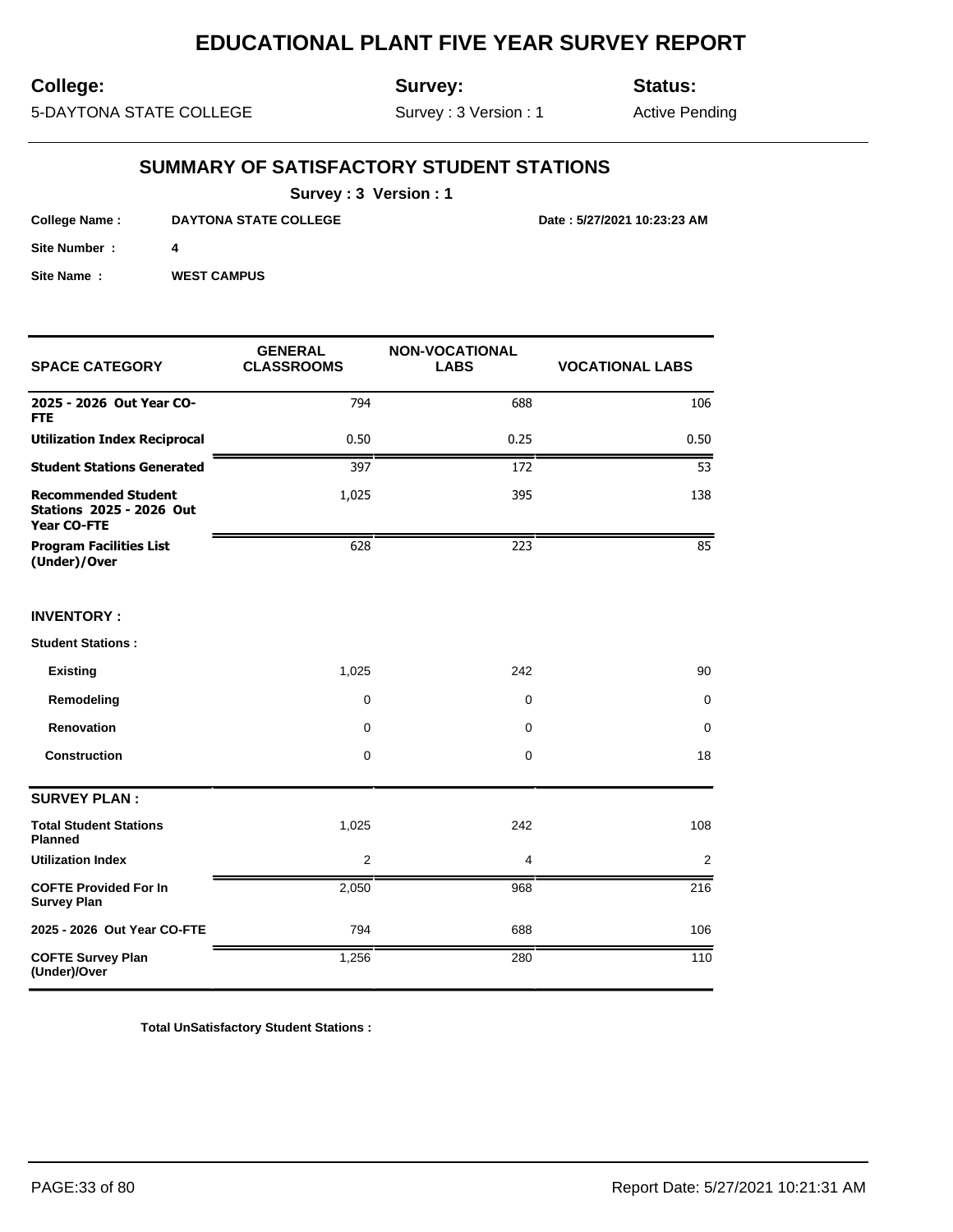## **College:**

**Survey:**

**Status:**

**College Name : DAYTONA STATE COLLEGE Date : 5/27/2021 10:23:23 AM**

5-DAYTONA STATE COLLEGE

Survey : 3 Version : 1

Active Pending

## **SUMMARY OF SATISFACTORY STUDENT STATIONS**

**Survey : 3 Version : 1**

| College Name: | <b>DAYTONA STATE COLLEGE</b> |
|---------------|------------------------------|
| Site Number:  |                              |
| Site Name:    | <b>ANDERSON BIOLOGICAL</b>   |

| <b>SPACE CATEGORY</b>                                                        | <b>GENERAL</b><br><b>CLASSROOMS</b> | <b>NON-VOCATIONAL</b><br><b>LABS</b> | <b>VOCATIONAL LABS</b> |
|------------------------------------------------------------------------------|-------------------------------------|--------------------------------------|------------------------|
| 2025 - 2026 Out Year CO-<br><b>FTE</b>                                       | $\mathbf{0}$                        | $\Omega$                             | $\mathbf 0$            |
| <b>Utilization Index Reciprocal</b>                                          | 0.50                                | 0.25                                 | 0.50                   |
| <b>Student Stations Generated</b>                                            | $\mathbf 0$                         | $\mathbf{0}$                         | 0                      |
| <b>Recommended Student</b><br><b>Stations 2025 - 2026 Out</b><br>Year CO-FTE | $\pmb{0}$                           | $\mathbf{0}$                         | 0                      |
| <b>Program Facilities List</b><br>(Under)/Over                               | $\mathbf 0$                         | $\mathbf{0}$                         | 0                      |
| <b>INVENTORY:</b>                                                            |                                     |                                      |                        |
| <b>Student Stations:</b>                                                     |                                     |                                      |                        |
| <b>Existing</b>                                                              | 0                                   | 0                                    | 0                      |
| Remodeling                                                                   | 0                                   | $\mathbf 0$                          | 0                      |
| Renovation                                                                   | 0                                   | 0                                    | 0                      |
| <b>Construction</b>                                                          | $\mathbf 0$                         | $\mathbf 0$                          | 0                      |
| <b>SURVEY PLAN:</b>                                                          |                                     |                                      |                        |
| <b>Total Student Stations</b><br>Planned                                     | $\mathbf 0$                         | $\mathbf 0$                          | 0                      |
| <b>Utilization Index</b>                                                     | 2                                   | $\overline{4}$                       | 2                      |
| <b>COFTE Provided For In</b><br><b>Survey Plan</b>                           | 0                                   | $\Omega$                             | 0                      |
| 2025 - 2026 Out Year CO-FTE                                                  | $\mathbf 0$                         | $\mathbf 0$                          | 0                      |
| <b>COFTE Survey Plan</b><br>(Under)/Over                                     | $\mathbf 0$                         | $\mathbf 0$                          | $\mathbf 0$            |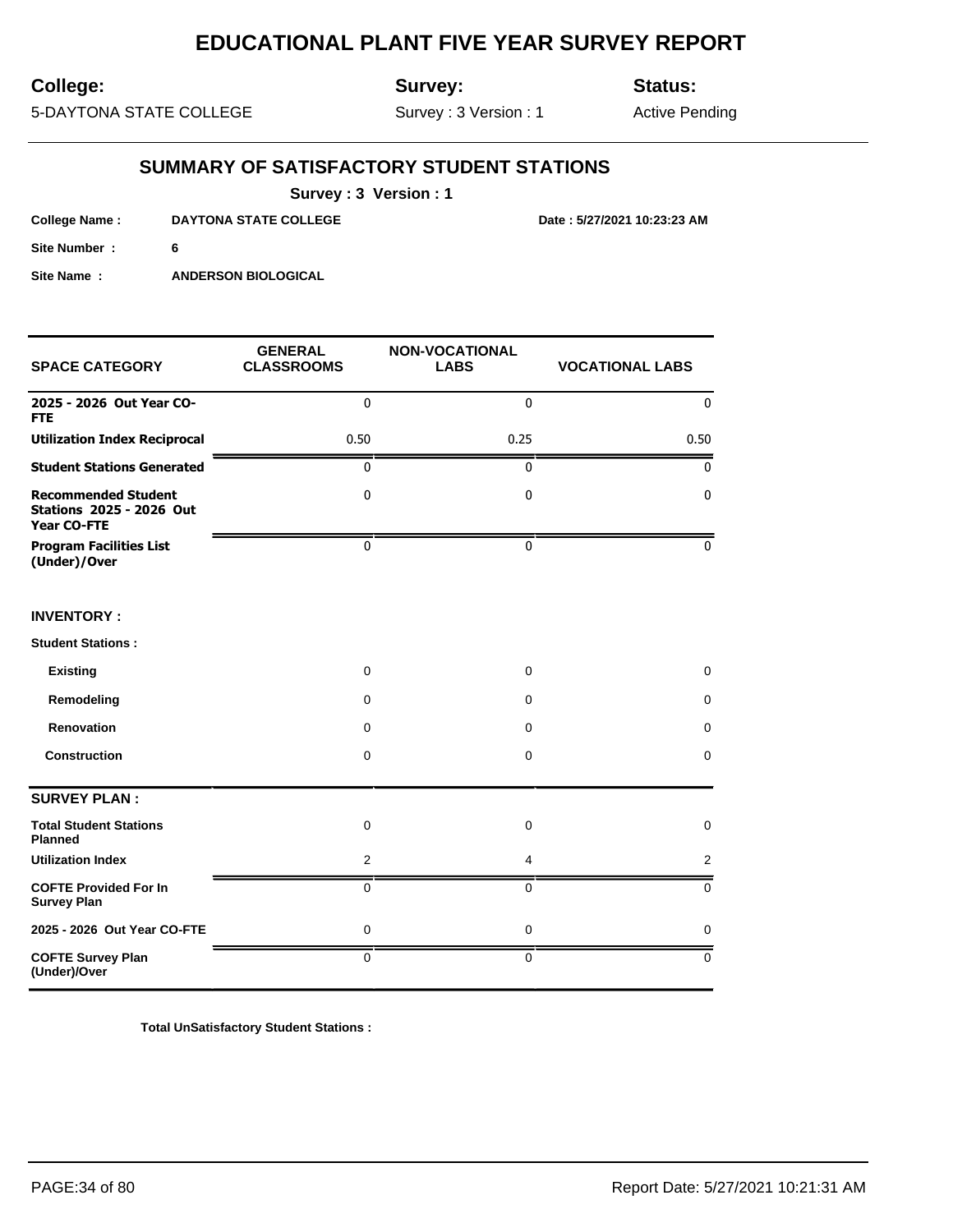## **College:**

**Survey:**

**Status:**

5-DAYTONA STATE COLLEGE

Survey : 3 Version : 1

Active Pending

## **SUMMARY OF SATISFACTORY STUDENT STATIONS**

**Survey : 3 Version : 1**

**College Name : DAYTONA STATE COLLEGE Date : 5/27/2021 10:23:23 AM**

**Site Name : DELTONA CENTER** 

**Site Number : 7**

| <b>SPACE CATEGORY</b>                                                        | <b>GENERAL</b><br><b>CLASSROOMS</b> | <b>NON-VOCATIONAL</b><br><b>LABS</b> | <b>VOCATIONAL LABS</b> |
|------------------------------------------------------------------------------|-------------------------------------|--------------------------------------|------------------------|
| 2025 - 2026 Out Year CO-<br><b>FTE</b>                                       | 391                                 | 292                                  | 99                     |
| <b>Utilization Index Reciprocal</b>                                          | 0.50                                | 0.25                                 | 0.50                   |
| <b>Student Stations Generated</b>                                            | 196                                 | 73                                   | 50                     |
| <b>Recommended Student</b><br><b>Stations 2025 - 2026 Out</b><br>Year CO-FTE | 400                                 | 150                                  | 55                     |
| <b>Program Facilities List</b><br>(Under)/Over                               | 205                                 | 77                                   | 6                      |
| <b>INVENTORY:</b>                                                            |                                     |                                      |                        |
| <b>Student Stations:</b>                                                     |                                     |                                      |                        |
| <b>Existing</b>                                                              | 393                                 | 125                                  | 48                     |
| Remodeling                                                                   | $\mathbf 0$                         | 0                                    | $\mathbf 0$            |
| Renovation                                                                   | 0                                   | 0                                    | $\mathbf 0$            |
| <b>Construction</b>                                                          | $\mathbf 0$                         | 0                                    | $\mathbf 0$            |
| <b>SURVEY PLAN:</b>                                                          |                                     |                                      |                        |
| <b>Total Student Stations</b><br><b>Planned</b>                              | 393                                 | 125                                  | 48                     |
| <b>Utilization Index</b>                                                     | 2                                   | 4                                    | 2                      |
| <b>COFTE Provided For In</b><br><b>Survey Plan</b>                           | 786                                 | 500                                  | 96                     |
| 2025 - 2026 Out Year CO-FTE                                                  | 391                                 | 292                                  | 99                     |
| <b>COFTE Survey Plan</b><br>(Under)/Over                                     | 395                                 | 208                                  | $-3$                   |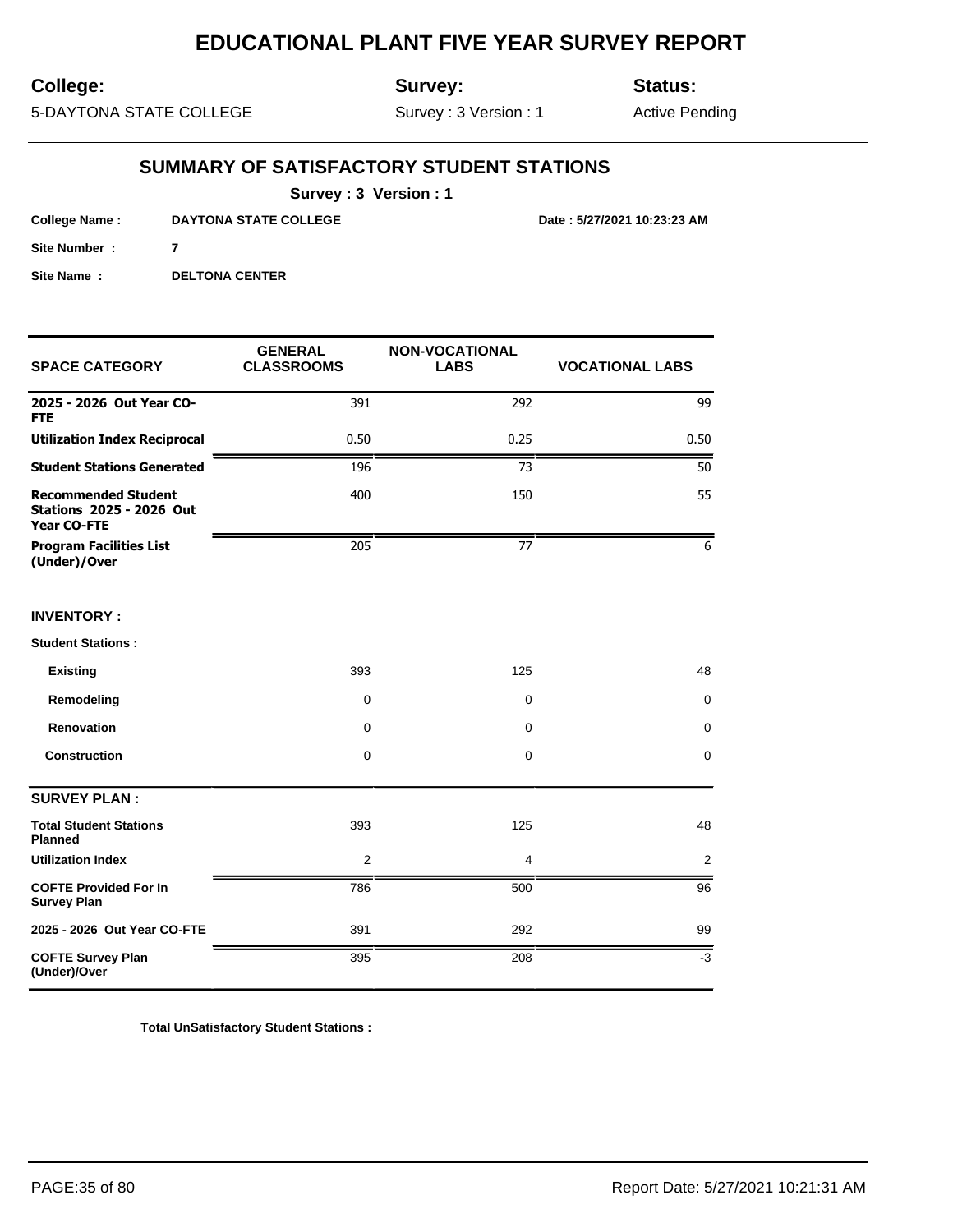## **College:**

**Survey:**

**Status:**

5-DAYTONA STATE COLLEGE

Survey : 3 Version : 1

Active Pending

## **SUMMARY OF SATISFACTORY STUDENT STATIONS**

**Survey : 3 Version : 1**

**College Name : DAYTONA STATE COLLEGE Date : 5/27/2021 10:23:23 AM**

**Site Number : 8**

**Site Name : ADV TECH CENTER** 

| <b>SPACE CATEGORY</b>                                                        | <b>GENERAL</b><br><b>CLASSROOMS</b> | <b>NON-VOCATIONAL</b><br><b>LABS</b> | <b>VOCATIONAL LABS</b> |
|------------------------------------------------------------------------------|-------------------------------------|--------------------------------------|------------------------|
| 2025 - 2026 Out Year CO-<br><b>FTE</b>                                       | 643                                 | $\overline{2}$                       | 641                    |
| <b>Utilization Index Reciprocal</b>                                          | 0.50                                | 0.25                                 | 0.50                   |
| <b>Student Stations Generated</b>                                            | 322                                 | 1                                    | 321                    |
| <b>Recommended Student</b><br><b>Stations 2025 - 2026 Out</b><br>Year CO-FTE | 475                                 | 180                                  | 481                    |
| <b>Program Facilities List</b><br>(Under)/Over                               | 154                                 | 180                                  | 161                    |
| <b>INVENTORY:</b>                                                            |                                     |                                      |                        |
| <b>Student Stations:</b>                                                     |                                     |                                      |                        |
| <b>Existing</b>                                                              | 485                                 | 163                                  | 412                    |
| Remodeling                                                                   | 0                                   | 0                                    | 0                      |
| Renovation                                                                   | $\mathbf 0$                         | $\mathbf 0$                          | 0                      |
| <b>Construction</b>                                                          | 0                                   | 0                                    | 0                      |
| <b>SURVEY PLAN:</b>                                                          |                                     |                                      |                        |
| <b>Total Student Stations</b><br>Planned                                     | 485                                 | 163                                  | 412                    |
| <b>Utilization Index</b>                                                     | $\overline{2}$                      | 4                                    | 2                      |
| <b>COFTE Provided For In</b><br><b>Survey Plan</b>                           | 970                                 | 652                                  | 824                    |
| 2025 - 2026 Out Year CO-FTE                                                  | 643                                 | $\overline{2}$                       | 641                    |
| <b>COFTE Survey Plan</b><br>(Under)/Over                                     | 327                                 | 650                                  | 183                    |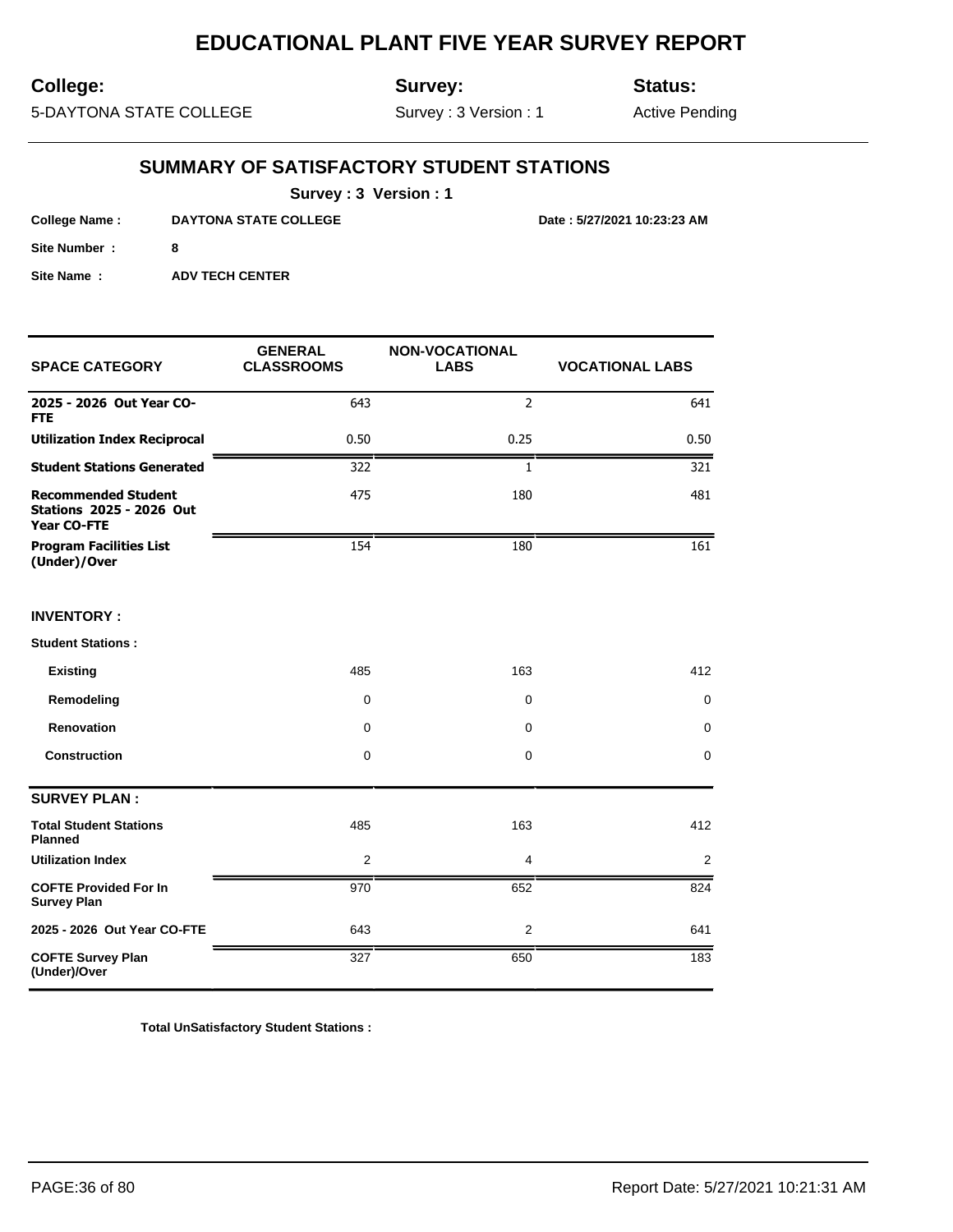Survey : 3 Version : 1

**College:** 5-DAYTONA STATE COLLEGE **Survey:**

**Status:**

Active Pending

## **Section 8: Existing Satisfactory Student Stations By Space and Facility**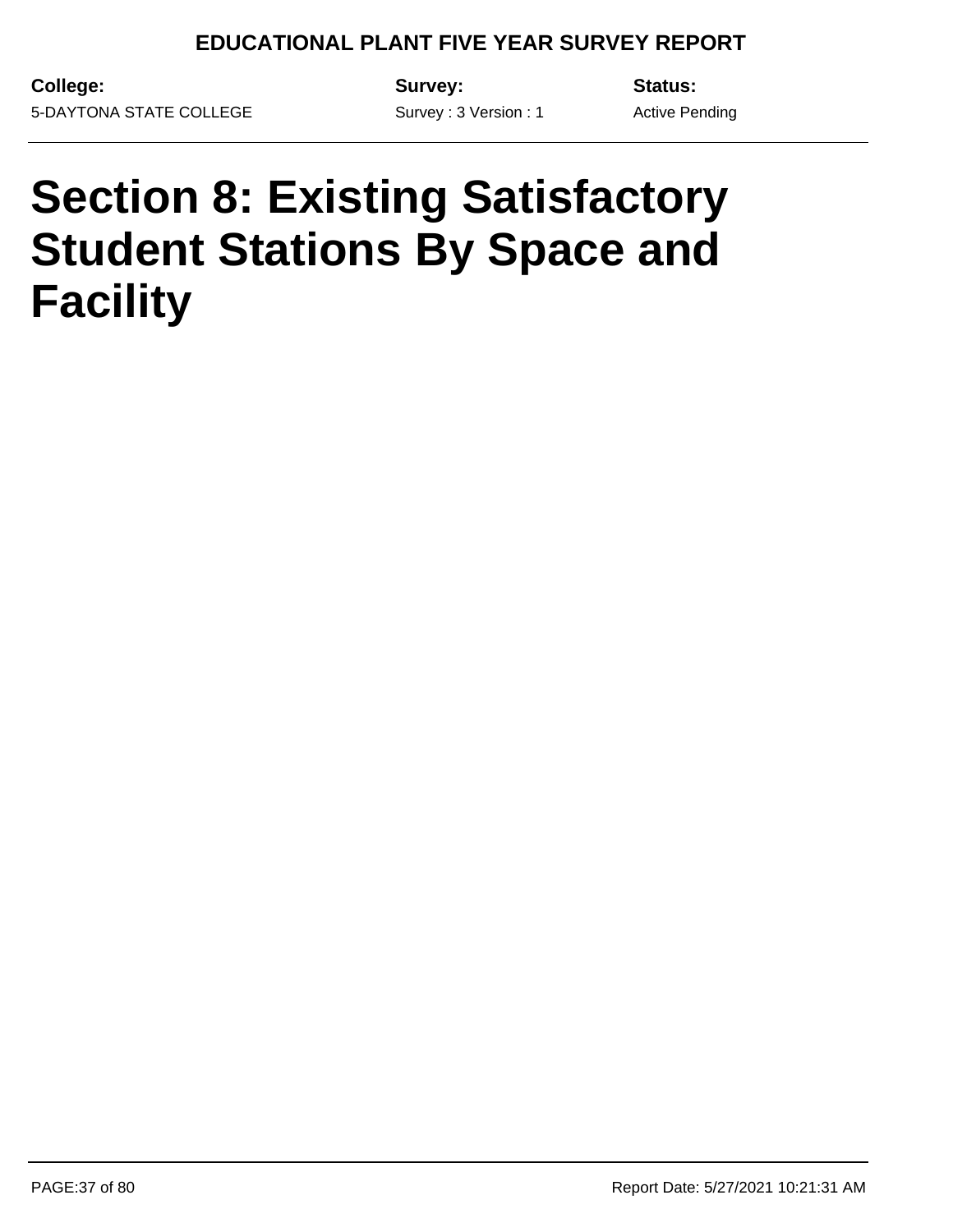## **College:**

**Site No :** 1

**Survey:**

**Status:**

5-DAYTONA STATE COLLEGE

**College :** DAYTONA STATE COLLEGE **Survey :** 3 **Version :** 1 **Site :** DAYTONA BEACH CAMPUS

Survey : 3 Version : 1

**EXISTING SATISFACTORY STUDENT STATIONS AND SPACE BY FACILITY**

Active Pending

**FACILITY STUDENT STATIONS SQUARE FEET**

|               |                                           |                                      |               |                        | Class       | Non-Voc     |             |              |            |         |
|---------------|-------------------------------------------|--------------------------------------|---------------|------------------------|-------------|-------------|-------------|--------------|------------|---------|
| <b>Number</b> | <b>Name</b>                               | <b>Type</b>                          | <b>Status</b> | <b>Condition</b>       | room        | Ed          | Voc Ed      | <b>TOTAL</b> | <b>Net</b> | Gross   |
| 100           | <b>STUDENT</b><br>SERVICES/ADM            | <b>Building</b>                      |               | Permanent Satisfactory | 27          | $\pmb{0}$   | 0           | 27           | 85,969     | 89,620  |
| 101           | UTILITY BUILDING                          | <b>Building</b>                      |               | Permanent Satisfactory | $\mathbf 0$ | $\mathbf 0$ | $\mathbf 0$ | 0            | 2,378      | 2,630   |
| 115           | <b>BLDG LEMERAND</b><br><b>STUDEN</b>     | <b>Building</b><br>(with<br>parking) |               | Permanent Satisfactory | 237         | $\mathbf 0$ | 0           | 237          | 71,354     | 84,000  |
| 130           | <b>LENHOLT STUDENT</b><br>CTR/            | <b>Building</b>                      |               | Permanent Satisfactory | 0           | $\mathbf 0$ | 0           | $\mathbf 0$  | 21,157     | 22,278  |
| 140           | <b>JOINT USE FACILITY I</b>               | <b>Building</b>                      |               | Permanent Satisfactory | 260         | $\mathbf 0$ | 0           | 260          | 33,161     | 54,218  |
| 145           | <b>STORAGE</b>                            | <b>Building</b>                      |               | Permanent Satisfactory | 0           | $\mathbf 0$ | 0           | 0            | 2,942      | 3,230   |
| 150           | <b>JOINT USE FACILITY I</b>               | <b>Building</b>                      |               | Permanent Satisfactory | 368         | 0           | $\mathbf 0$ | 368          | 35,369     | 42,041  |
| 200           | NUNAMANN HALL                             | <b>Building</b>                      |               | Permanent Satisfactory | 434         | 83          | 21          | 538          | 69,045     | 72,679  |
| 230           | J.M. GODDARD CENTER                       | Building                             |               | Permanent Satisfactory | 72          | 91          | 0           | 163          | 18,775     | 21,187  |
| 300           | ADULT ED/CREDIT UNIO Building             |                                      |               | Permanent Satisfactory | $\mathbf 0$ | 168         | $\mathbf 0$ | 168          | 55,507     | 56,311  |
| 310           | FITNESS & AQUATIC CE Building             |                                      |               | Permanent Satisfactory | 53          | $\mathbf 0$ | $\mathbf 0$ | 53           | 63,444     | 64,818  |
| 311           | POOL SUPPORT                              | <b>Building</b>                      |               | Permanent Satisfactory | 0           | 0           | 0           | 0            | 1,395      | 1,428   |
| 312           | <b>ELECT/MECH &amp;</b><br><b>STORAGE</b> | <b>Building</b>                      |               | Permanent Satisfactory | 0           | 0           | $\mathbf 0$ | $\mathbf 0$  | 1,809      | 2,002   |
| 314           | CENTRAL UTILITY PLAN                      | <b>Building</b>                      |               | Permanent Satisfactory | $\mathbf 0$ | $\mathbf 0$ | 0           | $\mathbf 0$  | 10,639     | 11,030  |
| 320           | <b>HEALTH</b><br><b>SCIENCES/NURS</b>     | <b>Building</b>                      |               | Permanent Satisfactory | 62          | 0           | 282         | 344          | 112,261    | 119,986 |
| 330           | <b>ARTS &amp; SCIENCES</b>                | <b>Building</b>                      |               | Permanent Satisfactory | 164         | $\mathbf 0$ | 0           | 164          | 13,670     | 14,997  |
| 400           | WDSC-TV CHANNEL 15                        | <b>Building</b>                      |               | Permanent Satisfactory | 38          | $\mathbf 0$ | 0           | 38           | 24,304     | 27,141  |
| 410           | SCHILDECKER SCIENCE Building              |                                      |               | Permanent Satisfactory | 364         | 206         | $\mathbf 0$ | 570          | 45,703     | 47,508  |
| 420           | <b>MARINE&amp;ENVIRON SCI</b><br>в        | <b>Building</b>                      |               | Permanent Satisfactory | 0           | 0           | 16          | 16           | 2,935      | 3,351   |
| 430           | <b>FACILITIES SERVICES</b>                | <b>Building</b>                      |               | Permanent Satisfactory | 0           | $\mathbf 0$ | $\Omega$    | $\Omega$     | 50,750     | 52,403  |
| 431           | PESTICIDE MIXING FAC                      | <b>Building</b>                      |               | Permanent Satisfactory | 0           | 0           | 0           | 0            | 296        | 347     |
| 440           | <b>MULTI REC FIELD &amp; FA</b>           | <b>Building</b>                      |               | Permanent Satisfactory | $\mathbf 0$ | $\mathbf 0$ | $\mathbf 0$ | $\mathbf 0$  | 9,117      | 9,640   |
| 450           | KINDERCARE STORAGE Building               |                                      |               | Permanent Satisfactory | 0           | 0           | 0           | 0            | 498        | 6,211   |
| 460           | SOFTBALL FACILITY                         | <b>Building</b>                      |               | Permanent Satisfactory | $\mathbf 0$ | $\mathbf 0$ | $\mathbf 0$ | $\mathbf 0$  | 1,697      | 1,816   |
| 470           | SOCCER FIELDHOUSE                         | <b>Building</b>                      |               | Permanent Satisfactory | $\mathbf 0$ | $\mathbf 0$ | 0           | $\mathbf 0$  | 2,004      | 2,004   |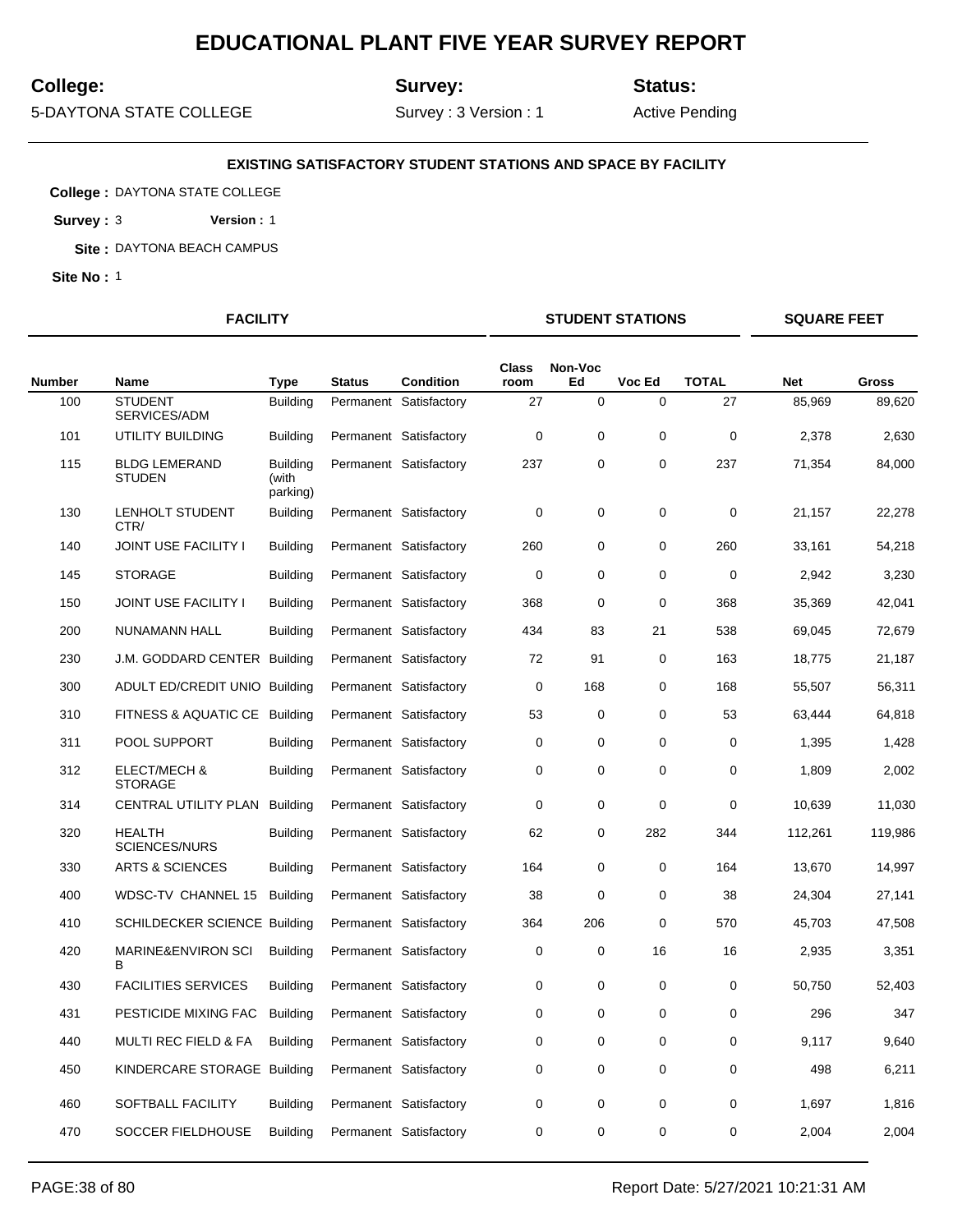## **College:**

**Site No :** 1

**Survey:**

**Status:**

5-DAYTONA STATE COLLEGE

**College :** DAYTONA STATE COLLEGE **Survey :** 3 **Version :** 1 **Site :** DAYTONA BEACH CAMPUS

Survey : 3 Version : 1

**EXISTING SATISFACTORY STUDENT STATIONS AND SPACE BY FACILITY**

Active Pending

**FACILITY STUDENT STATIONS SQUARE FEET**

| <b>Number</b> | <b>Name</b>                           | <b>Type</b>     | <b>Status</b> | <b>Condition</b>       | <b>Class</b><br>room | Non-Voc<br>Ed | Voc Ed      | <b>TOTAL</b> | <b>Net</b>  | <b>Gross</b> |
|---------------|---------------------------------------|-----------------|---------------|------------------------|----------------------|---------------|-------------|--------------|-------------|--------------|
| 500           | <b>ACADEMIC SUPPORT</b><br><b>CTR</b> | <b>Building</b> |               | Permanent Satisfactory | 746                  | $\mathbf 0$   | $\Omega$    | 746          | 54,405      | 58,510       |
| 510           | <b>COSMETOLOGY</b>                    | <b>Building</b> |               | Permanent Satisfactory | 0                    | $\mathbf 0$   | 82          | 82           | 16,540      | 17,775       |
| 520           | <b>STUDIO ARTS</b>                    | <b>Building</b> |               | Permanent Satisfactory | 39                   | 157           | 42          | 238          | 33,493      | 36,172       |
| 530           | <b>PHOTOGRAPHY</b>                    | <b>Building</b> |               | Permanent Satisfactory | 79                   | 0             | 54          | 133          | 53,907      | 56,350       |
| 540           | BAILEY HALL/CAMPUS S Building         |                 |               | Permanent Satisfactory | 0                    | 0             | 0           | 0            | 14,636      | 16,448       |
| 600           | <b>FSU COLLEGE OF</b><br><b>MEDIC</b> | <b>Building</b> |               | Permanent Satisfactory | 148                  | 0             | $\mathbf 0$ | 148          | 16,507      | 18,904       |
| 640           | <b>CONFERENCE CENTER</b>              | <b>Building</b> |               | Permanent Satisfactory | $\mathbf 0$          | 0             | $\mathbf 0$ | $\mathbf 0$  | 4,569       | 5,414        |
| 810           | <b>NEWS JOURNAL</b><br><b>CENTER</b>  | <b>Building</b> |               | Permanent Satisfactory | 20                   | 45            | 32          | 97           | 110,777     | 122,141      |
| 1100          | RECEIVING/PURCH/DOC Building          |                 |               | Permanent Satisfactory | $\mathbf 0$          | 0             | $\mathbf 0$ | $\mathbf 0$  | 11,818      | 14,068       |
| 1200          | SMP/HOSPITALITY/CAFE Building         |                 |               | Permanent Satisfactory | 131                  | 59            | 57          | 247          | 65,610      | 70,590       |
| 9900          | A-ORANGE PARKING<br><b>LOT</b>        | Parking<br>Area |               | Permanent Satisfactory | $\mathbf 0$          | $\mathbf 0$   | $\mathbf 0$ | 0            | $\mathbf 0$ | $\mathbf 0$  |
| 9901          | <b>B-ORANGE PARKING</b><br>LOT        | Parking<br>Area |               | Permanent Satisfactory | 0                    | 0             | $\mathbf 0$ | $\pmb{0}$    | $\mathbf 0$ | 0            |
| 9902          | <b>C-ORANGE PARKING</b><br><b>LOT</b> | Parking<br>Area |               | Permanent Satisfactory | $\mathbf 0$          | 0             | $\mathbf 0$ | 0            | $\mathbf 0$ | $\mathbf 0$  |
| 9903          | <b>D-GREEN PARKING LOT</b>            | Parking<br>Area |               | Permanent Satisfactory | 0                    | $\mathbf 0$   | $\mathbf 0$ | 0            | $\mathbf 0$ | $\Omega$     |
| 9904          | E-GREEN PARKING LOT Parking           | Area            |               | Permanent Satisfactory | 0                    | 0             | $\mathbf 0$ | 0            | $\mathbf 0$ | 0            |
| 9905          | <b>F-GREEN PARKING LOT</b>            | Parking<br>Area |               | Permanent Satisfactory | $\mathbf 0$          | 0             | $\mathbf 0$ | $\mathbf 0$  | 0           | $\mathbf 0$  |
| 9906          | G-GREEN PARKING LOT Parking           | Area            |               | Permanent Satisfactory | 0                    | 0             | $\mathbf 0$ | $\pmb{0}$    | $\mathbf 0$ | $\Omega$     |
| 9907          | H-GREEN PARKING LOT Parking           | Area            |               | Permanent Satisfactory | 0                    | 0             | $\mathbf 0$ | 0            | $\mathbf 0$ | 0            |
| 9908          | <b>I-GREEN PARKING LOT</b>            | Parking<br>Area |               | Permanent Satisfactory | $\mathbf 0$          | $\mathbf 0$   | $\Omega$    | $\mathbf 0$  | $\Omega$    | $\Omega$     |
| 9909          | <b>J-GREEN PARKING LOT</b>            | Parking<br>Area |               | Permanent Satisfactory | 0                    | 0             | $\mathbf 0$ | 0            | $\mathbf 0$ | $\mathbf 0$  |
| 9910          | K-BLUE PARKING LOT                    | Parking<br>Area |               | Permanent Satisfactory | $\mathbf 0$          | 0             | $\mathbf 0$ | $\mathbf 0$  | 0           | $\mathbf 0$  |
| 9911          | L-BROWN PARKING LOT                   | Parking<br>Area |               | Permanent Satisfactory | 0                    | 0             | 0           | 0            | $\mathbf 0$ | 0            |
| 9912          | <b>M-BROWN PARKING</b><br><b>LOT</b>  | Parking<br>Area |               | Permanent Satisfactory | 0                    | 0             | $\mathbf 0$ | 0            | 0           | $\mathbf 0$  |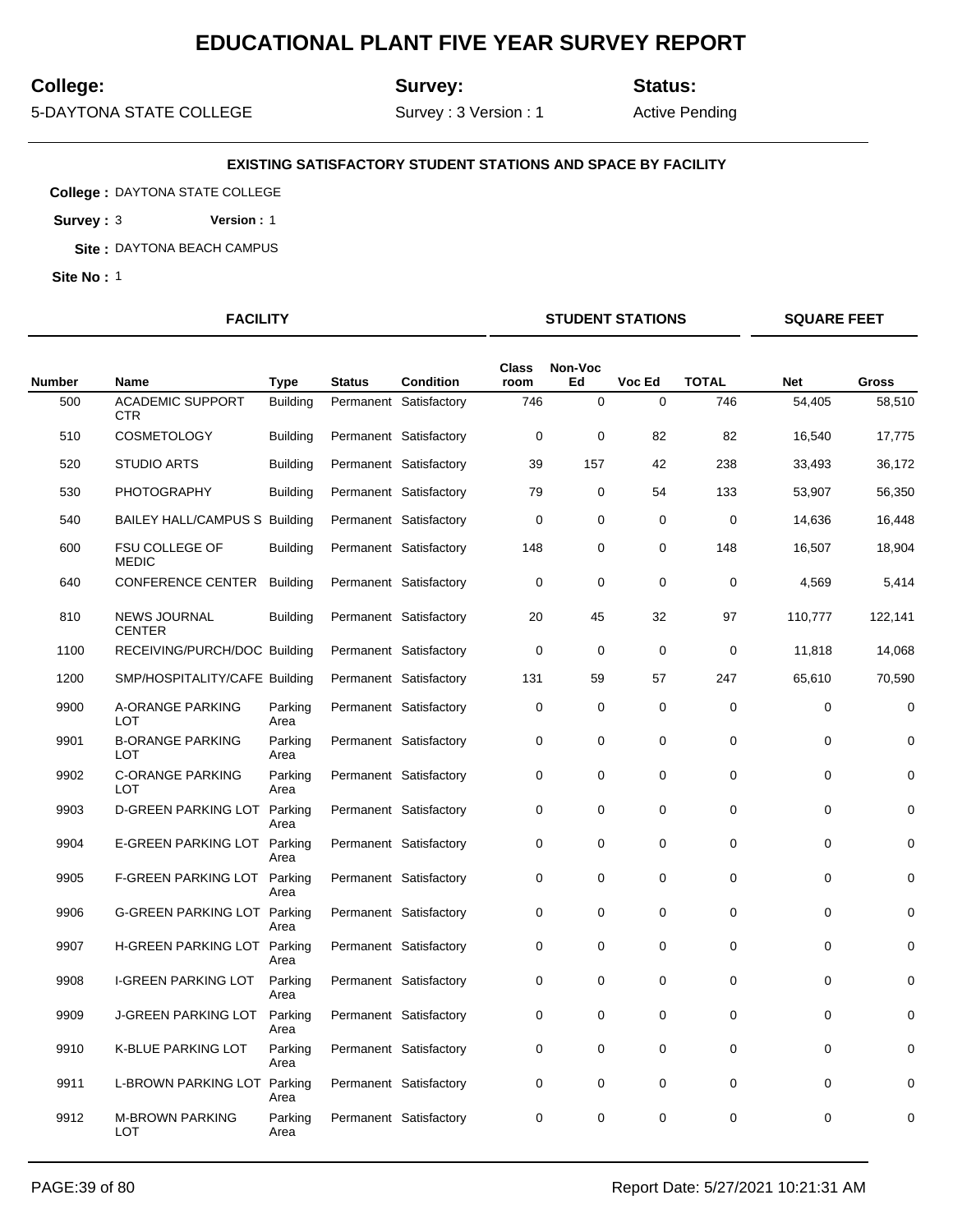## **College:**

**Site No :** 1

**Survey:**

**Status:**

5-DAYTONA STATE COLLEGE

**College :** DAYTONA STATE COLLEGE **Survey :** 3 **Version :** 1 **Site :** DAYTONA BEACH CAMPUS

Survey : 3 Version : 1

**EXISTING SATISFACTORY STUDENT STATIONS AND SPACE BY FACILITY**

Active Pending

**FACILITY STUDENT STATIONS SQUARE FEET**

| <b>Number</b> | <b>Name</b>                           | Type            | <b>Status</b> | <b>Condition</b>                    | <b>Class</b><br>room | Non-Voc<br>Ed | Voc Ed      | <b>TOTAL</b> | <b>Net</b>  | <b>Gross</b> |
|---------------|---------------------------------------|-----------------|---------------|-------------------------------------|----------------------|---------------|-------------|--------------|-------------|--------------|
| 9913          | N-BROWN PARKING LOT                   | Parking<br>Area |               | Permanent Satisfactory              | 0                    | 0             | 0           | 0            | $\mathbf 0$ | 0            |
| 9914          | O-BROWN PARKING LOT Parking           | Area            |               | Permanent Satisfactory              | 0                    | 0             | 0           | 0            | 0           | $\mathbf 0$  |
| 9915          | P-BLUE PARKING LOT                    | Parking<br>Area |               | Permanent Satisfactory              | 0                    | 0             | 0           | 0            | $\mathbf 0$ | 0            |
| 9916          | Q-BLUE PARKING LOT                    | Parking<br>Area |               | Permanent Satisfactory              | 0                    | 0             | 0           | 0            | $\mathbf 0$ | 0            |
| 9917          | R-WHITE PARKING LOT                   | Parking<br>Area |               | Permanent Satisfactory              | 0                    | 0             | 0           | $\mathbf 0$  | $\mathbf 0$ | $\mathbf 0$  |
| 9918          | S-PURPLE PARKING<br><b>LOT</b>        | Parking<br>Area |               | Permanent Satisfactory              | $\mathbf 0$          | 0             | $\mathbf 0$ | $\mathbf 0$  | $\mathbf 0$ | 0            |
| 9919          | <b>T-ORANGE PARKING</b><br>LOT        | Parking<br>Area |               | Permanent Satisfactory              | 0                    | 0             | 0           | 0            | $\mathbf 0$ | 0            |
| 9920          | A-NEWS JOURNAL<br><b>PARKI</b>        | Parking<br>Area |               | Permanent Satisfactory              | 0                    | 0             | $\mathbf 0$ | $\mathbf 0$  | $\mathbf 0$ | 0            |
| 9921          | <b>B-NEWS JOUNRNAL</b><br><b>PARK</b> | Parking<br>Area |               | Permanent Satisfactory              | $\mathbf 0$          | 0             | $\mathbf 0$ | $\mathbf 0$  | $\mathbf 0$ | 0            |
|               |                                       |                 |               | <b>DAYTONA BEACH CAMPUS Totals:</b> | 3,242                | 809           | 586         | 4,637        | 1,118,441   | 1,229,248    |

**Total UnSatisfactory NSF :**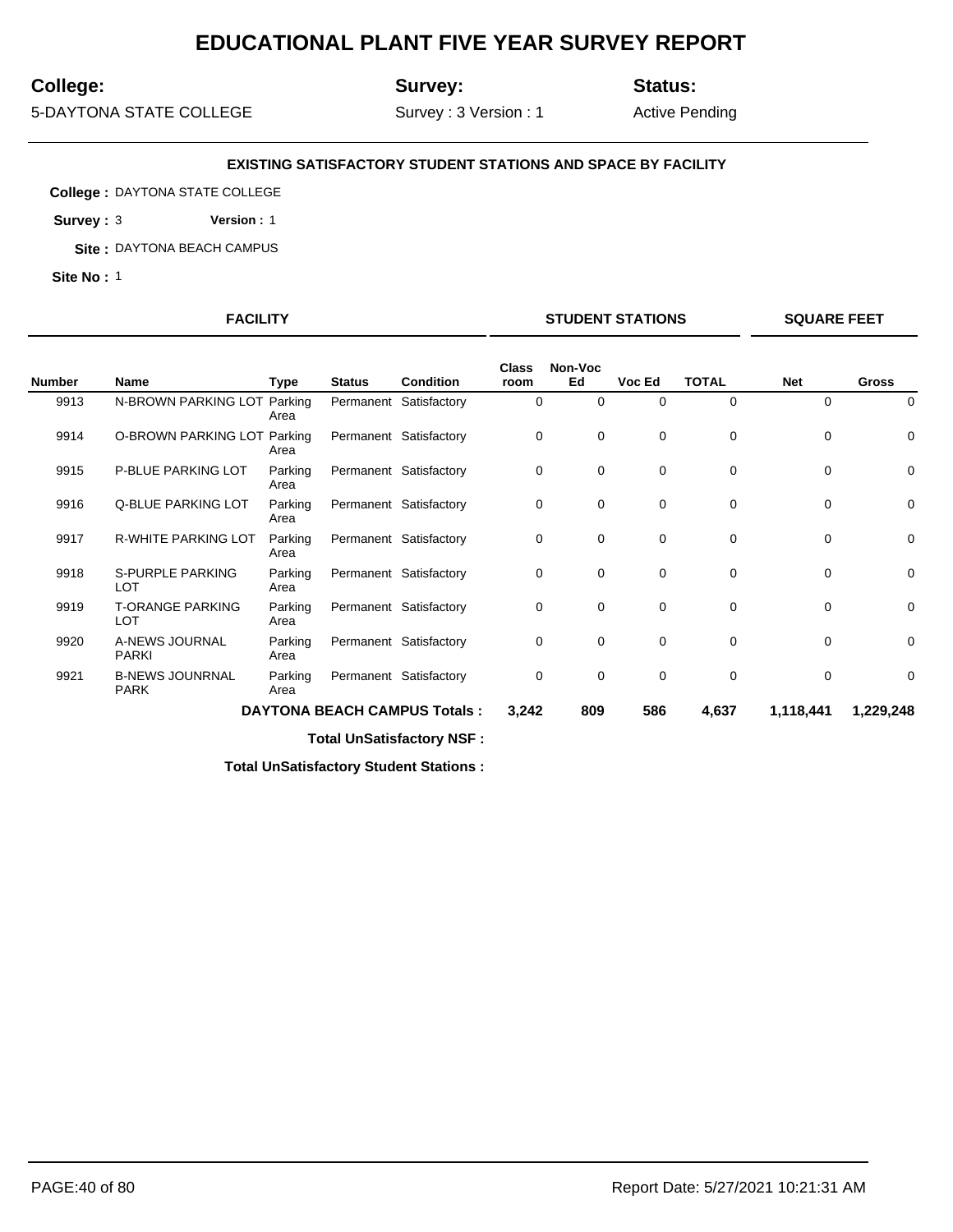## **College:**

**Site No :** 2

**Survey:**

**Status:**

5-DAYTONA STATE COLLEGE

**Site :** SOUTH CAMPUS

**College :** DAYTONA STATE COLLEGE **Survey :** 3 **Version :** 1

Survey : 3 Version : 1

**EXISTING SATISFACTORY STUDENT STATIONS AND SPACE BY FACILITY**

Active Pending

## **FACILITY STUDENT STATIONS SQUARE FEET**

|                |                                |                 |                     |                        | <b>Class</b> | Non-Voc |        |              |            |              |
|----------------|--------------------------------|-----------------|---------------------|------------------------|--------------|---------|--------|--------------|------------|--------------|
| <b>Number</b>  | Name                           | Type            | <b>Status</b>       | Condition              | room         | Ed      | Voc Ed | <b>TOTAL</b> | <b>Net</b> | <b>Gross</b> |
|                | <b>STUDENT</b><br>CT/CLASSROOM | <b>Building</b> |                     | Permanent Satisfactory | 223          | 38      | 8      | 269          | 20,490     | 21,085       |
| $\overline{2}$ | <b>CLASSROOMS</b>              | <b>Building</b> |                     | Permanent Satisfactory | 76           | 47      | 32     | 155          | 20,313     | 23,300       |
| 9922           | PARKING LOT A                  | Parking<br>Area |                     | Permanent Satisfactory | 0            | 0       | 0      | 0            | 0          | $\mathbf 0$  |
| 9923           | <b>PARKING LOT B</b>           | Parking<br>Area |                     | Permanent Satisfactory | 0            | 0       | 0      | 0            | 0          | $\mathbf 0$  |
|                |                                |                 | <b>SOUTH CAMPUS</b> | Totals:                | 299          | 85      | 40     | 424          | 40,803     | 44,385       |

**Total UnSatisfactory NSF :**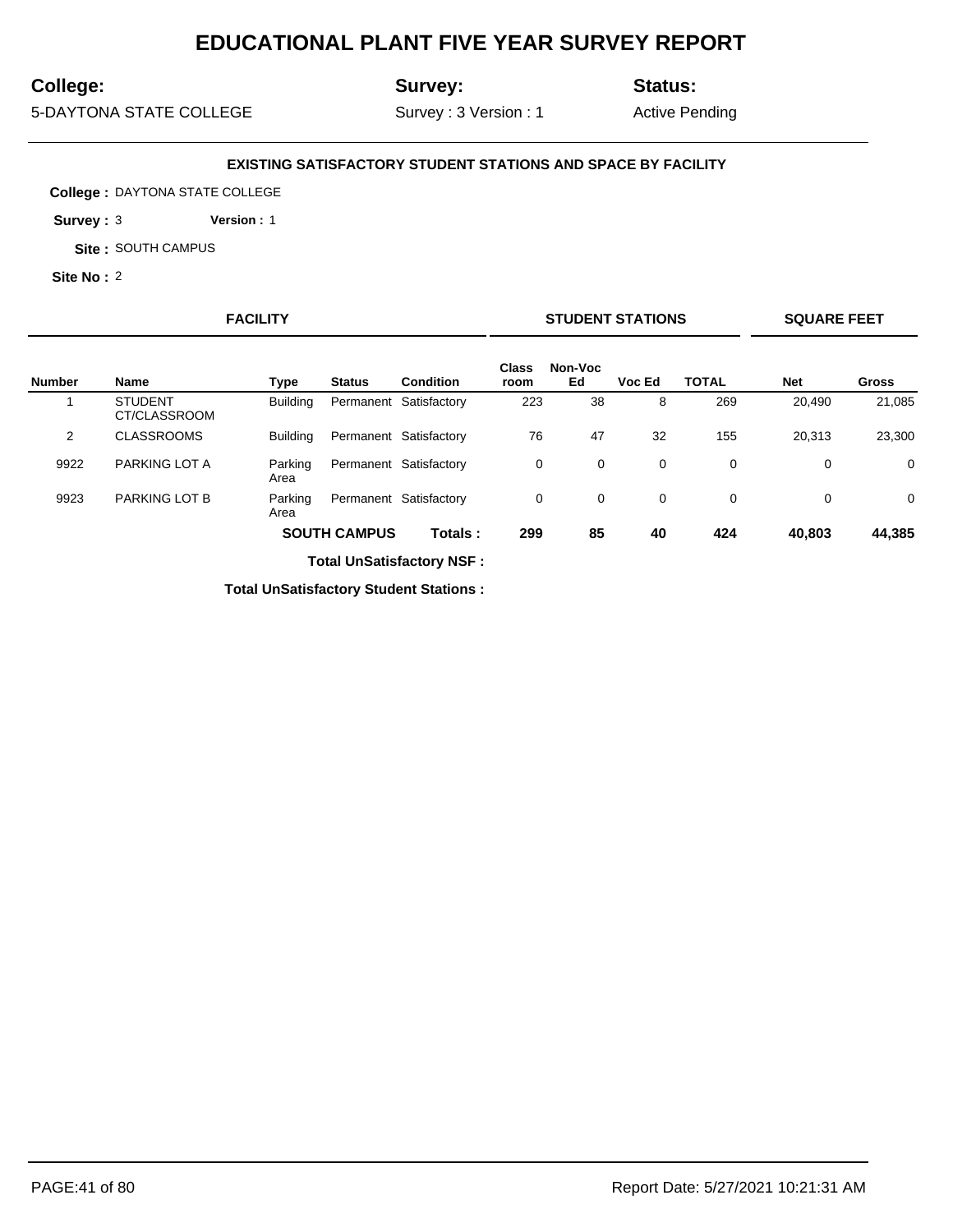## **College:**

**Site No :** 3

**Survey:**

**Status:**

5-DAYTONA STATE COLLEGE

**College :** DAYTONA STATE COLLEGE **Survey :** 3 **Version :** 1 **Site :** FLAGLER/PC CAMPUS

Survey : 3 Version : 1

**EXISTING SATISFACTORY STUDENT STATIONS AND SPACE BY FACILITY**

Active Pending

#### **FACILITY STUDENT STATIONS SQUARE FEET**

|                |                                       |                 |                          |                        | <b>Class</b> | Non-Voc |             |              |             |              |
|----------------|---------------------------------------|-----------------|--------------------------|------------------------|--------------|---------|-------------|--------------|-------------|--------------|
| <b>Number</b>  | <b>Name</b>                           | <b>Type</b>     | <b>Status</b>            | <b>Condition</b>       | room         | Ed      | Voc Ed      | <b>TOTAL</b> | <b>Net</b>  | <b>Gross</b> |
|                | CLASSROOMS/AMPHITH Building<br>EA     |                 |                          | Permanent Remodeling C | 41           | 22      | 14          | 77           | 15,260      | 16,070       |
| $\overline{2}$ | CLASSROOMS/ENROLL<br><b>MEN</b>       | Buildina        |                          | Permanent Satisfactory | 18           | 120     | 8           | 146          | 24,833      | 27,466       |
| 3              | <b>CLASSROOM BUILDING</b>             | <b>Building</b> |                          | Permanent Satisfactory | 519          | 0       | 0           | 519          | 23,272      | 24,865       |
| 10             | <b>CENTRAL ENERGY</b><br><b>PLANT</b> | <b>Building</b> |                          | Permanent Satisfactory | 0            | 0       | $\mathbf 0$ | $\mathbf 0$  | 2,249       | 2,386        |
| 100            | <b>BLDG PORTABLE 100</b>              | <b>Building</b> |                          | Temporary Satisfactory | 33           | 0       | 0           | 33           | 815         | 815          |
| 101            | <b>BLDG PORTABLE 101</b>              | <b>Building</b> |                          | Temporary Satisfactory | 33           | 0       | 0           | 33           | 815         | 815          |
| 102            | <b>BLDG PORTABLE 102</b>              | <b>Building</b> |                          | Temporary Satisfactory | 33           | 0       | 0           | 33           | 815         | 815          |
| 103            | <b>BLDG PORTABLE</b>                  | <b>Building</b> |                          | Temporary Satisfactory | 33           | 0       | 0           | 33           | 815         | 815          |
| 9924           | PARKING LOT A                         | Parking<br>Area |                          | Permanent Satisfactory | 0            | 0       | 0           | 0            | 0           | 0            |
| 9925           | PARKING LOT B                         | Parking<br>Area |                          | Permanent Satisfactory | 0            | 0       | $\mathbf 0$ | $\mathbf 0$  | $\mathbf 0$ | 0            |
| 9926           | PARKING LOT C                         | Parking<br>Area |                          | Permanent Satisfactory | 0            | 0       | $\mathbf 0$ | $\mathbf 0$  | $\mathbf 0$ | $\mathbf 0$  |
| 9927           | PARKING LOT D                         | Parking<br>Area |                          | Permanent Satisfactory | $\mathbf 0$  | 0       | $\mathbf 0$ | $\mathbf 0$  | $\mathbf 0$ | 0            |
| 9928           | PARKING LOT E                         | Parking<br>Area |                          | Permanent Satisfactory | 0            | 0       | $\mathbf 0$ | 0            | 0           | $\mathbf 0$  |
|                |                                       |                 | <b>FLAGLER/PC CAMPUS</b> | Totals:                | 710          | 142     | 22          | 874          | 68,874      | 74,047       |
|                |                                       |                 |                          |                        |              |         |             |              |             |              |

**Total UnSatisfactory NSF :**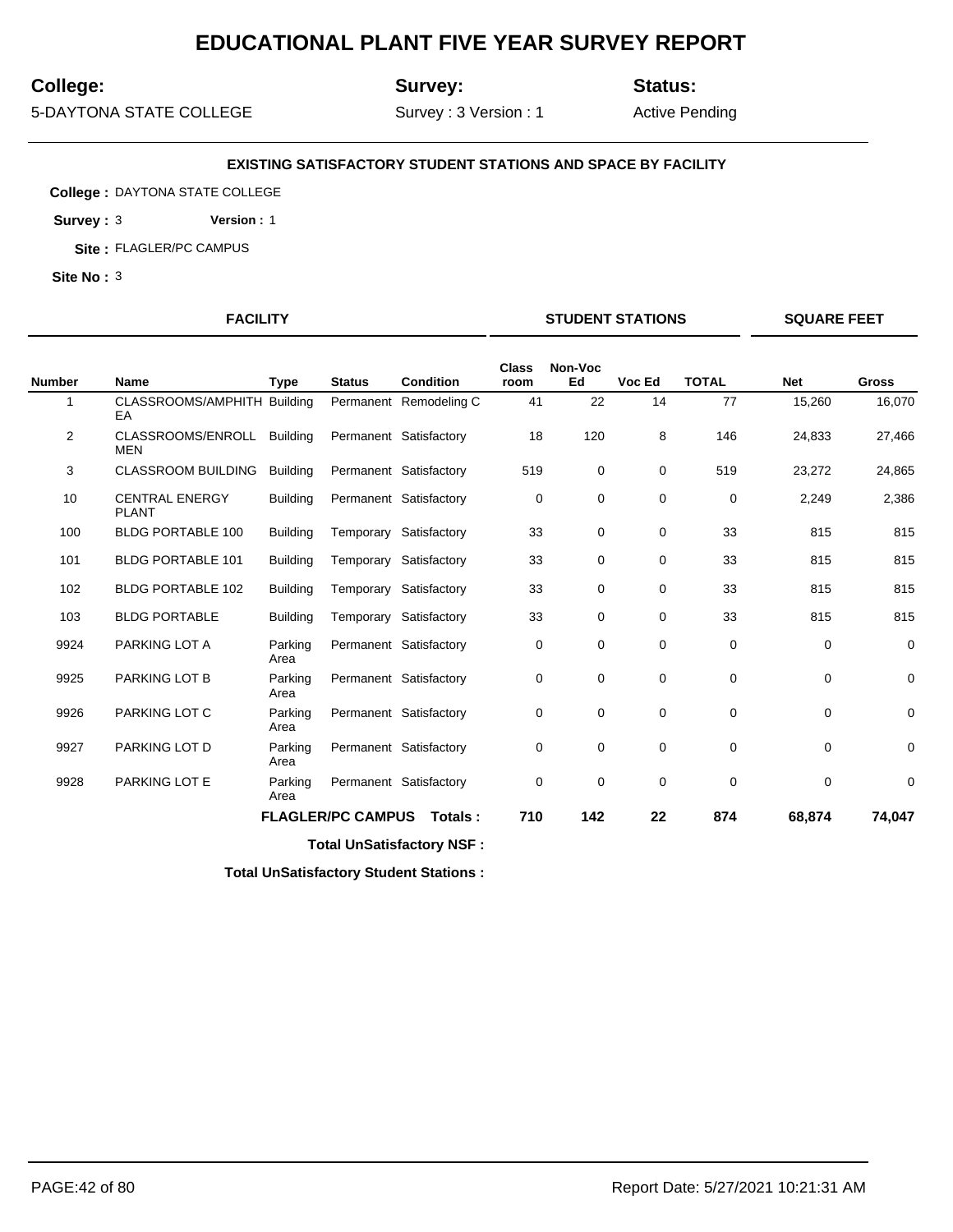## **College:**

**Site No :** 4

**Survey:**

**Status:**

5-DAYTONA STATE COLLEGE

**Site :** WEST CAMPUS

**College :** DAYTONA STATE COLLEGE **Survey :** 3 **Version :** 1

Survey : 3 Version : 1

**EXISTING SATISFACTORY STUDENT STATIONS AND SPACE BY FACILITY**

Active Pending

**FACILITY STUDENT STATIONS SQUARE FEET**

| <b>Number</b>  | Name                                    | Type            | <b>Status</b>      | <b>Condition</b>       | <b>Class</b><br>room | Non-Voc<br>Ed | Voc Ed      | <b>TOTAL</b> | <b>Net</b> | <b>Gross</b> |
|----------------|-----------------------------------------|-----------------|--------------------|------------------------|----------------------|---------------|-------------|--------------|------------|--------------|
| 1              | L.R.C./LIBRARY                          | <b>Building</b> |                    | Permanent Satisfactory | 27                   | 96            | $\mathbf 0$ | 123          | 17,902     | 18,478       |
| $\overline{2}$ | UTILITY BUILDING                        | <b>Building</b> |                    | Permanent Satisfactory | 0                    | 0             | $\mathbf 0$ | $\mathbf 0$  | 245        | 312          |
| 3              | <b>FACILITIES SERVICES</b>              | <b>Building</b> |                    | Permanent Satisfactory | $\mathbf 0$          | $\mathbf 0$   | $\mathbf 0$ | $\mathbf 0$  | 6,571      | 6,909        |
| 4              | <b>CLASSROOMS</b>                       | <b>Building</b> |                    | Permanent Satisfactory | 470                  | 0             | 43          | 513          | 25,350     | 28,706       |
| 5              | <b>CLASSROOMS</b>                       | <b>Building</b> |                    | Permanent Satisfactory | 140                  | 89            | $\mathbf 0$ | 229          | 16,308     | 19,776       |
| 6              | <b>CLASSROOMS</b>                       | <b>Building</b> |                    | Permanent Satisfactory | 107                  | 44            | 47          | 198          | 29,576     | 31,989       |
| $\overline{7}$ | <b>ENROLLMENT/STUDENT Building</b><br>S |                 |                    | Permanent Satisfactory | 0                    | 0             | 0           | $\mathbf 0$  | 19,443     | 21,600       |
| 8              | <b>CLASSROOMS</b>                       | <b>Building</b> |                    | Permanent Satisfactory | 125                  | 0             | $\mathbf 0$ | 125          | 5,974      | 7,256        |
| 100            | ART LAB RELOCATABLE Building            |                 |                    | Temporary Satisfactory | 0                    | 13            | 0           | 13           | 640        | 680          |
| 101            | <b>CLASSROOM</b><br><b>RELOCATABL</b>   | <b>Building</b> |                    | Temporary Satisfactory | 26                   | 0             | $\mathbf 0$ | 26           | 640        | 680          |
| 102            | <b>CLASSROOM</b><br><b>RELOCATABL</b>   | <b>Building</b> |                    | Temporary Satisfactory | 26                   | 0             | $\mathbf 0$ | 26           | 640        | 680          |
| 104            | OFFICE RELOCATABLE                      | <b>Building</b> |                    | Temporary Satisfactory | $\mathbf 0$          | $\mathbf 0$   | $\mathbf 0$ | $\mathbf 0$  | 350        | 680          |
| 106            | OFFICE RELOCATABLE                      | <b>Building</b> |                    | Temporary Satisfactory | 0                    | 0             | $\mathbf 0$ | $\mathbf 0$  | 623        | 680          |
| 107            | <b>CLASSROOM</b><br><b>RELOCATABL</b>   | <b>Building</b> |                    | Temporary Satisfactory | 26                   | 0             | $\mathbf 0$ | 26           | 640        | 680          |
| 108            | <b>CLASSROOM</b><br>RELOCATABL          | <b>Building</b> |                    | Temporary Satisfactory | 26                   | 0             | $\mathbf 0$ | 26           | 640        | 680          |
| 109            | STUDENT ACTIVITY REL Building           |                 |                    | Temporary Satisfactory | 0                    | 0             | $\mathbf 0$ | $\Omega$     | 640        | 680          |
| 110            | <b>CLASSROOM</b><br><b>RELOCATABL</b>   | <b>Building</b> |                    | Temporary Satisfactory | 26                   | 0             | $\mathbf 0$ | 26           | 640        | 680          |
| 111            | <b>CLASSROOM</b><br><b>RELOCATABL</b>   | <b>Building</b> |                    | Temporary Satisfactory | 26                   | 0             | $\mathbf 0$ | 26           | 640        | 680          |
| 9928           | PARKING LOT A                           | Parking<br>Area |                    | Permanent Satisfactory | 0                    | 0             | 0           | 0            | 0          | 0            |
| 9929           | PARKING LOT B                           | Parking<br>Area |                    | Permanent Satisfactory | $\mathbf 0$          | $\mathbf 0$   | $\mathbf 0$ | $\mathbf 0$  | 0          | $\mathbf 0$  |
| 9930           | PARKING LOT C                           | Parking<br>Area |                    | Permanent Satisfactory | 0                    | 0             | $\mathbf 0$ | $\mathbf 0$  | 0          | $\mathbf 0$  |
|                |                                         |                 | <b>WEST CAMPUS</b> | Totals:                | 1.025                | 242           | 90          | 1,357        | 127,462    | 141,826      |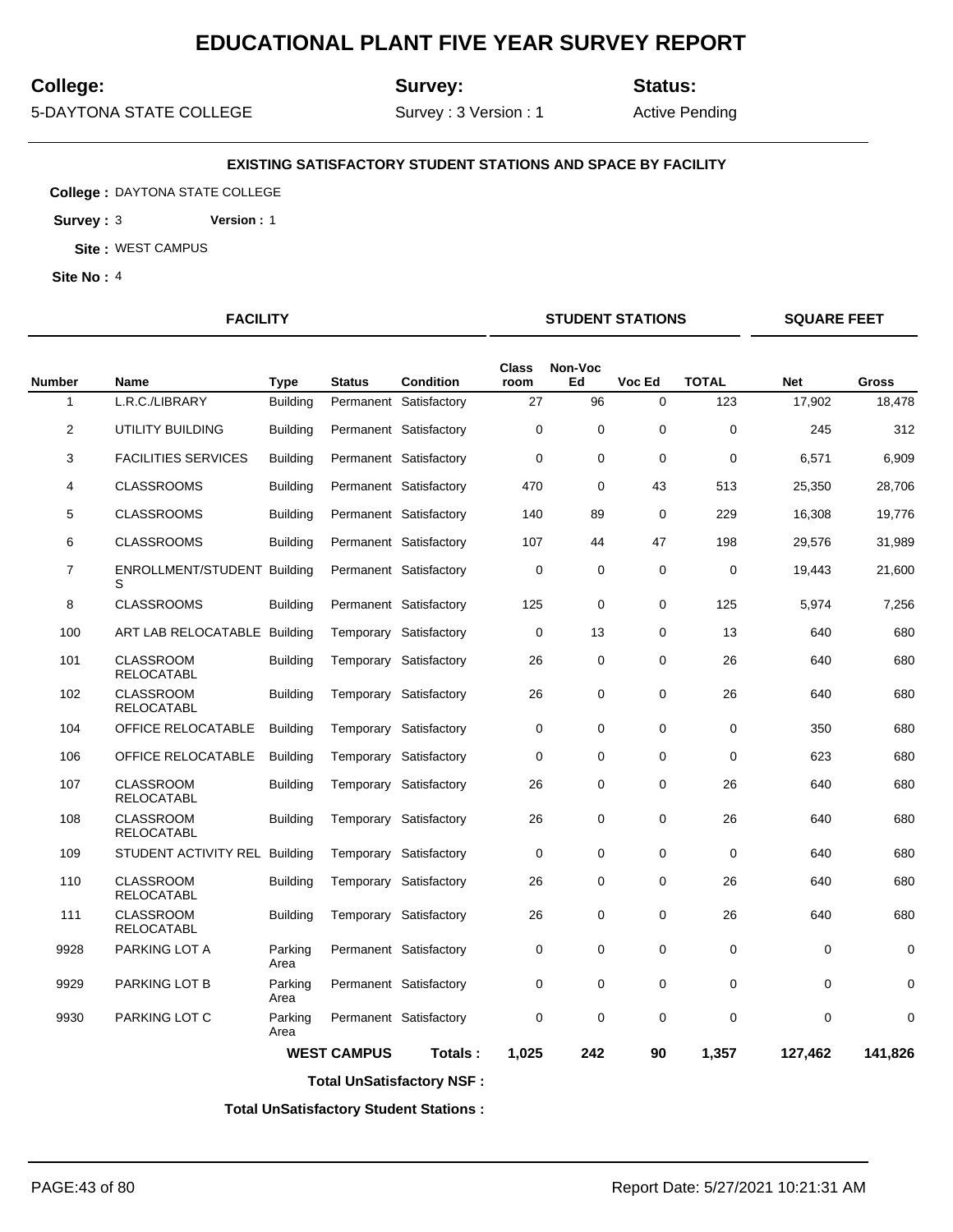## **College:**

**Site No :** 7

**Survey:**

**Status:**

5-DAYTONA STATE COLLEGE

**College :** DAYTONA STATE COLLEGE **Survey :** 3 **Version :** 1 **Site :** DELTONA CENTER

Survey : 3 Version : 1

**EXISTING SATISFACTORY STUDENT STATIONS AND SPACE BY FACILITY**

Active Pending

**FACILITY STUDENT STATIONS SQUARE FEET**

| <b>Number</b> | <b>Name</b>                           | Type            | <b>Status</b>         | <b>Condition</b>       | <b>Class</b><br>room | Non-Voc<br>Ed | Voc Ed      | <b>TOTAL</b> | <b>Net</b>  | <b>Gross</b> |
|---------------|---------------------------------------|-----------------|-----------------------|------------------------|----------------------|---------------|-------------|--------------|-------------|--------------|
|               | CLASSROOMS/STUDEN<br>ТC               | <b>Building</b> |                       | Permanent Satisfactory | 368                  | 74            | 11          | 453          | 40,398      | 42,526       |
| 97            | <b>TESTING RELOCATABLE Building</b>   |                 |                       | Temporary Satisfactory | 25                   | 0             | 0           | 25           | 808         | 864          |
| 98            | <b>STUDENT LOUNGE</b><br><b>RELOC</b> | <b>Building</b> |                       | Temporary Satisfactory | 0                    | 0             | $\mathbf 0$ | 0            | 815         | 864          |
| 99            | <b>CLASSROOM</b><br><b>RELOCATABL</b> | <b>Building</b> | Temporary             | Satisfactory           | 0                    | 17            | 0           | 17           | 815         | 864          |
| 100           | <b>LABORATORY</b><br><b>RELOCATAB</b> | <b>Building</b> |                       | Temporary Satisfactory | 0                    | 17            | 0           | 17           | 815         | 864          |
| 101           | <b>CLASSROOM</b><br><b>RELOCATABL</b> | <b>Building</b> | Temporary             | Satisfactory           | 0                    | 17            | $\mathbf 0$ | 17           | 815         | 864          |
| 102           | <b>VETERANS CTR</b><br><b>RELOCAT</b> | <b>Building</b> |                       | Temporary Satisfactory | 0                    | 0             | 0           | $\mathbf 0$  | 815         | 864          |
| 103           | <b>COSMETOLOGY</b><br><b>RELOCATA</b> | <b>Building</b> | Temporary             | Satisfactory           | 0                    | 0             | 37          | 37           | 4,115       | 4,320        |
| 9931          | PARKING LOT A                         | Parking<br>Area |                       | Permanent Satisfactory | $\mathbf 0$          | 0             | $\mathbf 0$ | 0            | $\mathbf 0$ | 0            |
| 9932          | PARKING LOT B                         | Parking<br>Area |                       | Permanent Satisfactory | 0                    | 0             | 0           | 0            | $\mathbf 0$ | $\mathbf 0$  |
|               |                                       |                 | <b>DELTONA CENTER</b> | Totals:                | 393                  | 125           | 48          | 566          | 49,396      | 52,030       |

**Total UnSatisfactory NSF :**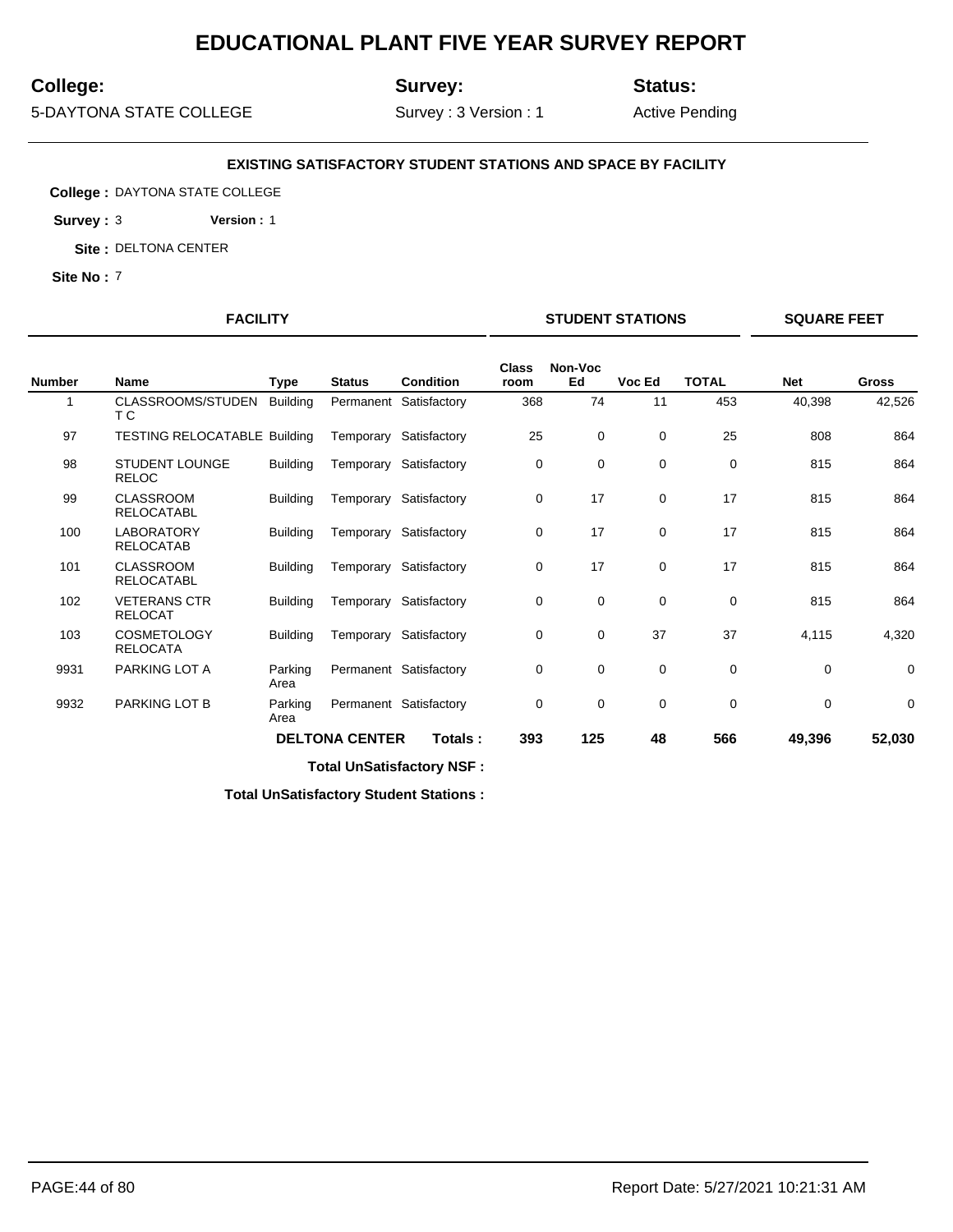## **College:**

**Site No :** 8

**Survey:**

**Status:**

5-DAYTONA STATE COLLEGE

**College :** DAYTONA STATE COLLEGE **Survey :** 3 **Version :** 1 **Site :** ADV TECH CENTER

Survey : 3 Version : 1

**EXISTING SATISFACTORY STUDENT STATIONS AND SPACE BY FACILITY**

Active Pending

# **FACILITY STUDENT STATIONS SQUARE FEET**

| <b>Number</b> | <b>Name</b>            | Type            | <b>Status</b>          | Condition                                     | <b>Class</b><br>room | Non-Voc<br>Ed | Voc Ed      | <b>TOTAL</b> | <b>Net</b> | <b>Gross</b> |
|---------------|------------------------|-----------------|------------------------|-----------------------------------------------|----------------------|---------------|-------------|--------------|------------|--------------|
|               | ADVANCED<br>TECHNOLOGY | <b>Building</b> |                        | Permanent Satisfactory                        | 485                  | 163           | 412         | 1,060        | 146.799    | 160,452      |
| 9933          | PARKING LOT A          | Parking<br>Area |                        | Permanent Satisfactory                        | 0                    | 0             | $\mathbf 0$ | 0            | 0          | $\mathbf 0$  |
| 9934          | PARKING LOT B          | Parking<br>Area |                        | Permanent Satisfactory                        | 0                    | 0             | $\mathbf 0$ | 0            | 0          | $\mathbf 0$  |
|               |                        |                 | <b>ADV TECH CENTER</b> | Totals:                                       | 485                  | 163           | 412         | 1,060        | 146.799    | 160,452      |
|               |                        |                 |                        | <b>Total UnSatisfactory NSF:</b>              |                      |               |             |              |            |              |
|               |                        |                 |                        | <b>Total UnSatisfactory Student Stations:</b> |                      |               |             |              |            |              |
|               |                        |                 |                        | <b>College-wide Facility Totals:</b>          | 6,154                | 1,566         | 1,198       | 8.918        | 1,551,775  | 1,701,988    |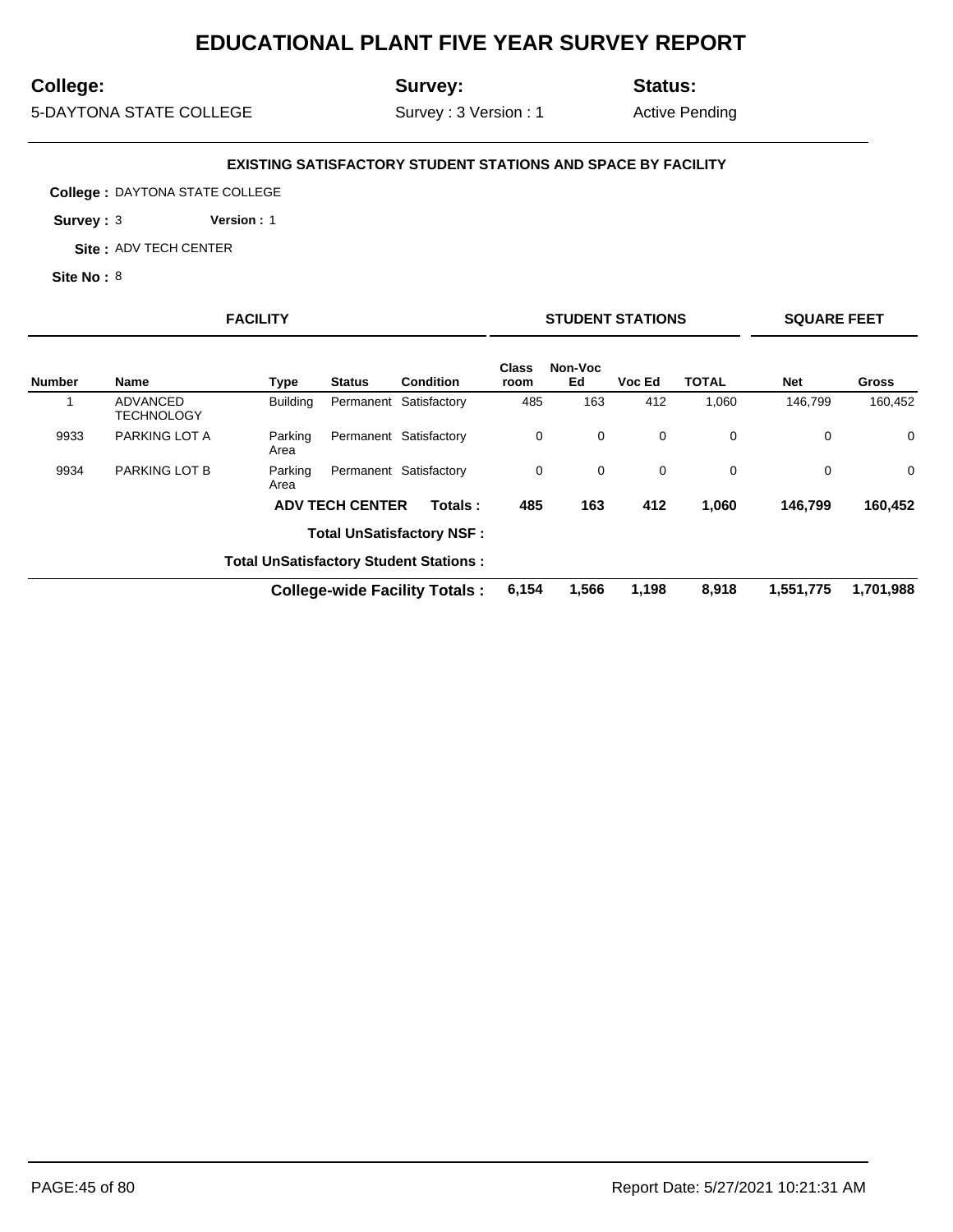Survey : 3 Version : 1

**College:** 5-DAYTONA STATE COLLEGE **Survey:**

**Status:**

Active Pending

## **Section 9: Summary of Existing And Recommended Square Footage**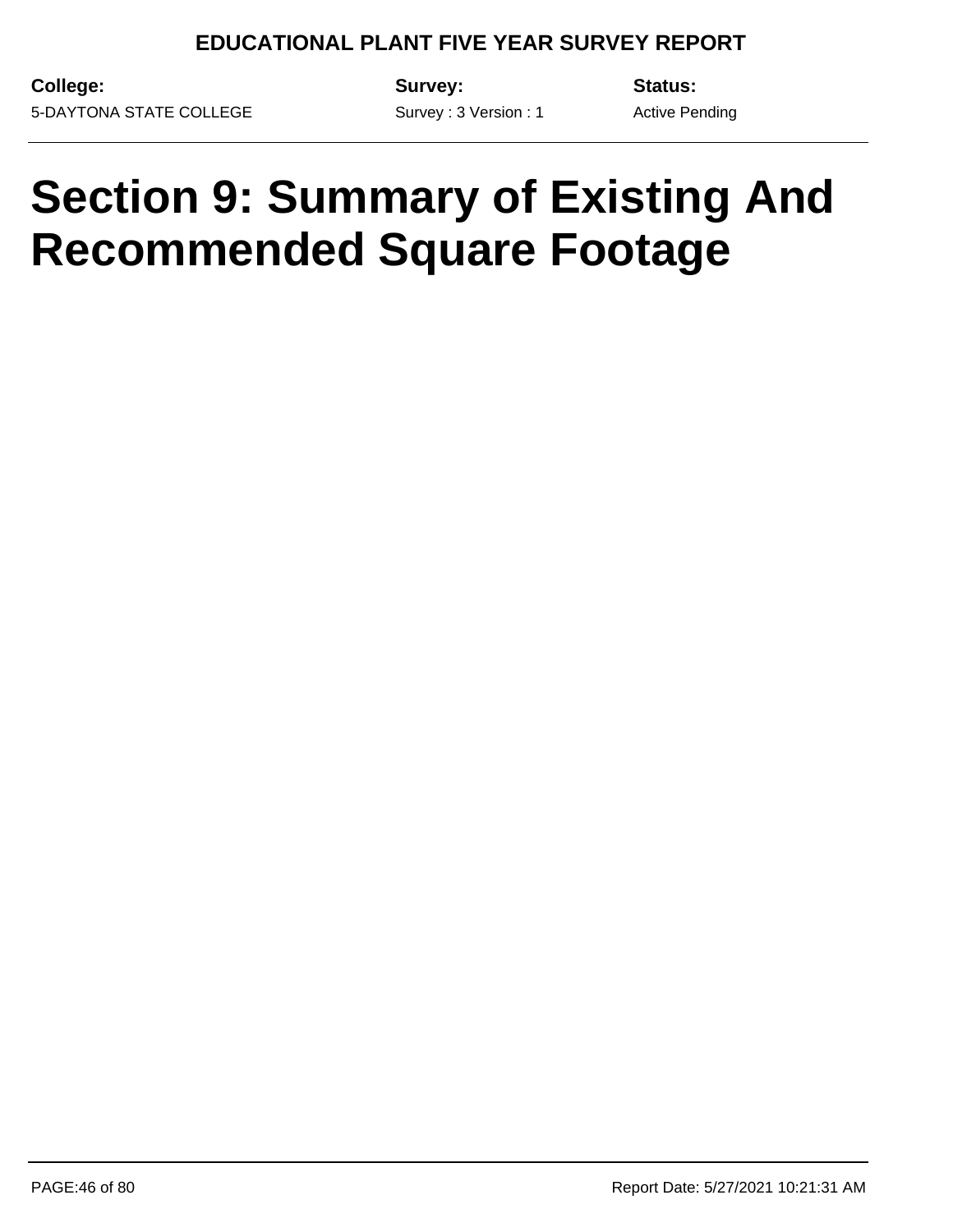#### **College:**

**Survey:**

**Status:**

5-DAYTONA STATE COLLEGE

Survey : 3 Version : 1

Active Pending

#### **SUMMARY OF EXISTING AND RECOMMENDED SQUARE FOOTAGE**

| Survey: 3 Version: 1 |                       |                                      |  |  |  |  |
|----------------------|-----------------------|--------------------------------------|--|--|--|--|
| <b>College Name:</b> | DAYTONA STATE COLLEGE | <b>Date:</b> $5/27/2021$ 10:23:24 AM |  |  |  |  |
| Site Number :        |                       | <b>Admin Site: YES</b>               |  |  |  |  |
| Site Name:           | DAYTONA BEACH CAMPUS  |                                      |  |  |  |  |

**SPACE CATEGORY 2025 - 2026 SPACE ALLOCATION EXISTING INVENTORY SPACE SPACE DEFICIT OR SURPLUS CONSTRUCTION NSF REMODEL NSF SURVEY RECOMMENDED SPACE Instructional Spaces :** Classrooms 131,600 85,998 -45,602 39,900 0 125,898 Non-Vocational Spaces 113,795 51,961 -61,834 48,680 0 100,641 Vocational Spaces 332,800 107,133 -225,667 126,451 0 233,584 Physical Education  $56,760$   $47,695$   $-9,065$  0 0 0 47,695 Subtotal 634,955 292,787 -342,168 215,031 0 507,818 **Academic Support:** Library 103,972 47,470 -56,502 0 0 47,470 Audiovisual 28,910 10,341 -18,569 0 0 10,341 Auditorium/Exhibition | 32,056 52,227 20,171 0 0 52,227 Student Services 70,140 36,633 -33,507 0 0 36,633 Subtotal 235,078 146,671 -88,407 0 0 146,671 **Institutional Support:** Office 152,918 184,751 31,833 0 0 184,751 Support Services **51,148** 74,457 23,309 0 0 74,457 Custodial Services 10,287 5,669 -4,618 0 0 5,669 **Sanitation:** \*Student Restrooms 14,028 26,072 12,044 0 0 26,072 \*Staff/Public Restrooms 2,338 4,244 1,906 0 0 4,244 Subtotal 230,719 295,193 64,474 0 0 295,193 \*HVAC /Mech/Sanitation 66,045 116,937 50,892 0 0 116,937 Circulation 396,711 294,395 102,316 0 0 294,395 **Total Net Square Feet** 1,563,507 1,145,983 -422,379 215,031 0 1,361,014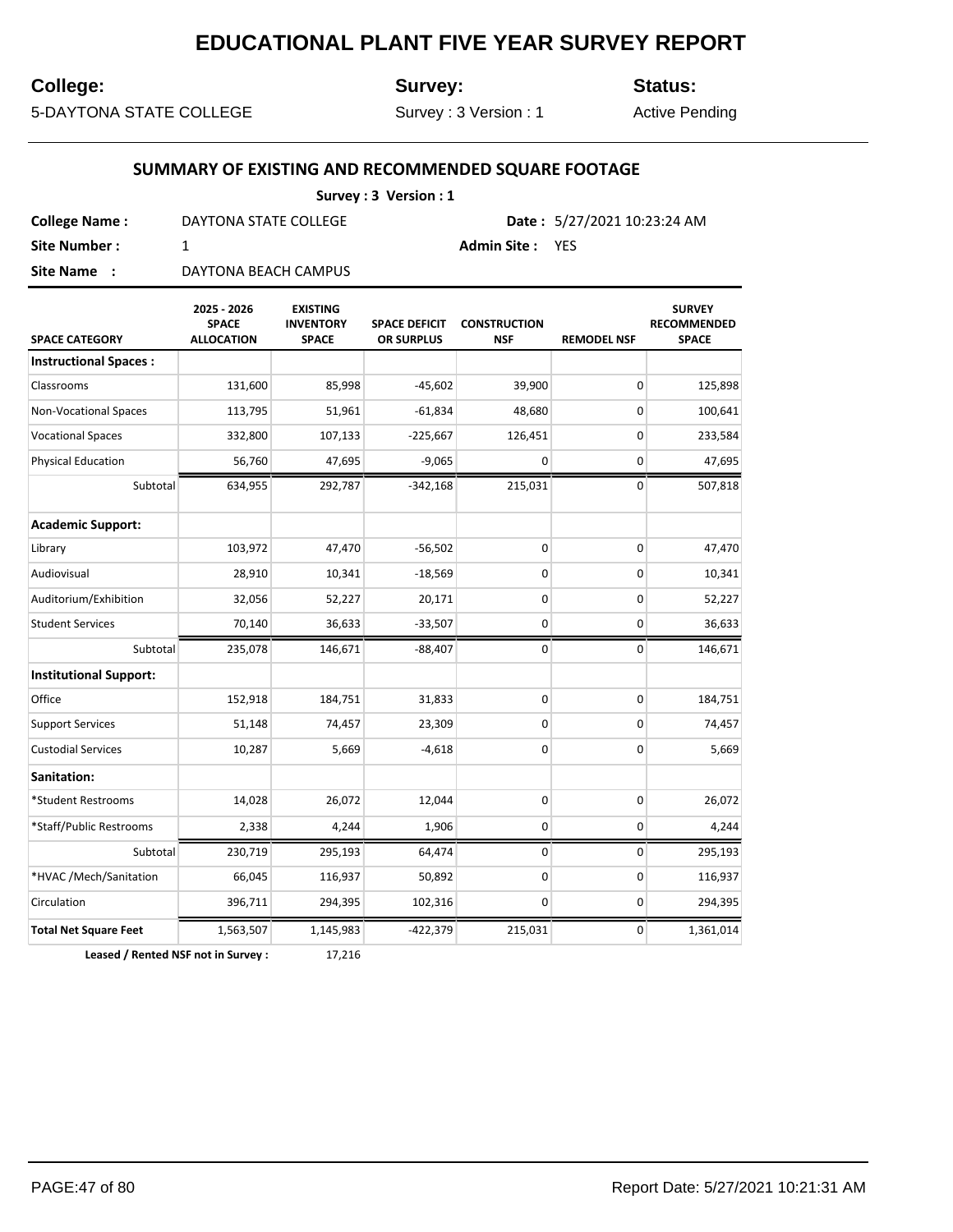## **College:**

**Survey:**

**Status:**

5-DAYTONA STATE COLLEGE

Survey : 3 Version : 1

Active Pending

#### **SUMMARY OF EXISTING AND RECOMMENDED SQUARE FOOTAGE**

|                      | Survey: 3 Version: 1  |                        |                             |
|----------------------|-----------------------|------------------------|-----------------------------|
| <b>College Name:</b> | DAYTONA STATE COLLEGE |                        | Date: 5/27/2021 10:23:24 AM |
| Site Number :        |                       | <b>Admin Site: YES</b> |                             |
| Site Name:           | <b>SOUTH CAMPUS</b>   |                        |                             |

| <b>SPACE CATEGORY</b>         | 2025 - 2026<br><b>SPACE</b><br><b>ALLOCATION</b> | <b>EXISTING</b><br><b>INVENTORY</b><br><b>SPACE</b> | <b>SPACE DEFICIT</b><br>OR SURPLUS | <b>CONSTRUCTION</b><br><b>NSF</b> | <b>REMODEL NSF</b> | <b>SURVEY</b><br><b>RECOMMENDED</b><br><b>SPACE</b> |
|-------------------------------|--------------------------------------------------|-----------------------------------------------------|------------------------------------|-----------------------------------|--------------------|-----------------------------------------------------|
| <b>Instructional Spaces:</b>  |                                                  |                                                     |                                    |                                   |                    |                                                     |
| Classrooms                    | 8,400                                            | 7,914                                               | $-486$                             | 0                                 | 0                  | 7,914                                               |
| Non-Vocational Spaces         | 12,925                                           | 5,994                                               | $-6,931$                           | 0                                 | 0                  | 5,994                                               |
| <b>Vocational Spaces</b>      | 9,615                                            | 3,470                                               | $-6,145$                           | 0                                 | 0                  | 3,470                                               |
| <b>Physical Education</b>     | 10,000                                           | 0                                                   | $-10,000$                          | 0                                 | 0                  | $\mathbf 0$                                         |
| Subtotal                      | 40,940                                           | 17,378                                              | $-23,562$                          | 0                                 | 0                  | 17,378                                              |
| <b>Academic Support:</b>      |                                                  |                                                     |                                    |                                   |                    |                                                     |
| Library                       | 4,170                                            | 3,688                                               | $-482$                             | 0                                 | 0                  | 3,688                                               |
| Audiovisual                   | 1,547                                            | 0                                                   | $-1,547$                           | 0                                 | 0                  | $\mathbf 0$                                         |
| Auditorium/Exhibition         | 5,000                                            | 0                                                   | $-5,000$                           | 0                                 | 0                  | $\mathbf 0$                                         |
| <b>Student Services</b>       | 1,553                                            | 693                                                 | $-860$                             | 0                                 | 0                  | 693                                                 |
| Subtotal                      | 12,270                                           | 4,381                                               | $-7,889$                           | 0                                 | 0                  | 4,381                                               |
| <b>Institutional Support:</b> |                                                  |                                                     |                                    |                                   |                    |                                                     |
| Office                        | 38,606                                           | 5,523                                               | $-33,083$                          | 0                                 | 0                  | 5,523                                               |
| <b>Support Services</b>       | 4,591                                            | 140                                                 | $-4,451$                           | 0                                 | 0                  | 140                                                 |
| <b>Custodial Services</b>     | 228                                              | 128                                                 | $-100$                             | 0                                 | 0                  | 128                                                 |
| Sanitation:                   |                                                  |                                                     |                                    |                                   |                    |                                                     |
| *Student Restrooms            | 311                                              | 895                                                 | 585                                | 0                                 | 0                  | 895                                                 |
| *Staff/Public Restrooms       | 52                                               | 146                                                 | 94                                 | 0                                 | 0                  | 146                                                 |
| Subtotal                      | 43,786                                           | 6,832                                               | $-36,954$                          | 0                                 | 0                  | 6,832                                               |
| *HVAC /Mech/Sanitation        | 5,820                                            | 3,618                                               | $-2,202$                           | 0                                 | 0                  | 3,618                                               |
| Circulation                   | 34,957                                           | 9,635                                               | 25,322                             | 0                                 | 0                  | 9,635                                               |
| <b>Total Net Square Feet</b>  | 137,773                                          | 41,844                                              | $-94,613$                          | 0                                 | 0                  | 41,844                                              |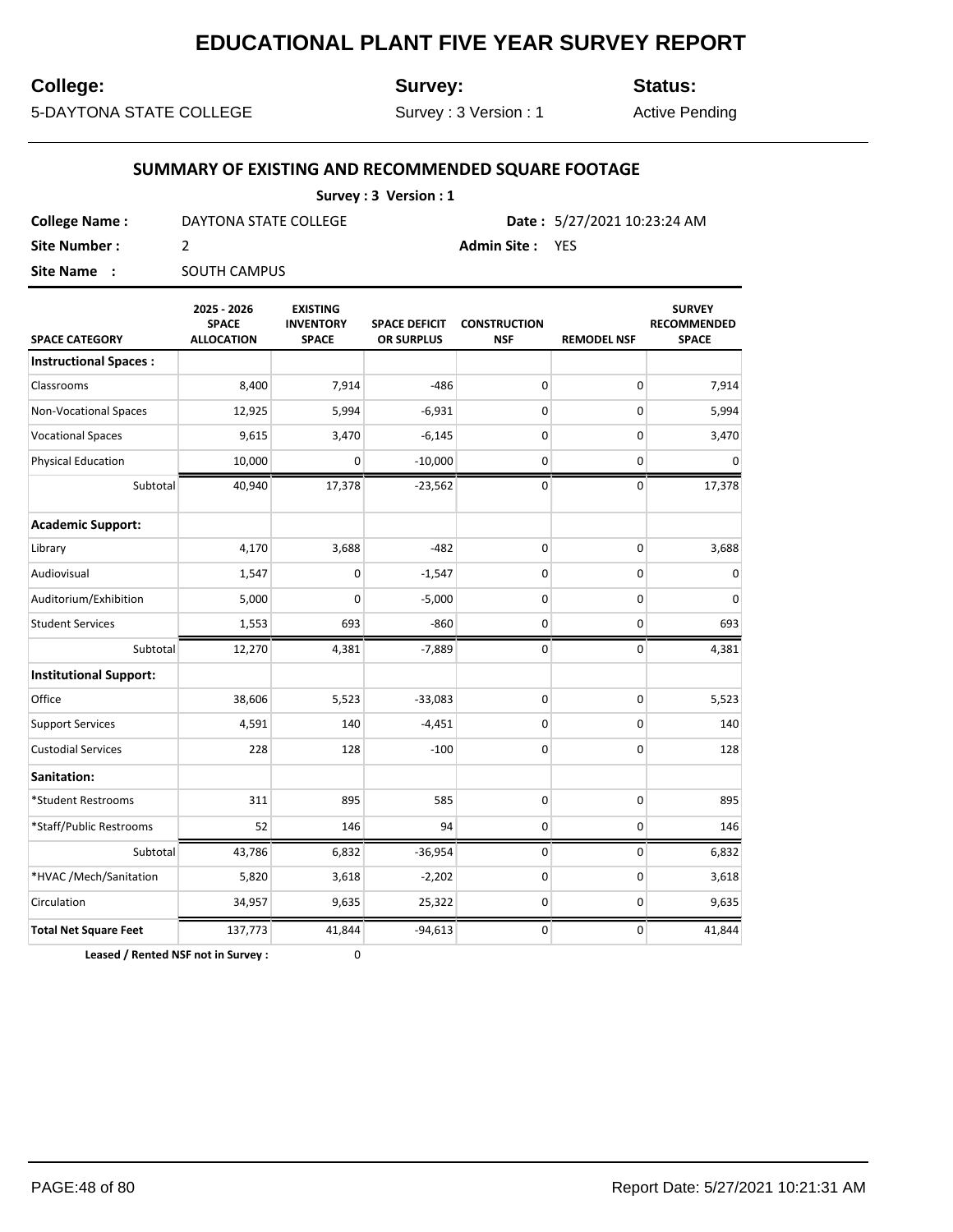#### **College:**

**Survey:**

**Status:**

5-DAYTONA STATE COLLEGE

Survey : 3 Version : 1

Active Pending

#### **SUMMARY OF EXISTING AND RECOMMENDED SQUARE FOOTAGE**

| Survey: 3 Version: 1 |                          |                                      |  |  |  |  |
|----------------------|--------------------------|--------------------------------------|--|--|--|--|
| <b>College Name:</b> | DAYTONA STATE COLLEGE    | <b>Date:</b> $5/27/2021$ 10:23:24 AM |  |  |  |  |
| Site Number :        |                          | <b>Admin Site: YES</b>               |  |  |  |  |
| Site Name:           | <b>FLAGLER/PC CAMPUS</b> |                                      |  |  |  |  |

**SPACE CATEGORY 2025 - 2026 SPACE ALLOCATION EXISTING INVENTORY SPACE SPACE DEFICIT OR SURPLUS CONSTRUCTION NSF REMODEL NSF SURVEY RECOMMENDED SPACE Instructional Spaces :** Classrooms 20,300 17,806 -2,494 0 0 17,806 Non-Vocational Spaces 13,050 7,542 -5,508 0 0 7,542 Vocational Spaces  $6,820$   $3,491$   $-3,329$   $0$   $0$   $3,491$ Physical Education 10,000 0 -10,000 0 0 0 Subtotal 50,170 28,839 -21,331 0 0 0 28,839 **Academic Support:** Library 8,290 3,145 -5,145 0 0 3,145 Audiovisual 2,009 0 -2,009 0 0 0 Auditorium/Exhibition | 5,000 0 -5,000 0 0 0 0 0 0 Student Services (  $\begin{array}{|c|c|c|c|c|c|}\n\hline\n& 4,643 & 2,158 & -2,485 & 0 & 0 & 2,158 \\
\hline\n\end{array}$ Subtotal 19,941 5,303 -14,638 0 0 5,303 **Institutional Support:** Office 19, 1990 19,968 43,756 7,968 5,788 0 0 0 7,968 0 7,968 Support Services **5,693** 353 -5,340 0 0 353  $\text{Custodial Services} \quad | \quad 681 \quad 221 \quad -460 \quad 0 \quad 0 \quad 221$ **Sanitation:** \*Student Restrooms 929 1,630 701 0 0 1,630 \*Staff/Public Restrooms 155 265 111 0 0 265 Subtotal 51,213 10,437 -40,776 0 0 10,437 \*HVAC /Mech/Sanitation 7,279 6,836 -443 0 0 6,836 Circulation 19,354 24,371 0 0 19,354 24,371 0 0 19,354 **Total Net Square Feet**  $\begin{array}{|c|c|c|c|c|c|c|c|c|} \hline \end{array}$  172,329 70,769 -103,432 0 0 0 70,769 70,769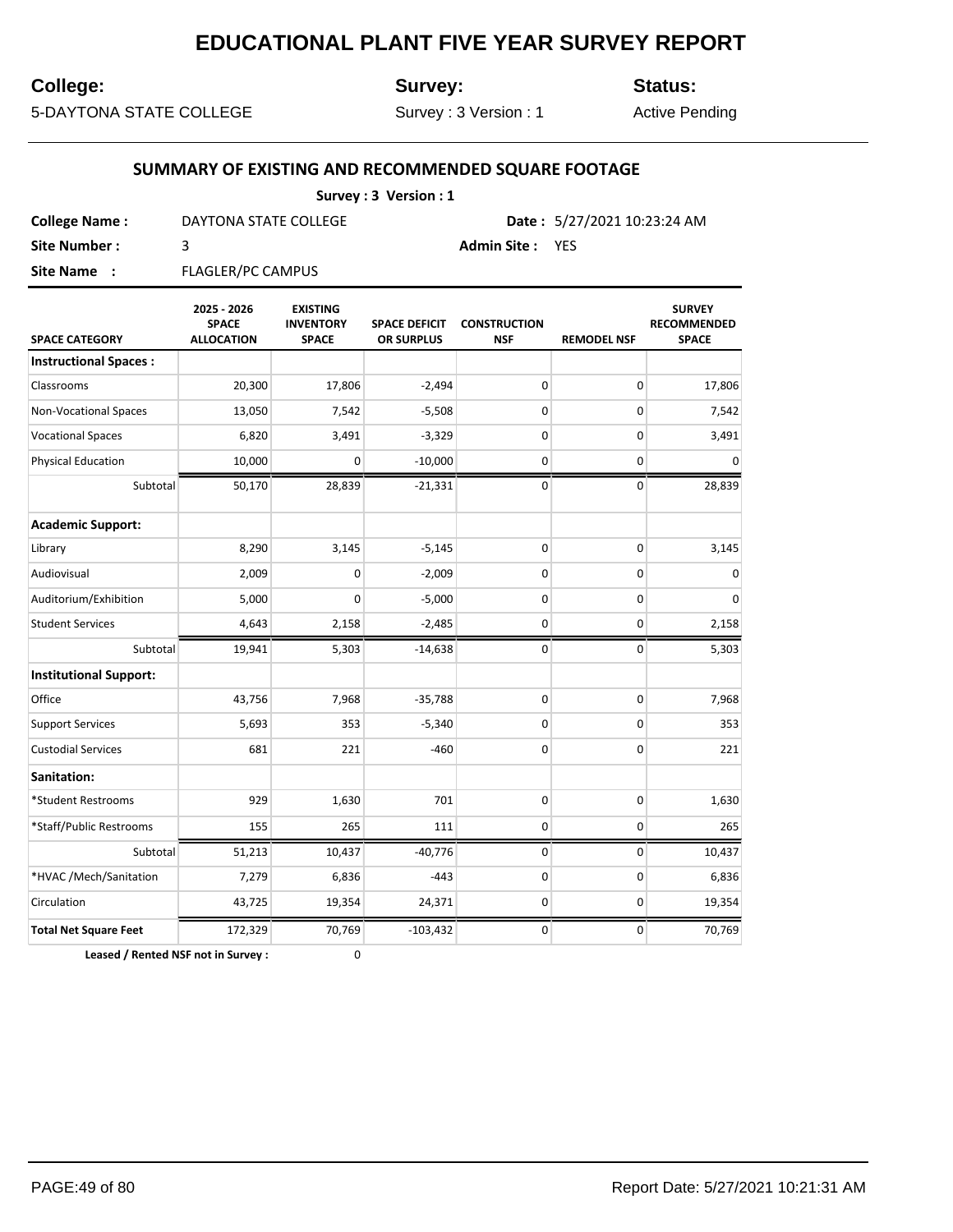## **College:**

**Survey:**

**Status:**

5-DAYTONA STATE COLLEGE

Survey : 3 Version : 1

Active Pending

#### **SUMMARY OF EXISTING AND RECOMMENDED SQUARE FOOTAGE**

| Survey: 3 Version: 1 |                       |                             |  |  |  |  |
|----------------------|-----------------------|-----------------------------|--|--|--|--|
| <b>College Name:</b> | DAYTONA STATE COLLEGE | Date: 5/27/2021 10:23:24 AM |  |  |  |  |
| Site Number :        |                       | <b>Admin Site: YES</b>      |  |  |  |  |
| Site Name:           | <b>WEST CAMPUS</b>    |                             |  |  |  |  |

| <b>SPACE CATEGORY</b>         | 2025 - 2026<br><b>SPACE</b><br><b>ALLOCATION</b> | <b>EXISTING</b><br><b>INVENTORY</b><br><b>SPACE</b> | <b>SPACE DEFICIT</b><br>OR SURPLUS | <b>CONSTRUCTION</b><br><b>NSF</b> | <b>REMODEL NSF</b> | <b>SURVEY</b><br><b>RECOMMENDED</b><br><b>SPACE</b> |
|-------------------------------|--------------------------------------------------|-----------------------------------------------------|------------------------------------|-----------------------------------|--------------------|-----------------------------------------------------|
| <b>Instructional Spaces:</b>  |                                                  |                                                     |                                    |                                   |                    |                                                     |
| Classrooms                    | 28,700                                           | 26,415                                              | $-2,285$                           | 0                                 | 0                  | 26,415                                              |
| <b>Non-Vocational Spaces</b>  | 30,285                                           | 14,915                                              | $-15,370$                          | 0                                 | 0                  | 14,915                                              |
| <b>Vocational Spaces</b>      | 24,833                                           | 10,126                                              | $-14,707$                          | 6,953                             | 0                  | 17,079                                              |
| <b>Physical Education</b>     | 20,000                                           | 0                                                   | $-20,000$                          | 0                                 | 0                  | $\mathbf 0$                                         |
| Subtotal                      | 103,818                                          | 51,456                                              | $-52,362$                          | 6,953                             | $\mathbf 0$        | 58,409                                              |
| <b>Academic Support:</b>      |                                                  |                                                     |                                    |                                   |                    |                                                     |
| Library                       | 10,040                                           | 12,413                                              | 2,373                              | 0                                 | 0                  | 12,413                                              |
| Audiovisual                   | 4,191                                            | 0                                                   | $-4,191$                           | 0                                 | 0                  | 0                                                   |
| Auditorium/Exhibition         | 10,000                                           | 0                                                   | $-10,000$                          | 0                                 | 0                  | 0                                                   |
| <b>Student Services</b>       | 5,955                                            | 4,177                                               | $-1,778$                           | 0                                 | 0                  | 4,177                                               |
| Subtotal                      | 30,186                                           | 16,590                                              | $-13,596$                          | 0                                 | 0                  | 16,590                                              |
| <b>Institutional Support:</b> |                                                  |                                                     |                                    |                                   |                    |                                                     |
| Office                        | 45,943                                           | 15,730                                              | $-30,213$                          | 0                                 | $\mathbf 0$        | 15,730                                              |
| <b>Support Services</b>       | 8,997                                            | 2,118                                               | $-6,879$                           | 0                                 | $\pmb{0}$          | 2,118                                               |
| <b>Custodial Services</b>     | 873                                              | 814                                                 | $-59$                              | 0                                 | 0                  | 814                                                 |
| Sanitation:                   |                                                  |                                                     |                                    |                                   |                    |                                                     |
| *Student Restrooms            | 1,191                                            | 2,981                                               | 1,790                              | 0                                 | $\pmb{0}$          | 2,981                                               |
| *Staff/Public Restrooms       | 199                                              | 485                                                 | 287                                | 0                                 | 0                  | 485                                                 |
| Subtotal                      | 57,203                                           | 22,128                                              | $-35,075$                          | 0                                 | 0                  | 22,128                                              |
| *HVAC /Mech/Sanitation        | 11,472                                           | 12,967                                              | 1,495                              | 0                                 | 0                  | 12,967                                              |
| Circulation                   | 68,911                                           | 27,787                                              | 41,124                             | 0                                 | 0                  | 27,787                                              |
| <b>Total Net Square Feet</b>  | 271,591                                          | 130,928                                             | $-133,382$                         | 6,953                             | 0                  | 137,881                                             |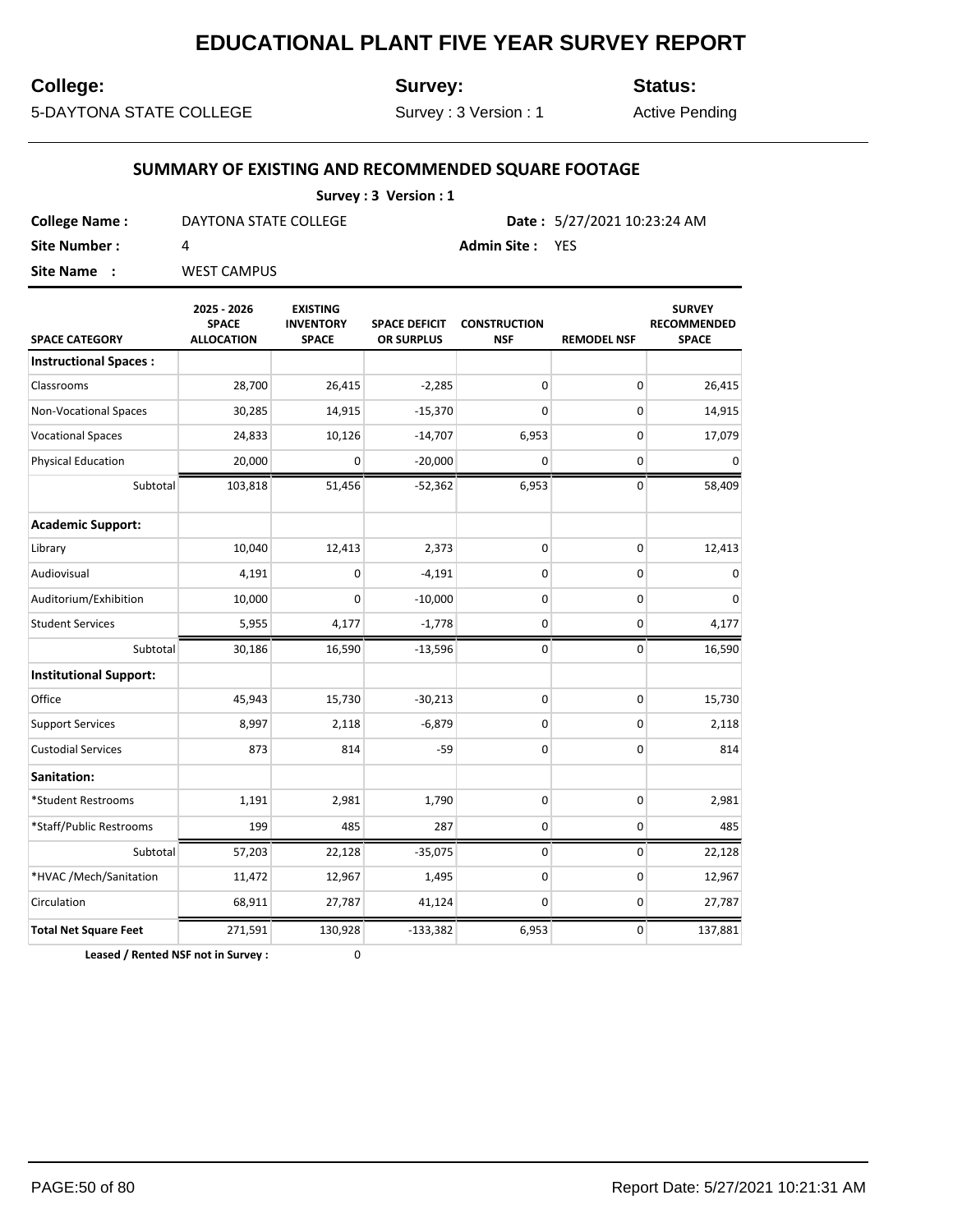## **College:**

**Survey:**

**Status:**

5-DAYTONA STATE COLLEGE

Survey : 3 Version : 1

Active Pending

#### **SUMMARY OF EXISTING AND RECOMMENDED SQUARE FOOTAGE**

| Survey: 3 Version: 1 |                       |                |                                      |  |  |  |
|----------------------|-----------------------|----------------|--------------------------------------|--|--|--|
| <b>College Name:</b> | DAYTONA STATE COLLEGE |                | <b>Date:</b> $5/27/2021$ 10:23:24 AM |  |  |  |
| Site Number : I      |                       | Admin Site: NO |                                      |  |  |  |
| <b>Site Name : :</b> | ANDERSON BIOLOGICAL   |                |                                      |  |  |  |

| <b>SPACE CATEGORY</b>         | 2025 - 2026<br><b>SPACE</b><br><b>ALLOCATION</b> | <b>EXISTING</b><br><b>INVENTORY</b><br><b>SPACE</b> | <b>SPACE DEFICIT</b><br>OR SURPLUS | <b>CONSTRUCTION</b><br><b>NSF</b> | <b>REMODEL NSF</b> | <b>SURVEY</b><br><b>RECOMMENDED</b><br><b>SPACE</b> |
|-------------------------------|--------------------------------------------------|-----------------------------------------------------|------------------------------------|-----------------------------------|--------------------|-----------------------------------------------------|
| <b>Instructional Spaces:</b>  |                                                  |                                                     |                                    |                                   |                    |                                                     |
| Classrooms                    | $\mathbf 0$                                      | 0                                                   | $\mathsf 0$                        | 0                                 | 0                  | 0                                                   |
| <b>Non-Vocational Spaces</b>  | $\mathbf 0$                                      | $\mathbf{0}$                                        | 0                                  | $\mathbf 0$                       | $\mathbf 0$        | 0                                                   |
| <b>Vocational Spaces</b>      | $\mathbf 0$                                      | $\mathbf 0$                                         | $\mathbf 0$                        | $\mathbf 0$                       | 0                  | 0                                                   |
| <b>Physical Education</b>     | $\mathbf 0$                                      | 0                                                   | 0                                  | 0                                 | 0                  | 0                                                   |
| Subtotal                      | 0                                                | $\mathbf 0$                                         | 0                                  | $\pmb{0}$                         | $\pmb{0}$          | $\mathbf 0$                                         |
| <b>Academic Support:</b>      |                                                  |                                                     |                                    |                                   |                    |                                                     |
| Library                       | $\mathbf 0$                                      | $\pmb{0}$                                           | 0                                  | 0                                 | 0                  | 0                                                   |
| Audiovisual                   | $\mathbf 0$                                      | 0                                                   | 0                                  | 0                                 | 0                  | $\mathbf 0$                                         |
| Auditorium/Exhibition         | $\mathbf 0$                                      | 0                                                   | 0                                  | 0                                 | 0                  | $\mathbf 0$                                         |
| <b>Student Services</b>       | $\pmb{0}$                                        | 0                                                   | 0                                  | 0                                 | 0                  | 0                                                   |
| Subtotal                      | $\mathbf 0$                                      | 0                                                   | 0                                  | $\mathbf 0$                       | $\mathbf 0$        | $\mathbf 0$                                         |
| <b>Institutional Support:</b> |                                                  |                                                     |                                    |                                   |                    |                                                     |
| Office                        | $\mathbf 0$                                      | $\mathbf 0$                                         | $\mathbf 0$                        | $\mathbf 0$                       | $\mathbf 0$        | $\mathbf 0$                                         |
| <b>Support Services</b>       | $\mathbf 0$                                      | 0                                                   | $\pmb{0}$                          | 0                                 | 0                  | $\mathbf 0$                                         |
| <b>Custodial Services</b>     | $\mathbf 0$                                      | $\mathbf 0$                                         | $\mathbf 0$                        | $\mathbf 0$                       | $\mathbf 0$        | $\mathbf 0$                                         |
| Sanitation:                   |                                                  |                                                     |                                    |                                   |                    |                                                     |
| *Student Restrooms            | $\mathbf 0$                                      | $\mathbf 0$                                         | $\mathsf 0$                        | $\pmb{0}$                         | $\pmb{0}$          | $\mathbf 0$                                         |
| *Staff/Public Restrooms       | $\mathbf 0$                                      | 0                                                   | $\pmb{0}$                          | 0                                 | 0                  | $\pmb{0}$                                           |
| Subtotal                      | $\mathbf 0$                                      | 0                                                   | 0                                  | 0                                 | 0                  | 0                                                   |
| *HVAC /Mech/Sanitation        | $\mathbf 0$                                      | 0                                                   | 0                                  | 0                                 | 0                  | 0                                                   |
| Circulation                   | 0                                                | $\mathbf 0$                                         | $\mathbf 0$                        | 0                                 | 0                  | 0                                                   |
| <b>Total Net Square Feet</b>  | 0                                                | 0                                                   | 0                                  | $\pmb{0}$                         | $\pmb{0}$          | $\mathbf 0$                                         |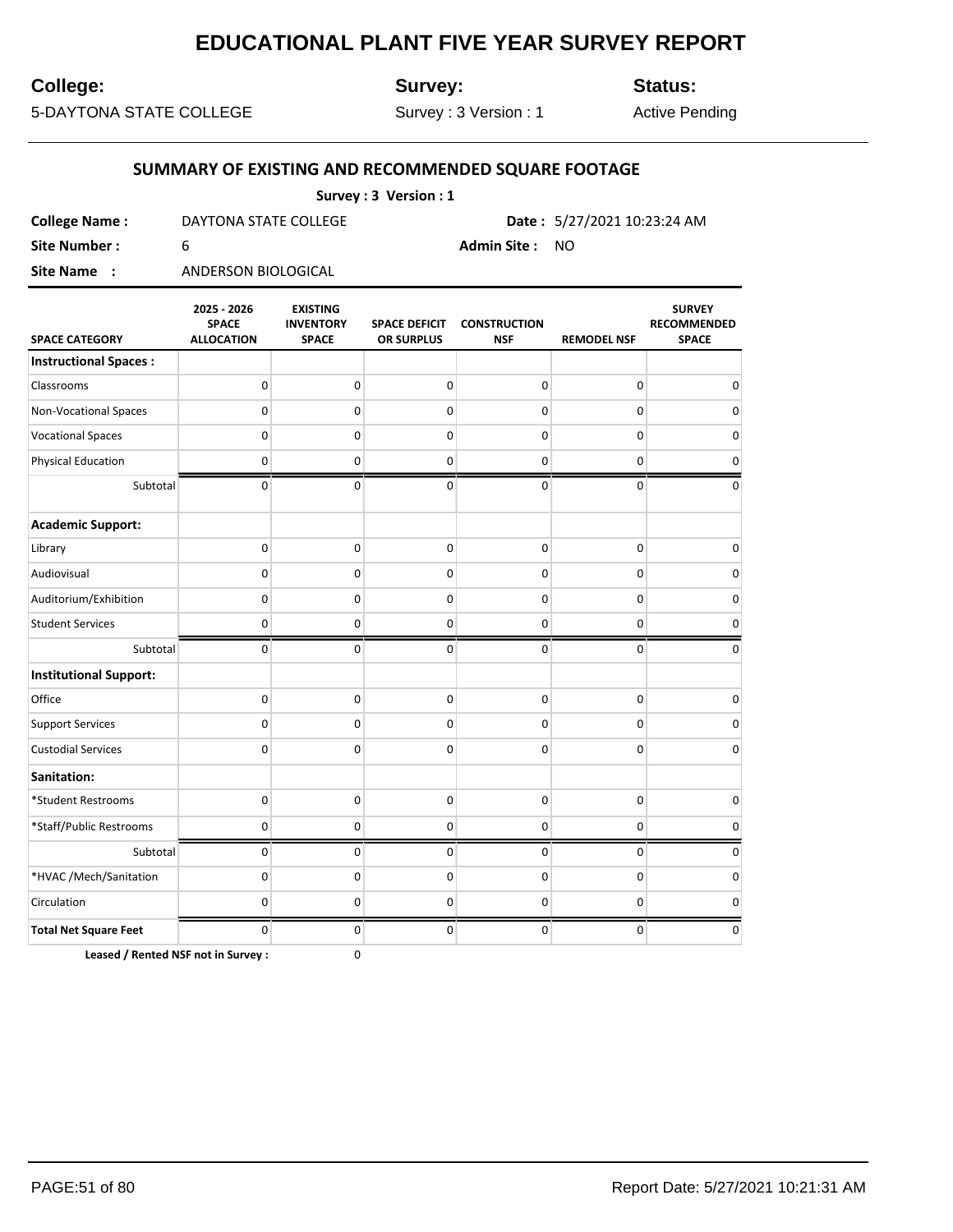## **College:**

**Survey:**

**Status:**

5-DAYTONA STATE COLLEGE

Survey : 3 Version : 1

Active Pending

#### **SUMMARY OF EXISTING AND RECOMMENDED SQUARE FOOTAGE**

| Survey: 3 Version: 1 |                       |                         |                                      |  |  |  |
|----------------------|-----------------------|-------------------------|--------------------------------------|--|--|--|
| <b>College Name:</b> | DAYTONA STATE COLLEGE |                         | <b>Date:</b> $5/27/2021$ 10:23:24 AM |  |  |  |
| Site Number :        |                       | <b>Admin Site : YES</b> |                                      |  |  |  |
| Site Name:           | DELTONA CENTER        |                         |                                      |  |  |  |

| <b>SPACE CATEGORY</b>         | 2025 - 2026<br><b>SPACE</b><br><b>ALLOCATION</b> | <b>EXISTING</b><br><b>INVENTORY</b><br><b>SPACE</b> | <b>SPACE DEFICIT</b><br>OR SURPLUS | <b>CONSTRUCTION</b><br><b>NSF</b> | <b>REMODEL NSF</b> | <b>SURVEY</b><br>RECOMMENDED<br><b>SPACE</b> |
|-------------------------------|--------------------------------------------------|-----------------------------------------------------|------------------------------------|-----------------------------------|--------------------|----------------------------------------------|
| <b>Instructional Spaces:</b>  |                                                  |                                                     |                                    |                                   |                    |                                              |
| Classrooms                    | 11,200                                           | 10,523                                              | $-677$                             | 0                                 | 0                  | 10,523                                       |
| <b>Non-Vocational Spaces</b>  | 15,950                                           | 5,885                                               | $-10,065$                          | 0                                 | 0                  | 5,885                                        |
| <b>Vocational Spaces</b>      | 11,450                                           | 7,160                                               | $-4,290$                           | 0                                 | $\pmb{0}$          | 7,160                                        |
| <b>Physical Education</b>     | 10,000                                           | 0                                                   | $-10,000$                          | 0                                 | 0                  | $\mathsf 0$                                  |
| Subtotal                      | 48,600                                           | 23,568                                              | $-25,032$                          | 0                                 | 0                  | 23,568                                       |
| <b>Academic Support:</b>      |                                                  |                                                     |                                    |                                   |                    |                                              |
| Library                       | 6,010                                            | 4,100                                               | $-1,910$                           | 0                                 | 0                  | 4,100                                        |
| Audiovisual                   | 1,930                                            | 0                                                   | $-1,930$                           | 0                                 | 0                  | $\mathsf 0$                                  |
| Auditorium/Exhibition         | 5,000                                            | 0                                                   | $-5,000$                           | 0                                 | 0                  | $\pmb{0}$                                    |
| <b>Student Services</b>       | 2,933                                            | 934                                                 | $-1,999$                           | 0                                 | 0                  | 934                                          |
| Subtotal                      | 15,873                                           | 5,034                                               | $-10,839$                          | 0                                 | 0                  | 5,034                                        |
| <b>Institutional Support:</b> |                                                  |                                                     |                                    |                                   |                    |                                              |
| Office                        | 40,906                                           | 6,402                                               | $-34,504$                          | 0                                 | 0                  | 6,402                                        |
| <b>Support Services</b>       | 5,269                                            | 366                                                 | $-4,903$                           | 0                                 | 0                  | 366                                          |
| <b>Custodial Services</b>     | 430                                              | 169                                                 | $-261$                             | 0                                 | 0                  | 169                                          |
| Sanitation:                   |                                                  |                                                     |                                    |                                   |                    |                                              |
| *Student Restrooms            | 587                                              | 1,136                                               | 550                                | 0                                 | 0                  | 1,136                                        |
| *Staff/Public Restrooms       | 98                                               | 185                                                 | 87                                 | 0                                 | 0                  | 185                                          |
| Subtotal                      | 47,289                                           | 8,258                                               | $-39,031$                          | 0                                 | 0                  | 8,258                                        |
| *HVAC /Mech/Sanitation        | 6,706                                            | 3,740                                               | $-2,966$                           | 0                                 | 0                  | 3,740                                        |
| Circulation                   | 40,279                                           | 9,925                                               | 30,354                             | 0                                 | 0                  | 9,925                                        |
| <b>Total Net Square Feet</b>  | 158,746                                          | 50,525                                              | $-104,342$                         | 0                                 | 0                  | 50,525                                       |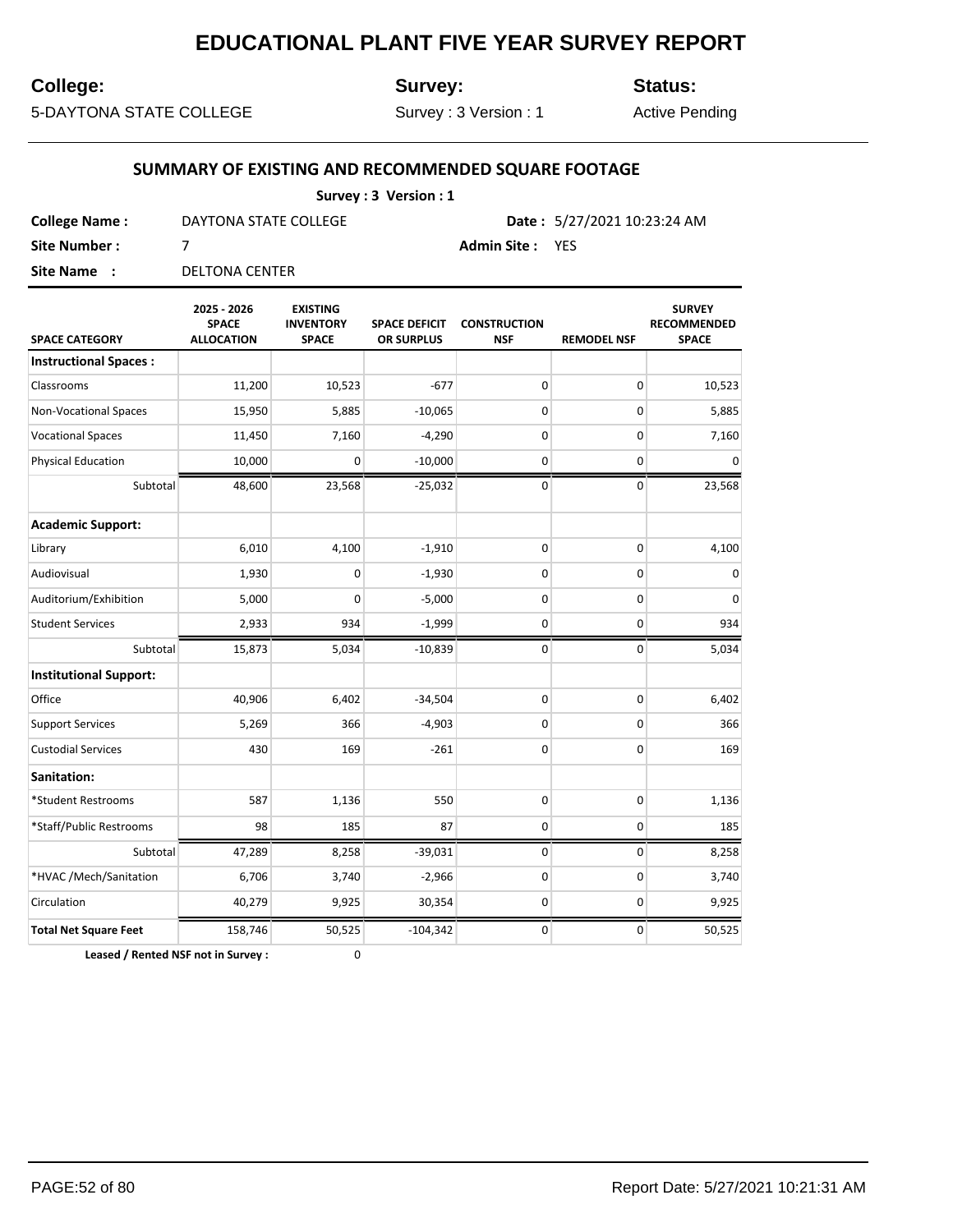#### **College:**

**Survey:**

**Status:**

5-DAYTONA STATE COLLEGE

Survey : 3 Version : 1

Active Pending

#### **SUMMARY OF EXISTING AND RECOMMENDED SQUARE FOOTAGE**

| Survey: 3 Version: 1 |                       |                        |                                      |  |  |  |
|----------------------|-----------------------|------------------------|--------------------------------------|--|--|--|
| <b>College Name:</b> | DAYTONA STATE COLLEGE |                        | <b>Date:</b> $5/27/2021$ 10:23:24 AM |  |  |  |
| Site Number :        |                       | <b>Admin Site: YES</b> |                                      |  |  |  |
| Site Name:           | ADV TECH CENTER       |                        |                                      |  |  |  |

**SPACE CATEGORY 2025 - 2026 SPACE ALLOCATION EXISTING INVENTORY SPACE SPACE DEFICIT OR SURPLUS CONSTRUCTION NSF REMODEL NSF SURVEY RECOMMENDED SPACE Instructional Spaces :** Classrooms 13,300 12,382 -918 0 0 12,382 Non-Vocational Spaces 19,000 9,189 189 0 0 9,189 Vocational Spaces 87,115 58,510 -28,605 0 0 58,510 Physical Education 3,215 0 -3,215 0 0 0 Subtotal 112,630 80,081 -32,549 0 0 80,081 **Academic Support:** Library 6,430 6,926 496 0 0 6,926 Audiovisual 5,471 0 -5,471 0 0 0 Auditorium/Exhibition | 1,929 0 -1,929 0 0 0 0 0 0 Student Services 4,823 | 2,123 | -2,700 | 0 | 0 | 2,123 Subtotal 18,652 9,049 -9,603 0 0 9,049 **Institutional Support:** Office 14,056 14,245 -29,811 0 0 0 14,245 Support Services  $8,767$   $3,257$   $-5,510$   $0$   $0$   $3,257$ Custodial Services 707 638 -69 0 0 638 **Sanitation:** \*Student Restrooms 965 1,994 1,030 0 0 1,994  $*$ Staff/Public Restrooms  $\begin{array}{|c|c|c|c|c|c|}\n \end{array}$  161 325 164 0 0 0 325 Subtotal 54,655 20,459 -34,196 0 0 0 20,459 \*HVAC /Mech/Sanitation 11,156 6,796 -4,360 0 0 6,796 Circulation 67,012 32,733 34,279 0 0 32,733 **Total Net Square Feet**  $264,105$  149,118  $-108,149$  0 0 149,118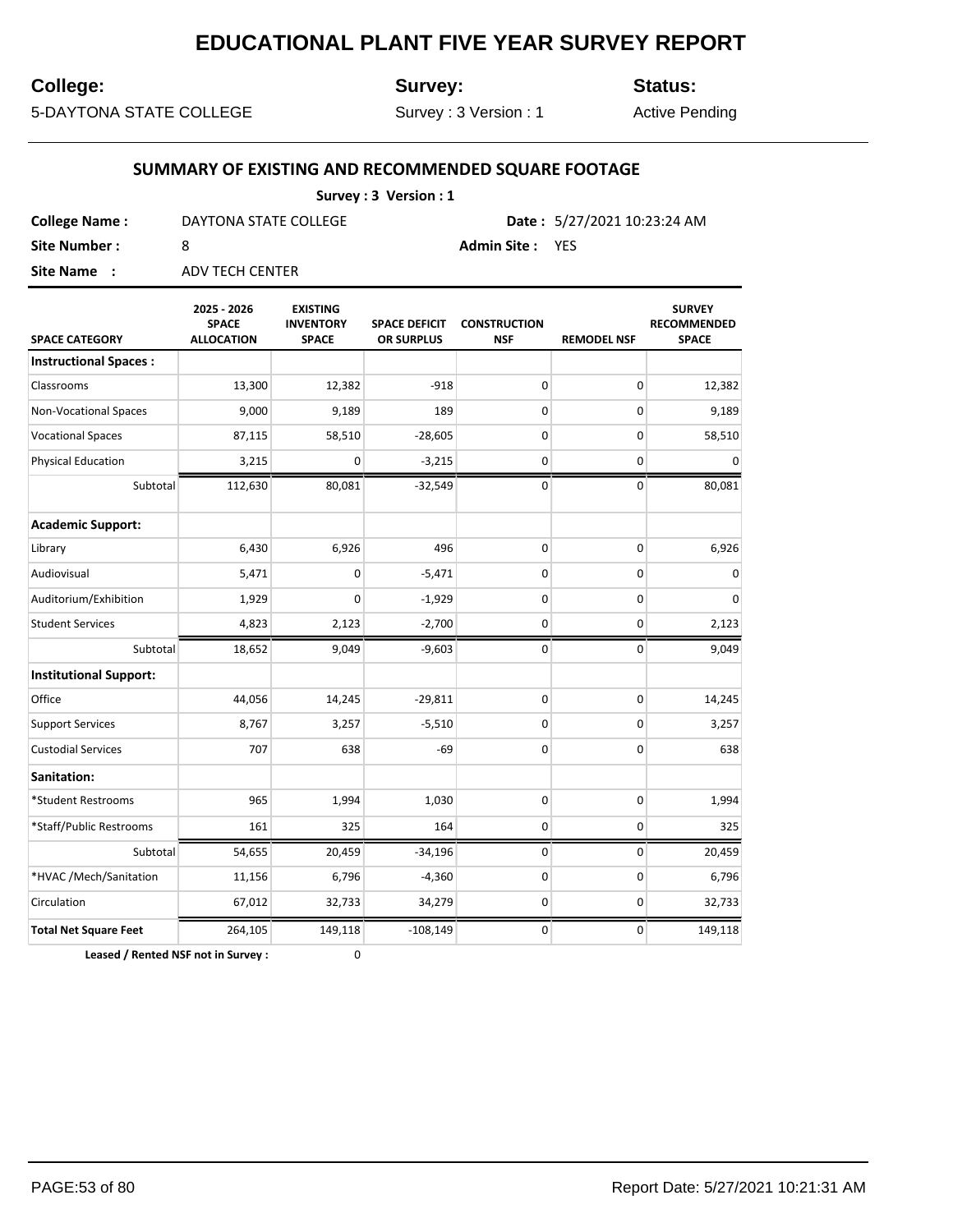**College:**

**Survey:**

**Status:**

5-DAYTONA STATE COLLEGE

Survey : 3 Version : 1

Active Pending

Total NSF for all Sites :  $1,044,444$ 

**Leased / Rented NSF not in Survey :** 17,216

**\* : In College Surveys, New Construction for Restroom space is included in HVAC/Mech/Sanitation.**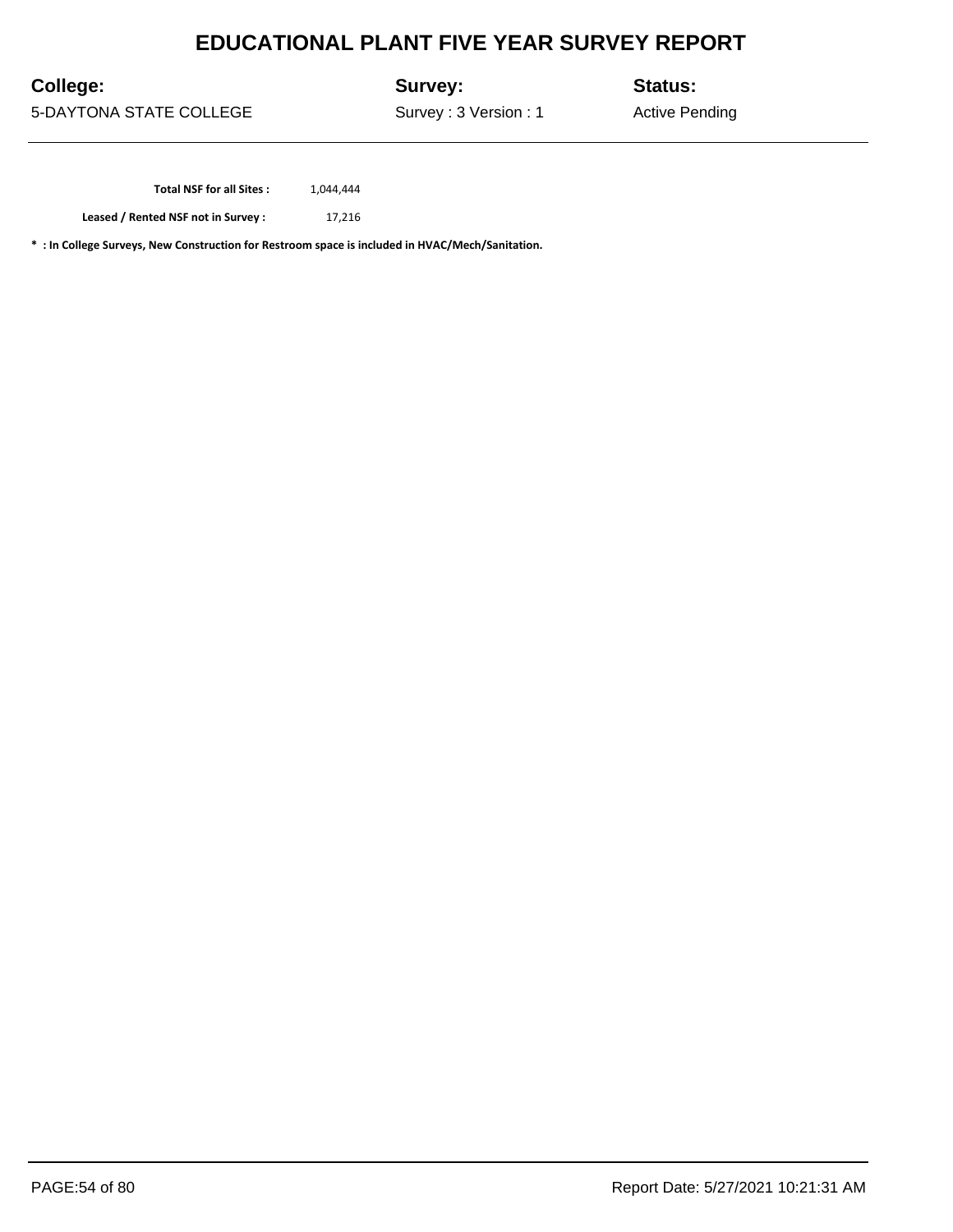**College:** 5-DAYTONA STATE COLLEGE **Survey:**

**Status:**

Active Pending

Survey : 3 Version : 1

## **Section 10: Facility Lists**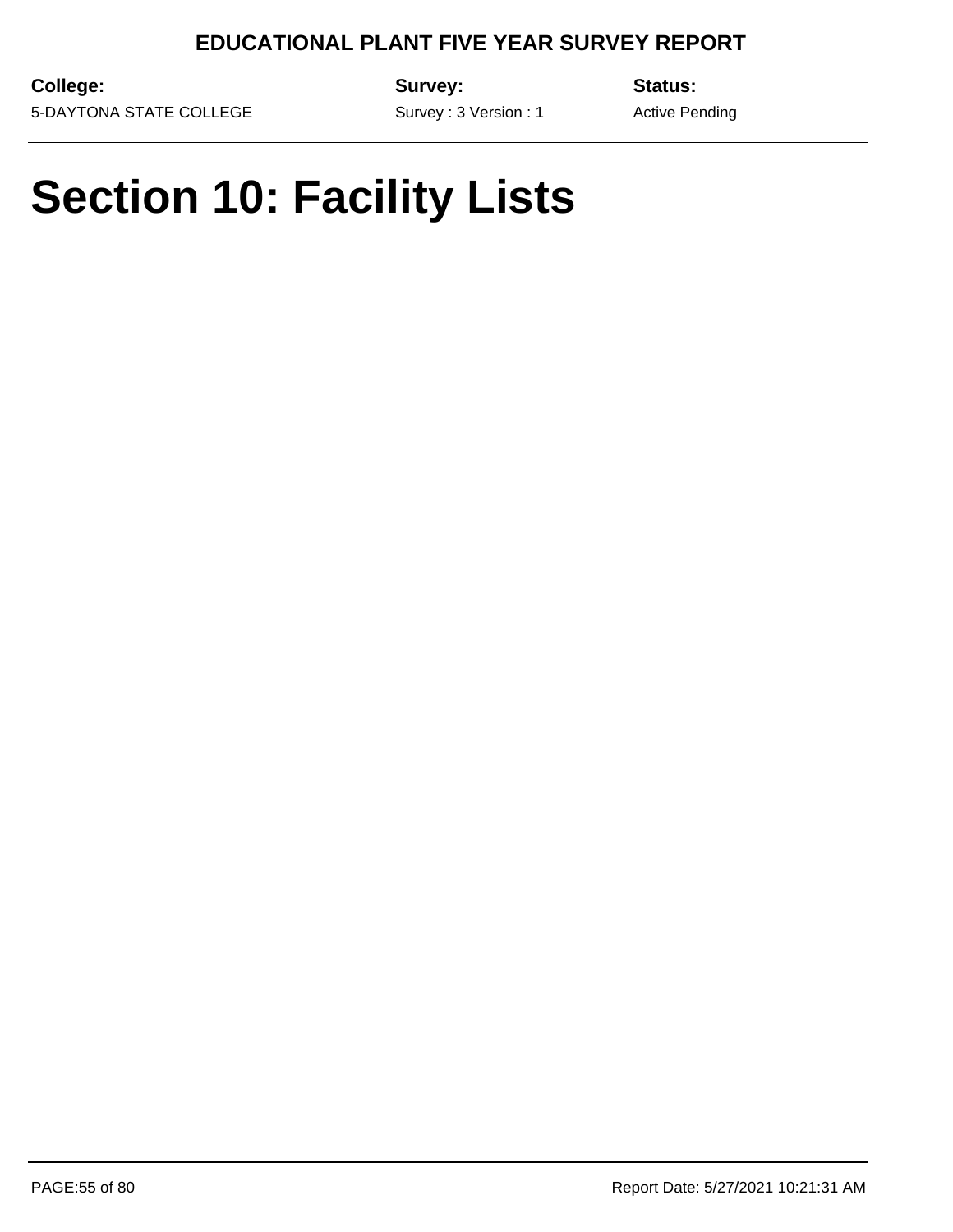## **College:**

## **Survey:**

**Status:**

5-DAYTONA STATE COLLEGE

Survey : 3 Version : 1

Active Pending

|                              | <b>College: DAYTONA STATE COLLEGE</b> |                         | <b>OUT Year: 5 - 6</b>  |
|------------------------------|---------------------------------------|-------------------------|-------------------------|
| Survey: $3$                  | Version: 1                            |                         |                         |
|                              | Site: DAYTONA BEACH CAMPUS            |                         |                         |
| Site No: 1                   |                                       | <b>Stations Allowed</b> | <b>Current Stations</b> |
| <b>Classroom FTE: 9,352</b>  |                                       | 4,676                   | 4,700                   |
| <b>Non-Voc FTE: 6,406</b>    |                                       | 1,601                   | 1,724                   |
| <b>Vocational FTE: 2,946</b> |                                       | 1.473                   | 1.647                   |

|                 |                                           |                              |                                    | SQ/FT               |                         |                         |                                 |
|-----------------|-------------------------------------------|------------------------------|------------------------------------|---------------------|-------------------------|-------------------------|---------------------------------|
| <b>ICS Code</b> | <b>Description</b>                        | <b>Stations</b><br>Per Space | <b>SQ/FT Per</b><br><b>Station</b> | Per<br><b>Space</b> | <b>Spaces</b>           | <b>Total SQ</b><br>Foot | <b>Total</b><br><b>Stations</b> |
| 1.XX.XXXXX      | Classroom                                 | 25                           | 25                                 | 625                 | 188                     | 117,500                 | 4,700                           |
|                 | Storage, Material                         |                              |                                    | 75                  | 188                     | 14,100                  | $\pmb{0}$                       |
|                 |                                           |                              |                                    | 700                 | 376                     | 131,600                 | 4,700                           |
| 1.12.1002X      | Art                                       | 25                           | 50                                 | 1,250               | 8                       | 10,000                  | 200                             |
|                 | Kiln                                      |                              |                                    | 60                  | 8                       | 480                     | $\pmb{0}$                       |
|                 | Storage, Material                         |                              |                                    | 200                 | 8                       | 1,600                   | $\mathbf 0$                     |
|                 |                                           |                              |                                    | 1,510               | 24                      | 12,080                  | 200                             |
| 1.12.10041      | Music(Choral or Band)                     | 35                           | 35                                 | 1,225               | 4                       | 4,900                   | 140                             |
|                 | Ensemble                                  |                              |                                    | 300                 | $\overline{4}$          | 1,200                   | $\mathbf 0$                     |
|                 | Practice, Music 3@60sf                    |                              |                                    | 180                 | $\overline{4}$          | 720                     | $\mathbf 0$                     |
|                 | Reference                                 |                              |                                    | 150                 | 4                       | 600                     | $\mathbf 0$                     |
|                 | Storage, Instrument                       |                              |                                    | 400                 | $\overline{4}$          | 1,600                   | $\mathbf 0$                     |
|                 | Storage, Robe                             |                              |                                    | 60                  | $\overline{4}$          | 240                     | $\pmb{0}$                       |
|                 | Storage, Uniform                          |                              |                                    | 60                  | 4                       | 240                     | 0                               |
|                 |                                           |                              |                                    | 2,375               | 28                      | 9,500                   | 140                             |
| 1.12.10042      | Piano                                     | 20                           | 50                                 | 1,000               | $\boldsymbol{2}$        | 2,000                   | 40                              |
|                 | Practice, Music 2@60sf                    |                              |                                    | 120                 | $\boldsymbol{2}$        | 240                     | $\pmb{0}$                       |
|                 | Storage, Material                         |                              |                                    | 100                 | $\overline{\mathbf{c}}$ | 200                     | $\mathbf 0$                     |
|                 |                                           |                              |                                    | 1,220               | $6\phantom{a}$          | 2,440                   | 40                              |
| 1.14.08XXX      | Education                                 | 20                           | 45                                 | 900                 | 4                       | 3,600                   | 80                              |
|                 | Storage, Material                         |                              |                                    | 100                 | 4                       | 400                     | $\mathbf 0$                     |
|                 |                                           |                              |                                    | 1,000               | 8                       | 4,000                   | 80                              |
| 1.16.07XXX      | <b>Computer &amp; Information Systems</b> | 20                           | 45                                 | 900                 | $\mathbf 5$             | 4,500                   | 100                             |
|                 | Storage, Material                         |                              |                                    | 100                 | $\mathbf 5$             | 500                     | $\boldsymbol{0}$                |
|                 |                                           |                              |                                    | 1,000               | 10                      | 5,000                   | 100                             |
| 1.18.21XXX      | <b>Public Affairs</b>                     | 24                           | 25                                 | 600                 | $\mathbf{1}$            | 600                     | 24                              |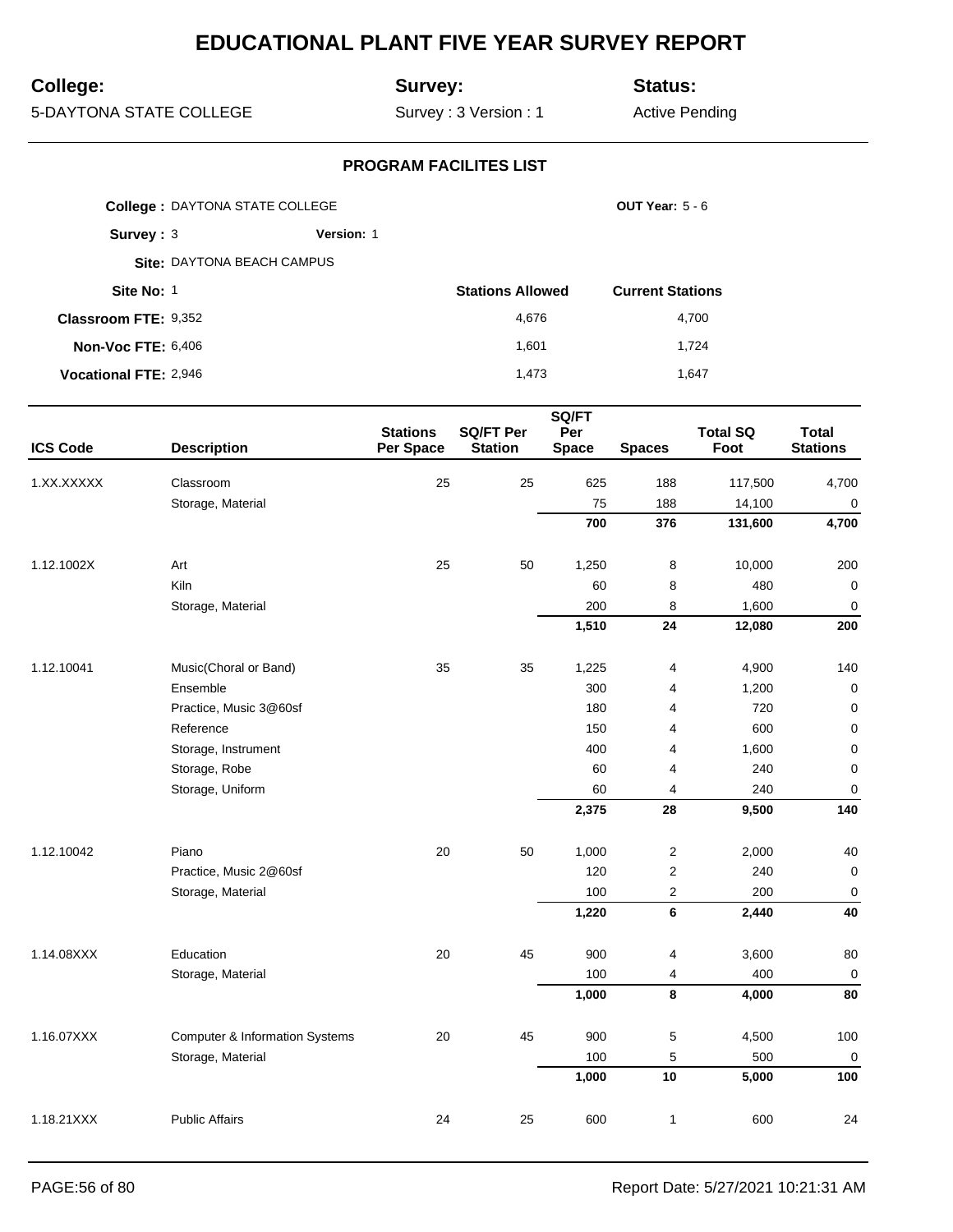## **College:**

## **Survey:**

**Status:**

5-DAYTONA STATE COLLEGE

Survey : 3 Version : 1

Active Pending

|                              | <b>College: DAYTONA STATE COLLEGE</b> |                   |                         | OUT Year: $5 - 6$       |
|------------------------------|---------------------------------------|-------------------|-------------------------|-------------------------|
| Survey: 3                    |                                       | <b>Version: 1</b> |                         |                         |
|                              | Site: DAYTONA BEACH CAMPUS            |                   |                         |                         |
| Site No: 1                   |                                       |                   | <b>Stations Allowed</b> | <b>Current Stations</b> |
| <b>Classroom FTE: 9,352</b>  |                                       |                   | 4,676                   | 4,700                   |
| <b>Non-Voc FTE: 6,406</b>    |                                       |                   | 1.601                   | 1.724                   |
| <b>Vocational FTE: 2,946</b> |                                       |                   | 1.473                   | 1.647                   |

|                 |                                          |                              |                                    | SQ/FT               |                         |                         |                                 |
|-----------------|------------------------------------------|------------------------------|------------------------------------|---------------------|-------------------------|-------------------------|---------------------------------|
| <b>ICS Code</b> | <b>Description</b>                       | <b>Stations</b><br>Per Space | <b>SQ/FT Per</b><br><b>Station</b> | Per<br><b>Space</b> | <b>Spaces</b>           | <b>Total SQ</b><br>Foot | <b>Total</b><br><b>Stations</b> |
|                 | Storage, Material                        |                              |                                    | 75                  | $\mathbf{1}$            | 75                      | $\pmb{0}$                       |
|                 |                                          |                              |                                    | 675                 | $\mathbf{2}$            | 675                     | 24                              |
| 1.19.XXXXX      | General Degree Transfer                  | 30                           | 25                                 | 750                 | $\boldsymbol{2}$        | 1,500                   | 60                              |
|                 | Storage, Material                        |                              |                                    | 75                  | 2                       | 150                     | $\mathbf 0$                     |
|                 |                                          |                              |                                    | 825                 | $\overline{\mathbf{4}}$ | 1,650                   | 60                              |
| 1.32.1XXXX      | <b>Adult General &amp; Preparatory</b>   | 25                           | 47                                 | 1,175               | 6                       | 7,050                   | 150                             |
|                 | Conference                               |                              |                                    | 600                 | 6                       | 3,600                   | $\mathbf 0$                     |
|                 | Storage, Material                        |                              |                                    | 350                 | 6                       | 2,100                   | $\mathbf 0$                     |
|                 | Testing                                  |                              |                                    | 900                 | 6                       | 5,400                   | $\mathbf 0$                     |
|                 |                                          |                              |                                    | 3,025               | 24                      | 18,150                  | 150                             |
| 1.32.2XXXX      | <b>Adult General &amp; Preparatory</b>   | 25                           | 47                                 | 1,175               | $\overline{2}$          | 2,350                   | 50                              |
|                 | Conference                               |                              |                                    | 600                 | $\overline{2}$          | 1,200                   | $\mathbf 0$                     |
|                 | Storage, Material                        |                              |                                    | 400                 | $\boldsymbol{2}$        | 800                     | $\mathbf 0$                     |
|                 | Testing                                  |                              |                                    | 900                 | $\mathbf 2$             | 1,800                   | $\mathbf 0$                     |
|                 |                                          |                              |                                    | 3,075               | 8                       | 6,150                   | 50                              |
| 1.32.3XXXX      | <b>Adult General &amp; Preparatory</b>   | 25                           | 47                                 | 1,175               | $\overline{c}$          | 2,350                   | 50                              |
|                 | Conference                               |                              |                                    | 600                 | $\overline{c}$          | 1,200                   | $\mathbf 0$                     |
|                 | Storage, Material                        |                              |                                    | 900                 | $\overline{2}$          | 1,800                   | $\overline{0}$                  |
|                 |                                          |                              |                                    | 2,675               | 6                       | 5,350                   | 50                              |
| 1.23.0101X      | <b>Dental Assisting</b>                  | 15                           | 71                                 | 1,065               | 4                       | 4,260                   | 60                              |
|                 | Classroom, Related Instruct.             |                              |                                    | 525                 | 4                       | 2,100                   | $\mathbf 0$                     |
|                 | Darkroom                                 |                              |                                    | 75                  | 4                       | 300                     | $\mathbf 0$                     |
|                 | Lockers, Showers, & Toilets -<br>Faculty |                              |                                    | 120                 | 4                       | 480                     | 0                               |
|                 | Lockers, Showers, & Toilets -<br>Student |                              |                                    | 225                 | 4                       | 900                     | $\pmb{0}$                       |
|                 | Operations                               |                              |                                    | 350                 | 4                       | 1,400                   | 0                               |
|                 | Reception                                |                              |                                    | 200                 | $\overline{4}$          | 800                     | 0                               |
|                 |                                          |                              |                                    |                     |                         |                         |                                 |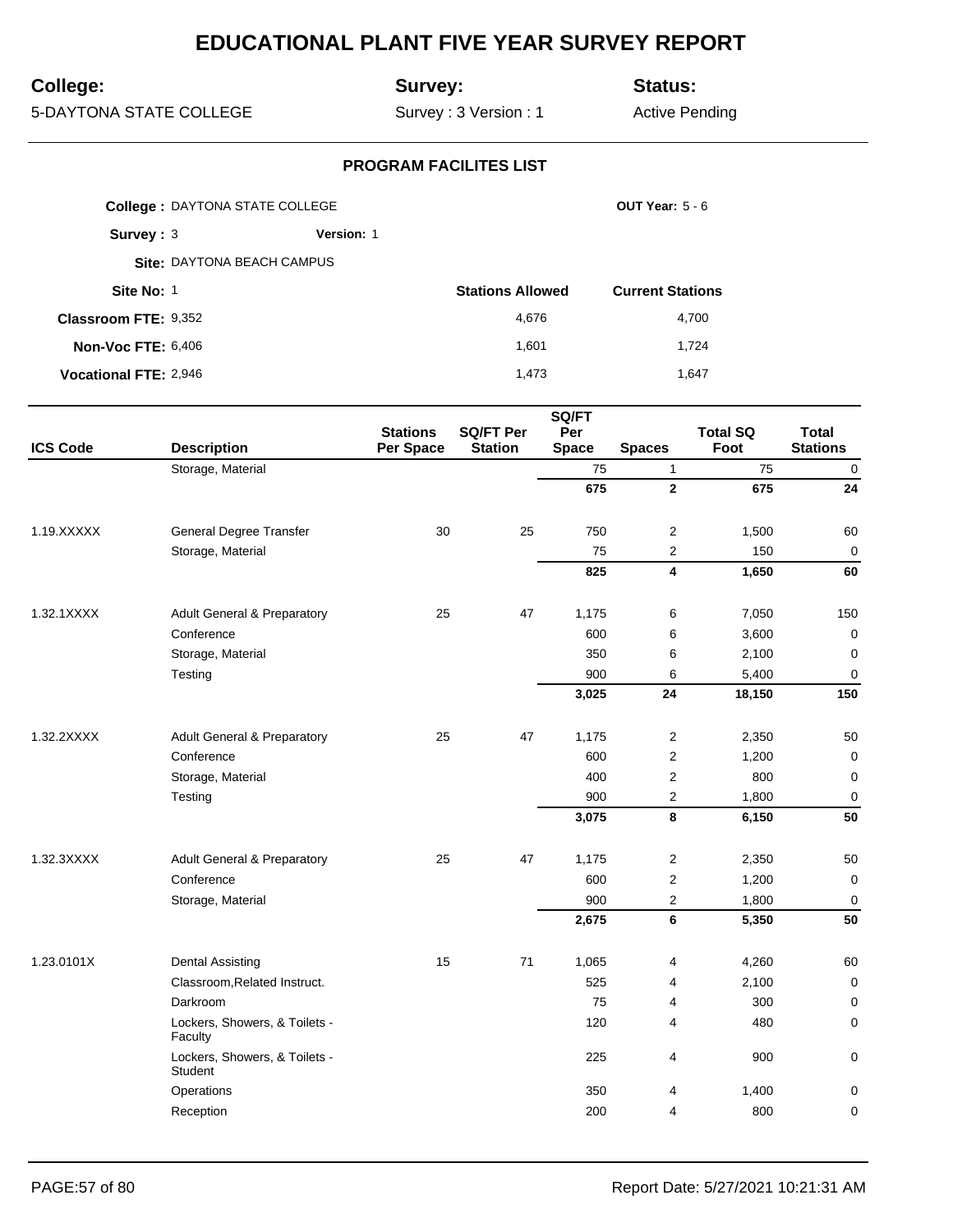## **College:**

## **Survey:**

**Status:**

5-DAYTONA STATE COLLEGE

Survey : 3 Version : 1

Active Pending

|                              | <b>College: DAYTONA STATE COLLEGE</b> |            |                         | <b>OUT Year: 5 - 6</b>  |
|------------------------------|---------------------------------------|------------|-------------------------|-------------------------|
| Survey: $3$                  |                                       | Version: 1 |                         |                         |
|                              | Site: DAYTONA BEACH CAMPUS            |            |                         |                         |
| Site No: 1                   |                                       |            | <b>Stations Allowed</b> | <b>Current Stations</b> |
| Classroom FTE: 9,352         |                                       |            | 4,676                   | 4,700                   |
| <b>Non-Voc FTE: 6,406</b>    |                                       |            | 1,601                   | 1.724                   |
| <b>Vocational FTE: 2,946</b> |                                       |            | 1.473                   | 1.647                   |

|                 |                                          |                              |                                    | SQ/FT               |                |                         |                                 |
|-----------------|------------------------------------------|------------------------------|------------------------------------|---------------------|----------------|-------------------------|---------------------------------|
| <b>ICS Code</b> | <b>Description</b>                       | <b>Stations</b><br>Per Space | <b>SQ/FT Per</b><br><b>Station</b> | Per<br><b>Space</b> | <b>Spaces</b>  | <b>Total SQ</b><br>Foot | <b>Total</b><br><b>Stations</b> |
|                 | Storage, Material                        |                              |                                    | 150                 | $\overline{4}$ | 600                     | 0                               |
|                 | Toilet, Patient                          |                              |                                    | 135                 | 4              | 540                     | $\mathbf 0$                     |
|                 | X-ray                                    |                              |                                    | 135                 | $\overline{4}$ | 540                     | $\mathbf 0$                     |
|                 |                                          |                              |                                    | 2,980               | 40             | 11,920                  | 60                              |
| 1.23.0907X      | Emergency Medical Tech.                  | 15                           | 88                                 | 1,320               | $\mathbf{3}$   | 3,960                   | 45                              |
|                 | Classroom, Related Instruct.             |                              |                                    | 525                 | 3              | 1,575                   | $\mathbf 0$                     |
|                 | Storage, Material                        |                              |                                    | 500                 | 3              | 1,500                   | $\pmb{0}$                       |
|                 | <b>Telemetry Operations</b>              |                              |                                    | 1,000               | 3              | 3,000                   | $\mathbf 0$                     |
|                 |                                          |                              |                                    | 3,345               | 12             | 10,035                  | 45                              |
| 1.23.0405X      | Massage Therapy                          | 15                           | 63                                 | 945                 | 4              | 3,780                   | 60                              |
|                 | Classroom, Related Instruct.             |                              |                                    | 525                 | 4              | 2,100                   | $\mathbf 0$                     |
|                 | Lockers, Showers, & Toilets -<br>Faculty |                              |                                    | 120                 | 4              | 480                     | $\mathbf 0$                     |
|                 | Lockers, Showers, & Toilets -<br>Student |                              |                                    | 225                 | 4              | 900                     | 0                               |
|                 | Sauna                                    |                              |                                    | 70                  | 4              | 280                     | 0                               |
|                 | Steam                                    |                              |                                    | 80                  | 4              | 320                     | 0                               |
|                 | Storage, Material                        |                              |                                    | 600                 | $\overline{4}$ | 2,400                   | $\mathbf 0$                     |
|                 | Toilet, Patient                          |                              |                                    | 75                  | 4              | 300                     | $\mathbf 0$                     |
|                 |                                          |                              |                                    | 2,640               | 32             | 10,560                  | 60                              |
| 1.23.0310X      | <b>Medical Assisting</b>                 | 15                           | 95                                 | 1,425               | 3              | 4,275                   | 45                              |
|                 | Classroom, Related Instruct.             |                              |                                    | 525                 | 3              | 1,575                   | $\mathbf 0$                     |
|                 | <b>Patient Area</b>                      |                              |                                    | 750                 | 3              | 2,250                   | 0                               |
|                 | Storage, Material                        |                              |                                    | 350                 | 3              | 1,050                   | $\mathbf 0$                     |
|                 | Toilet, Patient                          |                              |                                    | 75                  | 3              | 225                     | $\overline{0}$                  |
|                 |                                          |                              |                                    | 3,125               | 15             | 9,375                   | 45                              |
| 1.23.9905X      | <b>Medical Records Technology</b>        | 15                           | 88                                 | 1,320               | 4              | 5,280                   | 60                              |
|                 | Classroom, Related Instruct.             |                              |                                    | 525                 | $\overline{4}$ | 2,100                   | $\mathbf 0$                     |
|                 | Storage, Material                        |                              |                                    | 150                 | $\overline{4}$ | 600                     | $\mathbf 0$                     |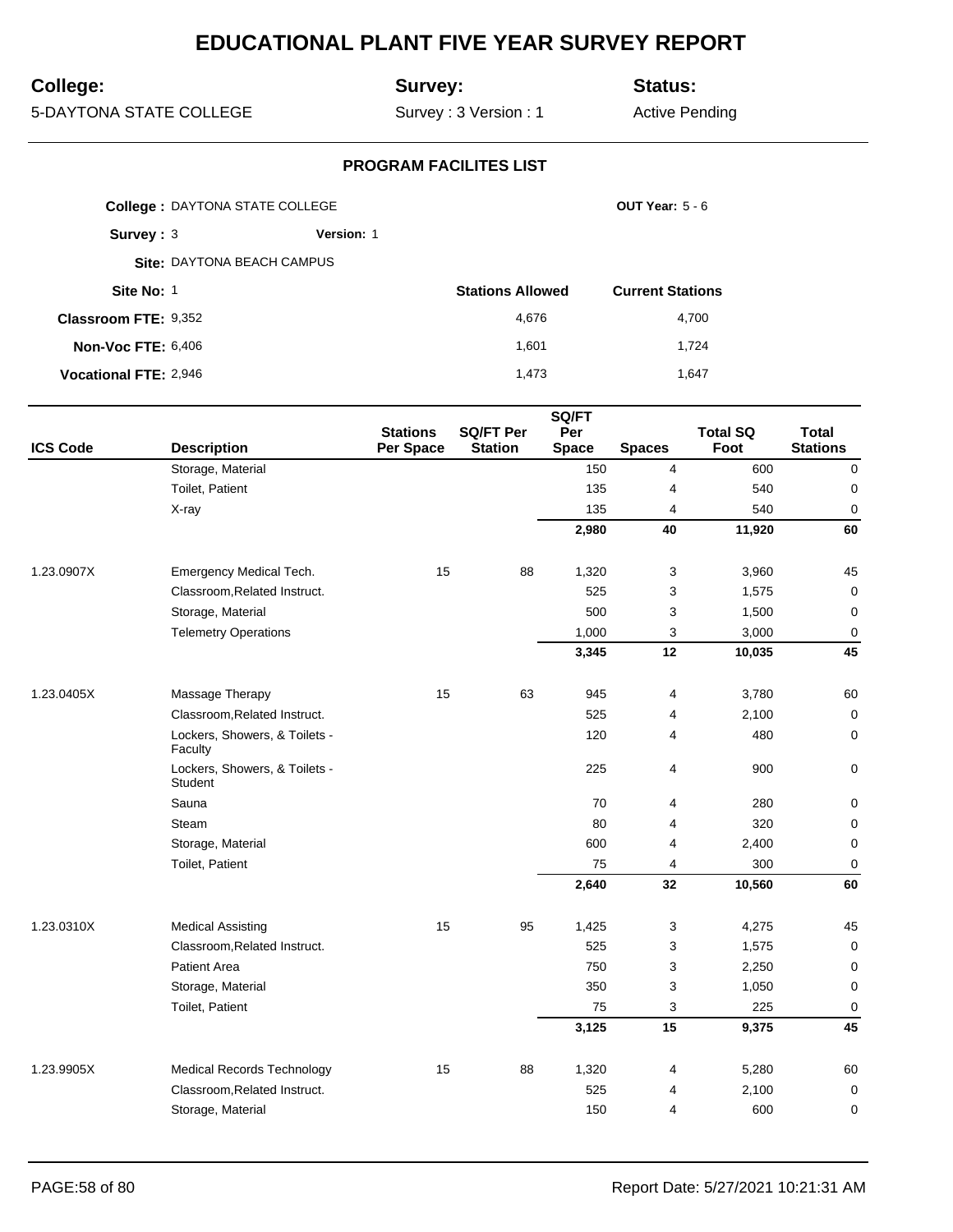## **College:**

## **Survey:**

**Status:**

5-DAYTONA STATE COLLEGE

Survey : 3 Version : 1

Active Pending

|                              | <b>College: DAYTONA STATE COLLEGE</b> |                   |                         | <b>OUT Year: 5 - 6</b>  |
|------------------------------|---------------------------------------|-------------------|-------------------------|-------------------------|
| Survev: 3                    |                                       | <b>Version: 1</b> |                         |                         |
|                              | Site: DAYTONA BEACH CAMPUS            |                   |                         |                         |
| Site No: 1                   |                                       |                   | <b>Stations Allowed</b> | <b>Current Stations</b> |
| <b>Classroom FTE: 9,352</b>  |                                       |                   | 4,676                   | 4,700                   |
| <b>Non-Voc FTE: 6,406</b>    |                                       |                   | 1.601                   | 1.724                   |
| <b>Vocational FTE: 2,946</b> |                                       |                   | 1.473                   | 1,647                   |

|                 |                                          |                              |                                    | SQ/FT               |                |                         |                                 |
|-----------------|------------------------------------------|------------------------------|------------------------------------|---------------------|----------------|-------------------------|---------------------------------|
| <b>ICS Code</b> | <b>Description</b>                       | <b>Stations</b><br>Per Space | <b>SQ/FT Per</b><br><b>Station</b> | Per<br><b>Space</b> | <b>Spaces</b>  | <b>Total SQ</b><br>Foot | <b>Total</b><br><b>Stations</b> |
|                 | Storage, Project                         |                              |                                    | 100                 | $\overline{4}$ | 400                     | $\pmb{0}$                       |
|                 |                                          |                              |                                    | 2,095               | 16             | 8,380                   | 60                              |
| 1.23.0301X      | Nursing (RN)                             | 15                           | 158                                | 2,370               | $\mathbf 5$    | 11,850                  | 75                              |
|                 | Classroom, Related Instruct.             |                              |                                    | 525                 | 5              | 2,625                   | $\mathbf 0$                     |
|                 | Locker, Faculty                          |                              |                                    | 90                  | 5              | 450                     | $\mathbf 0$                     |
|                 | Locker, Student                          |                              |                                    | 350                 | 5              | 1,750                   | $\mathbf 0$                     |
|                 | Reference                                |                              |                                    | 350                 | 5              | 1,750                   | $\pmb{0}$                       |
|                 | Storage, Material                        |                              |                                    | 400                 | 5              | 2,000                   | $\mathbf 0$                     |
|                 |                                          |                              |                                    | 4,085               | 30             | 20,425                  | 75                              |
| 1.23.0303X      | <b>Nursing Assisting</b>                 | 15                           | 62                                 | 930                 | $\overline{4}$ | 3,720                   | 60                              |
|                 | Storage, Project                         |                              |                                    | 100                 | 4              | 400                     | $\pmb{0}$                       |
|                 |                                          |                              |                                    | 1,030               | 8              | 4,120                   | 60                              |
| 1.23.0401X      | Occupational Therapy Assist.             | 15                           | 80                                 | 1,200               | 5              | 6,000                   | 75                              |
|                 | Classroom, Related Instruct.             |                              |                                    | 525                 | 5              | 2,625                   | $\pmb{0}$                       |
|                 | Storage, Material                        |                              |                                    | 700                 | 5              | 3,500                   | $\pmb{0}$                       |
|                 | <b>Technical Laboratory</b>              |                              |                                    | 900                 | 5              | 4,500                   | $\pmb{0}$                       |
|                 | Toilet, Patient                          |                              |                                    | 72                  | 5              | 360                     | $\pmb{0}$                       |
|                 |                                          |                              |                                    | 3,397               | 25             | 16,985                  | 75                              |
| 1.23.04021      | <b>Physical Therapy Assistant</b>        | 15                           | 80                                 | 1,200               | 4              | 4,800                   | 60                              |
|                 | Hydrotherapy                             |                              |                                    | 550                 | 4              | 2,200                   | $\mathbf 0$                     |
|                 | Lockers, Showers, & Toilets -<br>Faculty |                              |                                    | 120                 | 4              | 480                     | 0                               |
|                 | Lockers, Showers, & Toilets -<br>Student |                              |                                    | 225                 | 4              | 900                     | 0                               |
|                 | Storage, Material                        |                              |                                    | 250                 | 4              | 1,000                   | 0                               |
|                 | Toilet, Patient                          |                              |                                    | 75                  | 4              | 300                     | $\mathbf 0$                     |
|                 |                                          |                              |                                    | 2,420               | 24             | 9,680                   | 60                              |
| 1.23.0302X      | Practical Nursing (LPN)                  | 15                           | 263                                | 3,945               | 9              | 35,505                  | 135                             |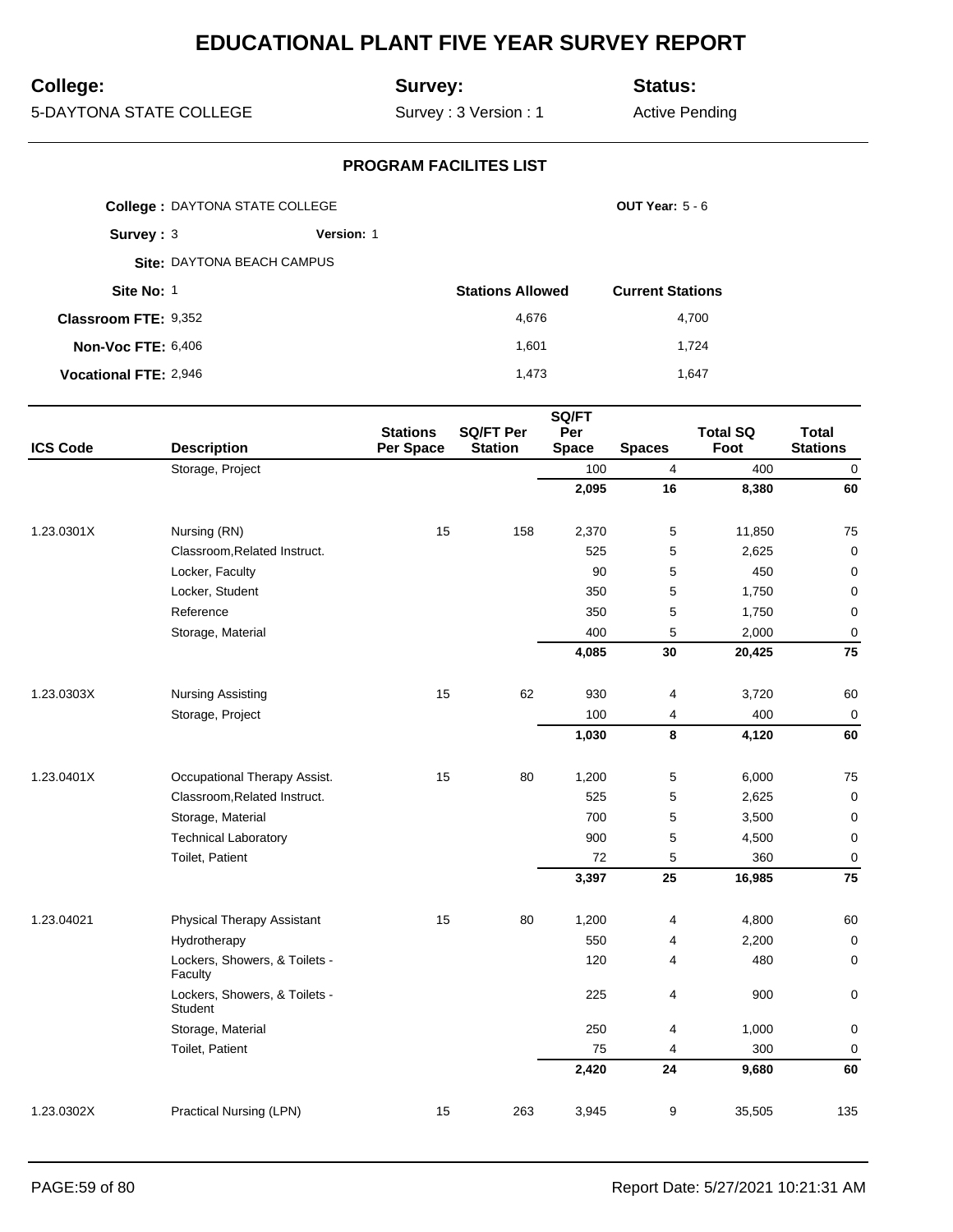## **College:**

## **Survey:**

**Status:**

5-DAYTONA STATE COLLEGE

Survey : 3 Version : 1

Active Pending

|                              | <b>College: DAYTONA STATE COLLEGE</b> |            |                         | <b>OUT Year: 5 - 6</b>  |
|------------------------------|---------------------------------------|------------|-------------------------|-------------------------|
| Survey: $3$                  |                                       | Version: 1 |                         |                         |
|                              | Site: DAYTONA BEACH CAMPUS            |            |                         |                         |
| Site No: 1                   |                                       |            | <b>Stations Allowed</b> | <b>Current Stations</b> |
| <b>Classroom FTE: 9,352</b>  |                                       |            | 4,676                   | 4,700                   |
| <b>Non-Voc FTE: 6,406</b>    |                                       |            | 1,601                   | 1,724                   |
| <b>Vocational FTE: 2,946</b> |                                       |            | 1.473                   | 1,647                   |

| <b>ICS Code</b> | <b>Description</b>                       | <b>Stations</b><br>Per Space | <b>SQ/FT Per</b><br><b>Station</b> | SQ/FT<br>Per<br><b>Space</b> | <b>Spaces</b>  | <b>Total SQ</b><br>Foot | <b>Total</b><br><b>Stations</b> |
|-----------------|------------------------------------------|------------------------------|------------------------------------|------------------------------|----------------|-------------------------|---------------------------------|
|                 | Classroom, Related Instruct.             |                              |                                    | 525                          | 9              | 4,725                   | 0                               |
|                 | Locker, Faculty                          |                              |                                    | 90                           | 9              | 810                     | 0                               |
|                 | Locker, Student                          |                              |                                    | 350                          | 9              | 3,150                   | $\pmb{0}$                       |
|                 | Reference                                |                              |                                    | 250                          | 9              | 2,250                   | 0                               |
|                 | Storage, Material                        |                              |                                    | 400                          | 9              | 3,600                   | $\mathbf 0$                     |
|                 |                                          |                              |                                    | 5,560                        | 54             | 50,040                  | 135                             |
| 1.23.09031      | <b>Respiratory Therapist</b>             | 15                           | 80                                 | 1,200                        | 4              | 4,800                   | 60                              |
|                 | Classroom, Related Instruct.             |                              |                                    | 525                          | 4              | 2,100                   | $\pmb{0}$                       |
|                 | Maintenance                              |                              |                                    | 200                          | 4              | 800                     | 0                               |
|                 | Storage, Material                        |                              |                                    | 400                          | $\overline{4}$ | 1,600                   | 0                               |
|                 |                                          |                              |                                    | 2,325                        | 16             | 9,300                   | 60                              |
| 1.23.0305X      | Surgical Technology                      | 15                           | 100                                | 1,500                        | 4              | 6,000                   | 60                              |
|                 | Scrub Area                               |                              |                                    | 100                          | 4              | 400                     | $\mathbf 0$                     |
|                 | Sterilization                            |                              |                                    | 80                           | 4              | 320                     | $\mathbf 0$                     |
|                 | Storage, Material                        |                              |                                    | 350                          | $\overline{4}$ | 1,400                   | $\mathbf 0$                     |
|                 | <b>Surgical Operations</b>               |                              |                                    | 1,200                        | 4              | 4,800                   | 0                               |
|                 |                                          |                              |                                    | 3,230                        | 20             | 12,920                  | 60                              |
| 1.25.02XXX      | <b>Business Data Processing</b>          | 20                           | 63                                 | 1,260                        | 1              | 1,260                   | 20                              |
|                 | Classroom, Related Instruct.             |                              |                                    | 525                          | $\mathbf{1}$   | 525                     | $\mathbf 0$                     |
|                 | Storage, Material                        |                              |                                    | 100                          | 1              | 100                     | $\mathbf 0$                     |
|                 |                                          |                              |                                    | 1,885                        | 3              | 1,885                   | 20                              |
| 1.26.29XXX      | Commercial Foods & Culinary Art          | 20                           | 95                                 | 1,900                        | 6              | 11,400                  | 120                             |
|                 | Classroom, Related Instruct.             |                              |                                    | 525                          | 6              | 3,150                   | 0                               |
|                 | Dining Room                              |                              |                                    | 1,000                        | 6              | 6,000                   | $\pmb{0}$                       |
|                 | Freezer, Walk-in                         |                              |                                    | 90                           | 6              | 540                     | 0                               |
|                 | Garbage, Refrigerated                    |                              |                                    | 30                           | 6              | 180                     | 0                               |
|                 | Lockers, Showers, & Toilets -<br>Faculty |                              |                                    | 120                          | 6              | 720                     | 0                               |
|                 | Lockers, Showers, & Toilets -<br>Student |                              |                                    | 225                          | 6              | 1,350                   | 0                               |
|                 | Refrigerator, Walk-in                    |                              |                                    | 135                          | 6              | 810                     | 0                               |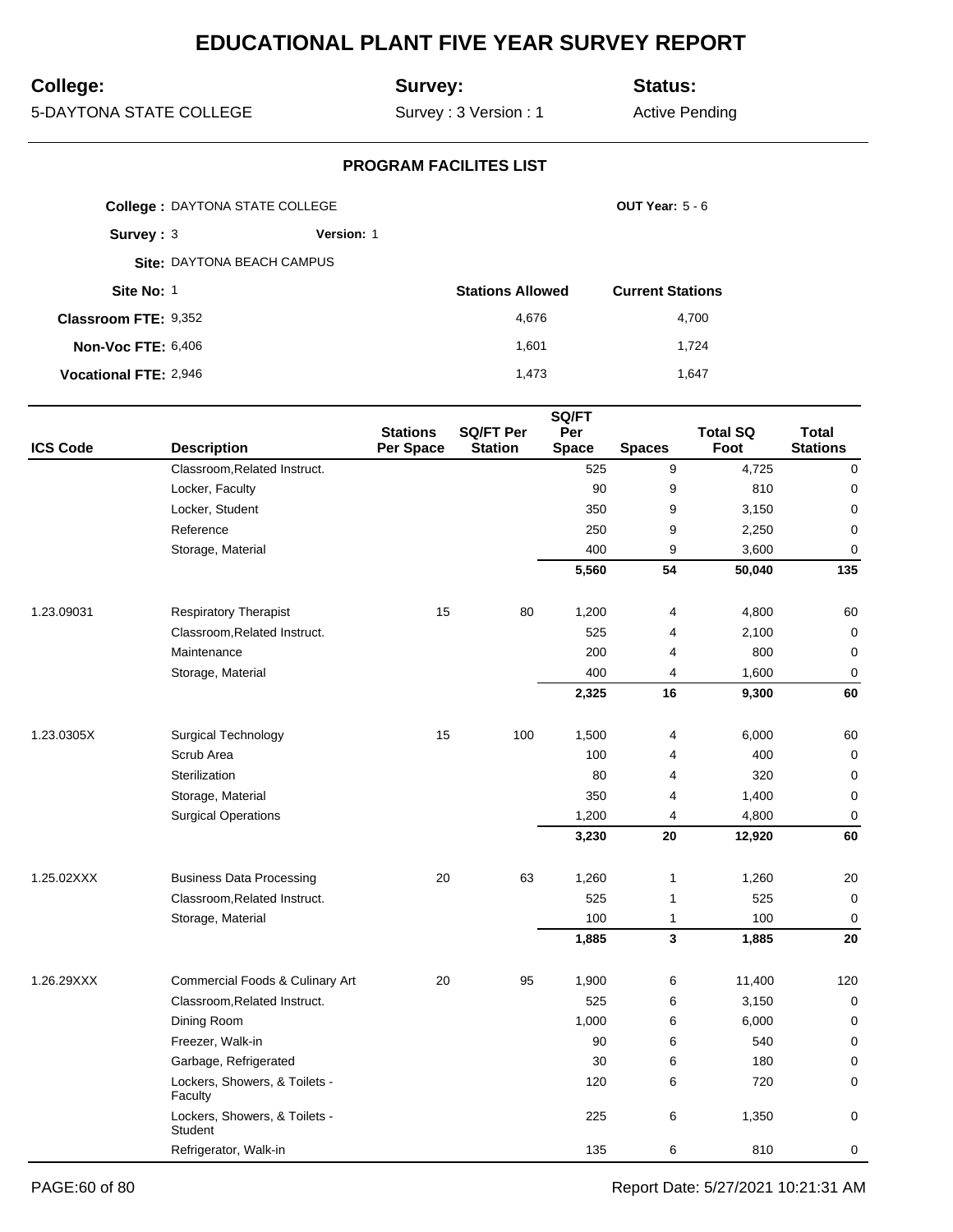## **College:**

## **Survey:**

**Status:**

5-DAYTONA STATE COLLEGE

Survey : 3 Version : 1

Active Pending

|                              | <b>College: DAYTONA STATE COLLEGE</b> |            |                         | <b>OUT Year: 5 - 6</b>  |
|------------------------------|---------------------------------------|------------|-------------------------|-------------------------|
| Survey: $3$                  |                                       | Version: 1 |                         |                         |
|                              | Site: DAYTONA BEACH CAMPUS            |            |                         |                         |
| Site No: 1                   |                                       |            | <b>Stations Allowed</b> | <b>Current Stations</b> |
| <b>Classroom FTE: 9,352</b>  |                                       |            | 4,676                   | 4,700                   |
| <b>Non-Voc FTE: 6,406</b>    |                                       |            | 1.601                   | 1.724                   |
| <b>Vocational FTE: 2,946</b> |                                       |            | 1.473                   | 1.647                   |

|                 |                              |                              |                                    | SQ/FT               |                |                         |                                 |
|-----------------|------------------------------|------------------------------|------------------------------------|---------------------|----------------|-------------------------|---------------------------------|
| <b>ICS Code</b> | <b>Description</b>           | <b>Stations</b><br>Per Space | <b>SQ/FT Per</b><br><b>Station</b> | Per<br><b>Space</b> | <b>Spaces</b>  | <b>Total SQ</b><br>Foot | <b>Total</b><br><b>Stations</b> |
|                 | Serving Line                 |                              |                                    | 90                  | 6              | 540                     | $\pmb{0}$                       |
|                 | Storage, Dry Foods           |                              |                                    | 200                 | 6              | 1,200                   | $\pmb{0}$                       |
|                 |                              |                              |                                    | 4,315               | 60             | 25,890                  | 120                             |
| 1.26.09XXX      | Commercial Photography       | 20                           | 95                                 | 1,900               | 6              | 11,400                  | 120                             |
|                 | Camera Processing            |                              |                                    | 110                 | 6              | 660                     | $\mathbf 0$                     |
|                 | Classroom, Related Instruct. |                              |                                    | 525                 | 6              | 3,150                   | $\mathbf 0$                     |
|                 | Darkroom                     |                              |                                    | 350                 | 6              | 2,100                   | $\mathbf 0$                     |
|                 | <b>Print Finishing</b>       |                              |                                    | 350                 | 6              | 2,100                   | $\pmb{0}$                       |
|                 | Storage, Material            |                              |                                    | 200                 | 6              | 1,200                   | $\mathbf 0$                     |
|                 | Storage, Tool                |                              |                                    | 300                 | 6              | 1,800                   | 0                               |
|                 | Studio                       |                              |                                    | 800                 | 6              | 4,800                   | 0                               |
|                 |                              |                              |                                    | 4,535               | 48             | 27,210                  | 120                             |
| 1.26.2602X      | Cosmetology                  | 20                           | 76                                 | 1,520               | $\overline{7}$ | 10,640                  | 140                             |
|                 | Classroom, Related Instruct. |                              |                                    | 525                 | $\overline{7}$ | 3,675                   | $\mathbf 0$                     |
|                 | Dispensary                   |                              |                                    | 100                 | $\overline{7}$ | 700                     | 0                               |
|                 | Facial                       |                              |                                    | 100                 | $\overline{7}$ | 700                     | $\mathbf 0$                     |
|                 | Grooming                     |                              |                                    | 50                  | $\overline{7}$ | 350                     | $\mathbf 0$                     |
|                 | Laundry                      |                              |                                    | 50                  | $\overline{7}$ | 350                     | 0                               |
|                 | Locker, Student              |                              |                                    | 200                 | $\overline{7}$ | 1,400                   | $\pmb{0}$                       |
|                 | Reception                    |                              |                                    | 100                 | $\overline{7}$ | 700                     | $\pmb{0}$                       |
|                 | Storage, Material            |                              |                                    | 150                 | $\overline{7}$ | 1,050                   | $\mathbf 0$                     |
|                 | Toilet, Patient              |                              |                                    | 75                  | $\overline{7}$ | 525                     | 0                               |
|                 | Toilet, Student              |                              |                                    | 75                  | $\overline{7}$ | 525                     | 0                               |
|                 |                              |                              |                                    | 2,945               | ${\bf 77}$     | 20,615                  | 140                             |
| 1.26.1007X      | Plumbing                     | 20                           | 114                                | 2,280               | 3              | 6,840                   | 60                              |
|                 | Classroom, Related Instruct. |                              |                                    | 525                 | 3              | 1,575                   | $\mathbf 0$                     |
|                 | Storage, Equipment           |                              |                                    | 300                 | 3              | 900                     | $\pmb{0}$                       |
|                 | Storage, Material            |                              |                                    | 300                 | 3              | 900                     | 0                               |
|                 | Storage, Tool                |                              |                                    | 150                 | 3              | 450                     | $\mathbf 0$                     |
|                 |                              |                              |                                    | 3,555               | 15             | 10,665                  | 60                              |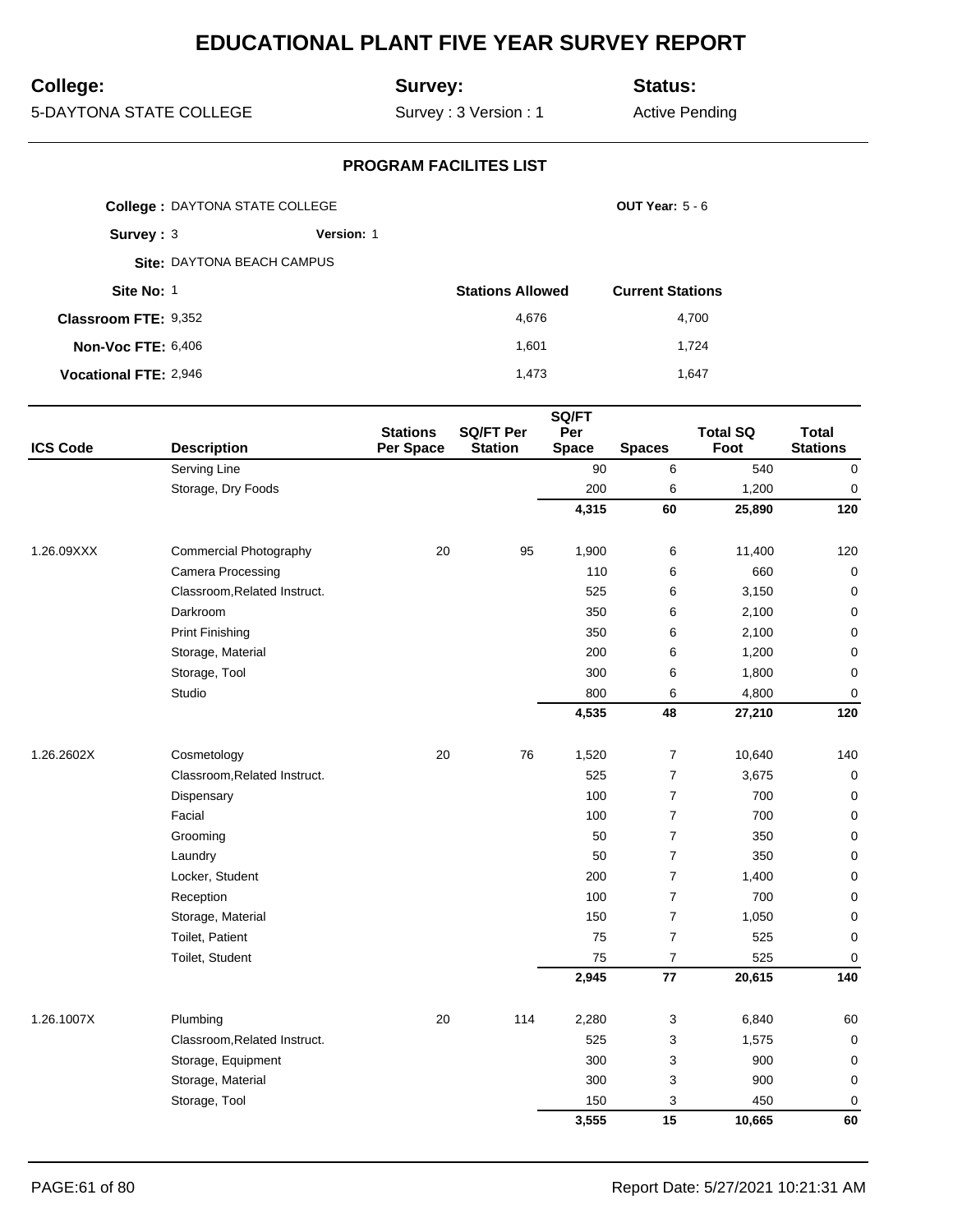## **College:**

## **Survey:**

**Status:**

5-DAYTONA STATE COLLEGE

Survey : 3 Version : 1

Active Pending

|                              | <b>College: DAYTONA STATE COLLEGE</b> |                   |                         | <b>OUT Year: 5 - 6</b>  |
|------------------------------|---------------------------------------|-------------------|-------------------------|-------------------------|
| Survey: 3                    |                                       | <b>Version: 1</b> |                         |                         |
|                              | Site: DAYTONA BEACH CAMPUS            |                   |                         |                         |
| Site No: 1                   |                                       |                   | <b>Stations Allowed</b> | <b>Current Stations</b> |
| <b>Classroom FTE: 9,352</b>  |                                       |                   | 4.676                   | 4.700                   |
| <b>Non-Voc FTE: 6,406</b>    |                                       |                   | 1.601                   | 1.724                   |
| <b>Vocational FTE: 2,946</b> |                                       |                   | 1.473                   | 1.647                   |

| <b>ICS Code</b> | <b>Description</b>                       | <b>Stations</b><br>Per Space | <b>SQ/FT Per</b><br><b>Station</b> | SQ/FT<br>Per<br><b>Space</b> | <b>Spaces</b>           | <b>Total SQ</b><br>Foot | <b>Total</b><br><b>Stations</b> |
|-----------------|------------------------------------------|------------------------------|------------------------------------|------------------------------|-------------------------|-------------------------|---------------------------------|
| 1.26.2306X      | <b>Welding Technology</b>                | 20                           | 142                                | 2,840                        | $\overline{4}$          | 11,360                  | 80                              |
|                 | Classroom, Related Instruct.             |                              |                                    | 525                          | $\overline{4}$          | 2,100                   | $\mathbf 0$                     |
|                 | Storage, Material                        |                              |                                    | 500                          | $\overline{4}$          | 2,000                   | $\mathbf 0$                     |
|                 | Storage, Tool                            |                              |                                    | 200                          | 4                       | 800                     | $\mathbf 0$                     |
|                 |                                          |                              |                                    | 4,065                        | 16                      | 16,260                  | 80                              |
| 1.27.05XXX      | Audio-Visual Media Tech.                 | 18                           | 78                                 | 1,404                        | 4                       | 5,616                   | 72                              |
|                 | Classroom, Related Instruct.             |                              |                                    | 525                          | 4                       | 2,100                   | $\mathbf 0$                     |
|                 | Darkroom                                 |                              |                                    | 350                          | 4                       | 1,400                   | 0                               |
|                 | Dispensary                               |                              |                                    | 200                          | 4                       | 800                     | $\mathbf 0$                     |
|                 | Storage, Material                        |                              |                                    | 300                          | 4                       | 1,200                   | $\mathbf 0$                     |
|                 | Storage, Project                         |                              |                                    | 275                          | 4                       | 1,100                   | $\mathbf 0$                     |
|                 |                                          |                              |                                    | 3,054                        | 24                      | 12,216                  | 72                              |
| 1.27.02012      | Criminal Justice Technology              | 18                           | 80                                 | 1,440                        | $\overline{c}$          | 2,880                   | 36                              |
|                 | Classroom, Related Instruct.             |                              |                                    | 525                          | $\overline{2}$          | 1,050                   | $\mathbf 0$                     |
|                 | Courtroom                                |                              |                                    | 550                          | $\overline{2}$          | 1,100                   | 0                               |
|                 | Darkroom                                 |                              |                                    | 350                          | 2                       | 700                     | $\mathbf 0$                     |
|                 | Photography Lab                          |                              |                                    | 500                          | 2                       | 1,000                   | $\mathbf 0$                     |
|                 | Reference                                |                              |                                    | 250                          | 2                       | 500                     | 0                               |
|                 | <b>Technical Laboratory</b>              |                              |                                    | 900                          | $\overline{\mathbf{c}}$ | 1,800                   | $\mathbf 0$                     |
|                 |                                          |                              |                                    | 4,515                        | 14                      | 9,030                   | 36                              |
| 1.27.02XXX      | Law Enforcement                          | 18                           | 96                                 | 1,728                        | 3                       | 5,184                   | 54                              |
|                 | Arms Storage                             |                              |                                    | 200                          | 3                       | 600                     | $\mathbf 0$                     |
|                 | Classroom, Related Instruct.             |                              |                                    | 525                          | 3                       | 1,575                   | $\mathbf 0$                     |
|                 | Darkroom                                 |                              |                                    | 350                          | 3                       | 1,050                   | 0                               |
|                 | <b>Firiing Range</b>                     |                              |                                    | 2,400                        | 3                       | 7,200                   | 0                               |
|                 | Lockers, Showers, & Toilets -<br>Student |                              |                                    | 700                          | 3                       | 2,100                   | 0                               |
|                 | Photography Lab                          |                              |                                    | 500                          | 3                       | 1,500                   | 0                               |
|                 | Reference                                |                              |                                    | 250                          | 3                       | 750                     | 0                               |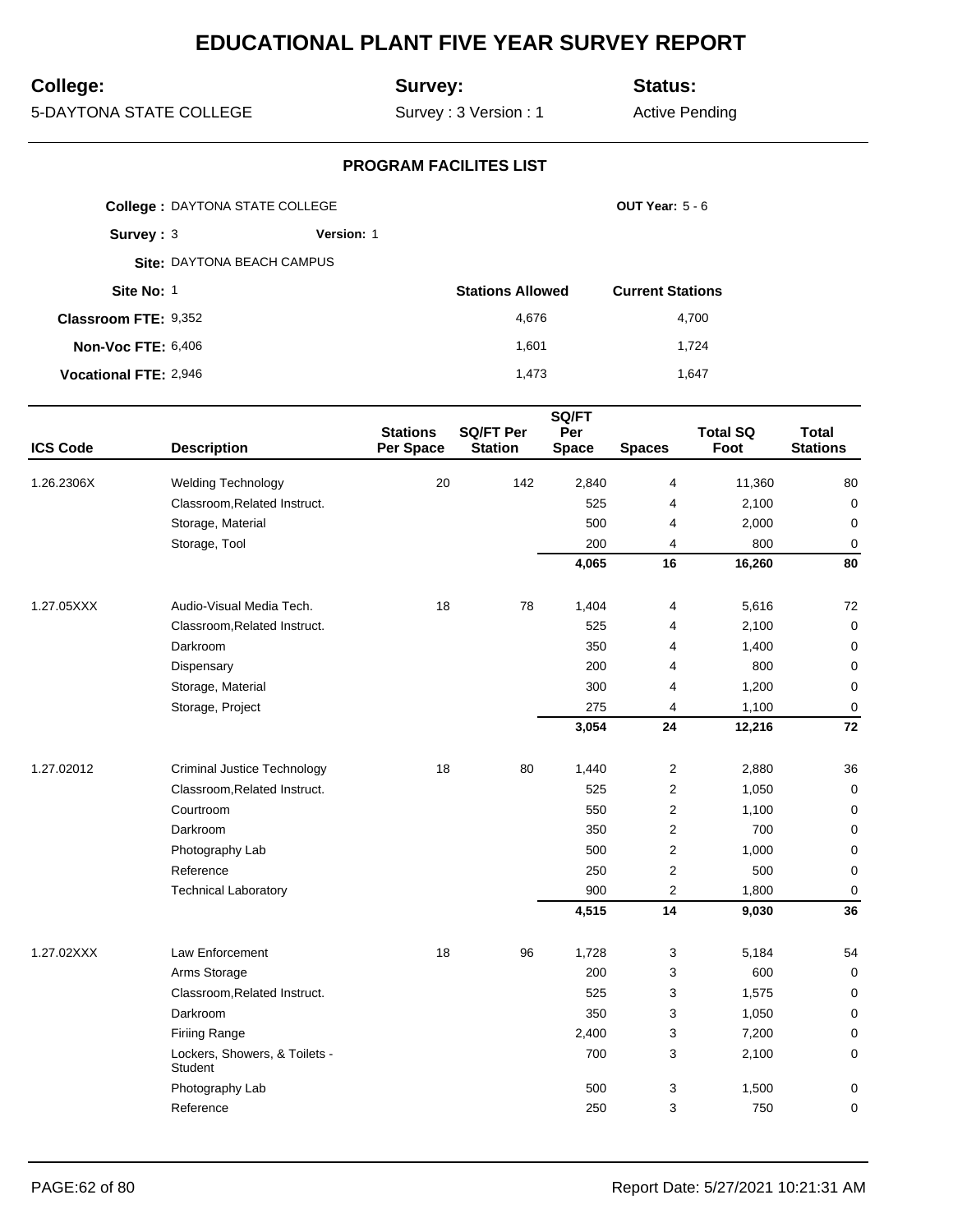## **College:**

## **Survey:**

**Status:**

5-DAYTONA STATE COLLEGE

Survey : 3 Version : 1

Active Pending

|                              | <b>College: DAYTONA STATE COLLEGE</b> |                   |                         | <b>OUT Year: 5 - 6</b>  |
|------------------------------|---------------------------------------|-------------------|-------------------------|-------------------------|
| Survey : $3$                 |                                       | <b>Version: 1</b> |                         |                         |
|                              | Site: DAYTONA BEACH CAMPUS            |                   |                         |                         |
| Site No: 1                   |                                       |                   | <b>Stations Allowed</b> | <b>Current Stations</b> |
| <b>Classroom FTE: 9,352</b>  |                                       |                   | 4,676                   | 4,700                   |
| <b>Non-Voc FTE: 6,406</b>    |                                       |                   | 1.601                   | 1.724                   |
| <b>Vocational FTE: 2,946</b> |                                       |                   | 1.473                   | 1.647                   |

|                 | SQ/FT                        |                              |                                    |                     |                         |                         |                                 |
|-----------------|------------------------------|------------------------------|------------------------------------|---------------------|-------------------------|-------------------------|---------------------------------|
| <b>ICS Code</b> | <b>Description</b>           | <b>Stations</b><br>Per Space | <b>SQ/FT Per</b><br><b>Station</b> | Per<br><b>Space</b> | <b>Spaces</b>           | <b>Total SQ</b><br>Foot | <b>Total</b><br><b>Stations</b> |
|                 | Storage, Material            |                              |                                    | 300                 | 3                       | 900                     | $\mathbf 0$                     |
|                 |                              |                              |                                    | 6,953               | 27                      | 20,859                  | 54                              |
| 1.11.0401X      | Biology, General             | 20                           | 55                                 | 1,100               | $\mathbf 2$             | 2,200                   | 40                              |
|                 |                              |                              |                                    | 1,100               | $\overline{\mathbf{2}}$ | 2,200                   | 40                              |
| 1.11.0402X      | Botany, General              | 20                           | 55                                 | 1,100               | $\sqrt{2}$              | 2,200                   | 40                              |
|                 |                              |                              |                                    | 1,100               | $\overline{\mathbf{2}}$ | 2,200                   | 40                              |
| 1.11.0411X      | Microbiology                 | 20                           | 55                                 | 1,100               | $\mathbf 2$             | 2,200                   | 40                              |
|                 |                              |                              |                                    | 1,100               | $\mathbf 2$             | 2,200                   | 40                              |
| 1.11.0412X      | Anatomy                      | 20                           | 55                                 | 1,100               | 3                       | 3,300                   | 60                              |
|                 |                              |                              |                                    | 1,100               | $\mathbf{3}$            | 3,300                   | 60                              |
| 1.11.0418X      | Marine Biology               | 20                           | 55                                 | 1,100               | $\overline{c}$          | 2,200                   | 40                              |
|                 |                              |                              |                                    | 1,100               | $\mathbf{2}$            | 2,200                   | 40                              |
| 1.11.0916X      | <b>Ceramic Engineering</b>   | 20                           | 80                                 | 1,600               | $\mathbf{1}$            | 1,600                   | 20                              |
|                 |                              |                              |                                    | 1,600               | 1                       | 1,600                   | 20                              |
| 1.11.0924X      | Ocean Engineering            | 20                           | 80                                 | 1,600               | $\mathbf 2$             | 3,200                   | 40                              |
|                 |                              |                              |                                    | 1,600               | $\bf 2$                 | 3,200                   | 40                              |
| 1.11.1203X      | Nursing (Four Year Programs) | 20                           | 80                                 | 1,600               | 3                       | 4,800                   | 60                              |
|                 |                              |                              |                                    | 1,600               | $\mathbf{3}$            | 4,800                   | 60                              |
| 1.11.1902X      | Physics, General             | 20                           | 55                                 | 1,100               | $\overline{c}$          | 2,200                   | 40                              |
|                 |                              |                              |                                    | 1,100               | $\mathbf{2}$            | 2,200                   | 40                              |
| 1.11.1905X      | Chemistry, General           | 20                           | 55                                 | 1,100               | $\overline{2}$          | 2,200                   | 40                              |
|                 |                              |                              |                                    | 1,100               | $\mathbf{2}$            | 2,200                   | 40                              |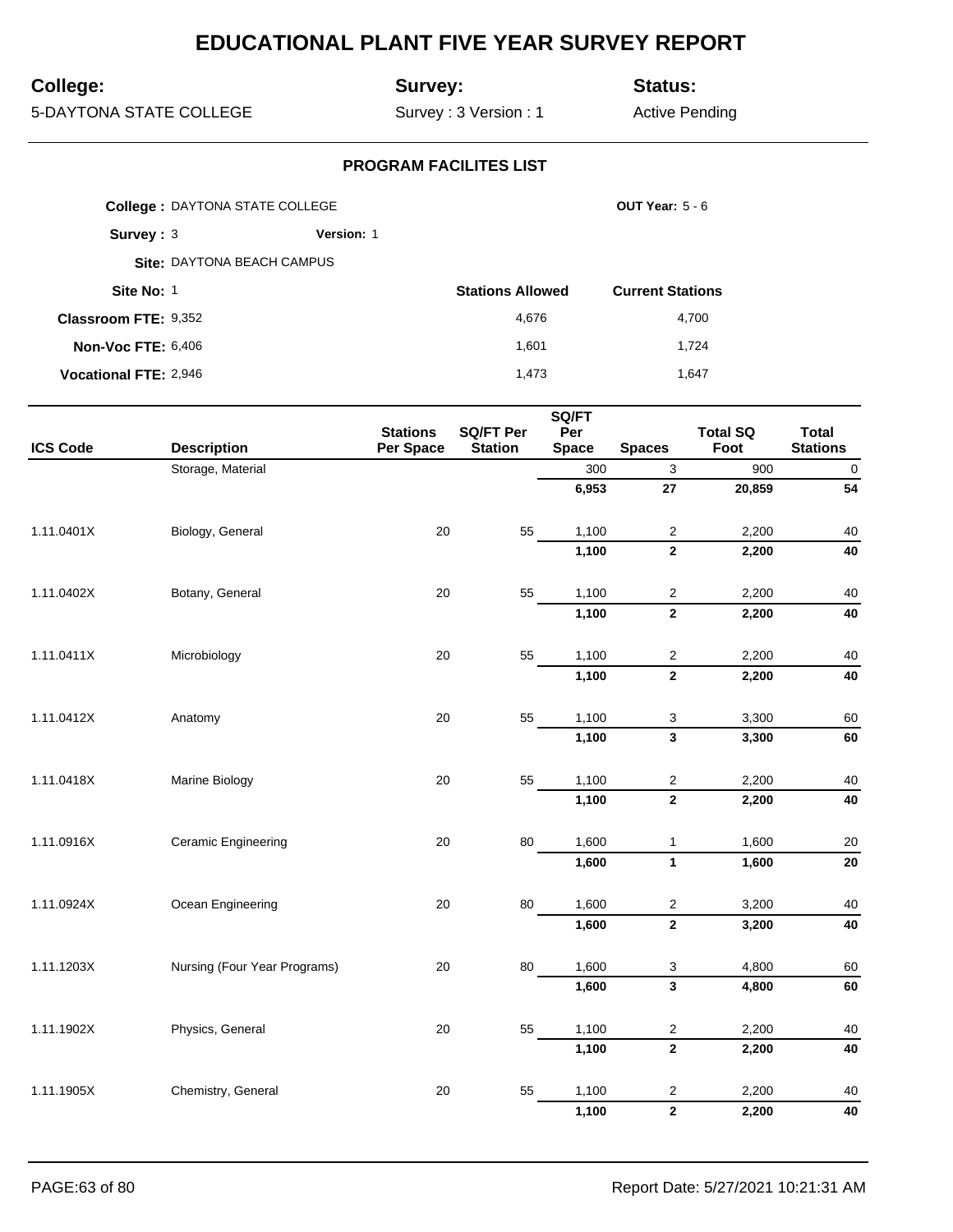## **College:**

## **Survey:**

**Status:**

5-DAYTONA STATE COLLEGE

Survey : 3 Version : 1

Active Pending

|                              | <b>College: DAYTONA STATE COLLEGE</b> |                   |                         | <b>OUT Year: 5 - 6</b>  |
|------------------------------|---------------------------------------|-------------------|-------------------------|-------------------------|
| Survey: $3$                  |                                       | <b>Version: 1</b> |                         |                         |
|                              | Site: DAYTONA BEACH CAMPUS            |                   |                         |                         |
| Site No: 1                   |                                       |                   | <b>Stations Allowed</b> | <b>Current Stations</b> |
| <b>Classroom FTE: 9,352</b>  |                                       |                   | 4,676                   | 4,700                   |
| <b>Non-Voc FTE: 6,406</b>    |                                       |                   | 1.601                   | 1,724                   |
| <b>Vocational FTE: 2,946</b> |                                       |                   | 1.473                   | 1.647                   |

| <b>ICS Code</b> | <b>Description</b>                  | <b>Stations</b><br>Per Space | <b>SQ/FT Per</b><br><b>Station</b> | SQ/FT<br>Per<br><b>Space</b> | <b>Spaces</b>             | <b>Total SQ</b><br>Foot | <b>Total</b><br><b>Stations</b> |
|-----------------|-------------------------------------|------------------------------|------------------------------------|------------------------------|---------------------------|-------------------------|---------------------------------|
| 1.11.1907X      | <b>Organic Chemistry</b>            | 20                           | 55                                 | 1,100                        | $\sqrt{2}$                | 2,200                   | 40                              |
|                 |                                     |                              |                                    | 1,100                        | $\mathbf{2}$              | 2,200                   | 40                              |
| 1.11.1909X      | <b>Analytical Chemistry</b>         | 20                           | 55                                 | 1,100                        | $\sqrt{2}$                | 2,200                   | 40                              |
|                 |                                     |                              |                                    | 1,100                        | $\overline{2}$            | 2,200                   | 40                              |
| 1.11.1919X      | Oceanography                        | 20                           | 55                                 | 1,100                        | $\overline{c}$            | 2,200                   | 40                              |
|                 |                                     |                              |                                    | 1,100                        | $\overline{2}$            | 2,200                   | 40                              |
| 1.12.1007X      | <b>Dramatic Arts</b>                | 25                           | 40                                 | 1,000                        | $\sqrt{2}$                | 2,000                   | 50                              |
|                 |                                     |                              |                                    | 1,000                        | $\bf 2$                   | 2,000                   | 50                              |
| 1.12.1008X      | Dance                               | 20                           | 40                                 | 800                          | 5                         | 4,000                   | 100                             |
|                 |                                     |                              |                                    | 800                          | 5                         | 4,000                   | 100                             |
| 1.15.0508X      | Hotel and Restaurant Management     | 20                           | 45                                 | 900                          | 5                         | 4,500                   | 100                             |
|                 |                                     |                              |                                    | 900                          | 5                         | 4,500                   | 100                             |
| 1.18.4901X      | General Liberal Arts and Sciences   | 20                           | 55                                 | 1,100                        | $\overline{\mathbf{c}}$   | 2,200                   | 40                              |
|                 |                                     |                              |                                    | 1,100                        | $\mathbf 2$               | 2,200                   | 40                              |
| 1.25.07070      | Word Processing                     | 20                           | 70                                 | 1,400                        | 3                         | 4,200                   | 60                              |
|                 |                                     |                              |                                    | 1,400                        | $\overline{\mathbf{3}}$   | 4,200                   | 60                              |
| 1.27.1005X      | <b>Environmental Marine Science</b> | 18                           | 93                                 | 1,674                        | $\ensuremath{\mathsf{3}}$ | 5,022                   | 54                              |
|                 |                                     |                              |                                    | 1,674                        | $\mathbf{3}$              | 5,022                   | 54                              |
| 1.27.11XXX      | Music, Dance and Theater            | 18                           | 78                                 | 1,404                        | $\overline{c}$            | 2,808                   | 36                              |
|                 |                                     |                              |                                    | 1,404                        | $\overline{\mathbf{2}}$   | 2,808                   | 36                              |
|                 | <b>DAYTONA BEACH CAMPUS Totals:</b> |                              |                                    | 114,212                      | 1,121                     | 572,395                 | 8,071                           |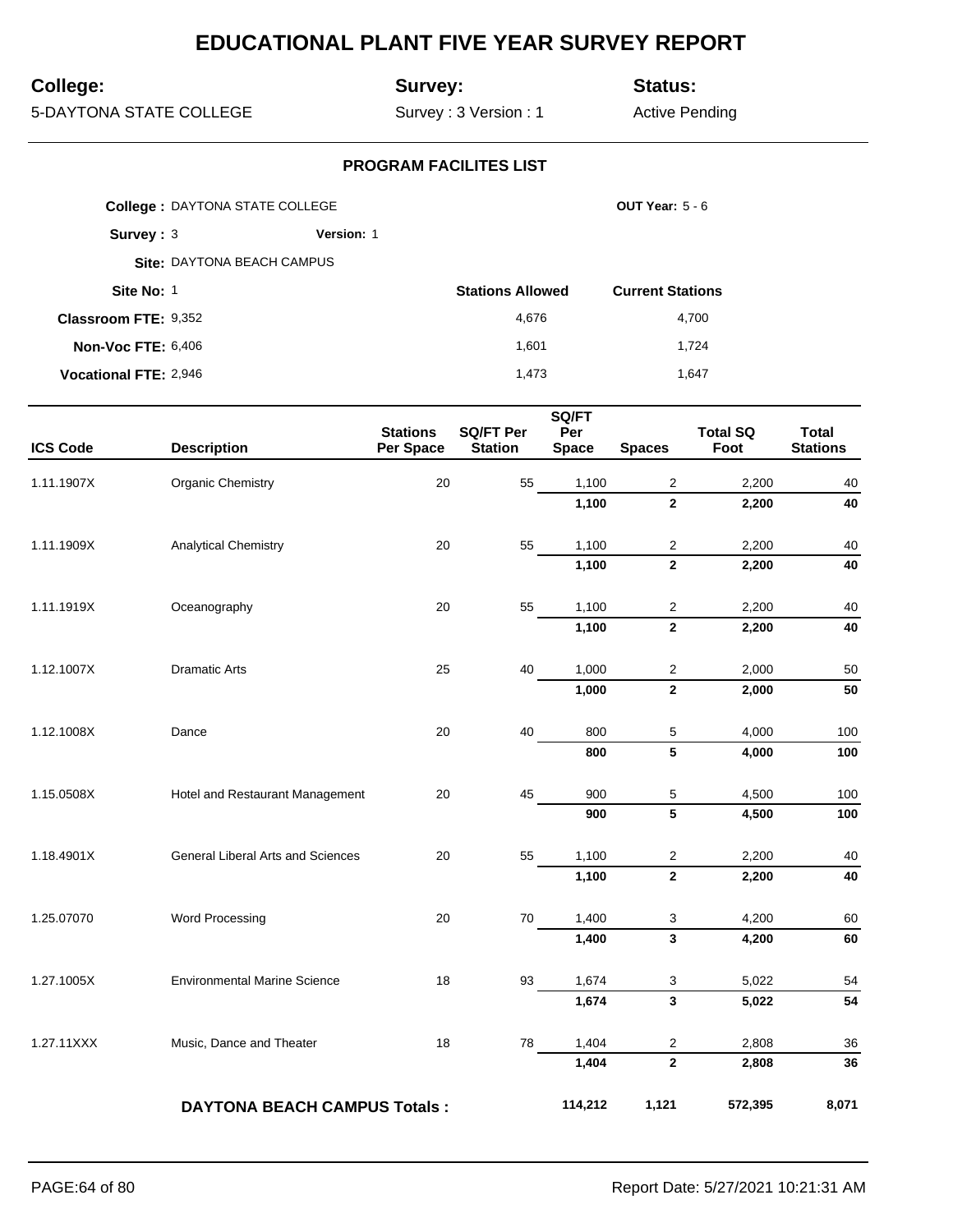## **College:**

## **Survey:**

**Status:**

5-DAYTONA STATE COLLEGE

Survey : 3 Version : 1

Active Pending

|                           | <b>College: DAYTONA STATE COLLEGE</b> |                   |                         |                         |
|---------------------------|---------------------------------------|-------------------|-------------------------|-------------------------|
| Survey: $3$               |                                       | <b>Version: 1</b> |                         |                         |
|                           | <b>Site: SOUTH CAMPUS</b>             |                   |                         |                         |
| Site No: 2                |                                       |                   | <b>Stations Allowed</b> | <b>Current Stations</b> |
| <b>Classroom FTE: 207</b> |                                       |                   | 103                     | 300                     |
| Non-Voc FTE: 183          |                                       |                   | 45                      | 155                     |
| <b>Vocational FTE: 24</b> |                                       |                   | 12                      | 55                      |

|                 |                                        |                              |                                    | SQ/FT               |               |                         |                                 |
|-----------------|----------------------------------------|------------------------------|------------------------------------|---------------------|---------------|-------------------------|---------------------------------|
| <b>ICS Code</b> | <b>Description</b>                     | <b>Stations</b><br>Per Space | <b>SQ/FT Per</b><br><b>Station</b> | Per<br><b>Space</b> | <b>Spaces</b> | <b>Total SQ</b><br>Foot | <b>Total</b><br><b>Stations</b> |
| 1.XX.XXXXX      | Classroom                              | 25                           | 25                                 | 625                 | 12            | 7,500                   | 300                             |
|                 | Storage, Material                      |                              |                                    | 75                  | 12            | 900                     | $\pmb{0}$                       |
|                 |                                        |                              |                                    | 700                 | 24            | 8,400                   | 300                             |
| 1.31.1XXXX      | <b>Adult General &amp; Preparatory</b> | 25                           | 47                                 | 1,175               | $\mathbf{1}$  | 1,175                   | 25                              |
|                 | Conference                             |                              |                                    | 300                 | 1             | 300                     | $\pmb{0}$                       |
|                 | Storage, Material                      |                              |                                    | 300                 | 1             | 300                     | $\mathbf 0$                     |
|                 | Testing                                |                              |                                    | 150                 | $\mathbf{1}$  | 150                     | 0                               |
|                 |                                        |                              |                                    | 1,925               | 4             | 1,925                   | 25                              |
| 1.32.1XXXX      | <b>Adult General &amp; Preparatory</b> | 25                           | 47                                 | 1,175               | 1             | 1,175                   | 25                              |
|                 | Conference                             |                              |                                    | 600                 | 1             | 600                     | $\mathbf 0$                     |
|                 | Storage, Material                      |                              |                                    | 350                 | $\mathbf{1}$  | 350                     | $\mathbf 0$                     |
|                 | Testing                                |                              |                                    | 900                 | 1             | 900                     | $\mathbf 0$                     |
|                 |                                        |                              |                                    | 3,025               | 4             | 3,025                   | 25                              |
| 1.32.3XXXX      | <b>Adult General &amp; Preparatory</b> | 25                           | 47                                 | 1,175               | 1             | 1,175                   | 25                              |
|                 | Conference                             |                              |                                    | 600                 | $\mathbf{1}$  | 600                     | $\mathbf 0$                     |
|                 | Storage, Material                      |                              |                                    | 900                 | 1             | 900                     | $\mathbf 0$                     |
|                 |                                        |                              |                                    | 2,675               | 3             | 2,675                   | 25                              |
| 1.23.0302X      | Practical Nursing (LPN)                | 15                           | 263                                | 3,945               | $\mathbf{1}$  | 3,945                   | 15                              |
|                 | Classroom, Related Instruct.           |                              |                                    | 525                 | $\mathbf{1}$  | 525                     | $\mathbf 0$                     |
|                 | Locker, Faculty                        |                              |                                    | 90                  | $\mathbf{1}$  | 90                      | 0                               |
|                 | Locker, Student                        |                              |                                    | 350                 | 1             | 350                     | 0                               |
|                 | Reference                              |                              |                                    | 250                 | 1             | 250                     | $\mathbf 0$                     |
|                 | Storage, Material                      |                              |                                    | 400                 | $\mathbf{1}$  | 400                     | 0                               |
|                 |                                        |                              |                                    | 5,560               | 6             | 5,560                   | 15                              |
| 1.25.02XXX      | <b>Business Data Processing</b>        | 20                           | 63                                 | 1,260               | 1             | 1,260                   | 20                              |
|                 | Classroom, Related Instruct.           |                              |                                    | 525                 | 1             | 525                     | $\mathbf 0$                     |
|                 | Storage, Material                      |                              |                                    | 100                 | 1             | 100                     | $\mathbf 0$                     |
|                 |                                        |                              |                                    | 1,885               | 3             | 1,885                   | 20                              |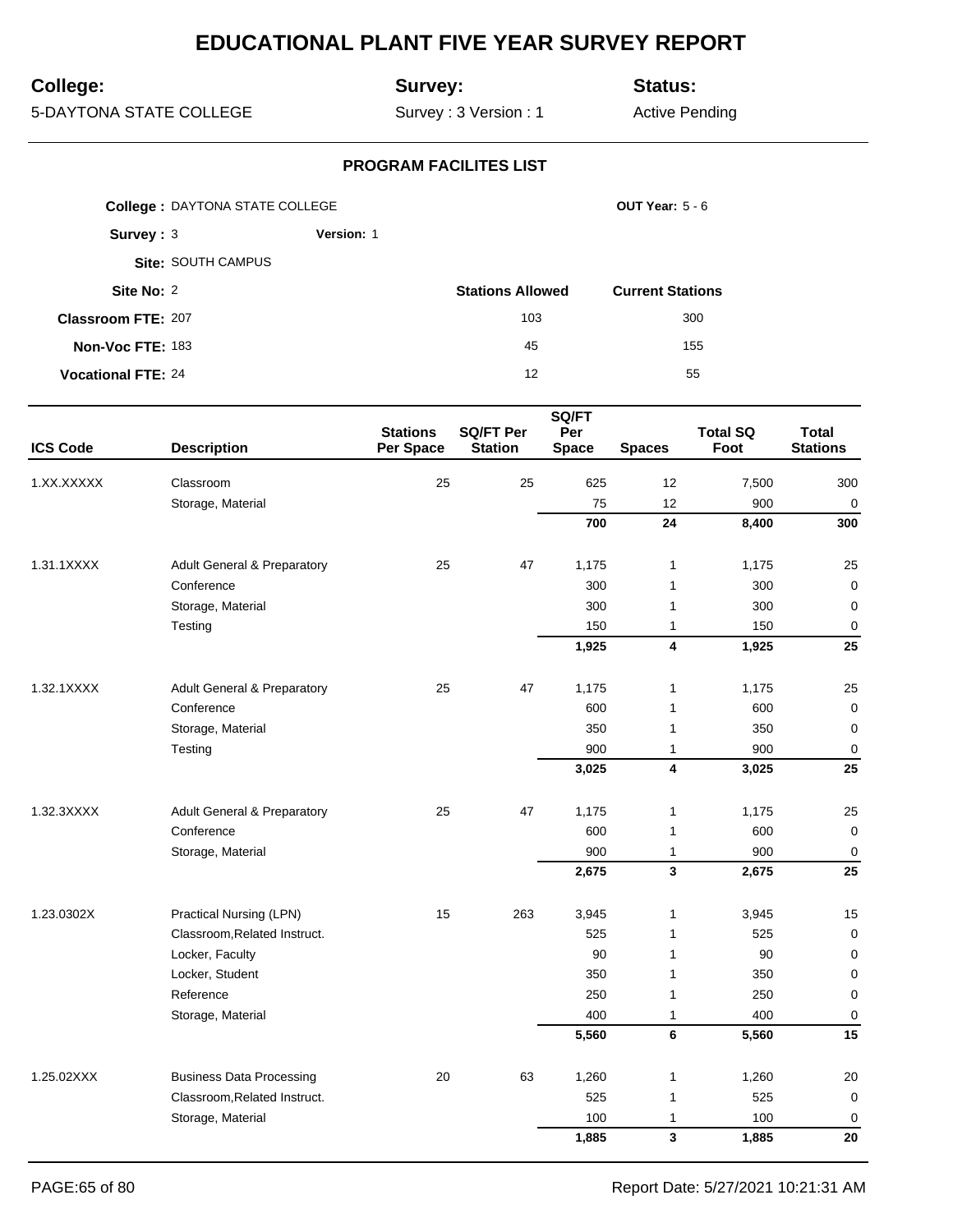## **College:**

## **Survey:**

**Status:**

5-DAYTONA STATE COLLEGE

Survey : 3 Version : 1

Active Pending

|                           | <b>College: DAYTONA STATE COLLEGE</b> |            |                         | OUT Year: $5 - 6$       |
|---------------------------|---------------------------------------|------------|-------------------------|-------------------------|
| Survey: 3                 |                                       | Version: 1 |                         |                         |
|                           | <b>Site: SOUTH CAMPUS</b>             |            |                         |                         |
| Site No: 2                |                                       |            | <b>Stations Allowed</b> | <b>Current Stations</b> |
| <b>Classroom FTE: 207</b> |                                       |            | 103                     | 300                     |
| Non-Voc FTE: 183          |                                       |            | 45                      | 155                     |
| <b>Vocational FTE: 24</b> |                                       |            | 12                      | 55                      |

|                 |                              |                              |                             | SQ/FT               |                |                         |                          |
|-----------------|------------------------------|------------------------------|-----------------------------|---------------------|----------------|-------------------------|--------------------------|
| <b>ICS Code</b> | <b>Description</b>           | <b>Stations</b><br>Per Space | SQ/FT Per<br><b>Station</b> | Per<br><b>Space</b> | <b>Spaces</b>  | <b>Total SQ</b><br>Foot | Total<br><b>Stations</b> |
| 1.26.2601X      | Barbering                    | 20                           | 66                          | 1,320               | $\mathbf{1}$   | 1,320                   | 20                       |
|                 | Classroom, Related Instruct. |                              |                             | 525                 | 1              | 525                     | 0                        |
|                 | Dispensary                   |                              |                             | 50                  | 1              | 50                      | 0                        |
|                 | Reception                    |                              |                             | 100                 | 1              | 100                     | 0                        |
|                 | Storage, Material            |                              |                             | 75                  | 1              | 75                      | 0                        |
|                 | Storage, Project             |                              |                             | 100                 |                | 100                     | 0                        |
|                 |                              |                              |                             | 2,170               | 6              | 2,170                   | 20                       |
| 1.11.0412X      | Anatomy                      | 20                           | 55                          | 1,100               | $\overline{2}$ | 2,200                   | 40                       |
|                 |                              |                              |                             | 1,100               | $\mathbf 2$    | 2,200                   | 40                       |
| 1.11.1905X      | Chemistry, General           | 20                           | 55                          | 1,100               | $\overline{2}$ | 2,200                   | 40                       |
|                 |                              |                              |                             | 1,100               | $\mathbf{2}$   | 2,200                   | 40                       |
|                 | <b>SOUTH CAMPUS</b>          | Totals:                      |                             | 20,140              | 54             | 30,040                  | 510                      |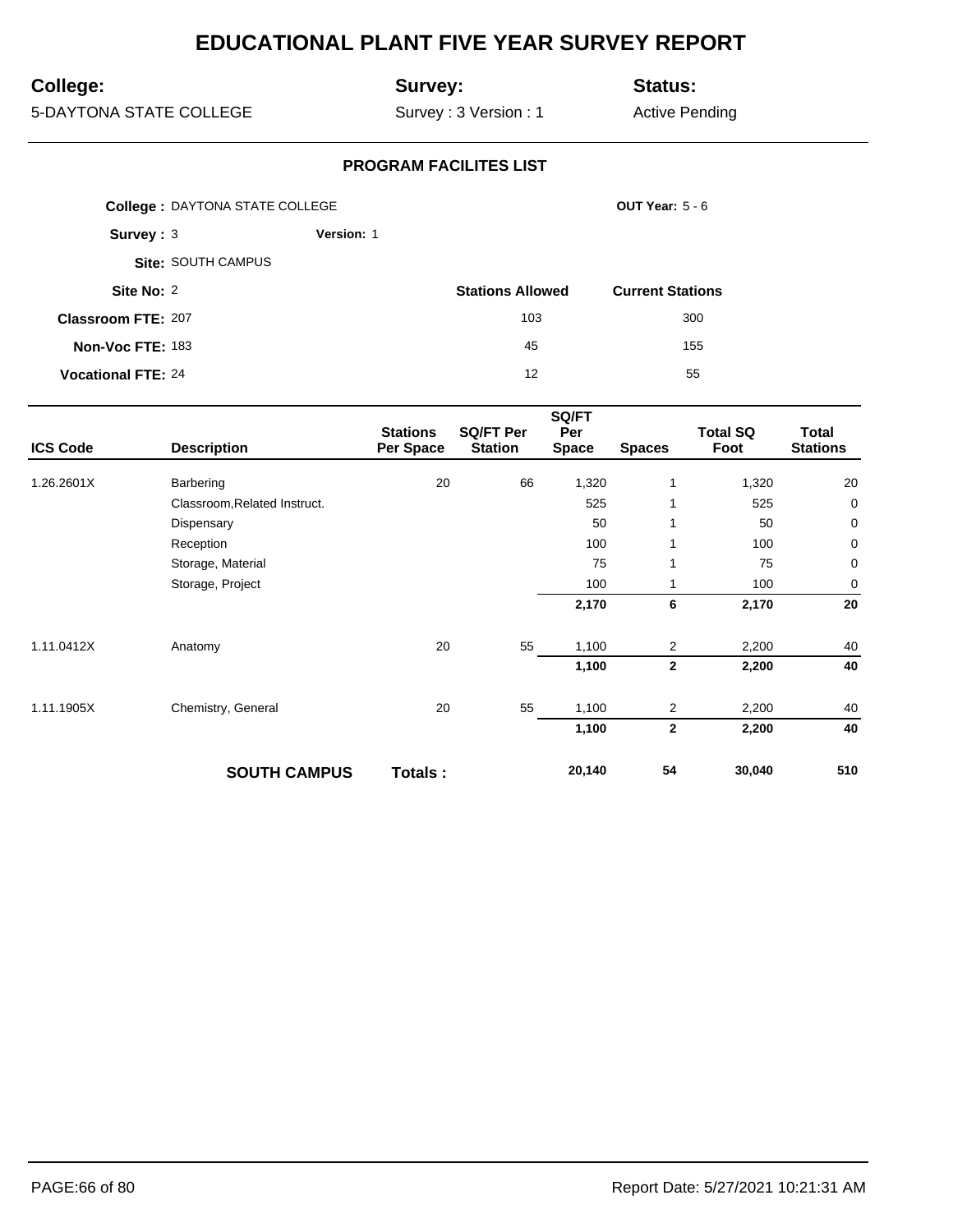## **College:**

## **Survey:**

**Status:**

5-DAYTONA STATE COLLEGE

Survey : 3 Version : 1

Active Pending

|                           | <b>College: DAYTONA STATE COLLEGE</b> |                   |                         | OUT Year: $5 - 6$       |
|---------------------------|---------------------------------------|-------------------|-------------------------|-------------------------|
| Survey: 3                 |                                       | <b>Version: 1</b> |                         |                         |
|                           | Site: FLAGLER/PC CAMPUS               |                   |                         |                         |
| Site No: 3                |                                       |                   | <b>Stations Allowed</b> | <b>Current Stations</b> |
| <b>Classroom FTE: 619</b> |                                       |                   | 309                     | 725                     |
| Non-Voc FTE: 577          |                                       |                   | 144                     | 215                     |
| <b>Vocational FTE: 42</b> |                                       |                   | 21                      | 35                      |

| <b>ICS Code</b> | <b>Description</b>                     | <b>Stations</b><br>Per Space | <b>SQ/FT Per</b><br><b>Station</b> | SQ/FT<br>Per<br><b>Space</b> | <b>Spaces</b>           | <b>Total SQ</b><br>Foot | <b>Total</b><br><b>Stations</b> |
|-----------------|----------------------------------------|------------------------------|------------------------------------|------------------------------|-------------------------|-------------------------|---------------------------------|
| 1.XX.XXXXX      | Classroom                              | 25                           | 25                                 | 625                          | 29                      | 18,125                  | 725                             |
|                 | Storage, Material                      |                              |                                    | 75                           | 29                      | 2,175                   | $\mathbf 0$                     |
|                 |                                        |                              |                                    | 700                          | 58                      | 20,300                  | 725                             |
|                 |                                        |                              |                                    |                              |                         |                         |                                 |
| 1.31.1XXXX      | <b>Adult General &amp; Preparatory</b> | 25                           | 47                                 | 1,175                        | $\mathbf{1}$            | 1,175                   | 25                              |
|                 | Conference                             |                              |                                    | 300                          | $\mathbf{1}$            | 300                     | $\mathbf 0$                     |
|                 | Storage, Material                      |                              |                                    | 300                          | $\mathbf{1}$            | 300                     | $\mathbf 0$                     |
|                 | Testing                                |                              |                                    | 150                          | $\mathbf{1}$            | 150                     | 0                               |
|                 |                                        |                              |                                    | 1,925                        | 4                       | 1,925                   | 25                              |
| 1.32.1XXXX      | <b>Adult General &amp; Preparatory</b> | 25                           | 47                                 | 1,175                        | $\mathbf{1}$            | 1,175                   | 25                              |
|                 | Conference                             |                              |                                    | 600                          | $\mathbf{1}$            | 600                     | $\mathbf 0$                     |
|                 | Storage, Material                      |                              |                                    | 350                          | $\mathbf{1}$            | 350                     | $\mathbf 0$                     |
|                 | Testing                                |                              |                                    | 900                          | $\mathbf{1}$            | 900                     | $\pmb{0}$                       |
|                 |                                        |                              |                                    | 3,025                        | $\overline{\mathbf{4}}$ | 3,025                   | 25                              |
| 1.23.0302X      | Practical Nursing (LPN)                | 15                           | 263                                | 3,945                        | $\mathbf{1}$            | 3,945                   | 15                              |
|                 | Classroom, Related Instruct.           |                              |                                    | 525                          | $\mathbf{1}$            | 525                     | 0                               |
|                 | Locker, Faculty                        |                              |                                    | 90                           | $\mathbf{1}$            | 90                      | $\mathbf 0$                     |
|                 | Locker, Student                        |                              |                                    | 350                          | $\mathbf{1}$            | 350                     | 0                               |
|                 | Reference                              |                              |                                    | 250                          | $\mathbf{1}$            | 250                     | 0                               |
|                 | Storage, Material                      |                              |                                    | 400                          | $\mathbf{1}$            | 400                     | $\mathbf 0$                     |
|                 |                                        |                              |                                    | 5,560                        | 6                       | 5,560                   | 15                              |
| 1.11.0401X      | Biology, General                       | 20                           | 55                                 | 1,100                        | $\overline{\mathbf{c}}$ | 2,200                   | 40                              |
|                 |                                        |                              |                                    | 1,100                        | $\overline{\mathbf{2}}$ | 2,200                   | 40                              |
| 1.11.0412X      | Anatomy                                | 20                           | 55                                 | 1,100                        | $\overline{c}$          | 2,200                   | 40                              |
|                 |                                        |                              |                                    | 1,100                        | $\overline{\mathbf{2}}$ | 2,200                   | 40                              |
| 1.11.1905X      | Chemistry, General                     | 20                           | 55                                 | 1,100                        | $\overline{c}$          | 2,200                   | 40                              |
|                 |                                        |                              |                                    | 1,100                        | $\mathbf{2}$            | 2,200                   | 40                              |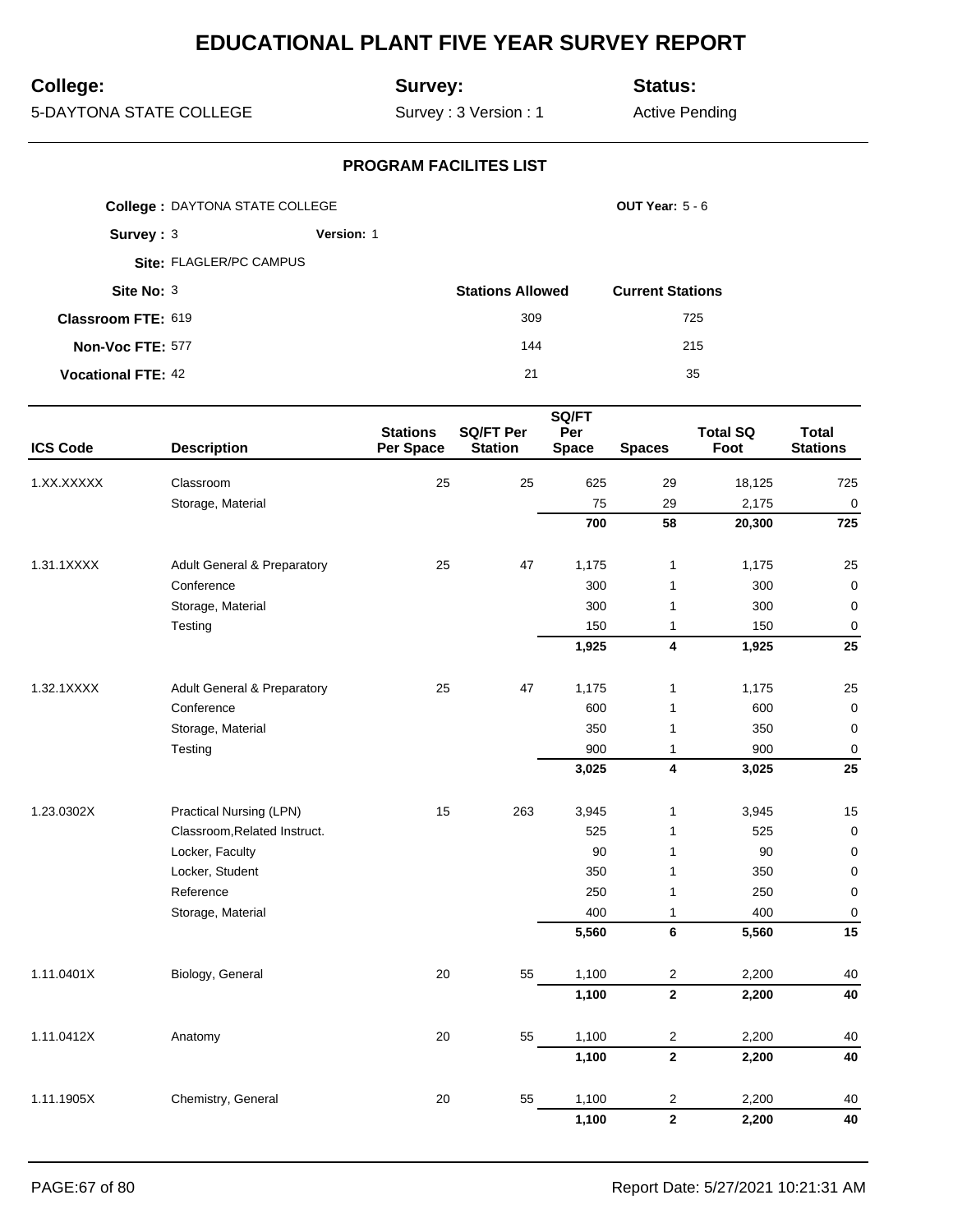## **College:**

## **Survey:**

**Status:**

5-DAYTONA STATE COLLEGE

Survey : 3 Version : 1

Active Pending

|                           | <b>College: DAYTONA STATE COLLEGE</b> |                   |                         | <b>OUT Year: 5 - 6</b>  |  |
|---------------------------|---------------------------------------|-------------------|-------------------------|-------------------------|--|
| Survey: 3                 |                                       | <b>Version: 1</b> |                         |                         |  |
|                           | Site: FLAGLER/PC CAMPUS               |                   |                         |                         |  |
| Site No: 3                |                                       |                   | <b>Stations Allowed</b> | <b>Current Stations</b> |  |
| <b>Classroom FTE: 619</b> |                                       |                   | 309                     | 725                     |  |
| Non-Voc FTE: 577          |                                       |                   | 144                     | 215                     |  |
| <b>Vocational FTE: 42</b> |                                       |                   | 21                      | 35                      |  |

| <b>ICS Code</b> | <b>Description</b>       | <b>Stations</b><br>Per Space | <b>SQ/FT Per</b><br><b>Station</b> | SQ/FT<br>Per<br><b>Space</b> | <b>Spaces</b> | <b>Total SQ</b><br>Foot | <b>Total</b><br><b>Stations</b> |
|-----------------|--------------------------|------------------------------|------------------------------------|------------------------------|---------------|-------------------------|---------------------------------|
| 1.12.1001X      | Fine Arts, General       | 25                           | 40                                 | 1,000                        |               | 1,000                   | 25                              |
|                 |                          |                              |                                    | 1,000                        |               | 1,000                   | 25                              |
| 1.16.1701X      | Mathematics, General     | 20                           | 25                                 | 500                          |               | 500                     | 20                              |
|                 |                          |                              |                                    | 500                          | 1             | 500                     | 20                              |
| 1.25.0203X      | Programmers              | 20                           | 63                                 | 1,260                        |               | 1,260                   | 20                              |
|                 |                          |                              |                                    | 1,260                        |               | 1,260                   | 20                              |
|                 | <b>FLAGLER/PC CAMPUS</b> | Totals :                     |                                    | 17,270                       | 81            | 40,170                  | 975                             |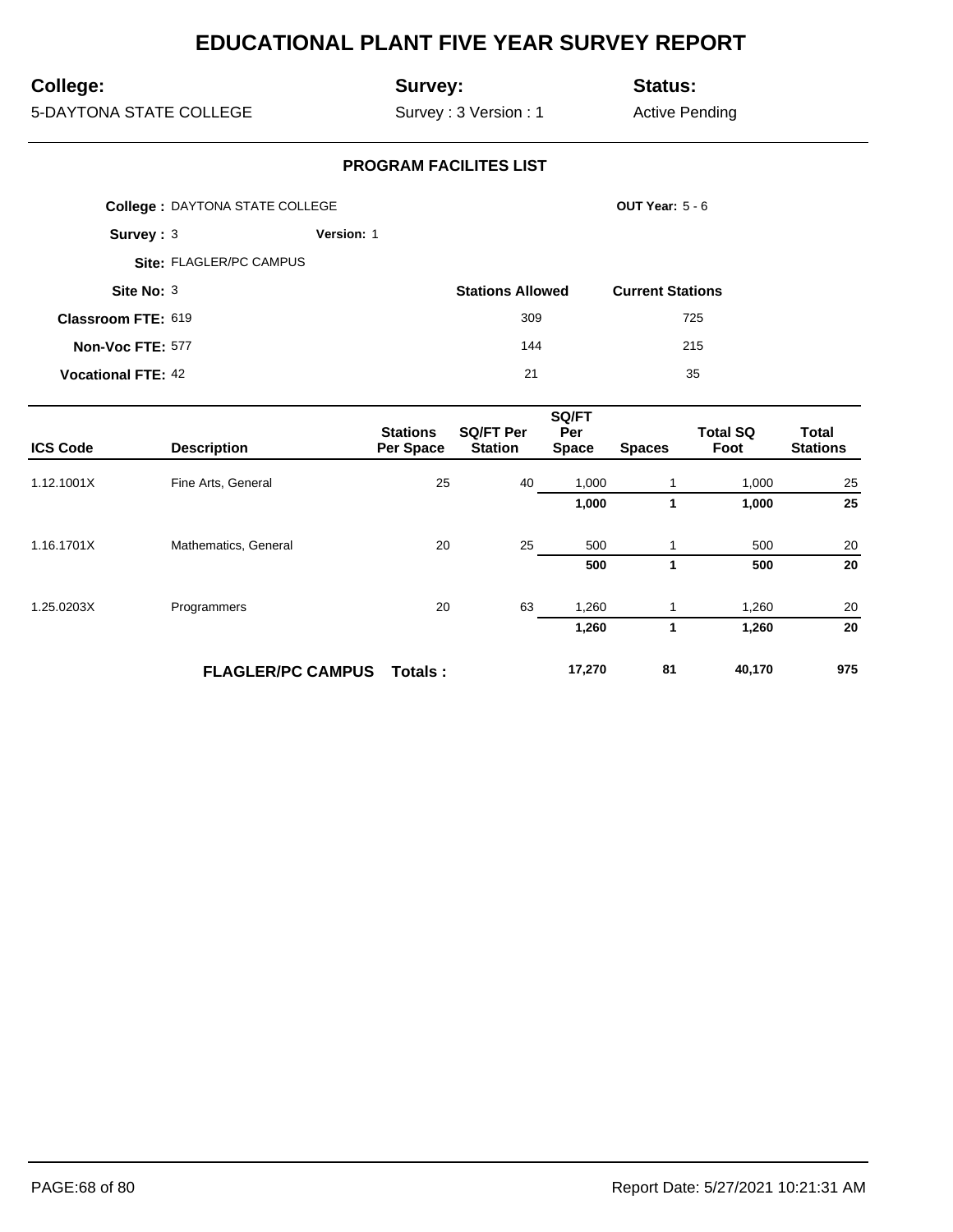## **College:**

## **Survey:**

**Status:**

5-DAYTONA STATE COLLEGE

Survey : 3 Version : 1

Active Pending

|                            | <b>College: DAYTONA STATE COLLEGE</b><br><b>OUT Year: 5 - 6</b> |                   |                         |                         |
|----------------------------|-----------------------------------------------------------------|-------------------|-------------------------|-------------------------|
| Survey: $3$                |                                                                 | <b>Version: 1</b> |                         |                         |
|                            | <b>Site: WEST CAMPUS</b>                                        |                   |                         |                         |
| Site No: 4                 |                                                                 |                   | <b>Stations Allowed</b> | <b>Current Stations</b> |
| <b>Classroom FTE: 794</b>  |                                                                 |                   | 397                     | 1,025                   |
| Non-Voc FTE: 688           |                                                                 |                   | 172                     | 395                     |
| <b>Vocational FTE: 106</b> |                                                                 |                   | 53                      | 138                     |

|                 |                                        | <b>Stations</b> | <b>SQ/FT Per</b> | SQ/FT<br>Per |                         | <b>Total SQ</b> | <b>Total</b>    |
|-----------------|----------------------------------------|-----------------|------------------|--------------|-------------------------|-----------------|-----------------|
| <b>ICS Code</b> | <b>Description</b>                     | Per Space       | <b>Station</b>   | <b>Space</b> | <b>Spaces</b>           | Foot            | <b>Stations</b> |
| 1.XX.XXXXX      | Classroom                              | 25              | 25               | 625          | 41                      | 25,625          | 1,025           |
|                 | Storage, Material                      |                 |                  | 75           | 41                      | 3,075           | $\mathbf 0$     |
|                 |                                        |                 |                  | 700          | 82                      | 28,700          | 1,025           |
| 1.12.1002X      | Art                                    | 25              | 50               | 1,250        | $\mathbf{1}$            | 1,250           | 25              |
|                 | Kiln                                   |                 |                  | 60           | $\mathbf{1}$            | 60              | $\mathbf 0$     |
|                 | Storage, Material                      |                 |                  | 200          | $\mathbf{1}$            | 200             | $\mathbf 0$     |
|                 |                                        |                 |                  | 1,510        | $\overline{\mathbf{3}}$ | 1,510           | 25              |
| 1.19.XXXXX      | General Degree Transfer                | 25              | 25               | 625          | $\mathbf{1}$            | 625             | 25              |
|                 | Storage, Material                      |                 |                  | 75           | $\mathbf{1}$            | 75              | $\mathbf 0$     |
|                 |                                        |                 |                  | 700          | $\mathbf{2}$            | 700             | 25              |
| 1.32.1XXXX      | <b>Adult General &amp; Preparatory</b> | 25              | 47               | 1,175        | 2                       | 2,350           | 50              |
|                 | Conference                             |                 |                  | 600          | 2                       | 1,200           | $\mathbf 0$     |
|                 | Storage, Material                      |                 |                  | 350          | $\overline{2}$          | 700             | $\mathbf 0$     |
|                 | Testing                                |                 |                  | 900          | $\mathbf 2$             | 1,800           | $\mathbf 0$     |
|                 |                                        |                 |                  | 3,025        | 8                       | 6,050           | 50              |
| 1.32.2XXXX      | <b>Adult General &amp; Preparatory</b> | 25              | 47               | 1,175        | $\overline{c}$          | 2,350           | 50              |
|                 | Conference                             |                 |                  | 600          | $\overline{2}$          | 1,200           | $\mathbf 0$     |
|                 | Storage, Material                      |                 |                  | 400          | $\boldsymbol{2}$        | 800             | $\mathbf 0$     |
|                 | Testing                                |                 |                  | 900          | $\overline{c}$          | 1,800           | $\mathbf 0$     |
|                 |                                        |                 |                  | 3,075        | 8                       | 6,150           | 50              |
| 1.32.3XXXX      | <b>Adult General &amp; Preparatory</b> | 25              | 47               | 1,175        | $\mathbf{1}$            | 1,175           | 25              |
|                 | Conference                             |                 |                  | 600          | $\mathbf{1}$            | 600             | $\mathbf 0$     |
|                 | Storage, Material                      |                 |                  | 900          | $\mathbf{1}$            | 900             | $\mathbf 0$     |
|                 |                                        |                 |                  | 2,675        | 3                       | 2,675           | 25              |
| 1.23.0101X      | <b>Dental Assisting</b>                | 15              | 71               | 1,065        | 1                       | 1,065           | 15              |
|                 | Classroom, Related Instruct.           |                 |                  | 525          | $\mathbf{1}$            | 525             | $\mathbf 0$     |
|                 | Darkroom                               |                 |                  | 75           | $\mathbf{1}$            | 75              | 0               |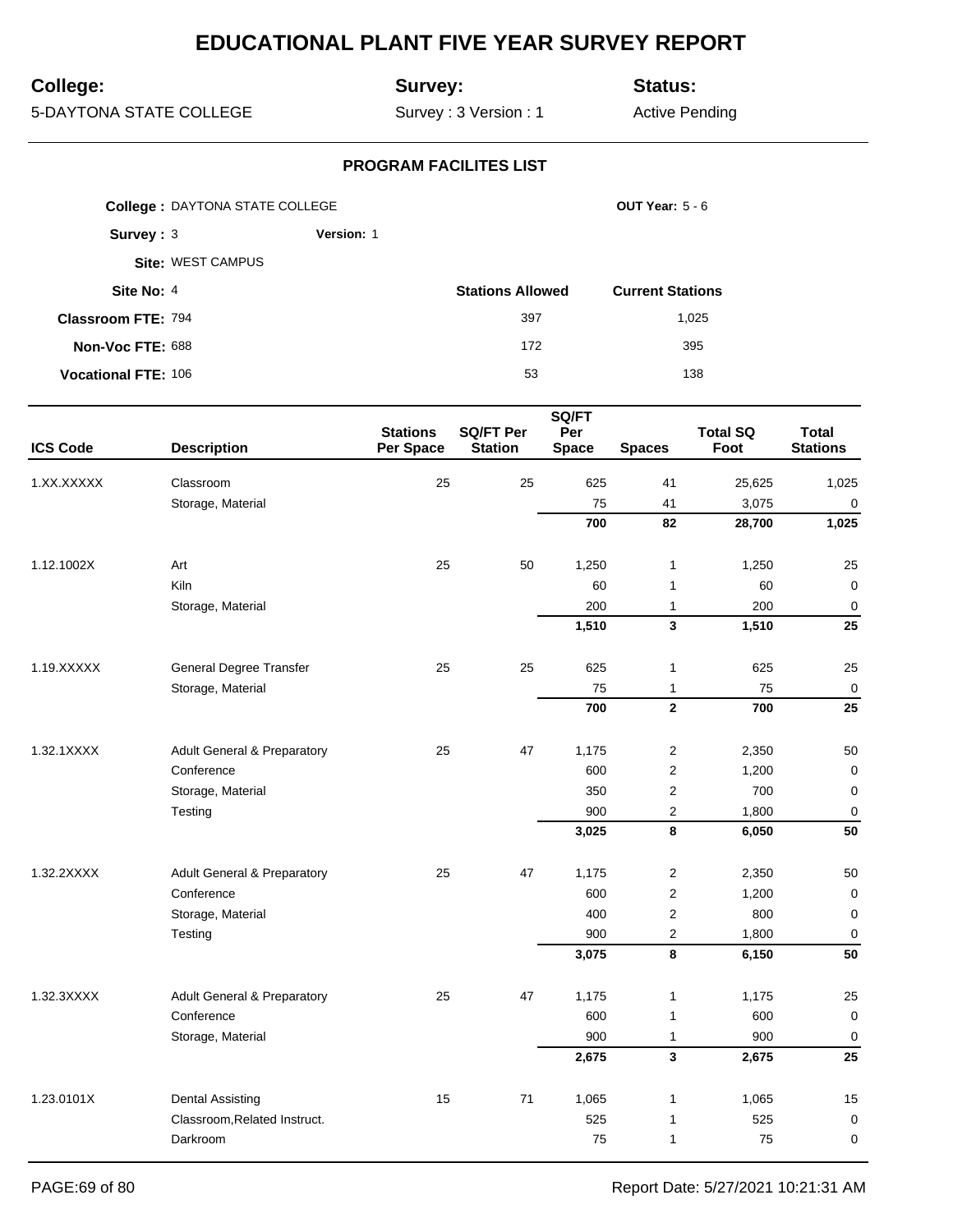## **College:**

## **Survey:**

**Status:**

5-DAYTONA STATE COLLEGE

Survey : 3 Version : 1

Active Pending

|                            | <b>College: DAYTONA STATE COLLEGE</b> |            |                         | <b>OUT Year: 5 - 6</b>  |  |  |
|----------------------------|---------------------------------------|------------|-------------------------|-------------------------|--|--|
| Survey: $3$                |                                       | Version: 1 |                         |                         |  |  |
|                            | <b>Site: WEST CAMPUS</b>              |            |                         |                         |  |  |
| Site No: 4                 |                                       |            | <b>Stations Allowed</b> | <b>Current Stations</b> |  |  |
| <b>Classroom FTE: 794</b>  |                                       |            | 397                     | 1.025                   |  |  |
| Non-Voc FTE: 688           |                                       |            | 172                     | 395                     |  |  |
| <b>Vocational FTE: 106</b> |                                       |            | 53                      | 138                     |  |  |

|                 |                                          |                              |                                    | SQ/FT               |               |                         |                                 |
|-----------------|------------------------------------------|------------------------------|------------------------------------|---------------------|---------------|-------------------------|---------------------------------|
| <b>ICS Code</b> | <b>Description</b>                       | <b>Stations</b><br>Per Space | <b>SQ/FT Per</b><br><b>Station</b> | Per<br><b>Space</b> | <b>Spaces</b> | <b>Total SQ</b><br>Foot | <b>Total</b><br><b>Stations</b> |
|                 | Lockers, Showers, & Toilets -<br>Faculty |                              |                                    | 120                 | $\mathbf{1}$  | 120                     | $\mathsf{O}\xspace$             |
|                 | Lockers, Showers, & Toilets -<br>Student |                              |                                    | 225                 | $\mathbf{1}$  | 225                     | $\mathbf 0$                     |
|                 | Operations                               |                              |                                    | 350                 | 1             | 350                     | $\mathbf 0$                     |
|                 | Reception                                |                              |                                    | 200                 | $\mathbf{1}$  | 200                     | 0                               |
|                 | Storage, Material                        |                              |                                    | 150                 | $\mathbf{1}$  | 150                     | $\pmb{0}$                       |
|                 | Toilet, Patient                          |                              |                                    | 135                 | 1             | 135                     | $\pmb{0}$                       |
|                 | X-ray                                    |                              |                                    | 135                 | 1             | 135                     | $\mathbf 0$                     |
|                 |                                          |                              |                                    | 2,980               | 10            | 2,980                   | 15                              |
| 1.23.0102X      | Dental Hygiene                           | 15                           | 95                                 | 1,425               | $\mathbf{1}$  | 1,425                   | 15                              |
|                 | Classroom, Related Instruct.             |                              |                                    | 525                 | 1             | 525                     | $\mathbf 0$                     |
|                 | Darkroom                                 |                              |                                    | 75                  | 1             | 75                      | 0                               |
|                 | Lockers, Showers, & Toilets -<br>Faculty |                              |                                    | 120                 | 1             | 120                     | $\mathbf 0$                     |
|                 | Lockers, Showers, & Toilets -<br>Student |                              |                                    | 225                 | 1             | 225                     | 0                               |
|                 | Operations                               |                              |                                    | 350                 | 1             | 350                     | 0                               |
|                 | Reception                                |                              |                                    | 200                 | 1             | 200                     | $\pmb{0}$                       |
|                 | Storage, Material                        |                              |                                    | 150                 | 1             | 150                     | $\pmb{0}$                       |
|                 | Toilet, Patient                          |                              |                                    | 75                  | 1             | 75                      | $\mathbf 0$                     |
|                 | X-ray                                    |                              |                                    | 135                 | 1             | 135                     | $\mathbf 0$                     |
|                 |                                          |                              |                                    | 3,280               | $10$          | 3,280                   | 15                              |
| 1.23.0303X      | <b>Nursing Assisting</b>                 | 15                           | 62                                 | 930                 | $\mathbf{1}$  | 930                     | 15                              |
|                 | Storage, Project                         |                              |                                    | 100                 | 1             | 100                     | $\mathbf 0$                     |
|                 |                                          |                              |                                    | 1,030               | $\mathbf{2}$  | 1,030                   | 15                              |
| 1.23.0302X      | Practical Nursing (LPN)                  | 15                           | 263                                | 3,945               | 1             | 3,945                   | 15                              |
|                 | Classroom, Related Instruct.             |                              |                                    | 525                 | $\mathbf{1}$  | 525                     | $\mathbf 0$                     |
|                 | Locker, Faculty                          |                              |                                    | 90                  | 1             | 90                      | 0                               |
|                 | Locker, Student                          |                              |                                    | 350                 | $\mathbf{1}$  | 350                     | $\pmb{0}$                       |
|                 | Reference                                |                              |                                    | 250                 | 1             | 250                     | $\mathbf 0$                     |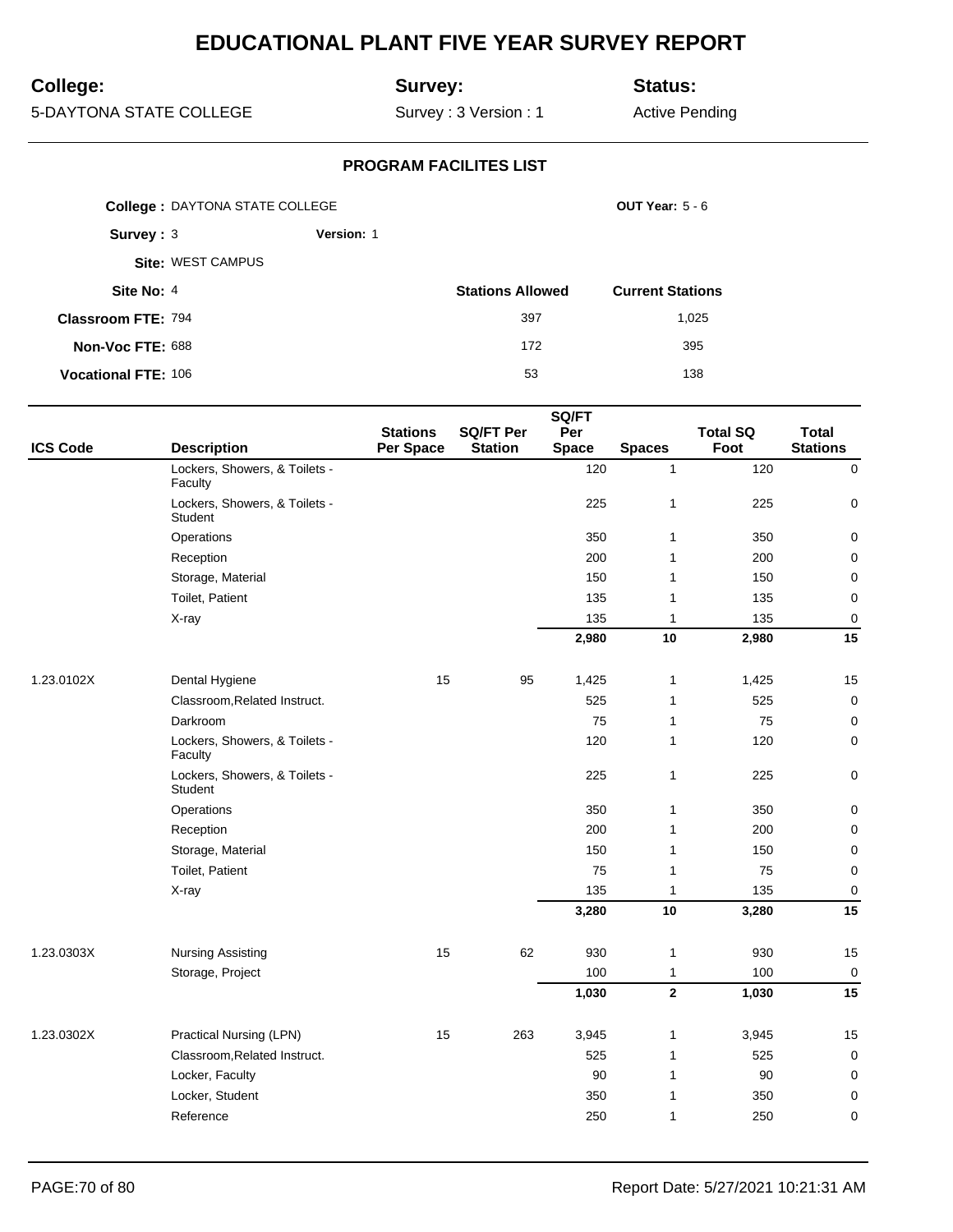## **College:**

## **Survey:**

**Status:**

5-DAYTONA STATE COLLEGE

Survey : 3 Version : 1

Active Pending

|                            | <b>College: DAYTONA STATE COLLEGE</b> |                   |                         | <b>OUT Year: 5 - 6</b>  |
|----------------------------|---------------------------------------|-------------------|-------------------------|-------------------------|
| Survey: $3$                |                                       | <b>Version: 1</b> |                         |                         |
|                            | Site: WEST CAMPUS                     |                   |                         |                         |
| Site No: 4                 |                                       |                   | <b>Stations Allowed</b> | <b>Current Stations</b> |
| <b>Classroom FTE: 794</b>  |                                       |                   | 397                     | 1,025                   |
| Non-Voc FTE: 688           |                                       |                   | 172                     | 395                     |
| <b>Vocational FTE: 106</b> |                                       |                   | 53                      | 138                     |

|                 |                                          |                              |                                    | SQ/FT               |                         |                         |                                 |
|-----------------|------------------------------------------|------------------------------|------------------------------------|---------------------|-------------------------|-------------------------|---------------------------------|
| <b>ICS Code</b> | <b>Description</b>                       | <b>Stations</b><br>Per Space | <b>SQ/FT Per</b><br><b>Station</b> | Per<br><b>Space</b> | <b>Spaces</b>           | <b>Total SQ</b><br>Foot | <b>Total</b><br><b>Stations</b> |
|                 | Storage, Material                        |                              |                                    | 400                 | $\mathbf{1}$            | 400                     | $\mathbf 0$                     |
|                 |                                          |                              |                                    | 5,560               | 6                       | 5,560                   | 15                              |
| 1.25.02XXX      | <b>Business Data Processing</b>          | 20                           | 63                                 | 1,260               | $\overline{2}$          | 2,520                   | 40                              |
|                 | Classroom, Related Instruct.             |                              |                                    | 525                 | $\overline{2}$          | 1,050                   | $\pmb{0}$                       |
|                 | Storage, Material                        |                              |                                    | 100                 | 2                       | 200                     | $\mathbf 0$                     |
|                 |                                          |                              |                                    | 1,885               | 6                       | 3,770                   | 40                              |
| 1.27.02XXX      | Law Enforcement                          | 18                           | 96                                 | 1,728               | 1                       | 1,728                   | 18                              |
|                 | Arms Storage                             |                              |                                    | 200                 | 1                       | 200                     | $\mathbf 0$                     |
|                 | Classroom, Related Instruct.             |                              |                                    | 525                 | $\mathbf{1}$            | 525                     | 0                               |
|                 | Darkroom                                 |                              |                                    | 350                 | 1                       | 350                     | 0                               |
|                 | <b>Firiing Range</b>                     |                              |                                    | 2,400               | 1                       | 2,400                   | 0                               |
|                 | Lockers, Showers, & Toilets -<br>Student |                              |                                    | 700                 | $\mathbf{1}$            | 700                     | 0                               |
|                 | Photography Lab                          |                              |                                    | 500                 | $\mathbf{1}$            | 500                     | 0                               |
|                 | Reference                                |                              |                                    | 250                 | 1                       | 250                     | $\pmb{0}$                       |
|                 | Storage, Material                        |                              |                                    | 300                 | 1                       | 300                     | $\mathbf 0$                     |
|                 |                                          |                              |                                    | 6,953               | 9                       | 6,953                   | 18                              |
| 1.11.0401X      | Biology, General                         | 20                           | 55                                 | 1,100               | $\overline{2}$          | 2,200                   | 40                              |
|                 |                                          |                              |                                    | 1,100               | $\overline{2}$          | 2,200                   | 40                              |
| 1.11.0411X      | Microbiology                             | 20                           | 55                                 | 1,100               | $\boldsymbol{2}$        | 2,200                   | 40                              |
|                 |                                          |                              |                                    | 1,100               | $\mathbf{2}$            | 2,200                   | 40                              |
| 1.11.0412X      | Anatomy                                  | 20                           | 55                                 | 1,100               | 3                       | 3,300                   | 60                              |
|                 |                                          |                              |                                    | 1,100               | $\mathbf{3}$            | 3,300                   | 60                              |
| 1.11.1902X      | Physics, General                         | 20                           | 55                                 | 1,100               | 2                       | 2,200                   | 40                              |
|                 |                                          |                              |                                    | 1,100               | $\overline{\mathbf{2}}$ | 2,200                   | 40                              |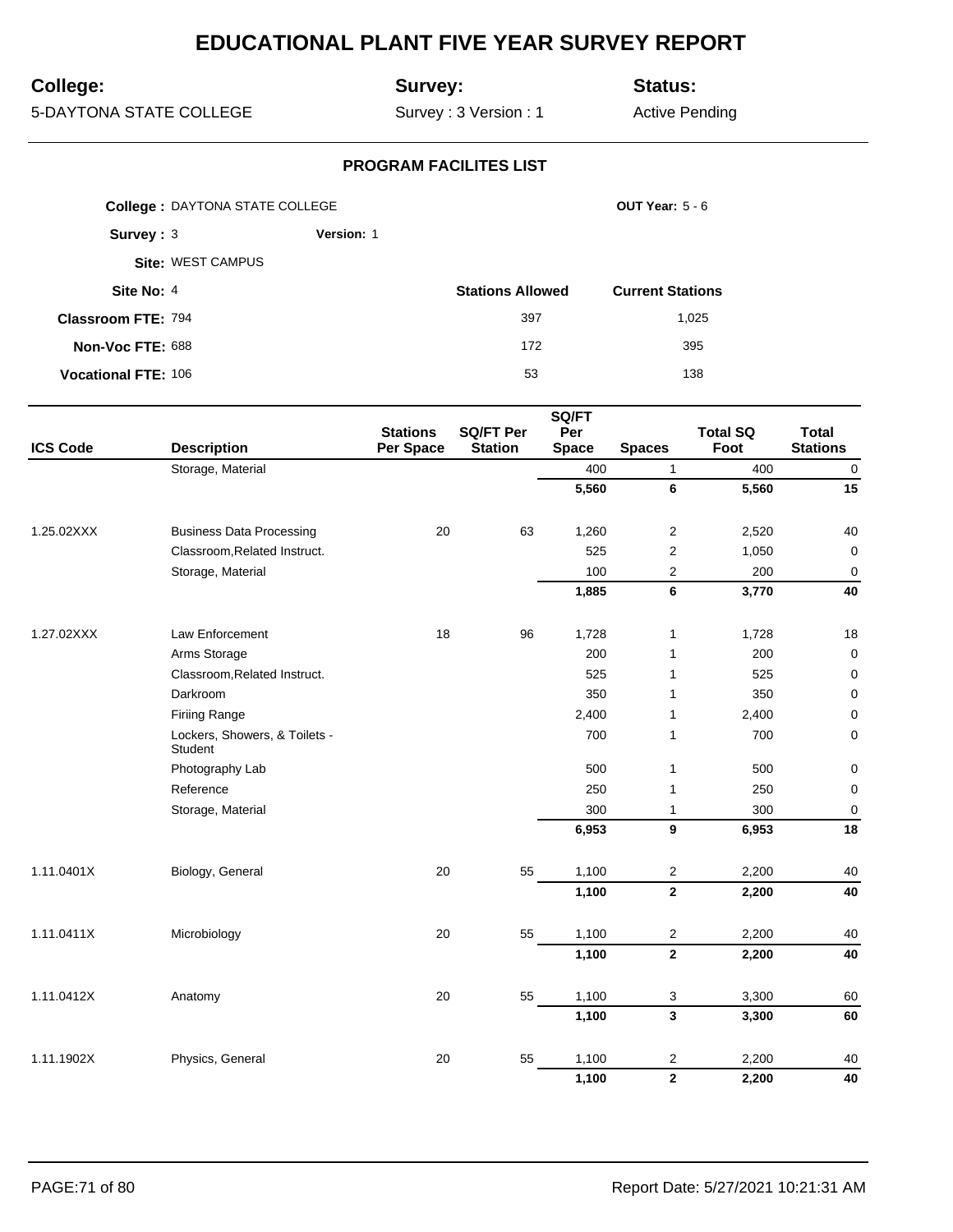## **College:**

## **Survey:**

**Status:**

5-DAYTONA STATE COLLEGE

Survey : 3 Version : 1

Active Pending

|                            | <b>College: DAYTONA STATE COLLEGE</b> |            |                         | <b>OUT Year: 5 - 6</b>  |
|----------------------------|---------------------------------------|------------|-------------------------|-------------------------|
| Survey: 3                  |                                       | Version: 1 |                         |                         |
|                            | <b>Site: WEST CAMPUS</b>              |            |                         |                         |
| Site No: 4                 |                                       |            | <b>Stations Allowed</b> | <b>Current Stations</b> |
| <b>Classroom FTE: 794</b>  |                                       |            | 397                     | 1,025                   |
| Non-Voc FTE: 688           |                                       |            | 172                     | 395                     |
| <b>Vocational FTE: 106</b> |                                       |            | 53                      | 138                     |

| <b>ICS Code</b> | <b>Description</b> | <b>Stations</b><br>Per Space | <b>SQ/FT Per</b><br><b>Station</b> | SQ/FT<br>Per<br><b>Space</b> | <b>Spaces</b> | <b>Total SQ</b><br>Foot | <b>Total</b><br><b>Stations</b> |
|-----------------|--------------------|------------------------------|------------------------------------|------------------------------|---------------|-------------------------|---------------------------------|
| 1.11.1905X      | Chemistry, General | 20                           | 55                                 | 1,100                        | 2             | 2,200                   | 40                              |
|                 |                    |                              |                                    | 1,100                        | $\mathbf{2}$  | 2,200                   | 40                              |
| 1.25.0203X      | Programmers        | 20                           | 63                                 | 1,260                        |               | 1,260                   | 20                              |
|                 |                    |                              |                                    | 1,260                        |               | 1,260                   | 20                              |
|                 | <b>WEST CAMPUS</b> | <b>Totals</b> :              |                                    | 40,133                       | 161           | 82,718                  | 1,558                           |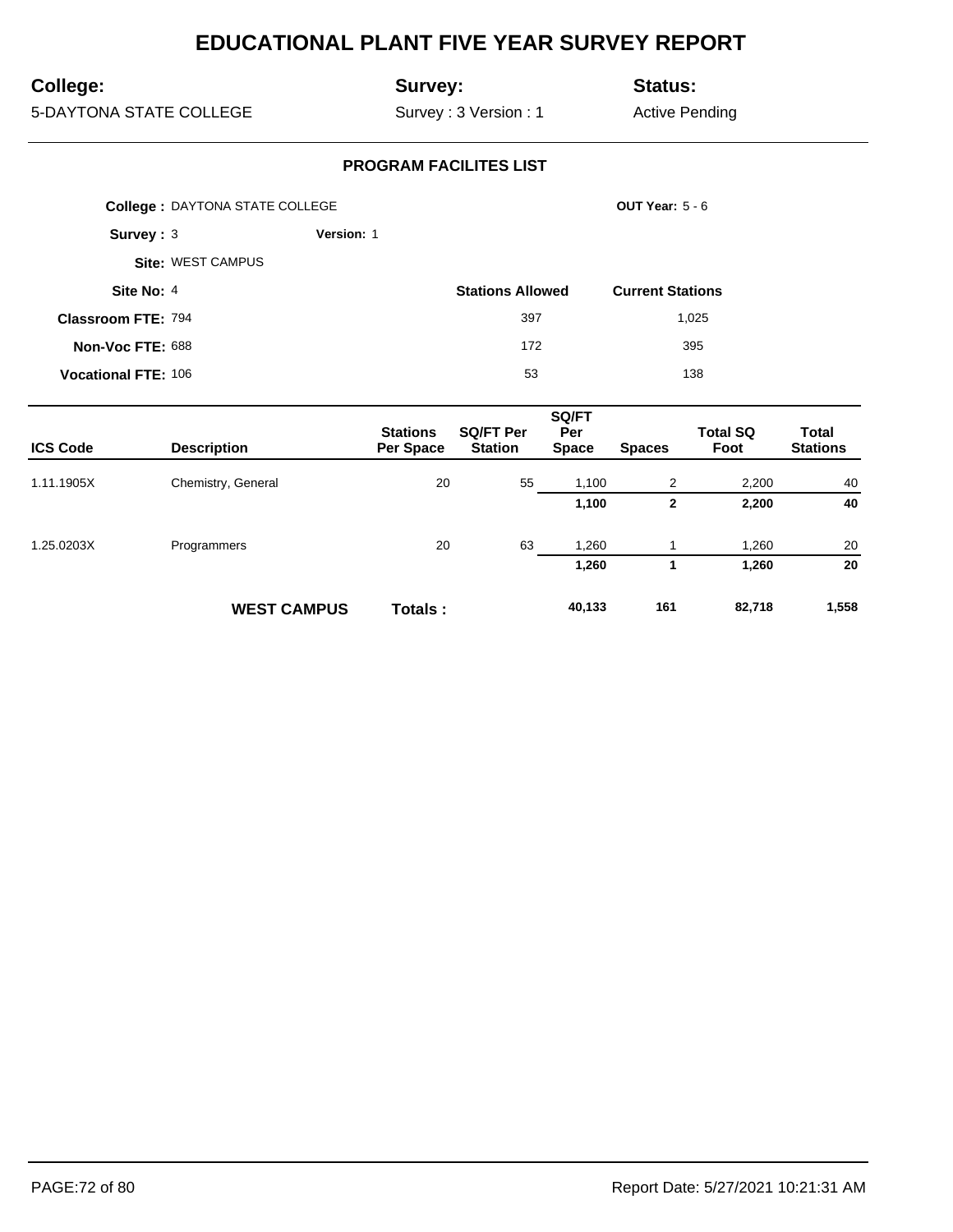# **College:**

## **Survey:**

**Status:**

5-DAYTONA STATE COLLEGE

Survey : 3 Version : 1

Active Pending

|                           | <b>College: DAYTONA STATE COLLEGE</b> |                   |                         | <b>OUT Year: 5 - 6</b>  |
|---------------------------|---------------------------------------|-------------------|-------------------------|-------------------------|
| Survey: $3$               |                                       | <b>Version: 1</b> |                         |                         |
|                           | Site: DELTONA CENTER                  |                   |                         |                         |
| Site No: 7                |                                       |                   | <b>Stations Allowed</b> | <b>Current Stations</b> |
| <b>Classroom FTE: 391</b> |                                       |                   | 195                     | 400                     |
| Non-Voc FTE: 292          |                                       |                   | 73                      | 150                     |
| <b>Vocational FTE: 99</b> |                                       |                   | 49                      | 55                      |

|                 |                                        | SQ/FT                        |                                    |                     |                         |                         |                                 |  |
|-----------------|----------------------------------------|------------------------------|------------------------------------|---------------------|-------------------------|-------------------------|---------------------------------|--|
| <b>ICS Code</b> | <b>Description</b>                     | <b>Stations</b><br>Per Space | <b>SQ/FT Per</b><br><b>Station</b> | Per<br><b>Space</b> | <b>Spaces</b>           | <b>Total SQ</b><br>Foot | <b>Total</b><br><b>Stations</b> |  |
| 1.XX.XXXXX      | Classroom                              | 25                           | 25                                 | 625                 | 16                      | 10,000                  | 400                             |  |
|                 | Storage, Material                      |                              |                                    | 75                  | 16                      | 1,200                   | $\mathbf 0$                     |  |
|                 |                                        |                              |                                    | 700                 | 32                      | 11,200                  | 400                             |  |
| 1.31.1XXXX      | <b>Adult General &amp; Preparatory</b> | 25                           | 47                                 | 1,175               | $\sqrt{2}$              | 2,350                   | 50                              |  |
|                 | Conference                             |                              |                                    | 300                 | $\overline{2}$          | 600                     | 0                               |  |
|                 | Storage, Material                      |                              |                                    | 300                 | $\overline{c}$          | 600                     | $\mathbf 0$                     |  |
|                 | Testing                                |                              |                                    | 150                 | $\overline{\mathbf{c}}$ | 300                     | $\pmb{0}$                       |  |
|                 |                                        |                              |                                    | 1,925               | 8                       | 3,850                   | 50                              |  |
| 1.32.1XXXX      | <b>Adult General &amp; Preparatory</b> | 25                           | 47                                 | 1,175               | 4                       | 4,700                   | 100                             |  |
|                 | Conference                             |                              |                                    | 600                 | 4                       | 2,400                   | $\mathbf 0$                     |  |
|                 | Storage, Material                      |                              |                                    | 350                 | 4                       | 1,400                   | $\mathbf 0$                     |  |
|                 | Testing                                |                              |                                    | 900                 | 4                       | 3,600                   | 0                               |  |
|                 |                                        |                              |                                    | 3,025               | 16                      | 12,100                  | 100                             |  |
| 1.23.0302X      | Practical Nursing (LPN)                | 15                           | 263                                | 3,945               | 1                       | 3,945                   | 15                              |  |
|                 | Classroom, Related Instruct.           |                              |                                    | 525                 | $\mathbf{1}$            | 525                     | $\mathbf 0$                     |  |
|                 | Locker, Faculty                        |                              |                                    | 90                  | 1                       | 90                      | $\mathbf 0$                     |  |
|                 | Locker, Student                        |                              |                                    | 350                 | $\mathbf{1}$            | 350                     | $\mathbf 0$                     |  |
|                 | Reference                              |                              |                                    | 250                 | 1                       | 250                     | $\mathbf 0$                     |  |
|                 | Storage, Material                      |                              |                                    | 400                 | $\mathbf{1}$            | 400                     | $\mathbf 0$                     |  |
|                 |                                        |                              |                                    | 5,560               | $\bf 6$                 | 5,560                   | 15                              |  |
| 1.26.2602X      | Cosmetology                            | 20                           | 76                                 | 1,520               | $\overline{c}$          | 3,040                   | 40                              |  |
|                 | Classroom, Related Instruct.           |                              |                                    | 525                 | $\overline{2}$          | 1,050                   | $\mathbf 0$                     |  |
|                 | Dispensary                             |                              |                                    | 100                 | $\overline{c}$          | 200                     | $\mathbf 0$                     |  |
|                 | Facial                                 |                              |                                    | 100                 | $\overline{2}$          | 200                     | $\mathbf 0$                     |  |
|                 | Grooming                               |                              |                                    | 50                  | $\mathbf{2}$            | 100                     | $\mathbf 0$                     |  |
|                 | Laundry                                |                              |                                    | 50                  | $\overline{2}$          | 100                     | $\mathbf 0$                     |  |
|                 | Locker, Student                        |                              |                                    | 200                 | 2                       | 400                     | $\mathbf 0$                     |  |
|                 | Reception                              |                              |                                    | 100                 | $\boldsymbol{2}$        | 200                     | $\mathbf 0$                     |  |
|                 | Storage, Material                      |                              |                                    | 150                 | $\overline{2}$          | 300                     | $\mathbf 0$                     |  |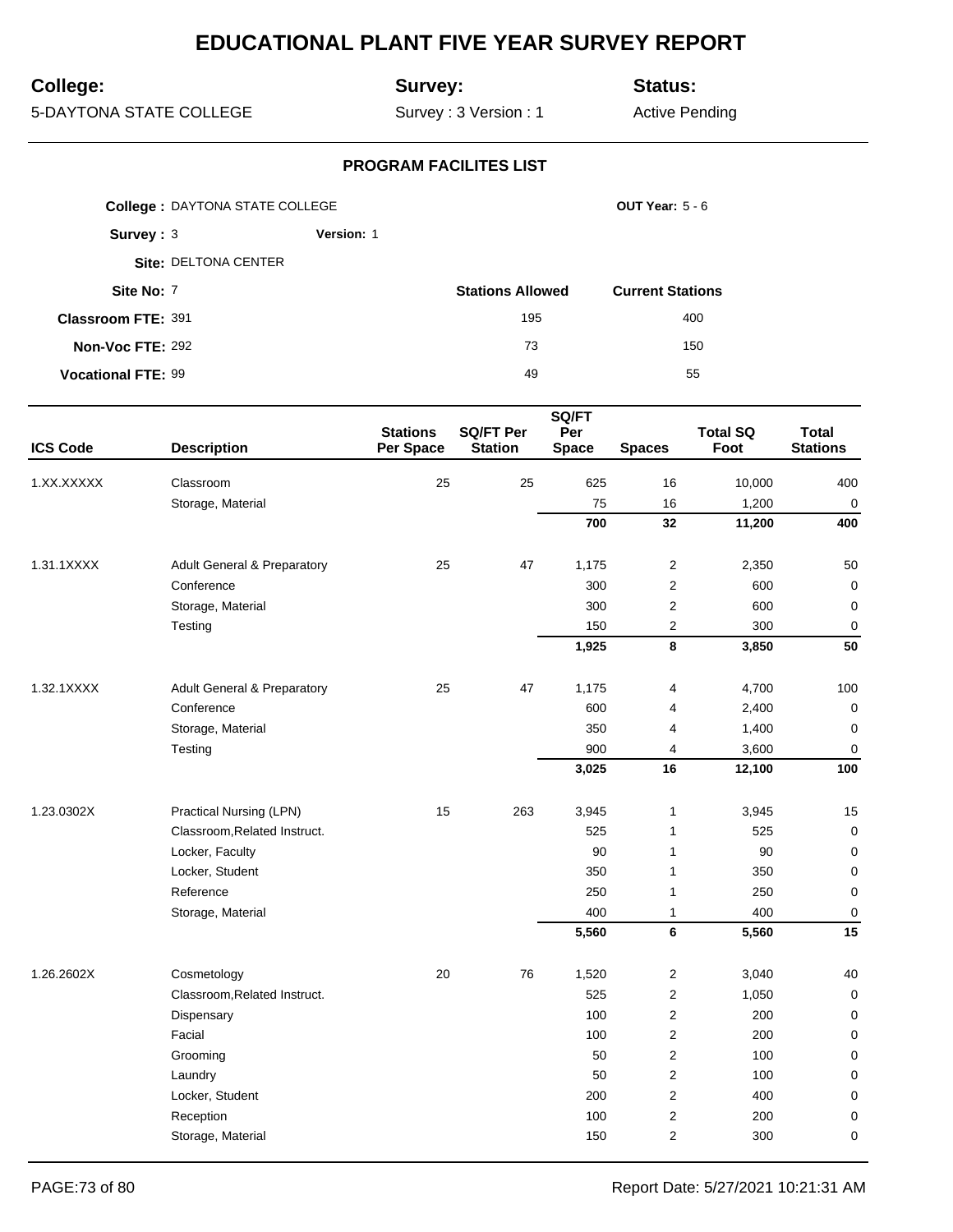# **College:**

## **Survey:**

**Status:**

5-DAYTONA STATE COLLEGE

Survey : 3 Version : 1

Active Pending

|                           | <b>College: DAYTONA STATE COLLEGE</b> |            |                         | <b>OUT Year: 5 - 6</b>  |
|---------------------------|---------------------------------------|------------|-------------------------|-------------------------|
| Survey: $3$               |                                       | Version: 1 |                         |                         |
|                           | Site: DELTONA CENTER                  |            |                         |                         |
| Site No: 7                |                                       |            | <b>Stations Allowed</b> | <b>Current Stations</b> |
| Classroom FTE: 391        |                                       |            | 195                     | 400                     |
| Non-Voc FTE: 292          |                                       |            | 73                      | 150                     |
| <b>Vocational FTE: 99</b> |                                       |            | 49                      | 55                      |

| <b>ICS Code</b> | <b>Description</b>    | <b>Stations</b><br><b>Per Space</b> | <b>SQ/FT Per</b><br><b>Station</b> | SQ/FT<br>Per<br><b>Space</b> | <b>Spaces</b> | <b>Total SQ</b><br>Foot | Total<br><b>Stations</b> |
|-----------------|-----------------------|-------------------------------------|------------------------------------|------------------------------|---------------|-------------------------|--------------------------|
|                 | Toilet, Patient       |                                     |                                    | 75                           | 2             | 150                     | 0                        |
|                 | Toilet, Student       |                                     |                                    | 75                           | 2             | 150                     | $\Omega$                 |
|                 |                       |                                     |                                    | 2,945                        | 22            | 5,890                   | 40                       |
|                 | <b>DELTONA CENTER</b> | <b>Totals:</b>                      |                                    | 14,155                       | 84            | 38,600                  | 605                      |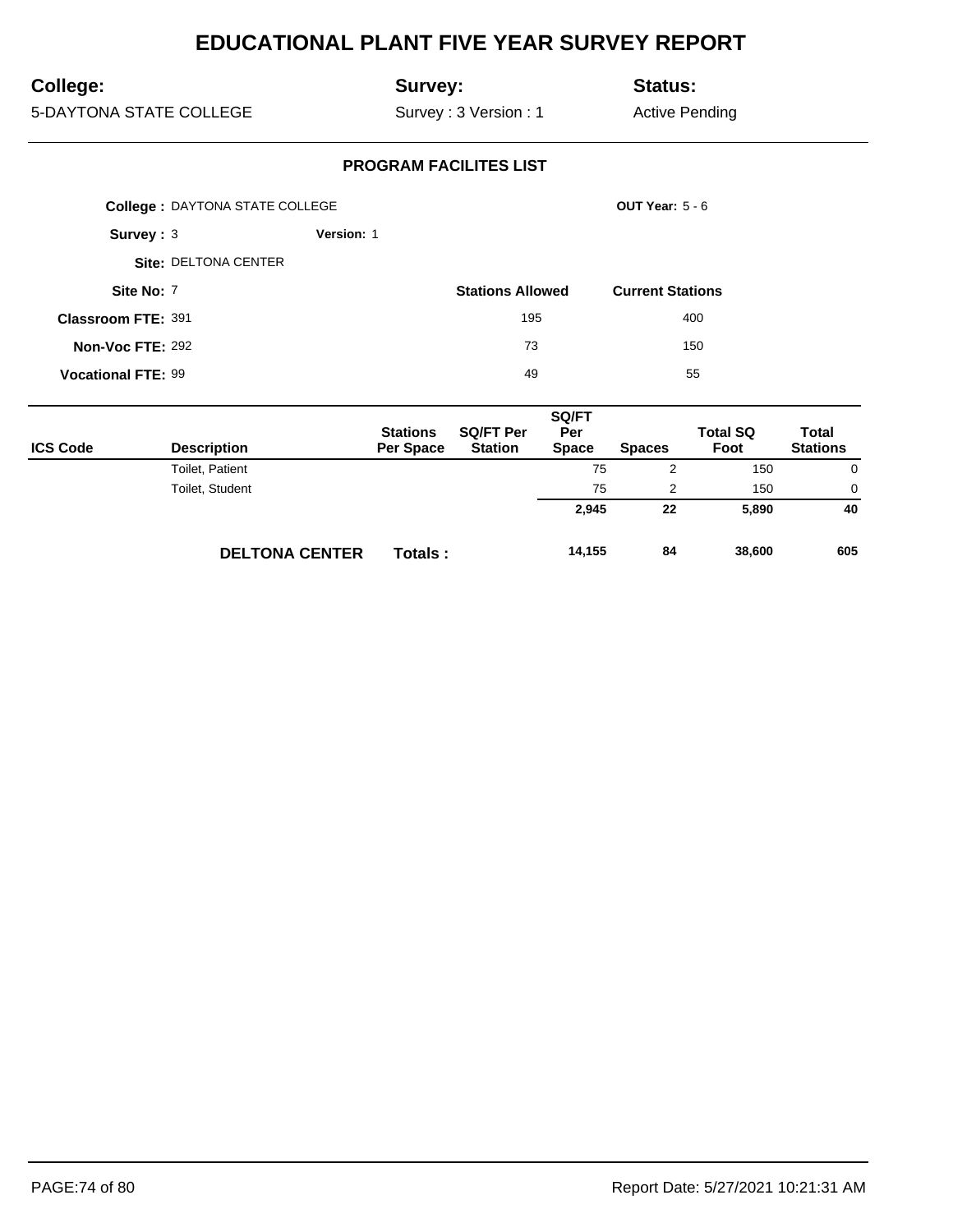# **College:**

## **Survey:**

**Status:**

5-DAYTONA STATE COLLEGE

Survey : 3 Version : 1

Active Pending

|                            | <b>College: DAYTONA STATE COLLEGE</b> |                   |                         | OUT Year: $5 - 6$       |
|----------------------------|---------------------------------------|-------------------|-------------------------|-------------------------|
| Survey: 3                  |                                       | <b>Version: 1</b> |                         |                         |
|                            | Site: ADV TECH CENTER                 |                   |                         |                         |
| Site No: 8                 |                                       |                   | <b>Stations Allowed</b> | <b>Current Stations</b> |
| <b>Classroom FTE: 643</b>  |                                       |                   | 321                     | 475                     |
| Non-Voc FTE: 2             |                                       |                   | $\Omega$                | 180                     |
| <b>Vocational FTE: 641</b> |                                       |                   | 320                     | 481                     |

|                 |                                           |                              |                                    | SQ/FT               |                         |                         |                                 |
|-----------------|-------------------------------------------|------------------------------|------------------------------------|---------------------|-------------------------|-------------------------|---------------------------------|
| <b>ICS Code</b> | <b>Description</b>                        | <b>Stations</b><br>Per Space | <b>SQ/FT Per</b><br><b>Station</b> | Per<br><b>Space</b> | <b>Spaces</b>           | <b>Total SQ</b><br>Foot | <b>Total</b><br><b>Stations</b> |
| 1.XX.XXXXX      | Classroom                                 | 25                           | 25                                 | 625                 | 19                      | 11,875                  | 475                             |
|                 | Storage, Material                         |                              |                                    | 75                  | 19                      | 1,425                   | $\overline{0}$                  |
|                 |                                           |                              |                                    | 700                 | 38                      | 13,300                  | 475                             |
| 1.16.07XXX      | <b>Computer &amp; Information Systems</b> | 20                           | 45                                 | 900                 | 9                       | 8,100                   | 180                             |
|                 | Storage, Material                         |                              |                                    | 100                 | 9                       | 900                     | $\mathbf 0$                     |
|                 |                                           |                              |                                    | 1,000               | 18                      | 9,000                   | 180                             |
| 1.23.0907X      | Emergency Medical Tech.                   | 15                           | 88                                 | 1,320               | 3                       | 3,960                   | 45                              |
|                 | Classroom, Related Instruct.              |                              |                                    | 525                 | 3                       | 1,575                   | $\mathbf 0$                     |
|                 | Storage, Material                         |                              |                                    | 500                 | 3                       | 1,500                   | $\mathbf 0$                     |
|                 | <b>Telemetry Operations</b>               |                              |                                    | 1,000               | 3                       | 3,000                   | $\mathbf 0$                     |
|                 |                                           |                              |                                    | 3,345               | 12                      | 10,035                  | 45                              |
| 1.24.02060      | Interior Design Technology                | 20                           | 80                                 | 1,600               | $\mathbf{1}$            | 1,600                   | 20                              |
|                 | Layout                                    |                              |                                    | 225                 | $\mathbf{1}$            | 225                     | $\mathbf 0$                     |
|                 | Storage, Material                         |                              |                                    | 400                 | $\mathbf{1}$            | 400                     | 0                               |
|                 | Storage, Project                          |                              |                                    | 275                 | $\mathbf{1}$            | 275                     | 0                               |
|                 |                                           |                              |                                    | 2,500               | $\overline{\mathbf{4}}$ | 2,500                   | 20                              |
| 1.26.01XXX      | Air-Condition, Refrig.& Heat.Tech.        | 20                           | 143                                | 2,860               | $\overline{c}$          | 5,720                   | 40                              |
|                 | Classroom, Related Instruct.              |                              |                                    | 525                 | $\overline{2}$          | 1,050                   | $\pmb{0}$                       |
|                 | Storage, Material                         |                              |                                    | 250                 | $\overline{2}$          | 500                     | 0                               |
|                 | Storage, Project                          |                              |                                    | 400                 | $\boldsymbol{2}$        | 800                     | $\pmb{0}$                       |
|                 | Storage, Tool                             |                              |                                    | 500                 | $\overline{2}$          | 1,000                   | $\mathbf 0$                     |
|                 |                                           |                              |                                    | 4,535               | 10                      | 9,070                   | 40                              |
| 1.26.03011      | Automotive Body Repair                    | 20                           | 190                                | 3,800               | $\overline{\mathbf{c}}$ | 7,600                   | 40                              |
|                 | Classroom, Related Instruct.              |                              |                                    | 525                 | $\overline{2}$          | 1,050                   | 0                               |
|                 | Frame Machine                             |                              |                                    | 400                 | $\overline{2}$          | 800                     | 0                               |
|                 | Spray                                     |                              |                                    | 600                 | $\sqrt{2}$              | 1,200                   | 0                               |
|                 | Storage, Flammable                        |                              |                                    | 175                 | $\overline{2}$          | 350                     | $\pmb{0}$                       |
|                 | Storage, Material                         |                              |                                    | 250                 | $\overline{2}$          | 500                     | 0                               |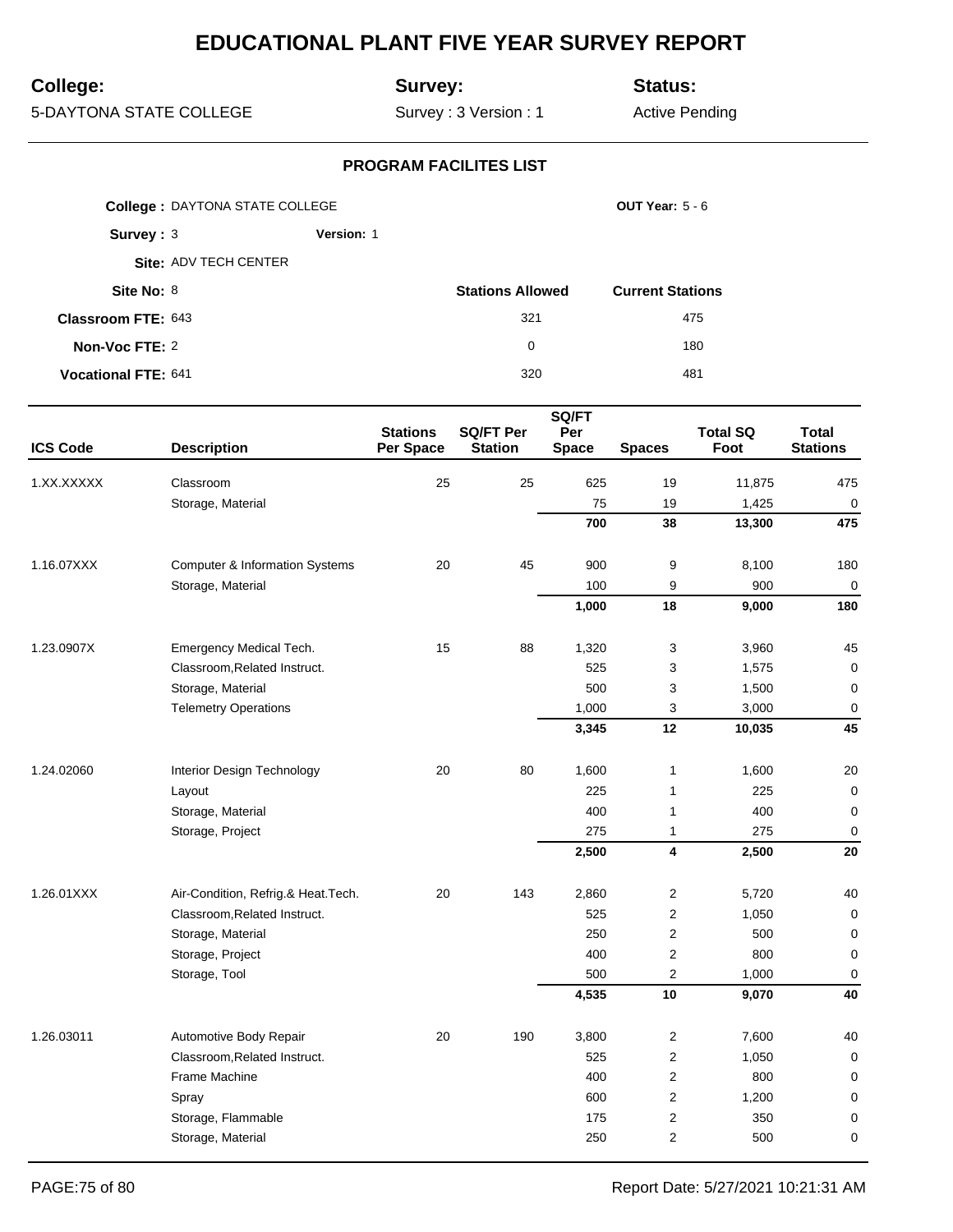# **College:**

## **Survey:**

**Status:**

5-DAYTONA STATE COLLEGE

Survey : 3 Version : 1

Active Pending

| <b>College: DAYTONA STATE COLLEGE</b> |                       |                   |                         | OUT Year: $5 - 6$       |
|---------------------------------------|-----------------------|-------------------|-------------------------|-------------------------|
| Survey: $3$                           |                       | <b>Version: 1</b> |                         |                         |
|                                       | Site: ADV TECH CENTER |                   |                         |                         |
| Site No: 8                            |                       |                   | <b>Stations Allowed</b> | <b>Current Stations</b> |
| <b>Classroom FTE: 643</b>             |                       |                   | 321                     | 475                     |
| Non-Voc FTE: 2                        |                       |                   | 0                       | 180                     |
| <b>Vocational FTE: 641</b>            |                       |                   | 320                     | 481                     |

|                 |                                         |                              |                                    | SQ/FT               |                         |                         |                                 |
|-----------------|-----------------------------------------|------------------------------|------------------------------------|---------------------|-------------------------|-------------------------|---------------------------------|
| <b>ICS Code</b> | <b>Description</b>                      | <b>Stations</b><br>Per Space | <b>SQ/FT Per</b><br><b>Station</b> | Per<br><b>Space</b> | <b>Spaces</b>           | <b>Total SQ</b><br>Foot | <b>Total</b><br><b>Stations</b> |
|                 | Storage, Paint                          |                              |                                    | 50                  | $\overline{2}$          | 100                     | $\mathbf 0$                     |
|                 | Storage, Tool                           |                              |                                    | 200                 | $\overline{\mathbf{c}}$ | 400                     | $\mathbf 0$                     |
|                 |                                         |                              |                                    | 6,000               | 16                      | 12,000                  | 40                              |
| 1.26.03021      | <b>Automotive Mechanics</b>             | 20                           | 171                                | 3,420               | 3                       | 10,260                  | 60                              |
|                 | Classroom, Related Instruct.            |                              |                                    | 525                 | 3                       | 1,575                   | $\pmb{0}$                       |
|                 | Storage, Flammable                      |                              |                                    | 175                 | 3                       | 525                     | 0                               |
|                 | Storage, Material                       |                              |                                    | 250                 | 3                       | 750                     | $\mathbf 0$                     |
|                 | Storage, Project                        |                              |                                    | 200                 | 3                       | 600                     | $\mathbf 0$                     |
|                 | Storage, Tool                           |                              |                                    | 200                 | 3                       | 600                     | $\pmb{0}$                       |
|                 |                                         |                              |                                    | 4,770               | 18                      | 14,310                  | 60                              |
| 1.26.10002      | <b>Building Construction Technician</b> | 20                           | 66                                 | 1,320               | $\sqrt{2}$              | 2,640                   | 40                              |
|                 | Reproduction                            |                              |                                    | 200                 | $\overline{c}$          | 400                     | 0                               |
|                 | Storage, Material                       |                              |                                    | 500                 | $\overline{2}$          | 1,000                   | 0                               |
|                 | Storage, Project                        |                              |                                    | 200                 | $\overline{2}$          | 400                     | 0                               |
|                 | Storage, Tool                           |                              |                                    | 300                 | $\overline{2}$          | 600                     | $\mathbf 0$                     |
|                 |                                         |                              |                                    | 2,520               | 10                      | 5,040                   | 40                              |
| 1.26.13XXX      | Drafting & Design Technology            | 20                           | 76                                 | 1,520               | $\overline{2}$          | 3,040                   | 40                              |
|                 | Reproduction                            |                              |                                    | 200                 | $\boldsymbol{2}$        | 400                     | $\mathbf 0$                     |
|                 | Storage, Material                       |                              |                                    | 250                 | $\overline{2}$          | 500                     | $\mathbf 0$                     |
|                 | Storage, Project                        |                              |                                    | 200                 | $\mathbf 2$             | 400                     | $\mathbf 0$                     |
|                 |                                         |                              |                                    | 2,170               | 8                       | 4,340                   | 40                              |
| 1.26.14XXX      | <b>Electrical Technology</b>            | 20                           | 72                                 | 1,440               | $\sqrt{2}$              | 2,880                   | 40                              |
|                 | Classroom, Related Instruct.            |                              |                                    | 525                 | $\sqrt{2}$              | 1,050                   | $\mathbf 0$                     |
|                 | Storage, Material                       |                              |                                    | 300                 | $\overline{2}$          | 600                     | 0                               |
|                 | Storage, Tool                           |                              |                                    | 500                 | $\overline{c}$          | 1,000                   | $\mathbf 0$                     |
|                 |                                         |                              |                                    | 2,765               | 8                       | 5,530                   | 40                              |
| 1.26.2302X      | Machine Shop                            | 20                           | 147                                | 2,940               | $\overline{2}$          | 5,880                   | 40                              |
|                 | Classroom, Related Instruct.            |                              |                                    | 525                 | $\mathbf 2$             | 1,050                   | $\mathbf 0$                     |
|                 | Storage, Material                       |                              |                                    | 350                 | $\overline{2}$          | 700                     | 0                               |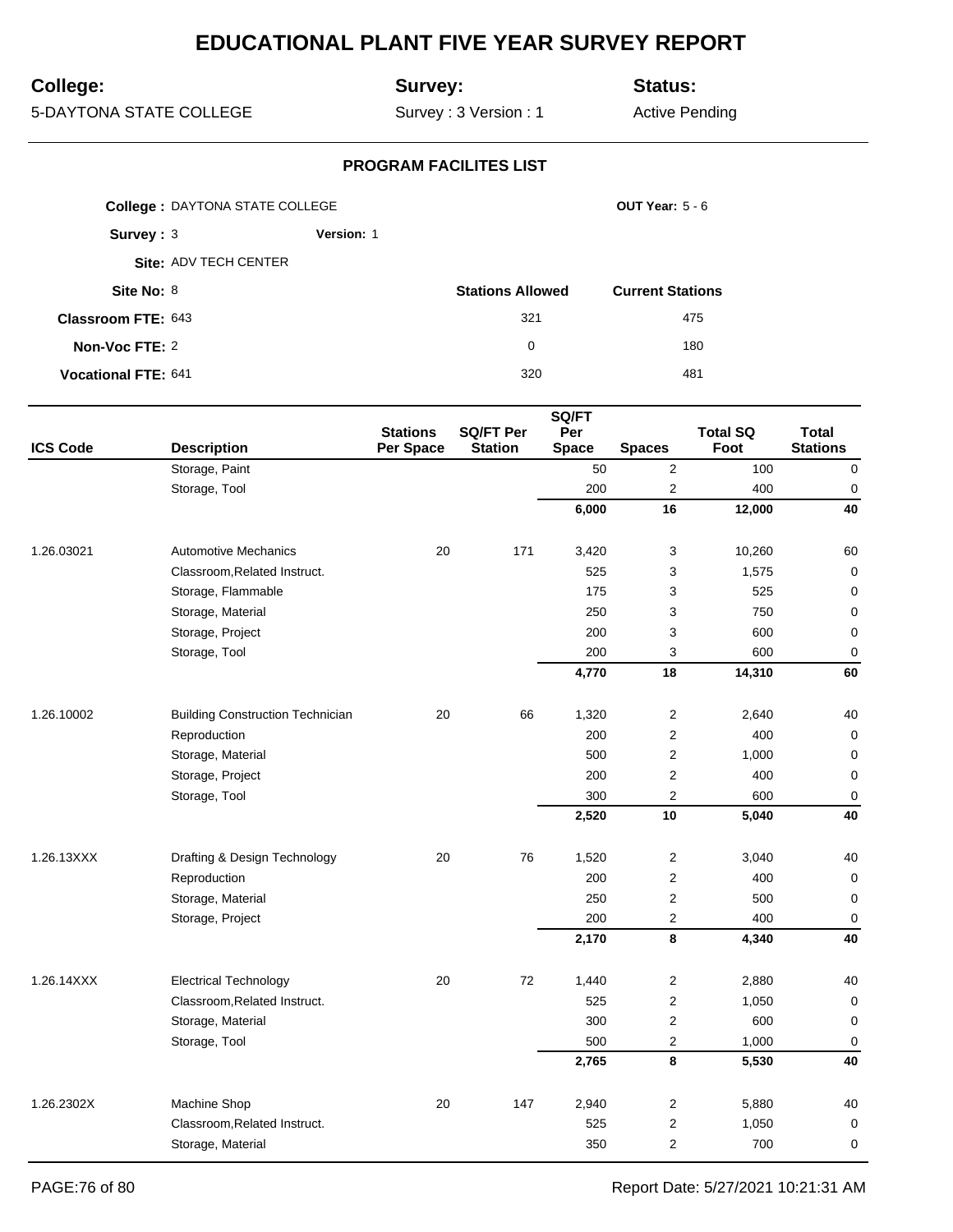# **College:**

## **Survey:**

**Status:**

5-DAYTONA STATE COLLEGE

Survey : 3 Version : 1

Active Pending

|                            | <b>College: DAYTONA STATE COLLEGE</b> |            |                         | OUT Year: $5 - 6$       |
|----------------------------|---------------------------------------|------------|-------------------------|-------------------------|
| Survey: $3$                |                                       | Version: 1 |                         |                         |
|                            | Site: ADV TECH CENTER                 |            |                         |                         |
| Site No: 8                 |                                       |            | <b>Stations Allowed</b> | <b>Current Stations</b> |
| <b>Classroom FTE: 643</b>  |                                       |            | 321                     | 475                     |
| Non-Voc FTE: 2             |                                       |            | $\Omega$                | 180                     |
| <b>Vocational FTE: 641</b> |                                       |            | 320                     | 481                     |

| <b>ICS Code</b> | <b>Description</b>           | <b>Stations</b><br>Per Space | <b>SQ/FT Per</b><br><b>Station</b> | SQ/FT<br>Per<br><b>Space</b> | <b>Spaces</b>           | <b>Total SQ</b><br>Foot | Total<br><b>Stations</b> |
|-----------------|------------------------------|------------------------------|------------------------------------|------------------------------|-------------------------|-------------------------|--------------------------|
|                 | Storage, Project             |                              |                                    | 200                          | 2                       | 400                     | 0                        |
|                 | Storage, Tool                |                              |                                    | 200                          | 2                       | 400                     | 0                        |
|                 |                              |                              |                                    | 4,215                        | 10                      | 8,430                   | 40                       |
| 1.27.02012      | Criminal Justice Technology  | 18                           | 80                                 | 1,440                        | $\overline{c}$          | 2,880                   | 36                       |
|                 | Classroom, Related Instruct. |                              |                                    | 525                          | 2                       | 1,050                   | 0                        |
|                 | Courtroom                    |                              |                                    | 550                          | 2                       | 1,100                   | 0                        |
|                 | Darkroom                     |                              |                                    | 350                          | $\overline{\mathbf{c}}$ | 700                     | 0                        |
|                 | Photography Lab              |                              |                                    | 500                          | $\overline{c}$          | 1,000                   | 0                        |
|                 | Reference                    |                              |                                    | 250                          | 2                       | 500                     | 0                        |
|                 | <b>Technical Laboratory</b>  |                              |                                    | 900                          | 2                       | 1,800                   | 0                        |
|                 |                              |                              |                                    | 4,515                        | 14                      | 9,030                   | 36                       |
| 1.26.15XXX      | Electronics                  | 20                           | 76                                 | 1,520                        | 4                       | 6,080                   | 80                       |
|                 |                              |                              |                                    | 1,520                        | 4                       | 6,080                   | 80                       |
|                 | <b>ADV TECH CENTER</b>       | Totals:                      |                                    | 40,555                       | 170                     | 108,665                 | 1,136                    |
|                 |                              | <b>Report Totals:</b>        |                                    | 246,465                      | 1,671                   | 872,588                 | 12,855                   |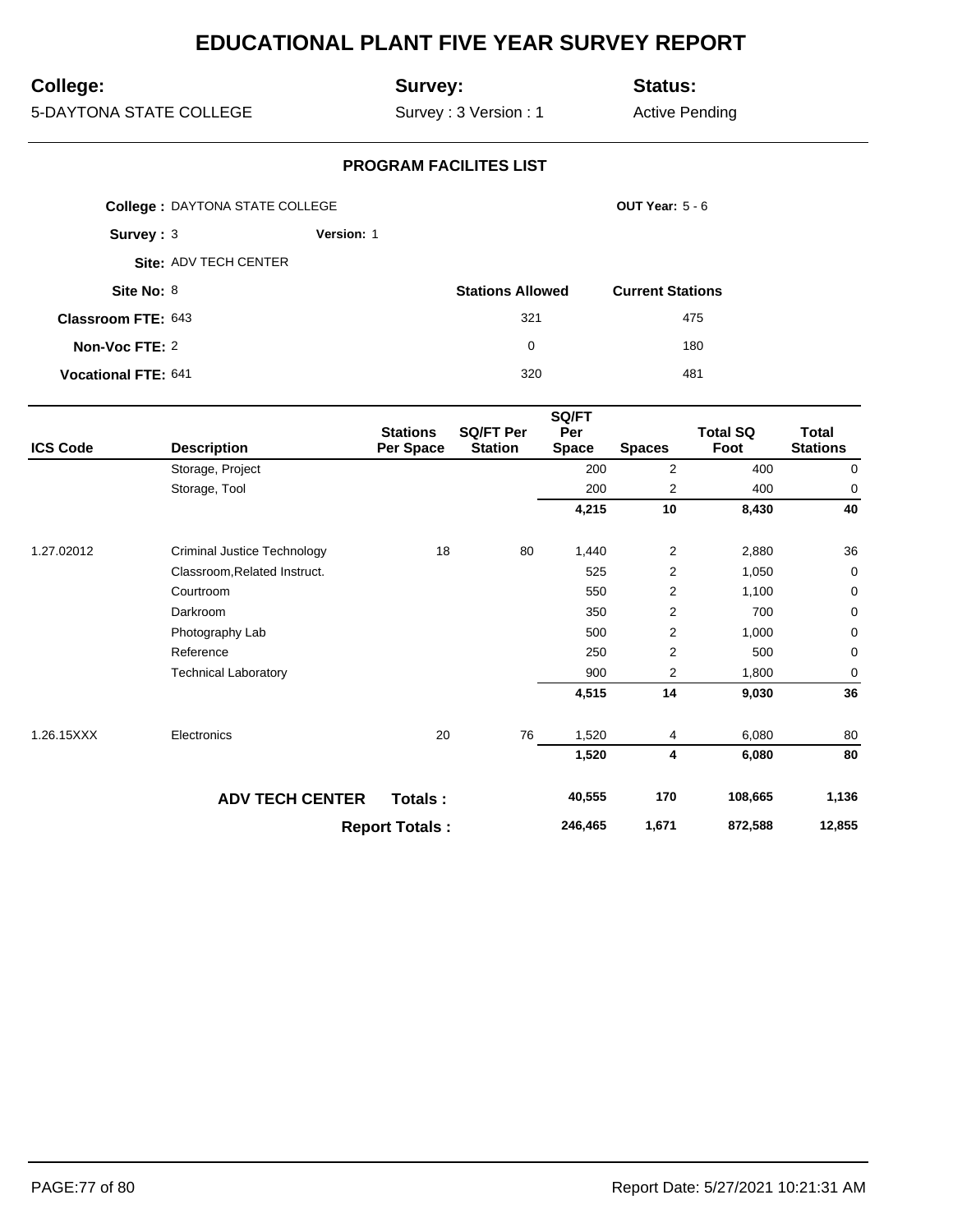Survey : 3 Version : 1

**College:** 5-DAYTONA STATE COLLEGE **Survey:**

**Status:**

Active Pending

# **Section 11: Recommendation Details**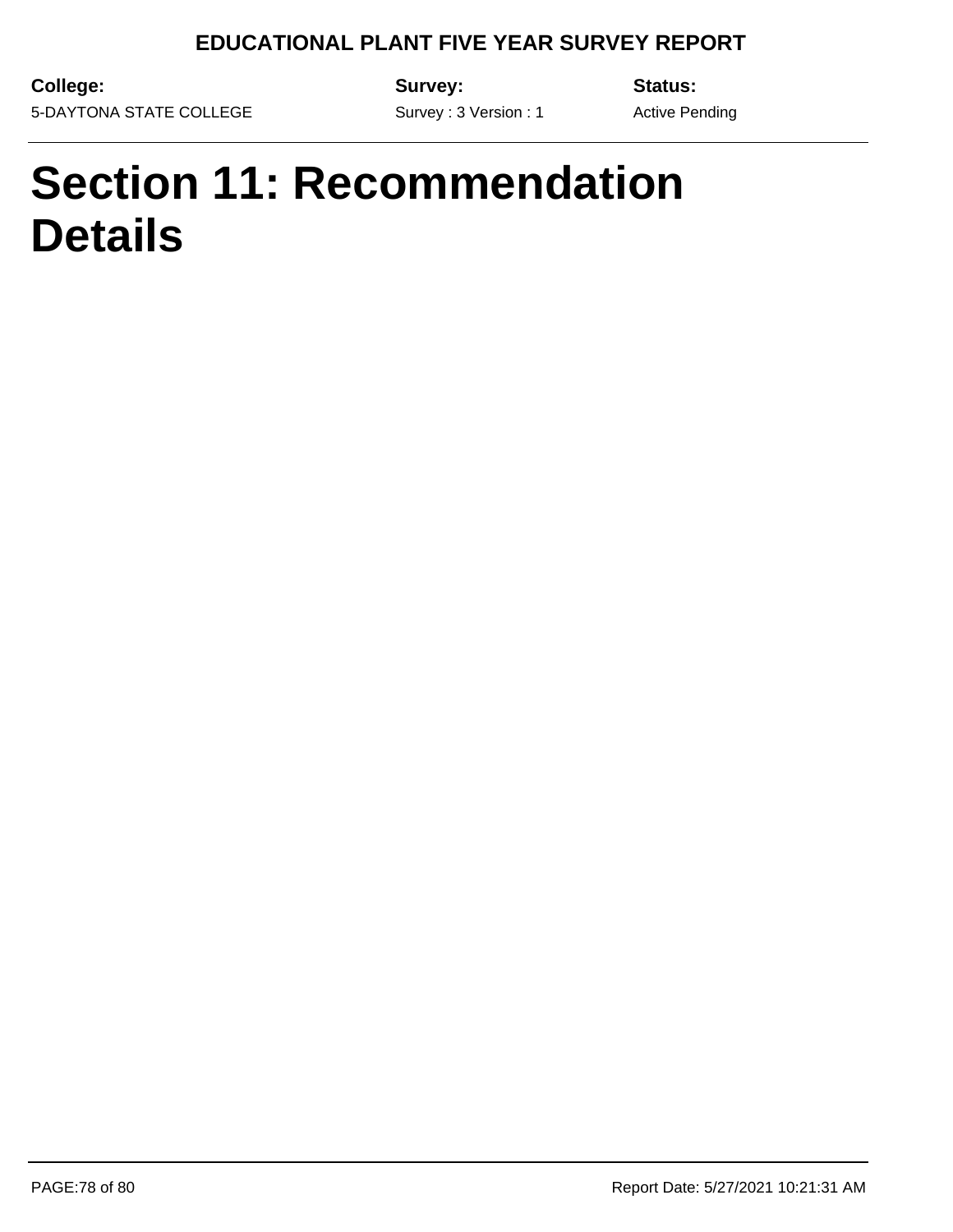# **College:**

**Survey:**

**Status:**

5-DAYTONA STATE COLLEGE

Survey : 3 Version : 1

Active Pending

#### **COLLEGE WIDE RECOMMENDATIONS**

|       | NUMBER DESCRIPTION                                                                                                                                                         | <b>ESTIMATED</b><br>COST |
|-------|----------------------------------------------------------------------------------------------------------------------------------------------------------------------------|--------------------------|
| SR.01 | Correct deficiencies relating to safety to life, health, and sanitation as identified in the<br>comprehensive Safety Inspection Report pursuant to §4.4(1) and §5(1) SREF. | 3,000,000                |
| SR.02 | Necessary modifications for the physically disabled in existing buildings recommended for<br>continued use as provided for in §255.21 F.S.                                 | 1,500,000                |
| SR.03 | Replacement of roofs at existing facilities as provided in §1.2(55) SREF and §423.12 Florida<br><b>Building Code.</b>                                                      | 4,000,000                |
| SR.04 | Replace or purchase of equipment for existing facilities pursuant to §1.2(55) SREF.                                                                                        | 3.500.000                |
| SR.05 | Provide for sanitation facilities for students, staff, and the public pursuant to §5(1) SREF and §423.2<br>Florida Building Code.                                          | 1,000,000                |
| SR.06 | Provide for custodial facilities pursuant to \$423.20 Florida Building Code.                                                                                               | 500.000                  |
|       | Total :                                                                                                                                                                    | 13,500,000               |

#### **COMMUNITY COLLEGE RECOMMENDATION DETAIL REPORT**

 **Site** 

1

**No:**

#### **Site Name: DAYTONA BEACH CAMPUS**

#### **SITE RECOMMENDATIONS**

|       | <b>NUMBER DESCRIPTION</b>                                                                                                                                                                                           | <b>ESTIMATE</b><br><b>D COST</b> |
|-------|---------------------------------------------------------------------------------------------------------------------------------------------------------------------------------------------------------------------|----------------------------------|
| 1.001 | SITE ACQUISITION - Pursuant to section 1013.40(2), Florida Statutes, a Florida College System must<br>have approval of the Legislature before expending public funds for the acquisition of additional<br>property. | 10                               |
| 1.002 | SITE IMPROVEMENT - Construct 500 parking spaces in accordance with SREF quidelines with<br>positive drainage, illumination and landscaping                                                                          | 1.500.000                        |
| 1.003 | SITE IMPROVEMENT - Construct campus walkways with exterior lighting and landscaping.                                                                                                                                | 1,500,000                        |
| 1.004 | SITE IMPROVEMENT - Construct campus underground utility systems including, but not limited to,<br>electrical distribution, chilled water, sanitary sewer, storm, water and data lines.                              | 5.000.000                        |
| 1.005 | SITE IMPROVEMENT - Map out and document existing sanitary sewers and renovate.                                                                                                                                      | 4.000.000                        |
| 1.006 | SITE IMPROVEMENT - Construct athletic fields with related facilities and support structures.                                                                                                                        | 3,000,000                        |
|       | <b>DAYTONA BEACH CAMPUS Total:</b>                                                                                                                                                                                  | 15.000.010                       |

#### **NEW CONSTRUCTION / REMODEL / RENOVATE**

|       | <b>NUMBER DESCRIPTION</b>                                                                                                                                                                                                                                                 | <b>ESTIMATED</b><br>COST |
|-------|---------------------------------------------------------------------------------------------------------------------------------------------------------------------------------------------------------------------------------------------------------------------------|--------------------------|
| 1.007 | New Construction: Adding Classrooms (1425 SS), (39900 NSF), (56674 GSF); Classroom (39900<br>NSF)                                                                                                                                                                         | 22,385,835               |
| 1.008 | New Construction: Adding Vocational Labs (180 SS), (25574 NSF), (36324 GSF); Law Enforcement<br>(10409 NSF), Criminal Justice Technology (5955 NSF), Audio-Visual Media Tech. (4458 NSF),<br>Environmental Marine Science (3348 NSF), Music, Dance and Theater (1404 NSF) | 14.348.375               |
| 1.009 | New Construction: Adding Vocational Labs (240 SS), (33655 NSF), (47804 GSF); Commercial<br>Foods & Culin. Art (8115 NSF), Commercial Photography (8335 NSF), Cosmetology (4465 NSF),<br>Plumbing (5835 NSF), Welding Technology (6905 NSF)                                | 18.882.185               |
| 1.010 | New Construction: Adding Vocational Labs (40 SS), (3285 NSF), (4666 GSF); Business Data<br>Processing (1885 NSF), Word Processing (1400 NSF)                                                                                                                              | 1.843.070                |